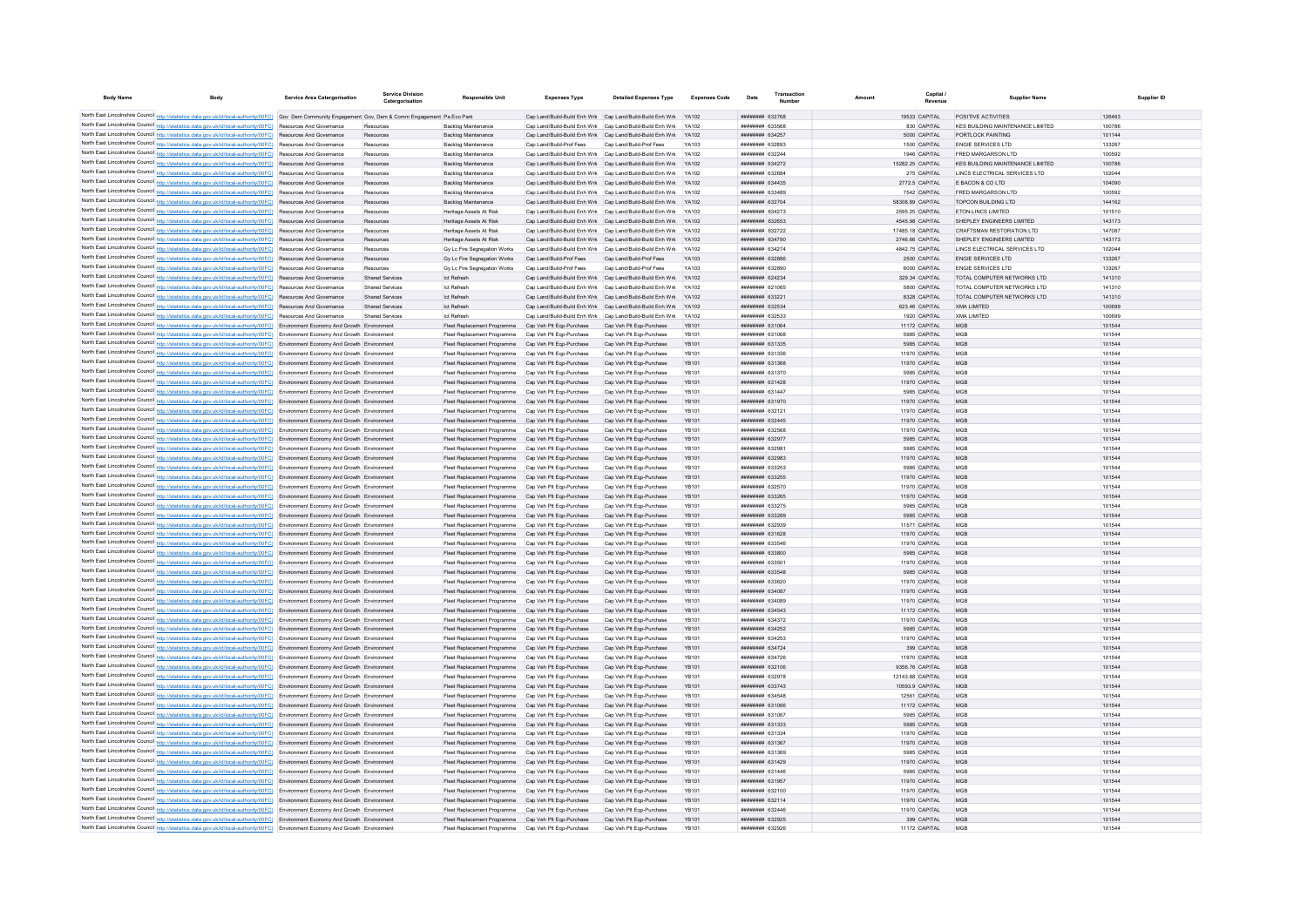| <b>Body Name</b>                             |                                                                                                                                                                                                                                                                                  | <b>Service Area Catergorisation</b>                                                      | <b>Service Division</b><br>Catergorisatio | <b>Responsible Unit</b>                                                                                      | <b>Expenses Type</b>                                      | <b>Detailed Expenses Type</b>                             | <b>Expenses Code</b>         | Date | Transaction                         |                   | Capital                           | Supplier Name                                                      |                  | Supplier ID |
|----------------------------------------------|----------------------------------------------------------------------------------------------------------------------------------------------------------------------------------------------------------------------------------------------------------------------------------|------------------------------------------------------------------------------------------|-------------------------------------------|--------------------------------------------------------------------------------------------------------------|-----------------------------------------------------------|-----------------------------------------------------------|------------------------------|------|-------------------------------------|-------------------|-----------------------------------|--------------------------------------------------------------------|------------------|-------------|
|                                              | North East Lincolnshire Council http://statistics.data.gov.uk/id/local-authority/00FC) Environment Economy And Growth Environment                                                                                                                                                |                                                                                          |                                           | Fleet Replacement Programme Cap Veh Plt Ego-Purchase                                                         |                                                           | Cap Veh Plt Ego-Purchase                                  | YB101                        |      | ######## 632976                     |                   | 5985 CAPITAL                      | MGB                                                                | 101544           |             |
|                                              | North East Lincolnshire Council http://statistics.data.gov.uk/id/local-authority/00FC) Environment Economy And Growth Environmen                                                                                                                                                 |                                                                                          |                                           | Fleet Replacement Programme                                                                                  | Cap Veh Plt Egp-Purchase                                  | Cap Veh Pit Egp-Purchase                                  |                              |      | ####### 632982                      |                   | 5985 CAPITAL                      |                                                                    | 101544           |             |
|                                              | North East Lincolnshire Council http://statistics.data.gov.uk/id/local-authority/00FC) Environment Economy And Growth Environment                                                                                                                                                |                                                                                          |                                           | Fleet Replacement Programme                                                                                  | Cap Veh Plt Egp-Purchase                                  | Cap Veh Plt Egp-Purchase                                  | <b>YB101</b>                 |      | ####### 632984                      |                   | 11970 CAPITAL                     | MGE                                                                | 101544           |             |
|                                              | North East Lincolnshire Council http://statistics.data.gov.uk/id/local-authority/00FC) Environment Economy And Growth Environment                                                                                                                                                |                                                                                          |                                           | Fleet Replacement Programme                                                                                  | Cap Veh Plt Eqp-Purchase                                  | Cap Veh Plt Eqp-Purchase                                  | YB101                        |      | ######## 633254                     |                   | 5985 CAPITAL                      | MGP                                                                | 101544           |             |
|                                              | North East Lincolnshire Council http://statistics.data.gov.uk/id/local-authority/00FC) Environment Economy And Growth Environment                                                                                                                                                |                                                                                          |                                           | Fleet Replacement Programme Cap Veh Plt Ego-Purchase                                                         |                                                           | Cap Veh Plt Eqp-Purchase                                  | <b>YB101</b>                 |      | ######## 633256                     |                   | 11970 CAPITAL                     | <b>MGB</b>                                                         | 101544           |             |
|                                              | North East Lincolnshire Council http://statistics.data.gov.uk/id/local-authority/00FC) Environment Economy And Growth Environment                                                                                                                                                |                                                                                          |                                           | Fleet Renlacement Programme                                                                                  | Cap Veh Plt Ego-Purchase                                  | Cap Veh Pit Egp-Purchase                                  | YB101                        |      | <b><i>BREEBBBB</i></b> 632571       |                   | 11970 CAPITAL                     | <b>MGB</b>                                                         | 101544           |             |
|                                              | North East Lincolnshire Council http://statistics.data.gov.uk/id/local-authority/00FC) Environment Economy And Growth Environment                                                                                                                                                |                                                                                          |                                           | Fleet Replacement Programme Cap Veh Plt Ego-Purchase                                                         |                                                           | Cap Veh Plt Egp-Purchase                                  | <b>YB101</b>                 |      | ######## 633266                     |                   | 11970 CAPITAL                     | <b>MGB</b>                                                         | 101544           |             |
|                                              | North East Lincolnshire Council http://statistics.data.gov.uk/id/local-authority/00FC) Environment Economy And Growth Environment                                                                                                                                                |                                                                                          |                                           | Fleet Replacement Programme Cap Veh Plt Ego-Purchase                                                         |                                                           | Cap Veh Plt Eqp-Purchase                                  | YB101                        |      | ######## 633276                     |                   | 5985 CAPITAL                      | MGE                                                                | 101544           |             |
|                                              | North East Lincolnshire Council http://statistics.data.gov.uk/id/local-authority/00FC) Environment Economy And Growth Environment                                                                                                                                                |                                                                                          |                                           | Fleet Replacement Programme Cap Veh Plt Ego-Purchase                                                         |                                                           | Cap Veh Plt Ego-Purchase                                  | <b>YB101</b>                 |      | ######## 633277                     |                   | 5985 CAPITAL                      | MGE                                                                | 101544           |             |
|                                              | North East Lincolnshire Council http://statistics.data.gov.uk/id/local-authority/00FC) Environment Economy And Growth Environment<br>North East Lincolnshire Council http://statistics.data.gov.uk/id/local-authority/00FC) Environment Economy And Growth Environment           |                                                                                          |                                           | Fleet Replacement Programme<br>Fleet Replacement Programme Cap Veh Plt Eqp-Purchase                          | Cap Veh Plt Eqp-Purchase                                  | Cap Veh Plt Eqp-Purchase<br>Cap Veh Plt Eqp-Purchase      | YB101<br><b>YB101</b>        |      | ######## 631627<br>######## 633799  |                   | 11970 CAPITAL<br>5985 CAPITAL     | MGE<br>MGP                                                         | 101544<br>101544 |             |
|                                              | North East Lincolnshire Council http://statistics.data.gov.uk/id/local-authority/00FC) Environment Economy And Growth Environment                                                                                                                                                |                                                                                          |                                           | Fleet Replacement Programme                                                                                  | Cap Veh Plt Egp-Purchase                                  | Cap Veh Plt Egp-Purchase                                  | <b>YB101</b>                 |      | ######## 633502                     |                   | 11970 CAPITAL                     | MGP                                                                | 101544           |             |
|                                              | North East Lincolnshire Council http://statistics.data.gov.uk/id/local-authority/00FC) Environment Economy And Growth Environment                                                                                                                                                |                                                                                          |                                           | Fleet Replacement Programme Cap Veh Plt Ego-Purchase                                                         |                                                           | Cap Veh Plt Egp-Purchase                                  | <b>YB101</b>                 |      | ######## 633547                     |                   | 11970 CAPITAL                     | <b>MGB</b>                                                         | 101544           |             |
|                                              | North East Lincolnshire Council http://statistics.data.gov.uk/id/local-authority/00FC)                                                                                                                                                                                           | Environment Economy And Growth Environmen                                                |                                           | Fleet Replacement Programme                                                                                  | Cap Veh Plt Egp-Purchase                                  | Cap Veh Plt Eqp-Purchase                                  | YB101                        |      |                                     |                   | 5985 CAPITAL                      | MGE                                                                | 101544           |             |
|                                              | North East Lincolnshire Council http://statistics.data.gov.uk/id/local-authority/00FC)                                                                                                                                                                                           | Environment Economy And Growth Environment                                               |                                           | Fleet Replacement Programme                                                                                  | Cap Veh Plt Eqp-Purchase                                  | Cap Veh Plt Eqp-Purchase                                  | YB101                        |      | ######## 633606                     |                   | 11970 CAPITAL                     | MGE                                                                | 101544           |             |
|                                              | North East Lincolnshire Council http://statistics.data.gov.uk/id/local-authority/00FC)                                                                                                                                                                                           | Environment Economy And Growth Environmer                                                |                                           |                                                                                                              | Cap Veh Plt Eqp-Purchase                                  | Cap Veh Plt Eqp-Purchase                                  | YB101                        |      | ######## 634093                     |                   | 11970 CAPITAL                     | MGE                                                                | 101544           |             |
|                                              | North East Lincolnshire Council http://statistics.data.gov.uk/id/local-authority/00FC) Environment Economy And Growth Environment                                                                                                                                                |                                                                                          |                                           | Fleet Replacement Programme                                                                                  | Cap Veh Plt Eqp-Purchase                                  | Cap Veh Plt Eqp-Purchase                                  | <b>YB101</b>                 |      | ######## 634095                     |                   | 11970 CAPITAL                     | <b>MGB</b>                                                         | 101544           |             |
|                                              | North East Lincolnshire Council http://statistics.data.gov.uk/id/local-authority/00FC) Environment Economy And Growth Environment                                                                                                                                                |                                                                                          |                                           | Fleet Replacement Programme                                                                                  | Cap Veh Plt Egp-Purchase                                  | Cap Veh Plt Egp-Purchase                                  | <b>YB101</b>                 |      | ######## 634544                     |                   | 11970 CAPITAL                     | <b>MGB</b>                                                         | 101544           |             |
|                                              | North East Lincolnshire Council http://statistics.data.gov.uk/id/local-authority/00FC)                                                                                                                                                                                           | Environment Economy And Growth Environment                                               |                                           | Fleet Replacement Programme                                                                                  | Cap Veh Plt Egp-Purchase                                  | Cap Veh Pit Egp-Purchase                                  | <b>YB101</b>                 |      | ######## 634251<br>######## 634373  |                   | 5985 CAPITAL                      | <b>MGB</b>                                                         | 101544<br>101544 |             |
|                                              | North East Lincolnshire Council http://statistics.data.gov.uk/id/local-authority/00FC)<br>North East Lincolnshire Council http://statistics.data.gov.uk/id/local-authority/00FC)                                                                                                 | Environment Economy And Growth Environment<br>Environment Economy And Growth Environment |                                           | Fleet Replacement Programme<br>Fleet Replacement Programme                                                   | Cap Veh Plt Eqp-Purchase<br>Cap Veh Plt Eqp-Purchase      | Cap Veh Plt Eqp-Purchase<br>Cap Veh Plt Eqp-Purchase      | YB101<br>YB101               |      | ######## 634723                     |                   | 11970 CAPITAL<br>11571 CAPITAL    | MGE<br>MGE                                                         | 101544           |             |
|                                              | North East Lincolnshire Council http://statistics.data.gov.uk/id/local-authority/00FC) Environment Economy And Growth Environment                                                                                                                                                |                                                                                          |                                           | Fleet Replacement Programme                                                                                  | Cap Veh Plt Eqp-Purchase                                  | Cap Veh Plt Eqp-Purchase                                  | YB101                        |      | ######## 634725                     |                   | 11970 CAPITAL                     | MGE                                                                | 101544           |             |
|                                              | North East Lincolnshire Council http://statistics.data.gov.uk/id/local-authority/00FC) Environment Economy And Growth Environment                                                                                                                                                |                                                                                          |                                           | Fleet Replacement Programme                                                                                  | Cap Veh Plt Eqp-Purchase                                  | Cap Veh Plt Eqp-Purchase                                  | <b>YB101</b>                 |      | ######## 632107                     |                   | 592.2 CAPITAL                     | MGP                                                                | 101544           |             |
|                                              | North East Lincolnshire Council http://statistics.data.gov.uk/id/local-authority/00FC) Environment Economy And Growth Environment                                                                                                                                                |                                                                                          |                                           | Fleet Replacement Programme                                                                                  | Cap Veh Plt Egp-Purchase                                  | Cap Veh Plt Egp-Purchase                                  | <b>YB101</b>                 |      | ######## 632979                     |                   | 768.6 CAPITAL                     | MGP                                                                | 101544           |             |
|                                              | North East Lincolnshire Council http://statistics.data.gov.uk/id/local-authority/00FC) Environment Economy And Growth Environment                                                                                                                                                |                                                                                          |                                           | Fleet Replacement Programme                                                                                  | Cap Veh Plt Egp-Purchase                                  | Cap Veh Plt Egp-Purchase                                  | <b>YB101</b>                 |      | ######## 633744                     |                   | 670.5 CAPITAL                     | <b>MGB</b>                                                         | 101544           |             |
|                                              | North East Lincolnshire Council http://statistics.data.gov.uk/id/local-authority/00FC) Environment Economy And Growth Environmen                                                                                                                                                 |                                                                                          |                                           | Fleet Replacement Programme                                                                                  | Cap Veh Plt Egp-Purchase                                  | Cap Veh Plt Eqp-Purchase                                  | YB101                        |      | ######## 634549                     |                   | 795 CAPITAL                       |                                                                    | 101544           |             |
|                                              | North East Lincolnshire Council http://statistics.data.gov.uk/id/local-authority/00FC) Environment Economy And Growth Environment                                                                                                                                                |                                                                                          |                                           | Fleet Replacement Programme                                                                                  | Cap Veh Plt Eqp-Purchase                                  | Cap Veh Plt Eqp-Purchase                                  | <b>YB101</b>                 |      | ####### 634394                      |                   | 250 CAPITAL                       | M6 GROUP OF COMPANIES LIMITED                                      | 144463           |             |
|                                              | North East Lincolnshire Council http://statistics.data.gov.uk/id/local-authority/00FC) Environment Economy And Growth Environmen                                                                                                                                                 |                                                                                          |                                           | Fleet Replacement Programm                                                                                   | Cap Veh Plt Eqp-Purchase                                  | Cap Veh Plt Eqp-Purchase                                  | YB101                        |      | ######## 634397                     |                   | 250 CAPITAL                       | M6 GROUP OF COMPANIES LIMITED                                      | 144463           |             |
|                                              | North East Lincolnshire Council http://statistics.data.gov.uk/id/local-authority/00FC) Environment Economy And Growth Environment                                                                                                                                                |                                                                                          |                                           | Fleet Replacement Programme                                                                                  | Cap Veh Plt Egp-Purchase                                  | Cap Veh Plt Eqp-Purchase                                  | YB101                        |      | ######## 634390                     |                   | 825 CAPITAL                       | M6 GROUP OF COMPANIES LIMITED                                      | 144463           |             |
|                                              | North East Lincolnshire Council http://statistics.data.gov.uk/id/local-authority/00FC) Environment Economy And Growth Environment                                                                                                                                                |                                                                                          |                                           | Fleet Replacement Programme                                                                                  | Cap Veh Plt Ego-Purchase                                  | Cap Veh Plt Egp-Purchase                                  | YB101                        |      | ######## 634391                     |                   | 825 CAPITAL                       | M6 GROUP OF COMPANIES LIMITED                                      | 144463           |             |
|                                              | North East Lincolnshire Council http://statistics.data.gov.uk/id/local-authority/00FC) Environment Economy And Growth Environment<br>North East Lincolnshire Council http://statistics.data.gov.uk/id/local-authority/00FC) Environment Economy And Growth Environment           |                                                                                          |                                           | Fleet Replacement Programme Cap Veh Plt Ego-Purchase<br>Fleet Replacement Programme Cap Veh Plt Eqp-Purchase |                                                           | Cap Veh Pit Egp-Purchase<br>Cap Veh Pit Egp-Purchase      | <b>YB101</b><br>YB101        |      | ######## 632105<br>######## 632980  |                   | 622.99 CAPITAL<br>808.57 CAPITAL  | <b>MGB</b><br>MGE                                                  | 101544<br>101544 |             |
|                                              | North East Lincolnshire Council http://statistics.data.gov.uk/id/local-authority/00FC) Environment Economy And Growth Environment                                                                                                                                                |                                                                                          |                                           | Enhancement Bereavement Serv Cap Land/Build-Build Enh Wrk Cap Land/Build-Build Enh Wrk                       |                                                           |                                                           | YA102                        |      | ######## 634442                     |                   | 1392.88 CAPITAL                   | <b>CADENT GAS LIMITED</b>                                          | 138392           |             |
|                                              | North East Lincolnshire Council http://statistics.data.gov.uk/id/local-authority/00FC) Environment Economy And Growth Environment                                                                                                                                                |                                                                                          |                                           | Enhancement Bereavement Serv Cap Land/Build-Build Enh Wrk Cap Land/Build-Build Enh Wrk                       |                                                           |                                                           | YA102                        |      | ######## 634442                     |                   | 278.58 CAPITAL                    | CADENT GAS LIMITED                                                 | 138392           |             |
|                                              | North East Lincolnshire Council http://statistics.data.gov.uk/id/local-authority/00FC) Environment Economy And Growth Environment                                                                                                                                                |                                                                                          |                                           | Enhancement Bereavement Serv Cap Land/Build-Build Enh Wrk Cap Land/Build-Build Enh Wrk                       |                                                           |                                                           | YA102                        |      | ######## 632873                     |                   | 3000 CAPITAL                      | <b>ENGIE SERVICES LTD</b>                                          | 133267           |             |
|                                              | North East Lincolnshire Council http://statistics.data.gov.uk/id/local-authority/00FC) Environment Economy And Growth Environment                                                                                                                                                |                                                                                          |                                           | Enhancement Bereavement Serv Cap Infrastr-Build Enh Wrk                                                      |                                                           | Cap Infrastr-Build Enh Wrk                                | <b>YC102</b>                 |      | ######## 633561                     |                   | 11335.31 CAPITAL                  | <b>EC SURFACING LTD</b>                                            | 125951           |             |
|                                              | North East Lincolnshire Council http://statistics.data.gov.uk/id/local-authority/00FC) Environment Economy And Growth Economy & Growth                                                                                                                                           |                                                                                          |                                           | Local Transport Plan Schemes Cap Infrastr-Build Enh Wrk                                                      |                                                           | Cap Infrastr-Build Enh Wrk                                | <b>YC102</b>                 |      | ######## 632654                     |                   | 4289.6 CAPITAL                    | J MCCANN & CO LTD                                                  | 100841           |             |
|                                              | North East Lincolnshire Council http://statistics.data.gov.uk/id/local-authority/00FC) Environment Economy And Growth Economy & Growth                                                                                                                                           |                                                                                          |                                           | Local Transport Plan Schemes                                                                                 | Cap Infrastr-Build Enh Wrk                                | Cap Infrastr-Build Enh Wrk                                | <b>YC102</b>                 |      | ######## 633619                     |                   | 2750 CAPITAL                      | EMPOWER EMPLOYABILITY MENTORING PROGRAMME                          | 118831           |             |
|                                              | North East Lincolnshire Council http://statistics.data.gov.uk/id/local-authority/00FC)                                                                                                                                                                                           | Environment Economy And Growth Economy & Growth                                          |                                           | Local Transport Plan Schemes                                                                                 | Cap Infrastr-Build Enh Wrk                                | Cap Infrastr-Build Enh Wrk                                | <b>YC102</b>                 |      | ######## 632661                     |                   | 6327.9 CAPITAL                    | J MCCANN & CO LTD                                                  | 100841           |             |
| North East Lincolnshire Council http://etat  |                                                                                                                                                                                                                                                                                  | Environment Economy And Growth Economy & Growth                                          |                                           | Local Transport Plan Schemes                                                                                 | Cap Infrastr-Build Enh Wrk                                | Cap Infrastr-Build Enh Wrk                                | YC102                        |      | ####### 632147                      |                   | 1150 CAPITAL                      | ONEWAY TM LIMITED                                                  | 128602           |             |
|                                              | North East Lincolnshire Council http://statistics.data.gov.uk/id/local-authority/00FC) Environment Economy And Growth Economy & Growth<br>North East Lincolnshire Council http://statistics.data.gov.uk/id/local-authority/00FC) Environment Economy And Growth Economy & Growth |                                                                                          |                                           | Local Transport Plan Schemes<br>Local Transport Plan Schemes                                                 | Cap Infrastr-Build Enh Wrk<br>Cap Infrastr-Build Enh Wrk  | Cap Infrastr-Build Enh Wrk<br>Cap Infrastr-Build Enh Wrk  | <b>YC102</b><br><b>YC102</b> |      | ######## 634891<br>######## 632911  |                   | 525 CAPITAL                       | JAPANESE KNOTWEED SOLUTIONS LTD<br><b>ENGIE SERVICES LTD</b>       | 127717<br>133267 |             |
|                                              | North East Lincolnshire Council http://statistics.data.gov.uk/id/local-authority/00FC) Environment Economy And Growth Economy & Growth                                                                                                                                           |                                                                                          |                                           | Local Transport Plan Schemes                                                                                 | Cap Infrastr-Build Enh Wrk                                | Cap Infrastr-Build Enh Wrk                                | <b>YC102</b>                 |      | ######## 632671                     | 62613.15 CAPITAL  | 900 CAPITAL                       | PBS CONSTRUCTION (NORTH EAST) LTD                                  | 127459           |             |
|                                              | North East Lincolnshire Council http://statistics.data.gov.uk/id/local-authority/00FC) Environment Economy And Growth Economy & Growth                                                                                                                                           |                                                                                          |                                           | <b>Local Transport Plan Schemes</b>                                                                          | Cap Land/Build-Build Enh Wrk Cap Land/Build-Build Enh Wrk |                                                           | YA102                        |      | ######## 632656                     |                   | 13876.04 CAPITAL                  | J MCCANN & CO LTD                                                  | 100841           |             |
|                                              | North East Lincolnshire Council http://statistics.data.gov.uk/id/local-authority/00FC)                                                                                                                                                                                           | Environment Economy And Growth Economy & Growth                                          |                                           | Local Transport Plan Schemes                                                                                 |                                                           | Cap Land/Build-Build Enh Wrk Cap Land/Build-Build Enh Wrk | YA102                        |      | ######## 632710                     | 38461.28 CAPITAL  |                                   | J MCCANN & CO LTD                                                  | 100841           |             |
|                                              | North East Lincolnshire Council http://statistics.data.gov.uk/id/local-authority/00FC) Environment Economy And Growth Economy & Growth                                                                                                                                           |                                                                                          |                                           | Local Transport Plan Schemes                                                                                 | Cap Infrastr-Purchase                                     | Cap Infrastr-Purchase                                     | YC101                        |      | ######## 634415                     |                   | 4000 CAPITAL                      | R2P UK SYSTEMS LTD                                                 | 124772           |             |
|                                              | North East Lincolnshire Council http://statistics.data.gov.uk/id/local-authority/00FC) Environment Economy And Growth Economy & Growth                                                                                                                                           |                                                                                          |                                           | Local Transport Plan Schemes                                                                                 | Cap Infrastr-Purchase                                     | Cap Infrastr-Purchase                                     | <b>YC101</b>                 |      | ######## 631731                     |                   | 7527 CAPITAL                      | NOTTINGHAMSHIRE COUNTY COUNCIL                                     | 100930           |             |
|                                              | North East Lincolnshire Council http://statistics.data.gov.uk/id/local-authority/00FC) Environment Economy And Growth Economy & Growth                                                                                                                                           |                                                                                          |                                           | <b>Local Transport Plan Schemes</b>                                                                          | Cap Land/Build-Build Enh Wrk Cap Land/Build-Build Enh Wrk |                                                           | YA102                        |      | ######## 632204                     |                   | 356.22 CAPITAL                    | TOTAL SIGNS AND GRAPHICS LTD                                       | 104775           |             |
|                                              | North East Lincolnshire Council http://statistics.data.gov.uk/id/local-authority/00FC) Environment Economy And Growth Economy & Growth                                                                                                                                           |                                                                                          |                                           | Local Transport Plan Schemes                                                                                 | Cap Infrastr-Build Enh Wrk                                | Cap Infrastr-Build Enh Wrk                                | <b>YC102</b>                 |      | ######## 632566                     |                   | 3395 CAPITAL                      | 4WAY CONSULTING LTD                                                | 143214           |             |
|                                              | North East Lincolnshire Council http://statistics.data.gov.uk/id/local-authority/00FC) Environment Economy And Growth Economy & Growth                                                                                                                                           |                                                                                          |                                           | Local Transport Plan Schemes                                                                                 | Cap Infrastr-Build Enh Wrk                                | Cap Infrastr-Build Enh Wrk                                | <b>YC102</b>                 |      | ######## 632703                     |                   | 740 CAPITAL                       | CLS CIVIL ENGINEERING LTD                                          | 146425           |             |
|                                              | North East Lincolnshire Council http://statistics.data.gov.uk/id/local-authority/00FC)                                                                                                                                                                                           | Environment Economy And Growth Economy & Growtl                                          |                                           | Local Transport Plan Schemer                                                                                 | Cap Infrastr-Purchas                                      | Cap Infrastr-Purchas                                      | YC101                        |      | ######## 633623                     |                   | 2351.25 CAPITAL                   | EMPOWER EMPLOYABILITY MENTORING PROGRAMME                          | 118831<br>100920 |             |
|                                              | North East Lincolnshire Council http://statistics.data.gov.uk/id/local-authority/00FC) Environment Economy And Growth Economy & Growth<br>North East Lincolnshire Council http://statistics.data.gov.uk/id/local-authority/00FC) Environment Economy And Growth Economy & Growth |                                                                                          |                                           | Local Transport Plan Schemes<br>Local Transport Plan Schemes                                                 | Cap Infrastr-Purchase<br>Cap Infrastr-Build Enh Wrk       | Cap Infrastr-Purchase<br>Cap Infrastr-Build Enh Wrk       | <b>YC101</b><br>YC102        |      | ######## 633558<br>######## 633487  |                   | 1103 CAPITAL<br>10960.04 CAPITAL  | MORELOCK SIGNS LTD<br>PBS CONSTRUCTION (NORTH EAST) LTD            | 127459           |             |
|                                              | North East Lincolnshire Council http://statistics.data.gov.uk/id/local-authority/00FC) Environment Economy And Growth Economy & Growth                                                                                                                                           |                                                                                          |                                           | Local Transport Plan Schemes                                                                                 | Can Infrastr-Build Enh Wrk                                | Can Infrastr-Build Enh Wrk                                | YC102                        |      | <b>######## 633614</b>              |                   | 250000 CAPITAL                    | FC SURFACING LTD                                                   | 125951           |             |
|                                              | North East Lincolnshire Council http://statistics.data.gov.uk/id/local-authority/00FC) Environment Economy And Growth Economy & Growth                                                                                                                                           |                                                                                          |                                           | Local Transport Plan Schemes                                                                                 | Cap Infrastr-Build Enh Wrk                                | Cap Infrastr-Build Enh Wrk                                | YC102                        |      | ######## 633613                     |                   | 82857.31 CAPITAL                  | <b>FC SURFACING LTD</b>                                            | 125951           |             |
|                                              | North East Lincolnshire Council http://statistics.data.gov.uk/id/local-authority/00FC) Environment Economy And Growth Economy & Growth                                                                                                                                           |                                                                                          |                                           | Local Transport Plan Schemes Cap Infrastr-Build Enh Wrk                                                      |                                                           | Cap Infrastr-Build Enh Wrk                                | <b>YC102</b>                 |      | ######## 632708                     |                   | 38129.35 CAPITAL                  | SPECIALIST SURFACING LIMITED                                       | 100579           |             |
|                                              | North East Lincolnshire Council http://statistics.data.gov.uk/id/local-authority/00FC) Environment Economy And Growth Economy & Growth                                                                                                                                           |                                                                                          |                                           | Clee Hif Townscape Heritage                                                                                  | Cap Infrastr-Prof Fees                                    | Cap Infrastr-Prof Fees                                    | YC103                        |      | ######## 632765                     |                   | 1370 CAPITAL                      | MASON CLARK ASSOCIATES                                             | 100793           |             |
|                                              | North East Lincolnshire Council http://statistics.data.gov.uk/id/local-authority/00FC) Environment Economy And Growth Economy & Growth                                                                                                                                           |                                                                                          |                                           | Clee Hif Townscape Heritage                                                                                  | Cap Infrastr-Prof Fees                                    | Cap Infrastr-Prof Fees                                    | <b>YC103</b>                 |      | ######## 634886                     |                   | 1795 CAPITAL                      | MASON CLARK ASSOCIATES                                             | 100793           |             |
|                                              | North East Lincolnshire Council http://statistics.data.gov.uk/id/local-authority/00FC) Environment Economy And Growth Economy & Growth                                                                                                                                           |                                                                                          |                                           | Gllep Junction Improvement                                                                                   | Cap Infrastr-Purchase                                     | Cap Infrastr-Purchase                                     | <b>YC101</b>                 |      | ######## 633488                     |                   | 49611.65 CAPITAL                  | C R REYNOLDS (CONSTRUCTION) LTD                                    | 103021           |             |
|                                              | North East Lincolnshire Council http://statistics.data.gov.uk/id/local-authority/00FC) Environment Economy And Growth Economy & Growth                                                                                                                                           |                                                                                          |                                           | Gllep Junction Improvement                                                                                   | Cap Infrastr-Build Enh Wrk                                | Cap Infrastr-Build Enh Wrk                                | YC102                        |      | <b>ппининия</b> 632038              |                   | 1140 CAPITAL                      | SOUTHAM SERVICES (LINCS) LTD                                       | 140951           |             |
|                                              | North East Lincolnshire Council http://statistics.data.gov.uk/id/local-authority/00FC) Environment Economy And Growth Economy & Growth                                                                                                                                           |                                                                                          |                                           | Gliep Junction Improvement                                                                                   | Cap Infrastr-Build Enh Wrk                                | Cap Infrastr-Build Enh Wrk                                | YC102                        |      | ######## 632709                     |                   | 20880 CAPITAL                     | SOUTHAM SERVICES (LINCS) LTD                                       | 140951           |             |
|                                              | North East Lincolnshire Council http://statistics.data.gov.uk/id/local-authority/00FC) Environment Economy And Growth Economy & Growth<br>North East Lincolnshire Council http://statistics.data.gov.uk/id/local-authority/00FC)                                                 | Environment Economy And Growth Economy & Growth                                          |                                           | Shiip Scheme<br>Ship Scheme                                                                                  | Cap Land/Build-Prof Fees<br>Cap Infrastr-Build Enh Wrk    | Cap Land/Build-Prof Fees<br>Cap Infrastr-Build Enh Wrk    | YA103<br><b>YC102</b>        |      | ######## 631955<br>000000000 632149 |                   | 1200 CAPITAL<br>4764.71 CAPITAL   | ADVANCED DEMAND SIDE MANAGEMENT LTD<br><b>BRITISH GAS BUSINESS</b> | 140103<br>127297 |             |
| North East Lincolnshire Council http://stati | stics.data.gov.uk/id/local-authority/00FC)                                                                                                                                                                                                                                       | Environment Economy And Growth Economy & Growth                                          |                                           | Shiip Scheme                                                                                                 | Cap Infrastr-Prof Fees                                    | Cap Infrastr-Prof Fees                                    | YC103                        |      | ######## 634844                     |                   | 4500 CAPITAL                      | JONES LANG LASALLE                                                 | 101853           |             |
|                                              | North East Lincolnshire Council http://statistics.data.gov.uk/id/local-authority/00FC)                                                                                                                                                                                           | Environment Economy And Growth Economy & Growth                                          |                                           | Shiip Schem                                                                                                  | Cap Infrastr-Build Enh Wrk                                | Cap Infrastr-Build Enh Wrk                                | <b>YC102</b>                 |      | ######## 632154                     | 231451.06 CAPITAL |                                   | COLAS SIAC LTD                                                     | 100605           |             |
|                                              | North East Lincolnshire Council http://statistics.data.gov.uk/id/local-authority/00FC) Environment Economy And Growth Economy & Growth                                                                                                                                           |                                                                                          |                                           | Unlocking The Potential                                                                                      | Can Infrastr-Build Fnh Wrk                                | Can Infrastr-Build Enh Wrk                                | YC102                        |      | <b>ппининия</b> 633484              | 58299.58 CAPITAL  |                                   | C.R. REYNOLDS (CONSTRUCTION) LTD.                                  | 103021           |             |
|                                              | North East Lincolnshire Council http://statistics.data.gov.uk/id/local-authority/00FC) Environment Economy And Growth Economy & Growth                                                                                                                                           |                                                                                          |                                           | <b>Unlocking The Potential</b>                                                                               | Cap Infrastr-Build Enh Wrk                                | Cap Infrastr-Build Enh Wrk                                | <b>YC102</b>                 |      | ######## 633485                     |                   | 35270.33 CAPITAL                  | C R REYNOLDS (CONSTRUCTION) LTD                                    | 103021           |             |
|                                              | North East Lincolnshire Council http://statistics.data.gov.uk/id/local-authority/00FC) Environment Economy And Growth Economy & Growth                                                                                                                                           |                                                                                          |                                           | Unlocking The Potential                                                                                      | Cap Infrastr-Build Enh Wrk                                | Cap Infrastr-Build Enh Wrk                                | <b>YC102</b>                 |      | ######## 633360                     |                   | 21312 CAPITAL                     | ONEWAY TM LIMITED                                                  | 128602           |             |
|                                              | North East Lincolnshire Council http://statistics.data.gov.uk/id/local-authority/00FC) Environment Economy And Growth Economy & Growth                                                                                                                                           |                                                                                          |                                           | Unlocking The Potential                                                                                      | Cap Infrastr-Prof Fees                                    | Cap Infrastr-Prof Fees                                    | <b>YC103</b>                 |      | ######## 632192                     |                   | 430.6 CAPITAL                     | CGC ECOLOGY LTD                                                    | 142378           |             |
|                                              | North East Lincolnshire Council http://statistics.data.gov.uk/id/local-authority/00FC) Environment Economy And Growth Economy & Growth                                                                                                                                           |                                                                                          |                                           | <b>Unlocking The Potential</b>                                                                               | Cap Infrastr-Prof Fees                                    | Cap Infrastr-Prof Fees                                    | YC103                        |      | ######## 634552                     |                   | 565.3 CAPITAL                     | CGC ECOLOGY LTD                                                    | 142378           |             |
|                                              | North East Lincolnshire Council http://statistics.data.gov.uk/id/local-authority/00FC) Environment Economy And Growth Economy & Growth                                                                                                                                           |                                                                                          |                                           | <b>Unlocking The Potential</b>                                                                               | Cap Infrastr-Build Enh Wrk                                | Cap Infrastr-Build Enh Wrk                                | YC102                        |      | ####### 632910                      |                   | 5500 CAPITAL                      | <b>ENGIE SERVICES LTD</b>                                          | 133267           |             |
|                                              | North East Lincolnshire Council http://statistics.data.gov.uk/id/local-authority/00FC) Environment Economy And Growth Economy & Growth                                                                                                                                           |                                                                                          |                                           | Unlocking The Potential                                                                                      | Cap Infrastr-Build Enh Wrk                                | Cap Infrastr-Build Enh Wrk                                | <b>YC102</b>                 |      | ######## 633483                     |                   | 79885.94 CAPITAL                  | C R REYNOLDS (CONSTRUCTION) LTD                                    | 103021           |             |
|                                              | North East Lincolnshire Council http://statistics.data.gov.uk/id/local-authority/00FC) Environment Economy And Growth Economy & Growth<br>North East Lincolnshire Council http://statistics.data.gov.uk/id/local-authority/00FC) Environment Economy And Growth Economy & Growth |                                                                                          |                                           | Cleethorpes Public Art<br>Cleethorpes Public Art                                                             | Cap Infrastr-Build Enh Wrk<br>Cap Infrastr-Build Enh Wrk  | Cap Infrastr-Build Enh Wrk<br>Cap Infrastr-Build Enh Wrk  | <b>YC102</b><br><b>YC102</b> |      | ######## 632657<br>######## 632664  |                   | 9132.99 CAPITAL<br>3136.1 CAPITAL | J MCCANN & CO LTD<br>PBS CONSTRUCTION (NORTH EAST) LTD             | 100841<br>127459 |             |
|                                              | North East Lincolnshire Council http://statistics.data.gov.uk/id/local-authority/00FC) Environment Economy And Growth Economy & Growth                                                                                                                                           |                                                                                          |                                           | Cleethorpes Public Art                                                                                       | Cap Infrastr-Prof Fees                                    | Cap Infrastr-Prof Fees                                    | <b>YC103</b>                 |      | ######## 632257                     |                   | 5000 CAPITAL                      | HODSON ARCHITECTS LTD                                              | 101328           |             |
|                                              | North East Lincolnshire Council http://statistics.data.gov.uk/id/local-authority/00FC) Environment Economy And Growth Economy & Growth                                                                                                                                           |                                                                                          |                                           | Cleethorpes Public Art                                                                                       | Cap Infrastr-Prof Fees                                    | Cap Infrastr-Prof Fees                                    | <b>YC103</b>                 |      | ######## 632258                     |                   | 5000 CAPITAL                      | HODSON ARCHITECTS LTD                                              | 101328           |             |
|                                              |                                                                                                                                                                                                                                                                                  |                                                                                          |                                           |                                                                                                              |                                                           |                                                           |                              |      |                                     |                   |                                   |                                                                    |                  |             |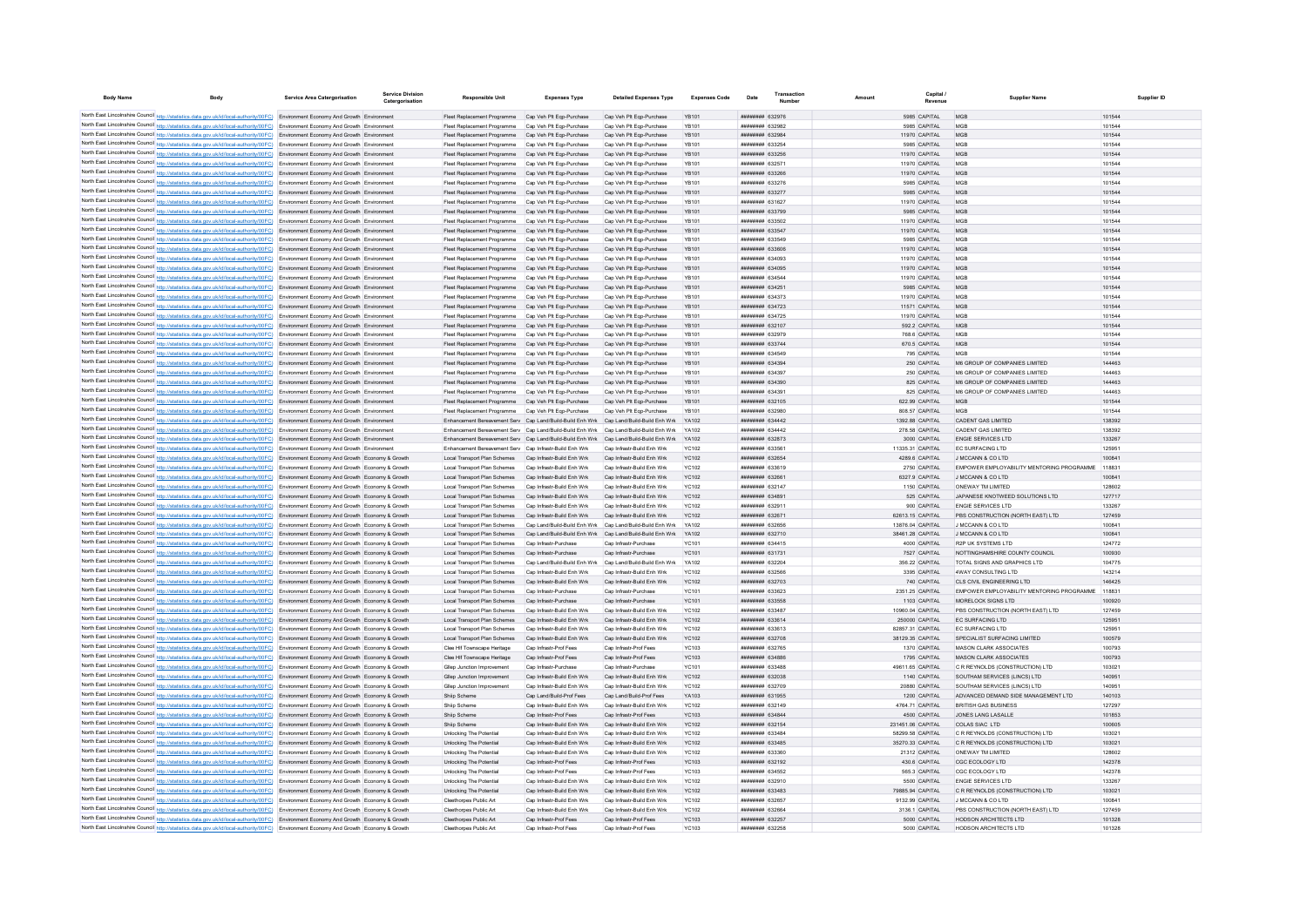| <b>Body Name</b>                           | Body                                                                                                                                                                                                                                                                             | <b>Service Area Catergorisation</b>             | <b>Service Division</b><br>Catergorisation | <b>Responsible Unit</b>                                                                                                                                                            | <b>Expenses Type</b>                                         | <b>Detailed Expenses Type</b>                                                                                                      | <b>Expenses Code</b>  | Date                                     | Transactio | Capital<br>Revenue                 | <b>Supplier Name</b>                                    | Supplier ID      |
|--------------------------------------------|----------------------------------------------------------------------------------------------------------------------------------------------------------------------------------------------------------------------------------------------------------------------------------|-------------------------------------------------|--------------------------------------------|------------------------------------------------------------------------------------------------------------------------------------------------------------------------------------|--------------------------------------------------------------|------------------------------------------------------------------------------------------------------------------------------------|-----------------------|------------------------------------------|------------|------------------------------------|---------------------------------------------------------|------------------|
|                                            |                                                                                                                                                                                                                                                                                  |                                                 |                                            |                                                                                                                                                                                    |                                                              |                                                                                                                                    |                       |                                          |            |                                    |                                                         |                  |
|                                            | North East Lincolnshire Council http://statistics.data.gov.uk/id/local-authority/00FC) Environment Economy And Growth Economy & Growth                                                                                                                                           |                                                 |                                            | Willingham / Peaks Drainage                                                                                                                                                        | Cap Land/Build-Prof Fees                                     | Cap Land/Build-Prof Fees                                                                                                           | YA103                 | <b>ПЕНИНИН 633971</b>                    |            | 5080 CAPITAL                       | ALLIANCE GROUP SOLUTIONS LTD                            | 146115           |
|                                            | North East Lincolnshire Council http://statistics.data.gov.uk/id/local-authority/00FC) Environment Economy And Growth Economy & Growth                                                                                                                                           |                                                 |                                            | Willingham / Peaks Drainage                                                                                                                                                        | Can Land/Build-Prof Fees                                     | Can Land/Build-Prof Fees                                                                                                           | YA103                 | <b>ппинини 633235</b>                    |            | 5080 CAPITAL                       | ALLIANCE GROUP SOLUTIONS LTD.                           | 146115           |
|                                            | North East Lincolnshire Council http://statistics.data.gov.uk/id/local-authority/00FC) Environment Economy And Growth Economy & Growth                                                                                                                                           |                                                 |                                            | Willingham / Peaks Drainage                                                                                                                                                        | Cap Land/Build-Prof Fees                                     | Can Land/Build-Prof Fees                                                                                                           | YA103                 | <i>вининни</i> 633236                    |            | -5080 CAPITAL                      | ALLIANCE GROUP SOLUTIONS LTD                            | 146115           |
|                                            | North East Lincolnshire Council http://statistics.data.gov.uk/id/local-authority/00FC) Environment Economy And Growth Economy & Growth                                                                                                                                           |                                                 |                                            | Smart Energy For Business                                                                                                                                                          |                                                              | Cap Land/Build-Build Enh Wrk Cap Land/Build-Build Enh Wrk                                                                          | YA102                 | ######## 631475<br>######## 634030       |            | 67950.5 CAPITAL                    | NERG LTD<br>SEAWAYS CAFE                                | 144866<br>147106 |
|                                            | North East Lincolnshire Council http://statistics.data.gov.uk/id/local-authority/00FC) Environment Economy And Growth Economy & Growth                                                                                                                                           |                                                 |                                            | <b>Smart Energy For Business</b>                                                                                                                                                   |                                                              | Cap Land/Build-Build Enh Wrk Cap Land/Build-Build Enh Wrk                                                                          | YA102                 |                                          |            | 16929.85 CAPITAL                   |                                                         |                  |
|                                            | North East Lincolnshire Council http://statistics.data.gov.uk/id/local-authority/00FC) Environment Economy And Growth Economy & Growth                                                                                                                                           |                                                 |                                            | <b>Smart Energy For Business</b>                                                                                                                                                   |                                                              | Cap Land/Build-Build Enh Wrk Cap Land/Build-Build Enh Wrk                                                                          | YA102<br><b>YA102</b> | ######## 634031                          |            | 8833.39 CAPITAL                    | MOORE THOMPSON                                          | 147110           |
|                                            | North East Lincolnshire Council http://statistics.data.gov.uk/id/local-authority/00FC) Environment Economy And Growth Economy & Growth                                                                                                                                           |                                                 |                                            | <b>Smart Energy For Business</b><br><b>Smart Energy For Business</b>                                                                                                               |                                                              | Cap Land/Build-Build Enh Wrk Cap Land/Build-Build Enh Wrk<br>Cap Land/Build-Build Enh Wrk Cap Land/Build-Build Enh Wrk             | YA102                 | ######## 632771<br><b>ппинини 634443</b> |            | 483.14 CAPITAL<br>500 CAPITAL      | A&M PRINT LTD<br><b>RIVERHEAD COFFEE</b>                | 147057<br>135544 |
|                                            | North East Lincolnshire Council http://statistics.data.gov.uk/id/local-authority/00FC) Environment Economy And Growth Economy & Growth<br>North East Lincolnshire Council http://statistics.data.gov.uk/id/local-authority/00FC) Environment Economy And Growth Economy & Growth |                                                 |                                            | A180 Sth Humb Bank Major Maint Cap Land/Build-Build Enh Wrk Cap Land/Build-Build Enh Wrk                                                                                           |                                                              |                                                                                                                                    | YA102                 | ######## 632710                          |            | 665.87 CAPITAL                     | J MCCANN & CO LTD                                       | 100841           |
|                                            | North East Lincolnshire Council http://statistics.data.gov.uk/id/local-authority/00FC) Environment Economy And Growth Economy & Growth                                                                                                                                           |                                                 |                                            | A180 Sth Humb Bank Maior Maint Cap Infrastr-Prof Fees                                                                                                                              |                                                              | Cap Infrastr-Prof Fees                                                                                                             | <b>YC103</b>          | ######## 630444                          |            | 20000 CAPITAL                      | <b>ENGIE SERVICES LTD</b>                               | 133267           |
|                                            | North East Lincolnshire Council http://statistics.data.gov.uk/id/local-authority/00FC) Environment Economy And Growth Economy & Growth                                                                                                                                           |                                                 |                                            | Town Deal Investment                                                                                                                                                               | Cap Land/Build-Prof Fees                                     | Cap Land/Build-Prof Fees                                                                                                           | YA103                 | ######## 632235                          |            | 3090 CAPITAL                       | MASON CLARK ASSOCIATES                                  | 100793           |
|                                            | North East Lincolnshire Council http://statistics.data.gov.uk/id/local-authority/00FC) Environment Economy And Growth Economy & Growth                                                                                                                                           |                                                 |                                            | Town Deal Investment                                                                                                                                                               | Cap Land/Build-Prof Fees                                     | Cap Land/Build-Prof Fees                                                                                                           | YA103                 | ######## 632872                          |            | 7083.33 CAPITAL                    | <b>ENGIE SERVICES LTD</b>                               | 133267           |
|                                            | North East Lincolnshire Council http://statistics.data.gov.uk/id/local-authority/00FC)                                                                                                                                                                                           | Environment Economy And Growth Economy & Growth |                                            | Stallingborough Aemu                                                                                                                                                               | Cap Land/Build-Build Enh Wrk                                 | Cap Land/Build-Build Enh Wrk                                                                                                       | YA102                 | ######## 634324                          |            | 195248.93 CAPITAL                  | <b>GEO HOULTON &amp; SONS LTD</b>                       | 102697           |
|                                            | North East Lincolnshire Council http://statistics.data.gov.uk/id/local-authority/00FC) Environment Economy And Growth Economy & Growth                                                                                                                                           |                                                 |                                            | Stallingborough Aemu                                                                                                                                                               | Cap Land/Build-Prof Fees                                     | Cap Land/Build-Prof Fees                                                                                                           | YA103                 | <b>ПЕНИНИН 624022</b>                    |            | 5000 CAPITAL                       | ENGIE SERVICES LTD                                      | 133267           |
|                                            | North East Lincolnshire Council http://statistics.data.gov.uk/id/local-authority/00FC) Environment Economy And Growth Economy & Growth                                                                                                                                           |                                                 |                                            | Stallingborough Aemu                                                                                                                                                               | Cap Land/Build-Prof Fees                                     | Cap Land/Build-Prof Fees                                                                                                           | YA103                 | ######## 627698                          |            | 5000 CAPITAL                       | <b>ENGIE SERVICES LTD</b>                               | 133267           |
|                                            | North East Lincolnshire Council http://statistics.data.gov.uk/id/local-authority/00FC) Environment Economy And Growth Economy & Growth                                                                                                                                           |                                                 |                                            | Stallingborough Aemu                                                                                                                                                               | Cap Land/Build-Prof Fees                                     | Cap Land/Build-Prof Fees                                                                                                           | YA103                 | ######## 627699                          |            | 5000 CAPITAL                       | ENGIE SERVICES LTD                                      | 133267           |
|                                            | North East Lincolnshire Council http://statistics.data.gov.uk/id/local-authority/00FC) Environment Economy And Growth Economy & Growth                                                                                                                                           |                                                 |                                            | St Nicholas Drive Flood Allev                                                                                                                                                      |                                                              | Cap Land/Build-Build Enh Wrk Cap Land/Build-Build Enh Wrk                                                                          | YA102                 | ######## 634325                          |            | 23567.2 CAPITAL                    | PBS CONSTRUCTION (NORTH EAST) LTD                       | 127459           |
|                                            | North East Lincolnshire Council http://statistics.data.gov.uk/id/local-authority/00FC) Environment Economy And Growth Housing                                                                                                                                                    |                                                 |                                            | Housing Assist Grants And Loan Cap Grants To O/Side Sources Cap Grants To O/Side Sources                                                                                           |                                                              |                                                                                                                                    | YJ101                 | ######## 632191                          |            | 364.4 CAPITAL                      | CGC ECOLOGY LTD                                         | 142378           |
|                                            | North East Lincolnshire Council http://statistics.data.gov.uk/id/local-authority/00FC) Environment Economy And Growth Housing                                                                                                                                                    |                                                 |                                            | Community Hsg Fund                                                                                                                                                                 | Cap Land/Build-Build Enh Wrk Cap Land/Build-Build Enh Wrk    |                                                                                                                                    |                       | ######## 633481                          |            | 14900 CAPITAL                      | C K PROPERTY                                            | 146987           |
|                                            | North East Lincolnshire Council http://statistics.data.gov.uk/id/local-authority/00FC) Environment Economy And Growth Housing                                                                                                                                                    |                                                 |                                            | Community Hsg Fund                                                                                                                                                                 |                                                              | Cap Land/Build-Build Enh Wrk Cap Land/Build-Build Enh Wrk                                                                          | YA102                 | ######## 633521                          |            | 340 CAPITAL                        | <b>C K PROPERTY</b>                                     | 146987           |
|                                            | North East Lincolnshire Council http://statistics.data.gov.uk/id/local-authority/00FC) Environment Economy And Growth Housing                                                                                                                                                    |                                                 |                                            | Community Hsg Fund                                                                                                                                                                 |                                                              | Cap Land/Build-Build Enh Wrk Cap Land/Build-Build Enh Wrk                                                                          | YA102                 | <b><i>BRAHHHHH 633522</i></b>            |            | 28500 CAPITAL                      | C.K PROPERTY                                            | 146987           |
|                                            | North East Lincolnshire Council http://statistics.data.gov.uk/id/local-authority/00FC) Environment Economy And Growth Housing                                                                                                                                                    |                                                 |                                            | Community Hsg Fund                                                                                                                                                                 | Can Land/Build-Prof Fees                                     | Can Land/Build-Prof Fees                                                                                                           | YA103                 | ######## 632104                          |            | 1500 CAPITAL                       | <b>FAST MARSH CONSTRUCTION CIC.</b>                     | 146757           |
|                                            | North East Lincolnshire Council http://statistics.data.gov.uk/id/local-authority/00FC) Environment Economy And Growth Housing                                                                                                                                                    |                                                 |                                            | Community Hsg Fund                                                                                                                                                                 | Cap Land/Build-Prof Fees                                     | Cap Land/Build-Prof Fees                                                                                                           | YA103                 | ######## 633005                          |            | 1500 CAPITAL                       | EAST MARSH CONSTRUCTION CIC                             | 146757           |
|                                            | North East Lincolnshire Council http://statistics.data.gov.uk/id/local-authority/00FC) Environment Economy And Growth Housing                                                                                                                                                    |                                                 |                                            | Community Hsg Fund                                                                                                                                                                 | Cap Land/Build-Prof Fees                                     | Cap Land/Build-Prof Fees                                                                                                           | YA103                 | ######## 633792                          |            | 1500 CAPITAL                       | EAST MARSH CONSTRUCTION CIC                             | 146757           |
|                                            | North East Lincolnshire Council http://statistics.data.gov.uk/id/local-authority/00FC) Environment Economy And Growth Housing                                                                                                                                                    |                                                 |                                            | Community Hsg Fund                                                                                                                                                                 | Cap Land/Build-Prof Fees                                     | Cap Land/Build-Prof Fees                                                                                                           | YA103                 | ######## 634537                          |            | 1500 CAPITAL                       | EAST MARSH CONSTRUCTION CIC                             | 146757           |
|                                            | North East Lincolnshire Council http://statistics.data.gov.uk/id/local-authority/00FC) Environment Economy And Growth Housing                                                                                                                                                    |                                                 |                                            | Accelerated Cons Funding                                                                                                                                                           | Cap Infrastr-Build Enh Wrk                                   | Cap Infrastr-Build Enh Wrk                                                                                                         | <b>YC102</b>          | <b>HRHHHHH 634800</b>                    |            | 2065 CAPITAL                       | COLE EASDON CONSULTANTS                                 | 146319           |
|                                            | North East Lincolnshire Council http://statistics.data.gov.uk/id/local-authority/00FC) Environment Economy And Growth Housing                                                                                                                                                    |                                                 |                                            | Accelerated Cons Funding                                                                                                                                                           | Cap Infrastr-Build Enh Wrk                                   | Cap Infrastr-Build Enh Wrk                                                                                                         | YC102                 | <b>ппининия</b> 633251                   |            | 8139.25 CAPITAL                    | HUMBERSIDE MATERIALS LABORATORY LTD                     | 122103           |
|                                            | North East Lincolnshire Council http://statistics.data.gov.uk/id/local-authority/00FC) Adult Services                                                                                                                                                                            |                                                 | <b>Adult Services</b>                      | Hos-Disabled Fac Grants                                                                                                                                                            |                                                              | Can Grants To O/Side Sources Can Grants To O/Side Sources                                                                          | Y.1101                | <b>НЕННИНИЯ</b> 633372                   |            | 3905 CAPITAL                       | OBAM LIFT SERVICES LTD                                  | 112666           |
|                                            | North East Lincolnshire Council http://statistics.data.gov.uk/id/local-authority/00FC) Adult Services                                                                                                                                                                            |                                                 | Adult Services                             | Hos-Disabled Fac. Grants                                                                                                                                                           |                                                              | Cap Grants To O/Side Sources Cap Grants To O/Side Sources YJ101                                                                    |                       | ######## 632536                          |            | 4080 CAPITAL                       | OBAM LIFT SERVICES LTD                                  | 112666           |
|                                            | North East Lincolnshire Council http://statistics.data.gov.uk/id/local-authority/00FC) Adult Services                                                                                                                                                                            |                                                 | Adult Services                             | Hos-Disabled Fac. Grants                                                                                                                                                           |                                                              | Cap Grants To O/Side Sources Cap Grants To O/Side Sources YJ101                                                                    |                       | ######## 632472                          |            | 3545 CAPITAL                       | MERESIDE DEVELOPMENTS LTD                               | 146214           |
|                                            | North East Lincolnshire Council http://statistics.data.gov.uk/id/local-authority/00FC) Adult Services                                                                                                                                                                            |                                                 | <b>Adult Services</b>                      | Hos-Disabled Fac. Grants                                                                                                                                                           |                                                              | Cap Grants To O/Side Sources Cap Grants To O/Side Sources                                                                          | YJ101                 | ######## 633261                          |            | 1987 CAPITAL                       | ABLE 4 ENTERPRISE LTD                                   | 120159           |
|                                            | North East Lincolnshire Council http://statistics.data.gov.uk/id/local-authority/00FC) Adult Services                                                                                                                                                                            |                                                 | <b>Adult Services</b>                      | Hps-Disabled Fac. Grants                                                                                                                                                           |                                                              | Cap Grants To O/Side Sources Cap Grants To O/Side Sources                                                                          | YJ101                 | ######## 634350                          |            | 1548 CAPITAL                       | DOLPHIN MOBILITY EAST MIDLANDS LTD                      | 101317           |
|                                            | North East Lincolnshire Council http://statistics.data.gov.uk/id/local-authority/00FC) Adult Services                                                                                                                                                                            |                                                 | <b>Adult Services</b>                      | Hps-Disabled Fac. Grants                                                                                                                                                           |                                                              | Cap Grants To O/Side Sources Cap Grants To O/Side Sources                                                                          | YJ101                 | ######## 632712                          |            | 2005.23 CAPITAL                    | DOLPHIN MOBILITY EAST MIDLANDS LTD                      | 101317           |
|                                            | North East Lincolnshire Council http://statistics.data.gov.uk/id/local-authority/00FC) Adult Services                                                                                                                                                                            |                                                 | Adult Services                             | Hos-Disabled Fac. Grants                                                                                                                                                           |                                                              | Cap Grants To O/Side Sources Cap Grants To O/Side Sources                                                                          | Y.1101                | <b>ппининин</b> 634777                   |            | 1821 CAPITAL                       | OBAM LIFT SERVICES LTD                                  | 112666           |
|                                            | North East Lincolnshire Council http://statistics.data.gov.uk/id/local-authority/00FC) Adult Services                                                                                                                                                                            |                                                 | <b>Adult Services</b>                      | Hos-Disabled Fac. Grants                                                                                                                                                           |                                                              | Cap Grants To O/Side Sources Cap Grants To O/Side Sources                                                                          | YJ101                 | ######## 634556                          |            | 1660.73 CAPITAL                    | DOLPHIN MOBILITY EAST MIDLANDS LTD                      | 101317           |
| North East Lincolnshire Council http://str | North East Lincolnshire Council http://statistics.data.gov.uk/id/local-authority/00FC)                                                                                                                                                                                           | <b>Adult Services</b>                           | Adult Services                             | Hos-Disabled Fac. Grants                                                                                                                                                           |                                                              | Cap Grants To O/Side Sources Cap Grants To O/Side Sources                                                                          |                       | ######## 634772                          |            | 1100 CAPITAL                       | OBAM LIFT SERVICES LTD                                  | 112666           |
|                                            | ics.data.gov.uk/id/local-authority/00FC)                                                                                                                                                                                                                                         | <b>Adult Services</b>                           | <b>Adult Services</b>                      | Hps-Disabled Fac. Grants                                                                                                                                                           |                                                              | Cap Grants To O/Side Sources Cap Grants To O/Side Sources                                                                          | YJ101                 | ######## 634316                          |            | 275.35 CAPITAL                     | F R TOWNSEND & CO LTD                                   | 104217           |
|                                            | North East Lincolnshire Council http://statistics.data.gov.uk/id/local-authority/00FC)<br>North East Lincolnshire Council http://statistics.data.gov.uk/id/local-authority/00FC) Adult Services                                                                                  | Adult Services                                  | Adult Services                             | Hps-Disabled Fac. Grants                                                                                                                                                           |                                                              | Cap Grants To O/Side Sources Cap Grants To O/Side Sources                                                                          |                       | ######## 634837                          |            | 5706.08 CAPITAL                    | <b>MARK BENNETT</b>                                     | 101838           |
|                                            | North East Lincolnshire Council http://statistics.data.gov.uk/id/local-authority/00FC) Adult Services                                                                                                                                                                            |                                                 | <b>Adult Services</b>                      | Hps-Disabled Fac. Grants                                                                                                                                                           |                                                              | Cap Grants To O/Side Sources Cap Grants To O/Side Sources                                                                          | YJ101                 | ######## 633246                          |            | 651.97 CAPITAL                     | <b>ENGIE SERVICES LTD</b>                               | 133267           |
|                                            | North East Lincolnshire Council http://statistics.data.gov.uk/id/local-authority/00FC) Adult Services                                                                                                                                                                            |                                                 | <b>Adult Services</b>                      | Hps-Disabled Fac. Grants                                                                                                                                                           |                                                              | Cap Grants To O/Side Sources Cap Grants To O/Side Sources                                                                          | YJ101                 | ######## 633243                          |            | 668.1 CAPITAL                      | ENGIE SERVICES LTD<br>VIC HANSEN BUILDING & JOINERY LTD | 133267           |
|                                            | North East Lincolnshire Council http://statistics.data.gov.uk/id/local-authority/00FC) Adult Services                                                                                                                                                                            |                                                 | <b>Adult Services</b><br>Adult Services    | Hos-Disabled Fac. Grants<br>Hps-Disabled Fac. Grants                                                                                                                               |                                                              | Cap Grants To O/Side Sources Cap Grants To O/Side Sources YJ101<br>Cap Grants To O/Side Sources Cap Grants To O/Side Sources YJ101 |                       | ######## 634766<br>######## 634839       |            | 1676.64 CAPITAL<br>8924.95 CAPITAL | VIC HANSEN BUILDING & JOINERY LTD                       | 103981<br>103981 |
|                                            | North East Lincolnshire Council http://statistics.data.gov.uk/id/local-authority/00FC) Adult Services                                                                                                                                                                            |                                                 | <b>Adult Services</b>                      | Hps-Disabled Fac. Grants                                                                                                                                                           |                                                              | Cap Grants To O/Side Sources Cap Grants To O/Side Sources                                                                          | YJ101                 | ######## 632473                          |            | 3350 CAPITAL                       | MERESIDE DEVELOPMENTS LTD                               | 146214           |
|                                            | North East Lincolnshire Council http://statistics.data.gov.uk/id/local-authority/00FC) Adult Services                                                                                                                                                                            |                                                 | <b>Adult Services</b>                      | Hps-Disabled Fac. Grants                                                                                                                                                           |                                                              | Cap Grants To O/Side Sources Cap Grants To O/Side Sources                                                                          |                       | ######## 634771                          |            | 1798 CAPITAL                       | OBAM LIFT SERVICES LTD                                  | 112666           |
|                                            | North East Lincolnshire Council http://statistics.data.gov.uk/id/local-authority/00FC) Adult Services                                                                                                                                                                            |                                                 | <b>Adult Services</b>                      | Hos-Disabled Fac. Grants                                                                                                                                                           |                                                              | Cap Grants To O/Side Sources Cap Grants To O/Side Sources                                                                          | Y.1101                | ######## 632537                          |            | 4950 CAPITAL                       | OBAM LIFT SERVICES LTD                                  | 112666           |
|                                            | North East Lincolnshire Council http://statistics.data.gov.uk/id/local-authority/00FC) Adult Services                                                                                                                                                                            |                                                 | Adult Services                             | Hps-Disabled Fac. Grants                                                                                                                                                           |                                                              | Cap Grants To O/Side Sources Cap Grants To O/Side Sources                                                                          | YJ101                 | ######## 631347                          |            | 7825.04 CAPITAL                    | E S RUDKIN LTD                                          | 100632           |
|                                            | North East Lincolnshire Council http://statistics.data.gov.uk/id/local-authority/00FC) Adult Services                                                                                                                                                                            |                                                 | <b>Adult Services</b>                      | Hos-Disabled Fac Grants                                                                                                                                                            |                                                              | Can Grants To O/Side Sources Can Grants To O/Side Sources Y.1101                                                                   |                       | <b>ппининия</b> 633470                   |            | 10543 18 CAPITAL                   | ABLE 4 ENTERPRISE LTD                                   | 120159           |
|                                            | North East Lincolnshire Council http://statistics.data.gov.uk/id/local-authority/00FC)                                                                                                                                                                                           | <b>Adult Services</b>                           | <b>Adult Services</b>                      | Hos-Disabled Fac. Grants                                                                                                                                                           |                                                              | Cap Grants To O/Side Sources Cap Grants To O/Side Sources                                                                          | Y.1101                | ######## 632971                          |            | 4344 CAPITAL                       | N LINCS & GOOLE HOSPITALS NHS FOUNDATION TRUS 111074    |                  |
|                                            | North East Lincolnshire Council http://statistics.data.gov.uk/id/local-authority/00FC)                                                                                                                                                                                           | <b>Adult Services</b>                           | Adult Services                             | Hos-Disabled Fac. Grants                                                                                                                                                           |                                                              | Cap Grants To O/Side Sources Cap Grants To O/Side Sources                                                                          |                       | ######## 633326                          |            | 127529.75 CAPITAL                  | JC POMFRET CONSTRUCTION LTD                             | 136453           |
|                                            | North East Lincolnshire Council http://statistics.data.gov.uk/id/local-authority/00FC)                                                                                                                                                                                           | <b>Adult Services</b>                           | <b>Adult Services</b>                      | Hos-Disabled Fac. Grants                                                                                                                                                           |                                                              | Cap Grants To O/Side Sources Cap Grants To O/Side Sources                                                                          |                       | ####### 634122                           |            | 8796.71 CAPITAL                    | ABLE 4 ENTERPRISE LTD                                   | 120159           |
|                                            | North East Lincolnshire Council http://statistics.data.gov.uk/id/local-authority/00FC) Adult Services                                                                                                                                                                            |                                                 | <b>Adult Services</b>                      | Hos-Disabled Fac. Grants                                                                                                                                                           |                                                              | Cap Grants To O/Side Sources Cap Grants To O/Side Sources YJ101                                                                    |                       | <b>ппининия</b> 634526                   |            | 10867.86 CAPITAL                   | <b>F S RUDKIN LTD</b>                                   | 100632           |
|                                            | North East Lincolnshire Council http://statistics.data.gov.uk/id/local-authority/00FC) Adult Services                                                                                                                                                                            |                                                 | <b>Adult Services</b>                      | Hos-Disabled Fac. Grants                                                                                                                                                           |                                                              | Cap Grants To O/Side Sources Cap Grants To O/Side Sources YJ101                                                                    |                       | ######## 632972                          |            | 3978.9 CAPITAL                     | <b>ENGIE SERVICES LTD</b>                               | 133267           |
|                                            | North East Lincolnshire Council http://statistics.data.gov.uk/id/local-authority/00FC) Adult Services                                                                                                                                                                            |                                                 | <b>Adult Services</b>                      | Hos-Disabled Fac Grants                                                                                                                                                            |                                                              | Can Grants To O/Side Sources Can Grants To O/Side Sources Y.1101                                                                   |                       | ######## 633551                          |            | 3024.44 CAPITAL                    | MARK RENNETT                                            | 101838           |
|                                            | North East Lincolnshire Council http://statistics.data.gov.uk/id/local-authority/00FC) Adult Services                                                                                                                                                                            |                                                 | <b>Adult Services</b>                      | Hos-Disabled Fac. Grants                                                                                                                                                           |                                                              | Cap Grants To O/Side Sources Cap Grants To O/Side Sources YJ101                                                                    |                       | ######## 633471                          |            | 6900.61 CAPITAL                    | ABLE 4 ENTERPRISE LTD                                   | 120159           |
|                                            | North East Lincolnshire Council http://statistics.data.gov.uk/id/local-authority/00FC) Adult Services                                                                                                                                                                            |                                                 | Adult Services                             | Hos-Disabled Fac. Grants                                                                                                                                                           |                                                              | Cap Grants To O/Side Sources Cap Grants To O/Side Sources YJ101                                                                    |                       | ######## 633537                          |            | 7575.01 CAPITAL                    | ABLE 4 ENTERPRISE LTD                                   | 120159           |
|                                            | North East Lincolnshire Council http://statistics.data.gov.uk/id/local-authority/00FC) Adult Services                                                                                                                                                                            |                                                 | <b>Adult Services</b>                      | Hos-Disabled Fac. Grants                                                                                                                                                           |                                                              | Cap Grants To O/Side Sources Cap Grants To O/Side Sources                                                                          |                       | ######## 634773                          |            | 10147.81 CAPITAL                   | E S RUDKIN LTD                                          | 100632           |
|                                            | North East Lincolnshire Council http://statistics.data.gov.uk/id/local-authority/00FC) Adult Services                                                                                                                                                                            |                                                 | <b>Adult Services</b>                      | Hps-Disabled Fac. Grants                                                                                                                                                           |                                                              | Cap Grants To O/Side Sources Cap Grants To O/Side Sources                                                                          | YJ101                 | ######## 633495                          |            | 11592.63 CAPITAL                   | E S RUDKIN LTD                                          | 100632           |
|                                            | North East Lincolnshire Council http://statistics.data.gov.uk/id/local-authority/00FC) Adult Services                                                                                                                                                                            |                                                 | Adult Services                             | Hos-Disabled Fac. Grants                                                                                                                                                           |                                                              | Cap Grants To O/Side Sources Cap Grants To O/Side Sources                                                                          | Y.1101                | ######## 634022                          |            | 7986.34 CAPITAL                    | ASKERTON HOMES LTD                                      | 145694           |
|                                            | North East Lincolnshire Council http://statistics.data.gov.uk/id/local-authority/00FC) Adult Services                                                                                                                                                                            |                                                 | Adult Services                             | Hos-Disabled Fac. Grants                                                                                                                                                           |                                                              | Cap Grants To O/Side Sources Cap Grants To O/Side Sources                                                                          | Y.1101                | <b>ппининин</b> 633293                   |            | 7388.9 CAPITAL                     | ASKERTON HOMES LTD                                      | 145694           |
|                                            | North East Lincolnshire Council http://statistics.data.gov.uk/id/local-authority/00FC) Adult Services                                                                                                                                                                            |                                                 | <b>Adult Services</b>                      | Hos-Disabled Fac. Grants                                                                                                                                                           |                                                              | Cap Grants To O/Side Sources Cap Grants To O/Side Sources                                                                          | YJ101                 | ######## 633317                          |            | 8759.82 CAPITAL                    | ASKERTON HOMES LTD                                      | 145694           |
|                                            | North East Lincolnshire Council http://statistics.data.gov.uk/id/local-authority/00FC)                                                                                                                                                                                           | <b>Adult Services</b>                           | <b>Adult Services</b>                      | Hps-Disabled Fac. Grants                                                                                                                                                           | Cap Veh Plt Eqp-Purchase Cap Veh Plt Eqp-Purchase            |                                                                                                                                    | <b>YB101</b>          | ######## 617696                          |            | 261.18 CAPITAL                     | PRISM MEDICAL UK LTD                                    | 119507           |
|                                            | North East Lincolnshire Council http://statistics.data.gov.uk/id/local-authority/00FC)                                                                                                                                                                                           | Children & Family Services                      | Ass Dir - Skills                           | Earning & Learning                                                                                                                                                                 | Private Contractors                                          | Third Party Prov - Private                                                                                                         | PH101                 | ######## 634277                          |            | 17100 REVENUE                      | LEARNING4LIFE-GY-CIC                                    | 144120           |
|                                            | North East Lincolnshire Council http://statistics.data.gov.uk/id/local-authority/00FC)                                                                                                                                                                                           | Children & Family Services                      | Ass Dir - Skills                           | Earning & Learning                                                                                                                                                                 | Rep Alterations Maint Building Buildings - Repairs And Maint |                                                                                                                                    | GA102                 | ######## 632880                          |            | 297 REVENUE                        | <b>ENGIE SERVICES LTD</b>                               | 133267           |
|                                            | North East Lincolnshire Council http://statistics.data.gov.uk/id/local-authority/00FC) Children & Family Services                                                                                                                                                                |                                                 | Ass Dir - Education                        | Access And Education Services                                                                                                                                                      | Contract Hire-Operating Leases Vehicles - Contract Hire      |                                                                                                                                    | JC101                 | ######## 632867                          |            | 780 REVENUE                        | DRS TAXI SERVICE                                        | 141083           |
|                                            | North East Lincolnshire Council http://statistics.data.gov.uk/id/local-authority/00FC) Children & Family Services                                                                                                                                                                |                                                 | Ass Dir - Education                        | Access And Education Services                                                                                                                                                      | Contract Hire-Operating Leases Vehicles - Contract Hire      |                                                                                                                                    | JC101                 | ######## 633801                          |            | 400 REVENUE                        | <b>I INKS TAXIS</b>                                     | 100546           |
|                                            | North East Lincolnshire Council http://statistics.data.gov.uk/id/local-authority/00FC) Children & Family Services                                                                                                                                                                |                                                 | Ass Dir - Education                        | Access And Education Services                                                                                                                                                      | Contract Hire-Operating Leases Vehicles - Contract Hire      |                                                                                                                                    | JC101                 | ######## 634472                          |            | 494 REVENUE                        | <b>LINKS TAXIS</b>                                      | 100546           |
|                                            | North East Lincolnshire Council http://statistics.data.gov.uk/id/local-authority/00FC) Children & Family Services                                                                                                                                                                |                                                 | Ass Dir - Education                        | Access And Education Services  Contract Hire-Operating Leases  Vehicles - Contract Hire                                                                                            |                                                              |                                                                                                                                    | JC101                 | ######## 634471                          |            | 676 REVENUE                        | LINKS TAXIS                                             | 100546           |
|                                            | North East Lincolnshire Council http://statistics.data.gov.uk/id/local-authority/00FC) Children & Family Services                                                                                                                                                                |                                                 | Ass Dir - Education                        | Access And Education Services Contract Hire-Operating Leases Vehicles - Contract Hire                                                                                              |                                                              |                                                                                                                                    | JC101                 | <b>ппиннин</b> 634474                    |            | 600 REVENUE                        | <b>LINKS TAXIS</b>                                      | 100546           |
|                                            | North East Lincolnshire Council http://statistics.data.gov.uk/id/local-authority/00FC) Children & Family Services                                                                                                                                                                |                                                 | Ass Dir - Education                        | Access And Education Services                                                                                                                                                      | Contract Hire-Operating Leases Vehicles - Contract Hire      |                                                                                                                                    | JC101                 | ######## 633822                          |            | 1300 REVENUE                       | <b>LINKS TAXIS</b>                                      | 100546           |
|                                            | North East Lincolnshire Council http://statistics.data.gov.uk/id/local-authority/00FC) Children & Family Services                                                                                                                                                                |                                                 | Ass Dir - Education                        | Access And Education Services Contract Hire-Operating Leases Vehicles - Contract Hire                                                                                              |                                                              |                                                                                                                                    | JC101                 | ######## 634051                          |            | 418 REVENUE                        | <b>LINKS TAXIS</b>                                      | 100546           |
|                                            | North East Lincolnshire Council http://statistics.data.gov.uk/id/local-authority/00FC) Children & Family Services                                                                                                                                                                |                                                 | Ass Dir - Education                        | Access And Education Services                                                                                                                                                      | Contract Hire-Operating Leases Vehicles - Contract Hire      |                                                                                                                                    | JC101                 | ######## 632935<br><b>ппиннни 634044</b> |            | 929.5 REVENUE<br>520 REVENUE       | AA RADIO CARS LTD<br><b>I INKS TAXIS</b>                | 101222<br>100546 |
|                                            | North East Lincolnshire Council http://statistics.data.gov.uk/id/local-authority/00FC) Children & Family Services<br>North East Lincolnshire Council http://statistics.data.gov.uk/id/local-authority/00FC) Children & Family Services                                           |                                                 | Ass Dir - Education<br>Ass Dir - Education | Access And Education Services  Contract Hire-Operating Leases  Vehicles - Contract Hire<br>Access And Education Services  Contract Hire-Operating Leases  Vehicles - Contract Hire |                                                              |                                                                                                                                    | JC101<br>JC101        | ######## 633818                          |            | 676 REVENUE                        | <b>LINKS TAXIS</b>                                      | 100546           |
|                                            | North East Lincolnshire Council http://statistics.data.gov.uk/id/local-authority/00FC) Children & Family Services                                                                                                                                                                |                                                 | Ass Dir - Education                        | Access And Education Services  Contract Hire-Operating Leases  Vehicles - Contract Hire                                                                                            |                                                              |                                                                                                                                    | JC101                 | ######## 634463                          |            | 256 REVENUE                        | <b>LINKS TAXIS</b>                                      | 100546           |
|                                            | North East Lincolnshire Council http://statistics.data.gov.uk/id/local-authority/00FC) Children & Family Services                                                                                                                                                                |                                                 | Ass Dir - Education                        | Access And Education Services  Contract Hire-Operating Leases  Vehicles - Contract Hire                                                                                            |                                                              |                                                                                                                                    | JC101                 | ######## 63380                           |            | 754 REVENUE                        | LINKS TAXIS                                             | 100546           |
|                                            | North East Lincolnshire Council http://statistics.data.gov.uk/id/local-authority/00FC) Children & Family Services                                                                                                                                                                |                                                 | Ass Dir - Education                        | Access And Education Services  Contract Hire-Operating Leases  Vehicles - Contract Hire                                                                                            |                                                              |                                                                                                                                    | JC101                 | <b>HENRHHHH 633810</b>                   |            | 930 REVENUE                        | <b>I INKS TAXIS</b>                                     | 100546           |
|                                            |                                                                                                                                                                                                                                                                                  |                                                 |                                            |                                                                                                                                                                                    |                                                              |                                                                                                                                    |                       |                                          |            |                                    |                                                         |                  |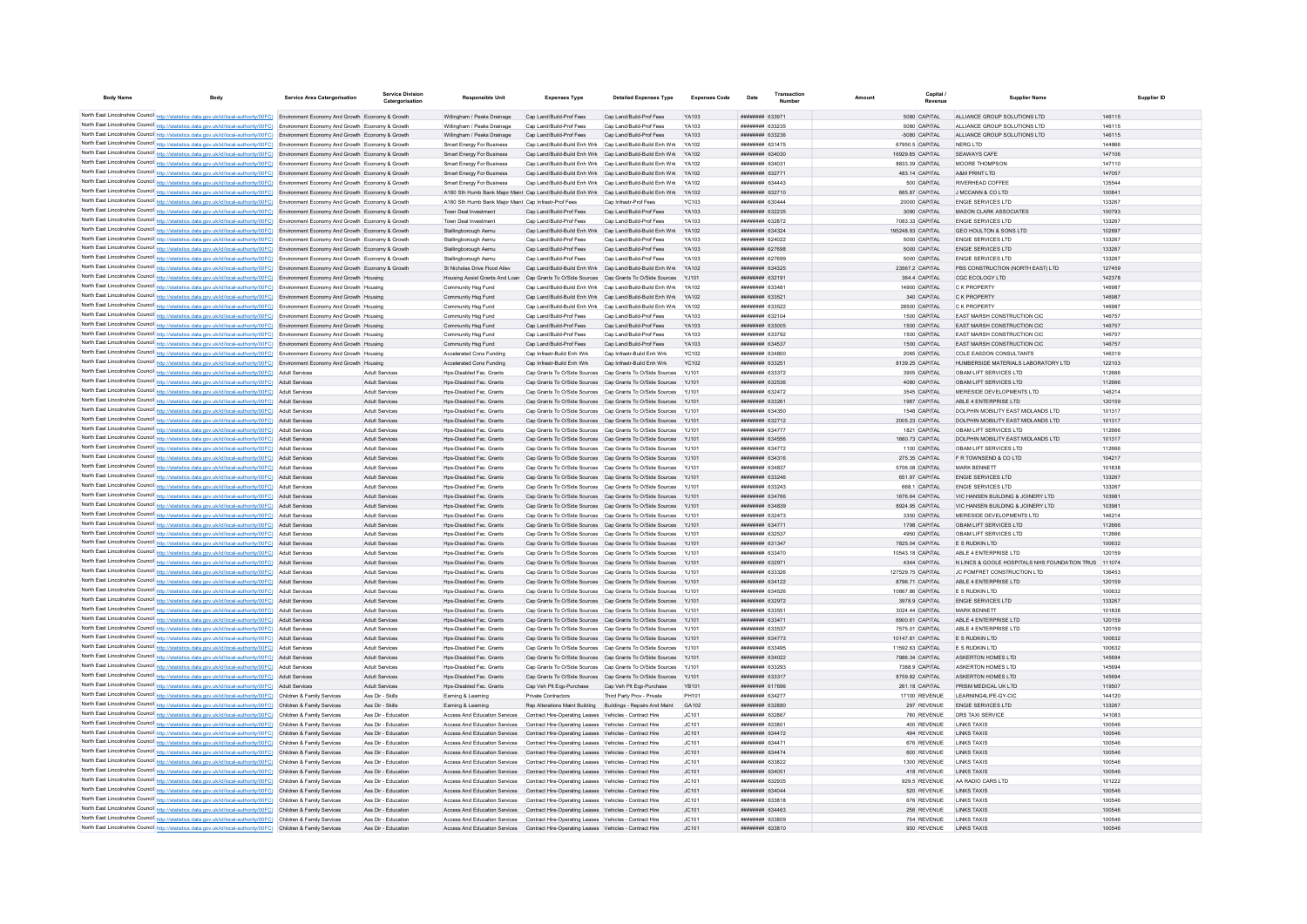| <b>Body Name</b> | <b>Body</b>                                                                                                                                                                                                                            | Service Area Catergorisation | <b>Service Division</b><br>Catergorisation | <b>Responsible Unit</b>                                        | <b>Expenses Type</b>                                                                                                                                                             | <b>Detailed Expenses Type</b> | <b>Expenses Code</b> | Date                                             | Transaction | Amoun | Capital                      | <b>Supplier Name</b>                                       | Supplier ID                             |
|------------------|----------------------------------------------------------------------------------------------------------------------------------------------------------------------------------------------------------------------------------------|------------------------------|--------------------------------------------|----------------------------------------------------------------|----------------------------------------------------------------------------------------------------------------------------------------------------------------------------------|-------------------------------|----------------------|--------------------------------------------------|-------------|-------|------------------------------|------------------------------------------------------------|-----------------------------------------|
|                  |                                                                                                                                                                                                                                        |                              |                                            |                                                                |                                                                                                                                                                                  |                               |                      |                                                  |             |       |                              |                                                            |                                         |
|                  | North East Lincolnshire Council http://statistics.data.gov.uk/id/local-authority/00FC) Children & Family Services<br>North East Lincolnshire Council http://statistics.data.gov.uk/id/local-authority/00FC) Children & Family Services |                              | Ass Dir - Education<br>Ass Dir - Education | Access And Education Services                                  | Access And Education Services  Contract Hire-Operating Leases  Vehicles - Contract Hire<br>Contract Hire-Operating Leases Vehicles - Contract Hire                               |                               | IC.101<br>JC101      | ######## 633819<br>######## 634466               |             |       | 930 REVENUE<br>754 REVENUE   | <b>I INKS TAXIS</b><br><b>LINKS TAXIS</b>                  | 100546<br>100546                        |
|                  | North East Lincolnshire Council http://statistics.data.gov.uk/id/local-authority/00FC) Children & Family Services                                                                                                                      |                              | Ass Dir - Education                        | Access And Education Services                                  | Contract Hire-Operating Leases Vehicles - Contract Hire                                                                                                                          |                               | JC101                | ######## 634898                                  |             |       | 1276 REVENUE                 | <b>I INKS TAXIS</b>                                        | 100546                                  |
|                  | North East Lincolnshire Council http://statistics.data.gov.uk/id/local-authority/00FC) Children & Family Services                                                                                                                      |                              | Ass Dir - Education                        |                                                                | Access And Education Services  Contract Hire-Operating Leases  Vehicles - Contract Hire                                                                                          |                               | JC101                | ######## 632551                                  |             |       | 2145 REVENUE                 | AMVALE LIMITED                                             | 101030                                  |
|                  | North East Lincolnshire Council http://statistics.data.gov.uk/id/local-authority/00FC) Children & Family Services                                                                                                                      |                              | Ass Dir - Education                        |                                                                | Access And Education Services  Contract Hire-Operating Leases  Vehicles - Contract Hire                                                                                          |                               | IC.101               | ######## 632550                                  |             |       | 2275 REVENUE                 | AMVALE LIMITED                                             | 101030                                  |
|                  | North East Lincolnshire Council http://statistics.data.gov.uk/id/local-authority/00FC) Children & Family Services                                                                                                                      |                              | Ass Dir - Education                        |                                                                | Access And Education Services Contract Hire-Operating Leases Vehicles - Contract Hire                                                                                            |                               | IC.101               | <b>ппинини 632549</b>                            |             |       | 2145 REVENUE                 | AMVALE LIMITED                                             | 101030                                  |
|                  | North East Lincolnshire Council http://statistics.data.gov.uk/id/local-authority/00FC) Children & Family Services                                                                                                                      |                              | Ass Dir - Education                        |                                                                | Access And Education Services  Contract Hire-Operating Leases  Vehicles - Contract Hire                                                                                          |                               | JC101                | <b>ппинини 632547</b>                            |             |       | 2760 REVENUE                 | AMVALE LIMITED                                             | 101030                                  |
|                  | North East Lincolnshire Council http://statistics.data.gov.uk/id/local-authority/00FC) Children & Family Services                                                                                                                      |                              | Ass Dir - Education                        |                                                                | Access And Education Services  Contract Hire-Operating Leases  Vehicles - Contract Hire                                                                                          |                               | JC101                | ######## 632548                                  |             |       | 2015 REVENUE                 | AMVALE LIMITED                                             | 101030                                  |
|                  | North East Lincolnshire Council http://statistics.data.gov.uk/id/local-authority/00FC) Children & Family Services                                                                                                                      |                              | Ass Dir - Education                        |                                                                | Access And Education Services  Contract Hire-Operating Leases  Vehicles - Contract Hire                                                                                          |                               | JC101                | ######## 632020                                  |             |       | 1725 REVENUE                 | AMVALE MEDICAL TRANSPORT LTD                               | 130777                                  |
|                  | North East Lincolnshire Council http://statistics.data.gov.uk/id/local-authority/00FC) Children & Family Services                                                                                                                      |                              | Ass Dir - Education                        |                                                                | Access And Education Services  Contract Hire-Operating Leases  Vehicles - Contract Hire                                                                                          |                               | JC101                | ######## 634462                                  |             |       | 1372 REVENUE                 | <b>I INKS TAXIS</b>                                        | 100546                                  |
|                  | North East Lincolnshire Council http://statistics.data.gov.uk/id/local-authority/00FC) Children & Family Services                                                                                                                      |                              | Ass Dir - Education                        |                                                                | Access And Education Services  Contract Hire-Operating Leases  Vehicles - Contract Hire                                                                                          |                               | JC101                | <b>ПЕННИНИИ</b> 632728                           |             |       | 288 REVENUE                  | COXONS CARS LIMITED                                        | 100578                                  |
|                  | North East Lincolnshire Council http://statistics.data.gov.uk/id/local-authority/00FC) Children & Family Services                                                                                                                      |                              | Ass Dir - Education                        |                                                                | Access And Education Services  Contract Hire-Operating Leases  Vehicles - Contract Hire                                                                                          |                               | IC.101               | ######## 634461                                  |             |       | 940 REVENUE                  | <b>I INKS TAXIS</b>                                        | 100546                                  |
|                  | North East Lincolnshire Council http://statistics.data.gov.uk/id/local-authority/00FC) Children & Family Services                                                                                                                      |                              | Ass Dir - Education                        |                                                                | Access And Education Services  Contract Hire-Operating Leases  Vehicles - Contract Hire                                                                                          |                               | JC101                | ######## 632027                                  |             |       | 3234 REVENUE                 | AMVALE MEDICAL TRANSPORT LTD                               | 130777                                  |
|                  | North East Lincolnshire Council http://statistics.data.gov.uk/id/local-authority/00FC) Children & Family Services<br>North East Lincolnshire Council http://statistics.data.gov.uk/id/local-authority/00FC)                            | Children & Family Services   | Ass Dir - Education<br>Ass Dir - Education | Access And Education Services<br>Access And Education Services | Contract Hire-Operating Leases Vehicles - Contract Hire<br>Contract Hire-Operating Leases Vehicles - Contract Hire                                                               |                               | JC101<br>JC101       | ######## 63201<br>######## 634757                |             |       | 3900 REVENUE<br>2925 REVENUE | AMVALE MEDICAL TRANSPORT LTD<br><b>WATAYIS</b>             | 130777<br>141297                        |
|                  | North East Lincolnshire Council http://statistics.data.gov.uk/id/local-authority/00FC) Children & Family Services                                                                                                                      |                              | Ass Dir - Education                        | Access And Education Services                                  | Contract Hire-Operating Leases Vehicles - Contract Hire                                                                                                                          |                               | JC101                | ######## 632025                                  |             |       | 1935 REVENUE                 | AMVALE MEDICAL TRANSPORT LTD                               | 130777                                  |
|                  | North East Lincolnshire Council http://statistics.data.gov.uk/id/local-authority/00FC) Children & Family Services                                                                                                                      |                              | Ass Dir - Education                        |                                                                | Access And Education Services  Contract Hire-Operating Leases  Vehicles - Contract Hire                                                                                          |                               | JC101                | <b>ппинини 632024</b>                            |             |       | 3255 REVENUE                 | AMVALE MEDICAL TRANSPORT LTD                               | 130777                                  |
|                  | North East Lincolnshire Council http://statistics.data.gov.uk/id/local-authority/00FC) Children & Family Services                                                                                                                      |                              | Ass Dir - Education                        |                                                                | Access And Education Services  Contract Hire-Operating Leases  Vehicles - Contract Hire                                                                                          |                               | JC101                | ######## 632023                                  |             |       | 3225 REVENUE                 | AMVALE MEDICAL TRANSPORT LTD                               | 130777                                  |
|                  | North East Lincolnshire Council http://statistics.data.gov.uk/id/local-authority/00FC) Children & Family Services                                                                                                                      |                              | Ass Dir - Education                        |                                                                | Access And Education Services  Contract Hire-Operating Leases  Vehicles - Contract Hire                                                                                          |                               | JC101                | ######## 632101                                  |             |       | 690 REVENUE                  | REDACTED PERSONAL INFORMATION                              | REDACTED PERSONAL INFORMATION           |
|                  | North East Lincolnshire Council http://statistics.data.gov.uk/id/local-authority/00FC) Children & Family Services                                                                                                                      |                              | Ass Dir - Education                        | Access And Education Services                                  | Contract Hire-Operating Leases Vehicles - Contract Hire                                                                                                                          |                               | JC101                | ######## 632866                                  |             |       | 1105 REVENUE                 | DRS TAXI SERVICE                                           | 141083                                  |
|                  | North East Lincolnshire Council http://statistics.data.gov.uk/id/local-authority/00FC) Children & Family Services                                                                                                                      |                              | Ass Dir - Education                        | Access And Education Services                                  | Contract Hire-Operating Leases Vehicles - Contract Hire                                                                                                                          |                               | JC101                | ######## 632102                                  |             |       | 1400 REVENUE                 | REDACTED PERSONAL INFORMATION                              | REDACTED PERSONAL INFORMATION           |
|                  | North East Lincolnshire Council http://statistics.data.gov.uk/id/local-authority/00FC) Children & Family Services                                                                                                                      |                              | Ass Dir - Education                        | Access And Education Services                                  | Contract Hire-Operating Leases Vehicles - Contract Hire                                                                                                                          |                               | JC101                | ######## 632053                                  |             |       | 720 REVENUE                  | FON A CAR LTD                                              | 140517                                  |
|                  | North East Lincolnshire Council http://statistics.data.gov.uk/id/local-authority/00FC) Children & Family Services                                                                                                                      |                              | Ass Dir - Education                        |                                                                | Access And Education Services Contract Hire-Operating Leases Vehicles - Contract Hire                                                                                            |                               | JC101                | ######## 634475                                  |             |       | 675 REVENUE                  | <b>I INKS TAXIS</b>                                        | 100546                                  |
|                  | North East Lincolnshire Council http://statistics.data.gov.uk/id/local-authority/00FC) Children & Family Services                                                                                                                      |                              | Ass Dir - Education                        |                                                                | Access And Education Services  Contract Hire-Operating Leases  Vehicles - Contract Hire                                                                                          |                               | JC101                | ######## 632871                                  |             |       | 1760 REVENUE                 | TAXIS 4U                                                   | 144556                                  |
|                  | North East Lincolnshire Council http://statistics.data.gov.uk/id/local-authority/00FC) Children & Family Services                                                                                                                      |                              | Ass Dir - Education                        | Access And Education Services                                  | Contract Hire-Operating Leases Vehicles - Contract Hire                                                                                                                          |                               | JC101                | ######## 634025                                  |             |       | 1200 REVENUE                 | <b>TAXIS 4U</b>                                            | 144556                                  |
|                  | North East Lincolnshire Council http://statistics.data.gov.uk/id/local-authority/00FC) Children & Family Services<br>North East Lincolnshire Council http://statistics.data.gov.uk/id/local-authority/00FC) Children & Family Services |                              | Ass Dir - Education                        | Access And Education Services                                  | Contract Hire-Operating Leases Vehicles - Contract Hire                                                                                                                          |                               | JC101                | ######## 632103<br>######## 634784               |             |       | 1040 REVENUE                 | DJ TAXIS SCUNTHORPE LIMITED<br>DJ TAXIS SCUNTHORPE LIMITED | 144612<br>144612                        |
|                  | North East Lincolnshire Council http://statistics.data.gov.uk/id/local-authority/00FC) Children & Family Services                                                                                                                      |                              | Ass Dir - Education<br>Ass Dir - Education | Access And Education Services<br>Access And Education Services | Contract Hire-Operating Leases Vehicles - Contract Hire<br>Contract Hire-Operating Leases Vehicles - Contract Hire                                                               |                               | JC101<br>JC101       | ######## 632726                                  |             |       | 1760 REVENUE<br>520 REVENUE  | COXONS CARS LIMITED                                        | 100578                                  |
|                  | North East Lincolnshire Council http://statistics.data.gov.uk/id/local-authority/00FC) Children & Family Services                                                                                                                      |                              | Ass Dir - Education                        | Access And Education Services                                  | Contract Hire-Operating Leases Vehicles - Contract Hire                                                                                                                          |                               | JC101                | ниннини 634048                                   |             |       | 416 REVENUE                  | <b>I INKS TAXIS</b>                                        | 100546                                  |
|                  | North East Lincolnshire Council http://statistics.data.gov.uk/id/local-authority/00FC) Children & Family Services                                                                                                                      |                              | Ass Dir - Education                        |                                                                | Access And Education Services  Contract Hire-Operating Leases  Vehicles - Contract Hire                                                                                          |                               | JC101                | ######## 634033                                  |             |       | 780 REVENUE                  | <b>I INKS TAXIS</b>                                        | 100546                                  |
|                  | North East Lincolnshire Council http://statistics.data.gov.uk/id/local-authority/00FC) Children & Family Services                                                                                                                      |                              | Ass Dir - Education                        |                                                                | Access And Education Services  Contract Hire-Operating Leases  Vehicles - Contract Hire                                                                                          |                               | JC101                | ######## 633816                                  |             |       | 546 REVENUE                  | <b>LINKS TAXIS</b>                                         | 100546                                  |
|                  | North East Lincolnshire Council http://statistics.data.gov.uk/id/local-authority/00FC) Children & Family Services                                                                                                                      |                              | Ass Dir - Education                        |                                                                | Access And Education Services  Contract Hire-Operating Leases  Vehicles - Contract Hire                                                                                          |                               | JC101                | ######## 633808                                  |             |       | 884 REVENUE                  | LINKS TAXIS                                                | 100546                                  |
|                  | North East Lincolnshire Council http://statistics.data.gov.uk/id/local-authority/00FC) Children & Family Services                                                                                                                      |                              | Ass Dir - Education                        |                                                                | Access And Education Services Contract Hire-Operating Leases Vehicles - Contract Hire                                                                                            |                               | JC101                | ######## 634049                                  |             |       | 884 REVENUE                  | <b>LINKS TAXIS</b>                                         | 100546                                  |
|                  | North East Lincolnshire Council http://statistics.data.gov.uk/id/local-authority/00FC) Children & Family Services                                                                                                                      |                              | Ass Dir - Education                        |                                                                | Access And Education Services  Contract Hire-Operating Leases  Vehicles - Contract Hire                                                                                          |                               | JC101                | ######## 634042                                  |             |       | 416 REVENUE                  | <b>LINKS TAXIS</b>                                         | 100546                                  |
|                  | North East Lincolnshire Council http://statistics.data.gov.uk/id/local-authority/00FC) Children & Family Services                                                                                                                      |                              | Ass Dir - Education                        |                                                                | Access And Education Services  Contract Hire-Operating Leases  Vehicles - Contract Hire                                                                                          |                               | JC101                | ######## 633803                                  |             |       | 585 REVENUE                  | <b>I INKS TAXIS</b>                                        | 100546                                  |
|                  | North East Lincolnshire Council http://statistics.data.gov.uk/id/local-authority/00FC) Children & Family Services                                                                                                                      |                              | Ass Dir - Education                        |                                                                | Access And Education Services  Contract Hire-Operating Leases  Vehicles - Contract Hire                                                                                          |                               | JC101                | ######## 634037                                  |             |       | 520 REVENUE                  | <b>I INKS TAXIS</b>                                        | 100546                                  |
|                  | North East Lincolnshire Council http://statistics.data.gov.uk/id/local-authority/00FC) Children & Family Services                                                                                                                      |                              | Ass Dir - Education                        |                                                                | Access And Education Services  Contract Hire-Operating Leases  Vehicles - Contract Hire                                                                                          |                               | JC101                | ######## 632736                                  |             |       | 494 REVENUE                  | <b>COXONS CARS LIMITED</b>                                 | 100578                                  |
|                  | North East Lincolnshire Council http://statistics.data.gov.uk/id/local-authority/00FC) Children & Family Services                                                                                                                      |                              | Ass Dir - Education                        | Access And Education Services                                  | Contract Hire-Operating Leases Vehicles - Contract Hire                                                                                                                          |                               | JC101                | ######## 63381                                   |             |       | 546 REVENUE                  | <b>LINKS TAXIS</b>                                         | 100546                                  |
|                  | North East Lincolnshire Council http://statistics.data.gov.uk/id/local-authority/00FC)                                                                                                                                                 | Children & Family Services   | Ass Dir - Education                        | Access And Education Services                                  | Contract Hire-Operating Leases Vehicles - Contract Hire                                                                                                                          |                               | JC101                | ######## 634046                                  |             |       | 585 REVENUE                  | <b>LINKS TAXIS</b>                                         | 100546                                  |
|                  | North East Lincolnshire Council http://statistics.data.gov.uk/id/local-authority/00FC) Children & Family Services<br>North East Lincolnshire Council http://statistics.data.gov.uk/id/local-authority/00FC) Children & Family Services |                              | Ass Dir - Education<br>Ass Dir - Education | Access And Education Services<br>Access And Education Services | Contract Hire-Operating Leases Vehicles - Contract Hire<br>Contract Hire-Operating Leases Vehicles - Contract Hire                                                               |                               | JC101<br>JC101       | ######## 634036<br><b>НЕННИНИЯ</b> 632026        |             |       | 520 REVENUE<br>1677 REVENUE  | <b>I INKS TAXIS</b><br>AMVALE MEDICAL TRANSPORT LTD        | 100546<br>130777                        |
|                  | North East Lincolnshire Council http://statistics.data.gov.uk/id/local-authority/00FC) Children & Family Services                                                                                                                      |                              | Ass Dir - Education                        |                                                                | Access And Education Services  Contract Hire-Operating Leases  Vehicles - Contract Hire                                                                                          |                               | JC101                | ######## 633219                                  |             |       | 2709 REVENUE                 | AMVALE MEDICAL TRANSPORT LTD                               | 130777                                  |
|                  | North East Lincolnshire Council http://statistics.data.gov.uk/id/local-authority/00FC) Children & Family Services                                                                                                                      |                              | Ass Dir - Education                        |                                                                | Access And Education Services  Contract Hire-Operating Leases  Vehicles - Contract Hire                                                                                          |                               | JC101                | ######## 633820                                  |             |       | 1482 REVENUE                 | <b>I INKS TAXIS</b>                                        | 100546                                  |
|                  | North East Lincolnshire Council http://statistics.data.gov.uk/id/local-authority/00FC) Children & Family Services                                                                                                                      |                              | Ass Dir - Education                        |                                                                | Access And Education Services  Contract Hire-Operating Leases  Vehicles - Contract Hire                                                                                          |                               | JC101                | ######## 634050                                  |             |       | 546 REVENUE                  | LINKS TAXIS                                                | 100546                                  |
|                  | North East Lincolnshire Council http://statistics.data.gov.uk/id/local-authority/00FC) Children & Family Services                                                                                                                      |                              | Ass Dir - Education                        |                                                                | Access And Education Services Contract Hire-Operating Leases Vehicles - Contract Hire                                                                                            |                               | JC101                | ######## 633789                                  |             |       | 689 REVENUE                  | <b>WATAXIS</b>                                             | 141297                                  |
|                  | North East Lincolnshire Council http://statistics.data.gov.uk/id/local-authority/00FC) Children & Family Services                                                                                                                      |                              | Ass Dir - Education                        | Access And Education Services                                  | Contract Hire-Operating Leases Vehicles - Contract Hire                                                                                                                          |                               | JC101                | ######## 634464                                  |             |       | 970 REVENUE                  | <b>LINKS TAXIS</b>                                         | 100546                                  |
|                  | North East Lincolnshire Council http://statistics.data.gov.uk/id/local-authority/00FC) Children & Family Services                                                                                                                      |                              | Ass Dir - Education                        |                                                                | Access And Education Services Contract Hire-Operating Leases Vehicles - Contract Hire                                                                                            |                               | JC101                | ######## 633822                                  |             |       | 325 REVENUE                  | <b>I INKS TAXIS</b>                                        | 100546                                  |
|                  | North East Lincolnshire Council http://statistics.data.gov.uk/id/local-authority/00FC) Children & Family Services                                                                                                                      |                              | Ass Dir - Education                        | Access And Education Services                                  | Contract Hire-Operating Leases Vehicles - Contract Hire                                                                                                                          |                               | JC101                | ######## 633804                                  |             |       | 1650 REVENUE                 | LINKS TAXIS                                                | 100546                                  |
|                  | North East Lincolnshire Council http://statistics.data.gov.uk/id/local-authority/00FC) Children & Family Services                                                                                                                      |                              | Ass Dir - Education                        | Access And Education Services                                  | Contract Hire-Operating Leases Vehicles - Contract Hire                                                                                                                          |                               | JC101                | ######## 634465                                  |             |       | 1875 REVENUE                 | <b>LINKS TAXIS</b>                                         | 100546                                  |
|                  | North East Lincolnshire Council http://statistics.data.gov.uk/id/local-authority/00FC) Children & Family Services                                                                                                                      |                              | Ass Dir - Education                        | Access And Education Services                                  | Contract Hire-Operating Leases Vehicles - Contract Hire                                                                                                                          |                               | JC101                | ######## 633595                                  |             |       | 1650 REVENUE                 | <b>WATAXIS</b>                                             | 141297                                  |
|                  | North East Lincolnshire Council http://statistics.data.gov.uk/id/local-authority/00FC)                                                                                                                                                 | Children & Family Services   | Ass Dir - Education                        | Access And Education Services                                  | Contract Hire-Operating Leases Vehicles - Contract Hire                                                                                                                          |                               | JC101                | ######## 634047                                  |             |       | 1680 REVENUE                 | <b>LINKS TAXIS</b>                                         | 100546                                  |
|                  | North East Lincolnshire Council http://statistics.data.gov.uk/id/local-authority/00FC) Children & Family Services                                                                                                                      |                              | Ass Dir - Education                        | Access And Education Services                                  | Contract Hire-Operating Leases Vehicles - Contract Hire                                                                                                                          |                               | JC101                | <b>HENHHHHH</b> 632054<br><b>HENHHHHH G32038</b> |             |       | 300 REVENUE                  | FON A CAR LTD                                              | 140517                                  |
|                  | North East Lincolnshire Council http://statistics.data.gov.uk/id/local-authority/00FC) Children & Family Services<br>North East Lincolnshire Council http://statistics.data.gov.uk/id/local-authority/00FC) Children & Family Services |                              | Ass Dir - Education<br>Ass Dir - Education | Access And Education Services                                  | Contract Hire-Operating Leases Vehicles - Contract Hire<br>Access And Education Services Contract Hire-Operating Leases Vehicles - Contract Hire                                 |                               | JC101<br>IC101       | <b>пининни 633596</b>                            |             |       | 795 REVENUE<br>1665 REVENUE  | AA RADIO CARS LTD<br><b>WATAYIS</b>                        | 101222<br>141297                        |
|                  | North East Lincolnshire Council http://statistics.data.gov.uk/id/local-authority/00FC) Children & Family Services                                                                                                                      |                              | Ass Dir - Education                        |                                                                | Access And Education Services Contract Hire-Operating Leases Vehicles - Contract Hire                                                                                            |                               | JC101                | <b>НЕННИНИЯ</b> 632022                           |             |       | 1785 REVENUE                 | AMVALE MEDICAL TRANSPORT LTD                               | 130777                                  |
|                  | North East Lincolnshire Council http://statistics.data.gov.uk/id/local-authority/00FC) Children & Family Services                                                                                                                      |                              | Ass Dir - Education                        |                                                                | Access And Education Services Contract Hire-Operating Leases Vehicles - Contract Hire                                                                                            |                               | JC101                | ######## 633805                                  |             |       | 780 REVENUE                  | <b>I INKS TAXIS</b>                                        | 100546                                  |
|                  | North East Lincolnshire Council http://statistics.data.gov.uk/id/local-authority/00FC) Children & Family Services                                                                                                                      |                              | Ass Dir - Education                        |                                                                | Access And Education Services Contract Hire-Operating Leases Vehicles - Contract Hire                                                                                            |                               | JC101                | ######## 633806                                  |             |       | 930 REVENUE                  | <b>LINKS TAXIS</b>                                         | 100546                                  |
|                  | North East Lincolnshire Council http://statistics.data.gov.uk/id/local-authority/00FC) Children & Family Services                                                                                                                      |                              | Ass Dir - Education                        |                                                                | Access And Education Services Contract Hire-Operating Leases Vehicles - Contract Hire                                                                                            |                               | JC101                | <b>ппинини 633594</b>                            |             |       | 720 REVENUE                  | <b>WATAXIS</b>                                             | 141297                                  |
|                  | North East Lincolnshire Council http://statistics.data.gov.uk/id/local-authority/00FC) Children & Family Services                                                                                                                      |                              | Ass Dir - Education                        |                                                                | Access And Education Services Contract Hire-Operating Leases Vehicles - Contract Hire                                                                                            |                               | JC101                | <b>ппининин</b> 634045                           |             |       | 930 REVENUE                  | <b>I INKS TAXIS</b>                                        | 100546                                  |
|                  | North East Lincolnshire Council http://statistics.data.gov.uk/id/local-authority/00FC) Children & Family Services                                                                                                                      |                              | Ass Dir - Education                        |                                                                | Access And Education Services Contract Hire-Operating Leases Vehicles - Contract Hire                                                                                            |                               | IC.101               | ######## 633589                                  |             |       | 600 REVENUE                  | <b>WATAXIS</b>                                             | 141297                                  |
|                  | North East Lincolnshire Council http://statistics.data.gov.uk/id/local-authority/00FC) Children & Family Services                                                                                                                      |                              | Ass Dir - Education                        |                                                                | Access And Education Services  Contract Hire-Operating Leases  Vehicles - Contract Hire                                                                                          |                               | IC.101               | <b>НЕННИНИЯ</b> 634470                           |             |       | 468 REVENUE                  | <b>I INKS TAXIS</b>                                        | 100546                                  |
|                  | North East Lincolnshire Council http://statistics.data.gov.uk/id/local-authority/00FC) Children & Family Services                                                                                                                      |                              | Ass Dir - Education                        |                                                                | Access And Education Services  Contract Hire-Operating Leases  Vehicles - Contract Hire                                                                                          |                               | JC101                | ######## 632937                                  |             |       | 468 REVENUE                  | AA RADIO CARS LTD                                          | 101222                                  |
|                  | North East Lincolnshire Council http://statistics.data.gov.uk/id/local-authority/00FC)                                                                                                                                                 | Children & Family Services   | Ass Dir - Education                        | Access And Education Services                                  | Contract Hire-Operating Leases Vehicles - Contract Hire                                                                                                                          |                               | JC101                | ######## 634473                                  |             |       | 416 REVENUE                  | <b>INKS TAXIS</b>                                          | 100546                                  |
|                  | North East Lincolnshire Council http://statistics.data.gov.uk/id/local-authority/00FC)                                                                                                                                                 | Children & Family Services   | Ass Dir - Education                        | Access And Education Services                                  | Contract Hire-Operating Leases Vehicles - Contract Hire                                                                                                                          |                               | JC101                | FAOASA HHHHHHH                                   |             |       | 1424 REVENUE                 | <b>I INKS TAYIS</b>                                        | 100546                                  |
|                  | North East Lincolnshire Council http://statistics.data.gov.uk/id/local-authority/00FC) Children & Family Services                                                                                                                      |                              | Ass Dir - Education                        | Access And Education Services                                  | Contract Hire-Operating Leases Vehicles - Contract Hire                                                                                                                          |                               | JC101                | <b>ппининин</b> 634524                           |             |       | 702 REVENUE                  | <b>I INKS TAXIS</b>                                        | 100546                                  |
|                  | North East Lincolnshire Council http://statistics.data.gov.uk/id/local-authority/00FC) Children & Family Services                                                                                                                      |                              | Ass Dir - Education                        | Access And Education Services                                  | Contract Hire-Operating Leases Vehicles - Contract Hire                                                                                                                          |                               | IC.101               | ######## 632935<br><b>ппинини</b> 634742         |             |       | 500 5 REVENUE                | AA RADIO CARS LTD                                          | 101222                                  |
|                  | North East Lincolnshire Council http://statistics.data.gov.uk/id/local-authority/00FC) Children & Family Services                                                                                                                      |                              | Ass Dir - Education                        |                                                                | Access And Education Services  Contract Hire-Operating Leases  Vehicles - Contract Hire                                                                                          |                               | JC101                | ######## 632725                                  |             |       | 3151 REVENUE                 | <b>I INKS TAXIS</b>                                        | 100546                                  |
|                  | North East Lincolnshire Council http://statistics.data.gov.uk/id/local-authority/00FC) Children & Family Services<br>North East Lincolnshire Council http://statistics.data.gov.uk/id/local-authority/00FC) Children & Family Services |                              | Ass Dir - Education<br>Ass Dir - Education |                                                                | Access And Education Services  Contract Hire-Operating Leases  Vehicles - Contract Hire<br>Access And Education Services Contract Hire-Operating Leases Vehicles - Contract Hire |                               | JC101<br>JC101       | ######## 634468                                  |             |       | 1278 REVENUE<br>555 REVENUE  | REDACTED PERSONAL INFORMATION<br><b>LINKS TAXIS</b>        | REDACTED PERSONAL INFORMATION<br>100546 |
|                  | North East Lincolnshire Council http://statistics.data.gov.uk/id/local-authority/00FC) Children & Family Services                                                                                                                      |                              | Ass Dir - Education                        |                                                                | Access And Education Services  Contract Hire-Operating Leases  Vehicles - Contract Hire                                                                                          |                               | JC101                | <b>ппининин</b> 632922                           |             |       | 470 REVENUE                  | AA RADIO CARS LTD                                          | 101222                                  |
|                  | North East Lincolnshire Council http://statistics.data.gov.uk/id/local-authority/00FC) Children & Family Services                                                                                                                      |                              | Ass Dir - Education                        |                                                                | Access And Education Services  Contract Hire-Operating Leases  Vehicles - Contract Hire                                                                                          |                               | JC101                | ######## 632921                                  |             |       | 470 REVENUE                  | AA RADIO CARS LTD                                          | 101222                                  |
|                  | North East Lincolnshire Council http://statistics.data.gov.uk/id/local-authority/00FC) Children & Family Services                                                                                                                      |                              | Ass Dir - Education                        |                                                                | Access And Education Services Contract Hire-Operating Leases Vehicles - Contract Hire                                                                                            |                               | IC.101               | <b>ппинини 632936</b>                            |             |       | 475 REVENUE                  | AA RADIO CARS LTD                                          | 101222                                  |
|                  | North East Lincolnshire Council http://statistics.data.gov.uk/id/local-authority/00FC) Children & Family Services                                                                                                                      |                              | Ass Dir - Education                        |                                                                | Access And Education Services  Contract Hire-Operating Leases  Vehicles - Contract Hire                                                                                          |                               | JC101                | ######## 633807                                  |             |       | 1232 REVENUE                 | <b>I INKS TAXIS</b>                                        | 100546                                  |
|                  | North East Lincolnshire Council http://statistics.data.gov.uk/id/local-authority/00FC) Children & Family Services                                                                                                                      |                              | Ass Dir - Education                        |                                                                | Access And Education Services  Contract Hire-Operating Leases  Vehicles - Contract Hire                                                                                          |                               | JC101                | <i>ппинини</i> 634463                            |             |       | 256 REVENUE                  | <b>I INKS TAXIS</b>                                        | 100546                                  |
|                  | North East Lincolnshire Council http://statistics.data.gov.uk/id/local-authority/00FC) Children & Family Services                                                                                                                      |                              | Ass Dir - Education                        |                                                                | Access And Education Services Contract Hire-Operating Leases Vehicles - Contract Hire                                                                                            |                               | JC101                | ######## 634476                                  |             |       | 970 REVENUE                  | <b>LINKS TAXIS</b>                                         | 100546                                  |
|                  | North East Lincolnshire Council http://statistics.data.gov.uk/id/local-authority/00FC) Children & Family Services                                                                                                                      |                              | Ass Dir - Education                        | Access And Education Services                                  | Direct Employee Expenses                                                                                                                                                         | Agency Supply Teachers        | FA104                | ######## 634081                                  |             |       | 337.5 REVENUE                | ANDREW SIMONS                                              | 102321                                  |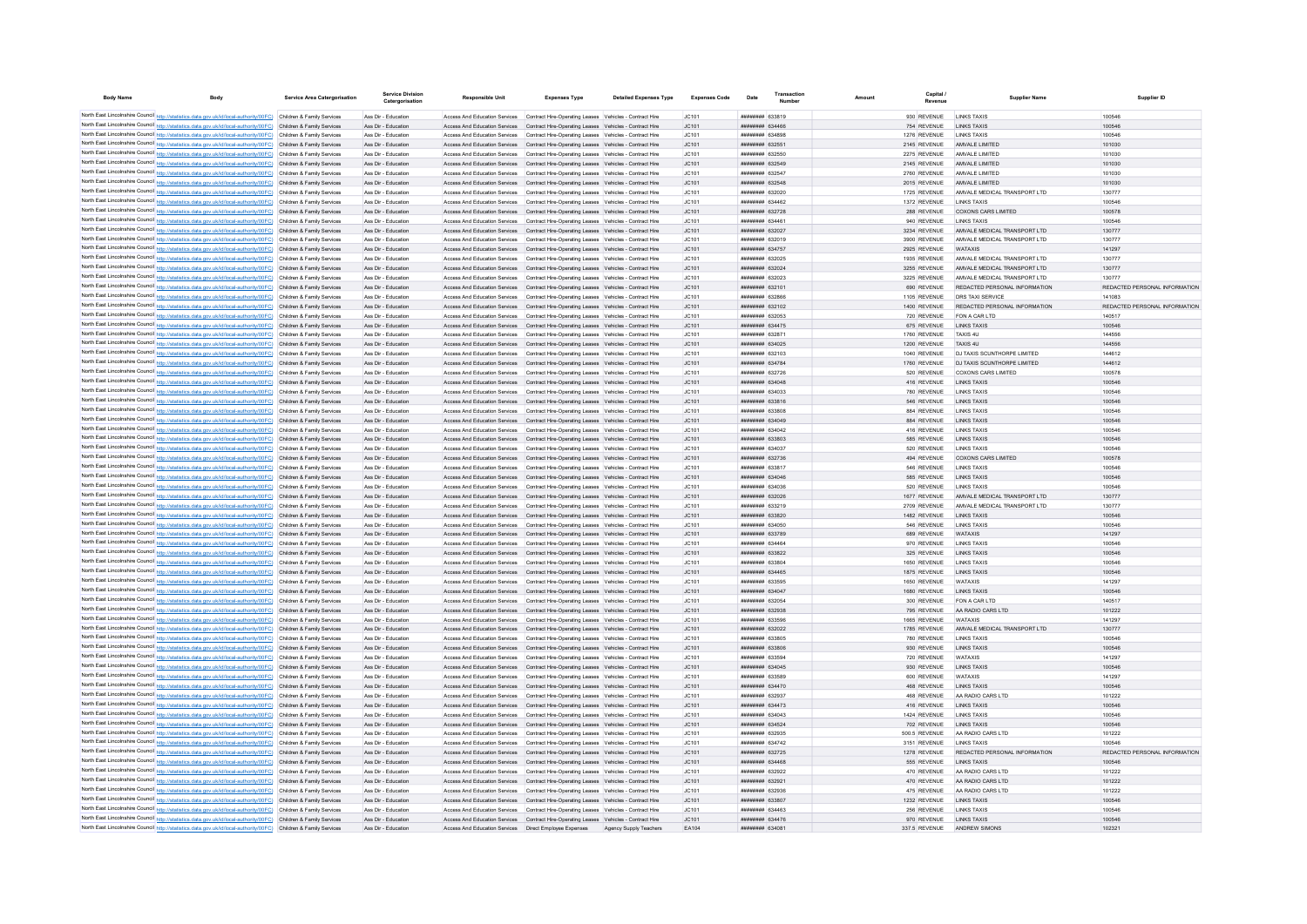| <b>Body Name</b>                                                                       | <b>Body</b>                                                                                                                                                                                                                            | <b>Service Area Catergorisation</b>                      | <b>Service Division</b><br>Catergorisation | <b>Responsible Unit</b>                                                                         | <b>Expenses Type</b>                                       | <b>Detailed Expenses Type</b>                            | <b>Expenses Code</b> | Date                                     | Transaction | Amount | Capital                          | <b>Supplier Name</b>                                                               | Supplier ID                   |
|----------------------------------------------------------------------------------------|----------------------------------------------------------------------------------------------------------------------------------------------------------------------------------------------------------------------------------------|----------------------------------------------------------|--------------------------------------------|-------------------------------------------------------------------------------------------------|------------------------------------------------------------|----------------------------------------------------------|----------------------|------------------------------------------|-------------|--------|----------------------------------|------------------------------------------------------------------------------------|-------------------------------|
|                                                                                        | North East Lincolnshire Council http://statistics.data.gov.uk/id/local-authority/00FC) Children & Family Services                                                                                                                      |                                                          | Ass Dir - Education                        | Access And Education Services    Print Stationery / Gen Off Exp                                 |                                                            | Publicity                                                | LD105                | ######## 633301                          |             |        | 900 REVENUE                      | <b>FMMA MIDDI FTON</b>                                                             | 105103                        |
|                                                                                        | North East Lincolnshire Council http://statistics.data.gov.uk/id/local-authority/00FC) Children & Family Services                                                                                                                      |                                                          | Ass Dir - Education                        | Access And Education Services                                                                   | Other Agencies                                             |                                                          | PJ121                | ######## 633556                          |             |        | 3000 REVENUE                     | SUE BAKER                                                                          | 103216                        |
|                                                                                        | North East Lincolnshire Council http://statistics.data.gov.uk/id/local-authority/00FC) Children & Family Services                                                                                                                      |                                                          | Ass Dir - Education                        | Access And Education Services                                                                   | Other Agencies                                             | Performers                                               | PJ101                | ######## 634480                          |             |        | 320 REVENUE                      | AMY NAYLOR                                                                         | 133863                        |
|                                                                                        | North East Lincolnshire Council http://statistics.data.gov.uk/id/local-authority/00FC) Children & Family Services                                                                                                                      |                                                          | Ass Dir - Education                        | Access And Education Services                                                                   | Other Agencies                                             | <b>Additional Cost</b>                                   | PJ114                | ######## 633231                          |             |        | 1402.2 REVENUE                   | YOUNG PERSONS CENTRE                                                               | 147111                        |
|                                                                                        | North East Lincolnshire Council http://statistics.data.gov.uk/id/local-authority/00FC) Children & Family Services                                                                                                                      |                                                          | Ass Dir - Education                        | Access And Education Services Other Agencies                                                    |                                                            | Tuition                                                  | PJ112                | ######## 632560                          |             |        | 875 REVENUE                      | BEST FUTURES COMMUNITY INTEREST COMPANY                                            | 128600                        |
|                                                                                        | North East Lincolnshire Council http://statistics.data.gov.uk/id/local-authority/00FC) Children & Family Services                                                                                                                      |                                                          | Ass Dir - Education                        | Access And Education Services Other Agencies                                                    |                                                            | Tuition                                                  | PJ112                | <b>ппинини 632562</b>                    |             |        | 3250 REVENUE                     | BEST FUTURES COMMUNITY INTEREST COMPANY                                            | 128600                        |
|                                                                                        | North East Lincolnshire Council http://statistics.data.gov.uk/id/local-authority/00FC) Children & Family Services<br>North East Lincolnshire Council http://statistics.data.gov.uk/id/local-authority/00FC) Children & Family Services |                                                          | Ass Dir - Education<br>Ass Dir - Education | Access And Education Services  Other Agencies<br>Access And Education Services   Other Agencies |                                                            | Tuition<br>Tuition                                       | PJ112<br>PJ112       | ######## 632561<br>######## 632563       |             |        | 1225 REVENUE<br>4550 REVENUE     | BEST FUTURES COMMUNITY INTEREST COMPANY<br>BEST FUTURES COMMUNITY INTEREST COMPANY | 128600<br>128600              |
|                                                                                        | North East Lincolnshire Council http://statistics.data.gov.uk/id/local-authority/00FC) Children & Family Services                                                                                                                      |                                                          | Ass Dir - Education                        | Access And Education Services   Other Agencies                                                  |                                                            | Tuition                                                  | PJ112                | ######## 632912                          |             |        | 1100 REVENUE                     | PROSPERO RECRUITMENT LTD                                                           | 145278                        |
|                                                                                        | North East Lincolnshire Council http://statistics.data.gov.uk/id/local-authority/00FC) Children & Family Services                                                                                                                      |                                                          | Ass Dir - Education                        | Access And Education Services                                                                   | Other Agencies                                             | Tuition                                                  | PJ112                | ######## 634752                          |             |        | 2140.86 REVENUE                  | AA RADIO CARS LTD                                                                  | 101222                        |
|                                                                                        | North East Lincolnshire Council http://statistics.data.gov.uk/id/local-authority/00FC) Children & Family Services                                                                                                                      |                                                          | Ass Dir - Education                        | Access And Education Services Other Agencies                                                    |                                                            | Tuition                                                  | PJ112                | ######## 634760                          |             |        | 1650 REVENUE                     | I FARNING4LIFF-GY-CIC                                                              | 144120                        |
|                                                                                        | North East Lincolnshire Council http://statistics.data.gov.uk/id/local-authority/00FC) Children & Family Services                                                                                                                      |                                                          | Ass Dir - Education                        | Access And Education Services                                                                   | Other Agencies                                             | Tuition                                                  | PJ112                | ######## 634761                          |             |        | 525 REVENUE                      | LEARNING4LIFE-GY-CIC                                                               | 144120                        |
|                                                                                        | North East Lincolnshire Council http://statistics.data.gov.uk/id/local-authority/00FC) Children & Family Services                                                                                                                      |                                                          | Ass Dir - Education                        | Access And Education Services  Other Agencies                                                   |                                                            | Tuition                                                  | PJ112                | ######## 634762                          |             |        | 1375 REVENUE                     | LEARNING4LIFE-GY-CIC                                                               | 144120                        |
| North East Lincolnshire Council http://statistics.data.gov.uk/id/local-authority/00FC) | North East Lincolnshire Council http://statistics.data.gov.uk/id/local-authority/00FC)                                                                                                                                                 | Children & Family Services<br>Children & Family Services | Ass Dir - Education<br>Ass Dir - Education | Access And Education Services<br>Access And Education Services                                  | Other Agencies<br>Other Agencies                           | Tuition<br>Tuition                                       | PJ112<br>PJ112       | ######## 634763<br>######## 634764       |             |        | 1375 REVENUE<br>1375 REVENUE     | LEARNING4LIFE-GY-CIC<br>LEARNING4LIFE-GY-CIC                                       | 144120<br>144120              |
|                                                                                        | North East Lincolnshire Council http://statistics.data.gov.uk/id/local-authority/00FC)                                                                                                                                                 | Children & Family Services                               | Ass Dir - Education                        | Access And Education Services                                                                   | Other Agencie                                              | Tuition                                                  | PJ112                | ######## 634765                          |             |        | 1462 REVENUE                     | I FARNING4LIFF-GY-CIC                                                              | 144120                        |
|                                                                                        | North East Lincolnshire Council http://statistics.data.gov.uk/id/local-authority/00FC) Children & Family Services                                                                                                                      |                                                          | Ass Dir - Education                        | Access And Education Services Other Agencies                                                    |                                                            | Tuition                                                  | PJ112                | <b><i>BREERERH 634767</i></b>            |             |        | 300 REVENUE                      | I FARNING4LIFF-GY-CIC                                                              | 144120                        |
|                                                                                        | North East Lincolnshire Council http://statistics.data.gov.uk/id/local-authority/00FC) Children & Family Services                                                                                                                      |                                                          | Ass Dir - Education                        | Sen/Inclusion                                                                                   | Miscellaneous Expenses                                     | Contingency Reserve                                      | LL123                | ######## 634490                          |             |        | 8550 REVENUE                     | THE CAMBRIDGE PARK ACADEMY                                                         | 107472                        |
|                                                                                        | North East Lincolnshire Council http://statistics.data.gov.uk/id/local-authority/00FC)                                                                                                                                                 | Children & Family Services                               | Ass Dir - Education                        | Sen/Inclusion                                                                                   | Private Contractors                                        | Third Party Prov - Private                               | PH101                | ######## 823967                          |             |        | 620.36 REVENUE                   | REDACTED PERSONAL INFORMATION                                                      | REDACTED PERSONAL INFORMATION |
|                                                                                        | North East Lincolnshire Council http://statistics.data.gov.uk/id/local-authority/00FC) Children & Family Services                                                                                                                      |                                                          | Ass Dir - Education                        | Sen/Inclusion                                                                                   | Private Contractors                                        | Third Party Prov - Private                               | PH101                | ######## 632440                          |             |        | 536.76 REVENUE                   | LINKAGE COMMUNITY TRUST                                                            | 100343                        |
|                                                                                        | North East Lincolnshire Council http://statistics.data.gov.uk/id/local-authority/00FC)                                                                                                                                                 | Children & Family Services                               | Ass Dir - Education                        | Sen/Inclusion                                                                                   | Private Contractors                                        | Third Party Prov - Private                               | PH101                | ######## 634301                          |             |        | 483.33 REVENUE                   | LINKAGE COMMUNITY TRUST                                                            | 100343                        |
|                                                                                        | North East Lincolnshire Council http://statistics.data.gov.uk/id/local-authority/00FC) Children & Family Services<br>North East Lincolnshire Council http://statistics.data.gov.uk/id/local-authority/00FC) Children & Family Services |                                                          | Ass Dir - Education<br>Ass Dir - Education | Sen/Inclusion<br>Sen/Inclusion                                                                  | Private Contractors<br>Private Contractors                 | Third Party Prov - Private<br>Third Party Prov - Private | PH101<br>PH101       | ######## 634291<br><b>ппинини 634311</b> |             |        | 483.33 REVENUE<br>483.33 REVENUE | LINKAGE COMMUNITY TRUST<br><b>I INKAGE COMMUNITY TRUST</b>                         | 100343<br>100343              |
|                                                                                        | North East Lincolnshire Council http://statistics.data.gov.uk/id/local-authority/00FC) Children & Family Services                                                                                                                      |                                                          | Ass Dir - Education                        | Sen/Inclusion                                                                                   | <b>Private Contractors</b>                                 | Third Party Prov - Private                               | PH101                | ######## 634280                          |             |        | 2998.33 REVENUE                  | <b>LINKAGE COMMUNITY TRUST</b>                                                     | 100343                        |
|                                                                                        | North East Lincolnshire Council http://statistics.data.gov.uk/id/local-authority/00FC) Children & Family Services                                                                                                                      |                                                          | Ass Dir - Education                        | Sen/Inclusion                                                                                   | <b>Private Contractors</b>                                 | Third Party Prov - Private                               | PH101                | ######## 634287                          |             |        | 2365 REVENUE                     | LINKAGE COMMUNITY TRUST                                                            | 100343                        |
|                                                                                        | North East Lincolnshire Council http://statistics.data.gov.uk/id/local-authority/00FC)                                                                                                                                                 | Children & Family Services                               | Ass Dir - Education                        | Sen/Inclusion                                                                                   | Private Contractors                                        | Third Party Prov - Private                               | PH101                | ######## 634312                          |             |        | 2353.33 REVENUE                  | <b>LINKAGE COMMUNITY TRUST</b>                                                     | 100343                        |
| North East Lincolnshire Council http://statistics.data.gov.uk/id/local-authority/00FC) |                                                                                                                                                                                                                                        | Children & Family Servicer                               | Ass Dir - Education                        | Sen/Inclusion                                                                                   | Private Contractor                                         | Third Party Prov - Private                               | PH101                | ######## 634302                          |             |        | 466.67 REVENUE                   | LINKAGE COMMUNITY TRUST                                                            | 100343                        |
|                                                                                        | North East Lincolnshire Council http://statistics.data.gov.uk/id/local-authority/00FC).                                                                                                                                                | Children & Family Services                               | Ass Dir - Education                        | Sen/Inclusion                                                                                   | Private Contractors                                        | Third Party Prov - Private                               | PH101                | ######## 634308                          |             |        | 1335 REVENUE                     | <b>LINKAGE COMMUNITY TRUST</b>                                                     | 100343                        |
|                                                                                        | North East Lincolnshire Council http://statistics.data.gov.uk/id/local-authority/00FC) Children & Family Services                                                                                                                      |                                                          | Ass Dir - Education                        | Sen/Inclusion                                                                                   | Private Contractors                                        | Third Party Prov - Private                               | PH101                | <b>ппинини 634310</b>                    |             |        | 736.67 REVENUE                   | <b>I INKAGE COMMUNITY TRUST</b>                                                    | 100343                        |
|                                                                                        | North East Lincolnshire Council http://statistics.data.gov.uk/id/local-authority/00FC) Children & Family Services<br>North East Lincolnshire Council http://statistics.data.gov.uk/id/local-authority/00FC) Children & Family Services |                                                          | Ass Dir - Education<br>Ass Dir - Education | Sen/Inclusion<br>Sen/Inclusion                                                                  | Private Contractors<br>Private Contractors                 | Third Party Prov - Private<br>Third Party Prov - Private | PH101<br>PH101       | ######## 634296<br>######## 634298       |             |        | 3365 REVENUE<br>2565 REVENUE     | <b>LINKAGE COMMUNITY TRUST</b><br>LINKAGE COMMUNITY TRUST                          | 100343<br>100343              |
|                                                                                        | North East Lincolnshire Council http://statistics.data.gov.uk/id/local-authority/00FC) Children & Family Services                                                                                                                      |                                                          | Ass Dir - Education                        | Sen/Inclusion                                                                                   | Private Contractors                                        | Third Party Prov - Private                               | PH101                | ######## 634299                          |             |        | 4418.33 REVENUE                  | <b>LINKAGE COMMUNITY TRUST</b>                                                     | 100343                        |
|                                                                                        | North East Lincolnshire Council http://statistics.data.gov.uk/id/local-authority/00FC) Children & Family Services                                                                                                                      |                                                          | Ass Dir - Education                        | Sen/Inclusion                                                                                   | Private Contractors                                        | Third Party Prov - Private                               | PH101                | ######## 634305                          |             |        | 368.33 REVENUE                   | LINKAGE COMMUNITY TRUST                                                            | 100343                        |
|                                                                                        | North East Lincolnshire Council http://statistics.data.gov.uk/id/local-authority/00FC) Children & Family Services                                                                                                                      |                                                          | Ass Dir - Education                        | Sen/Inclusion                                                                                   | Private Contractors                                        | Third Party Prov - Private                               | PH101                | ######## 634307                          |             |        | 1338.17 REVENUE                  | LINKAGE COMMUNITY TRUST                                                            | 100343                        |
|                                                                                        | North East Lincolnshire Council http://statistics.data.gov.uk/id/local-authority/00FC) Children & Family Services                                                                                                                      |                                                          | Ass Dir - Education                        | Sen/Inclusion                                                                                   | Private Contractors                                        | Third Party Prov - Private                               | PH101                | ######## 634294                          |             |        | 298.33 REVENUE                   | <b>I INKAGE COMMUNITY TRUST</b>                                                    | 100343                        |
|                                                                                        | North East Lincolnshire Council http://statistics.data.gov.uk/id/local-authority/00FC) Children & Family Services                                                                                                                      |                                                          | Ass Dir - Education                        | Sen/Inclusion                                                                                   | Private Contractors                                        | Third Party Prov - Private                               | PH101                | ######## 634309                          |             |        | 291.67 REVENUE                   | <b>LINKAGE COMMUNITY TRUST</b>                                                     | 100343                        |
|                                                                                        | North East Lincolnshire Council http://statistics.data.gov.uk/id/local-authority/00FC) Children & Family Services<br>North East Lincolnshire Council http://statistics.data.gov.uk/id/local-authority/00FC) Children & Family Services |                                                          | Ass Dir - Education<br>Ass Dir - Education | Sen/Inclusion<br>Sen/Inclusion                                                                  | Private Contractors<br>Private Contractors                 | Third Party Prov - Private                               | PH101<br>PH101       | ######## 634304<br>######## 634284       |             |        | <b>2277.5 REVENUE</b>            | <b>LINKAGE COMMUNITY TRUST</b><br><b>LINKAGE COMMUNITY TRUST</b>                   | 100343<br>100343              |
|                                                                                        | North East Lincolnshire Council http://statistics.data.gov.uk/id/local-authority/00FC)                                                                                                                                                 | Children & Family Services                               | Ass Dir - Education                        | Sen/Inclusion                                                                                   | Private Contractors                                        | Third Party Prov - Private<br>Third Party Prov - Private | PH101                | ######## 634300                          |             |        | 2850 REVENUE<br>1066.67 REVENUE  | LINKAGE COMMUNITY TRUST                                                            | 100343                        |
|                                                                                        | North East Lincolnshire Council http://statistics.data.gov.uk/id/local-authority/00FC).                                                                                                                                                | Children & Family Services                               | Ass Dir - Educatio                         | Sen/Inclusion                                                                                   | Private Contractors                                        | Third Party Prov - Private                               | PH101                | ######## 634288                          |             |        | 2078.33 REVENUE                  | <b>LINKAGE COMMUNITY TRUST</b>                                                     | 100343                        |
|                                                                                        | North East Lincolnshire Council http://statistics.data.gov.uk/id/local-authority/00FC) Children & Family Services                                                                                                                      |                                                          | Ass Dir - Education                        | Sen/Inclusion                                                                                   | Private Contractors                                        | Third Party Prov - Private                               | PH101                | ниннини 634289                           |             |        | 285 REVENUE                      | <b>I INKAGE COMMUNITY TRUST</b>                                                    | 100343                        |
|                                                                                        | North East Lincolnshire Council http://statistics.data.gov.uk/id/local-authority/00FC) Children & Family Services                                                                                                                      |                                                          | Ass Dir - Education                        | Sen/Inclusion                                                                                   | Private Contractors                                        | Third Party Prov - Private                               | PH101                | ######## 634293                          |             |        | 2418.33 REVENUE                  | <b>LINKAGE COMMUNITY TRUST</b>                                                     | 100343                        |
|                                                                                        | North East Lincolnshire Council http://statistics.data.gov.uk/id/local-authority/00FC) Children & Family Services                                                                                                                      |                                                          | Ass Dir - Education                        | Sen/Inclusion                                                                                   | Private Contractors                                        | Third Party Prov - Private                               | PH101                | ######## 634285                          |             |        | 500 REVENUE                      | <b>LINKAGE COMMUNITY TRUST</b>                                                     | 100343                        |
|                                                                                        | North East Lincolnshire Council http://statistics.data.gov.uk/id/local-authority/00FC) Children & Family Services                                                                                                                      |                                                          | Ass Dir - Education                        | Sen/Inclusion                                                                                   | Private Contractors                                        | Third Party Prov - Private                               | PH101                | ######## 634282                          |             |        | 1189.33 REVENUE                  | LINKAGE COMMUNITY TRUST                                                            | 100343                        |
|                                                                                        | North East Lincolnshire Council http://statistics.data.gov.uk/id/local-authority/00FC)                                                                                                                                                 | Children & Family Services                               | Ass Dir - Education                        | Sen/Inclusion                                                                                   | Miscellaneous Expenses                                     | Contingency Reserve                                      | LL123                | ######## 634498                          |             |        | 1392 REVENUE                     | PHOENIX PARK ACADEMY                                                               | 126685                        |
|                                                                                        | North East Lincolnshire Council http://statistics.data.gov.uk/id/local-authority/00FC) Children & Family Services<br>North East Lincolnshire Council http://statistics.data.gov.uk/id/local-authority/00FC) Children & Family Services |                                                          | Ass Dir - Educatio<br>Ass Dir - Education  | Sen/Inclusion<br>Sen/Inclusion                                                                  | Miscellaneous Expenses<br>Miscellaneous Expenses           | Contingency Reserve<br>Contingency Reserve               | LL123<br>LL123       | ######## 634500<br>######## 634499       |             |        | 16700 REVENUE<br>47317 REVENUE   | PHOENIX PARK ACADEMY<br>PHOENIX PARK ACADEMY                                       | 126685<br>126685              |
|                                                                                        | North East Lincolnshire Council http://statistics.data.gov.uk/id/local-authority/00FC) Children & Family Services                                                                                                                      |                                                          | Ass Dir - Education                        | Sen/Inclusion                                                                                   | Miscellaneous Expenses                                     | Contingency Reserve                                      | LL123                | ######## 634501                          |             |        | 27833 REVENUE                    | SEVENHILLS ACADEMY                                                                 | 128660                        |
|                                                                                        | North East Lincolnshire Council http://statistics.data.gov.uk/id/local-authority/00FC) Children & Family Services                                                                                                                      |                                                          | Ass Dir - Education                        | Sen/Inclusion                                                                                   | Miscellaneous Expenses                                     | Contingency Reserve                                      | LL123                | ######## 634502                          |             |        | 27833 REVENUE                    | SEVENHILLS ACADEMY                                                                 | 128660                        |
|                                                                                        | North East Lincolnshire Council http://statistics.data.gov.uk/id/local-authority/00FC) Children & Family Services                                                                                                                      |                                                          | Ass Dir - Education                        | Sen/Inclusion                                                                                   | Contributions To Provisions                                | Contributions - Other                                    | LK103                | ######## 634491                          |             |        | 1700 REVENUE                     | THE CAMBRIDGE PARK ACADEMY                                                         | 107472                        |
|                                                                                        | North East Lincolnshire Council http://statistics.data.gov.uk/id/local-authority/00FC)                                                                                                                                                 | Children & Family Services                               | Ass Dir - Education                        | Sen/Inclusion                                                                                   | Contributions To Provisions                                | Contributions - Other                                    | LK103                | ######## 632189                          |             |        | 24741 REVENUE                    | <b>BEACON ACADEMY</b>                                                              | 138130                        |
| North East Lincolnshire Council http://statistics.data.gov.uk/id/local-authority/00FC) |                                                                                                                                                                                                                                        | Children & Family Services                               | Ass Dir - Education                        | Sen/Inclusion                                                                                   | Contributions To Provisions                                | Contributions - Other                                    | LK103                | ######## 632182                          |             |        | 6036 REVENUE                     | EASTFIELD PRIMARY ACADEMY                                                          | 121907                        |
|                                                                                        | North East Lincolnshire Council http://statistics.data.gov.uk/id/local-authority/00FC) Children & Family Services<br>North East Lincolnshire Council http://statistics.data.gov.uk/id/local-authority/00FC) Children & Family Services |                                                          | Ass Dir - Education<br>Ass Dir - Education | Sen/Inclusion<br>Sen/Inclusion                                                                  | Contributions To Provisions<br>Contributions To Provisions | Contributions - Other<br>Contributions - Other           | LK103<br>I K103      | ######## 632177<br>######## 632185       |             |        | 1477 REVENUE<br>1590 REVENUE     | EDWARD HENEAGE PRIMARY (ACADEMY)<br><b>FAIRFIFLD PRIMARY ACADEMY</b>               | 111742<br>129030              |
|                                                                                        | North East Lincolnshire Council http://statistics.data.gov.uk/id/local-authority/00FC) Children & Family Services                                                                                                                      |                                                          | Ass Dir - Education                        | Sen/Inclusion                                                                                   | Contributions To Provisions                                | Contributions - Other                                    | LK103                | ######## 632187                          |             |        | 2037 REVENUE                     | GREAT COATES PRIMARY ACADEMY                                                       | 134467                        |
|                                                                                        | North East Lincolnshire Council http://statistics.data.gov.uk/id/local-authority/00FC) Children & Family Services                                                                                                                      |                                                          | Ass Dir - Education                        | Sen/Inclusion                                                                                   | Contributions To Provisions                                | Contributions - Other                                    | LK103                | <b>иннинний</b> 632170                   |             |        | 6619 REVENUE                     | HAVELOCK ACADEMY                                                                   | 101968                        |
|                                                                                        | North East Lincolnshire Council http://statistics.data.gov.uk/id/local-authority/00FC) Children & Family Services                                                                                                                      |                                                          | Ass Dir - Education                        | Sen/Inclusion                                                                                   | Contributions To Provisions                                | Contributions - Other                                    | LK103                | ######## 632171                          |             |        | 7919 REVENUE                     | HEALING SCIENCE ACADEMY LTD                                                        | 102702                        |
|                                                                                        | North East Lincolnshire Council http://statistics.data.gov.uk/id/local-authority/00FC) Children & Family Services                                                                                                                      |                                                          | Ass Dir - Education                        | Sen/Inclusion                                                                                   | Contributions To Provisions                                | Contributions - Other                                    | LK103                | <b>ппинини 632184</b>                    |             |        | 3876 REVENUE                     | HEALING PRIMARY ACADEMY                                                            | 127192                        |
|                                                                                        | North East Lincolnshire Council http://statistics.data.gov.uk/id/local-authority/00FC) Children & Family Services                                                                                                                      |                                                          | Ass Dir - Education                        | Sen/Inclusion                                                                                   | Contributions To Provisions                                | Contributions - Other                                    | LK103                | ######## 632183                          |             |        | 9238 REVENUE                     | HUMBERSTON CLOVERFIELDS ACADEMY SCHOOL                                             | 125655                        |
|                                                                                        | North East Lincolnshire Council http://statistics.data.gov.uk/id/local-authority/00FC) Children & Family Services                                                                                                                      |                                                          | Ass Dir - Education                        | Sen/Inclusion                                                                                   | Contributions To Provisions                                | Contributions - Other                                    | LK103                | ######## 632172                          |             |        | 25337 REVENUE                    | HUMBERSTON ACADEMY                                                                 | 106067                        |
|                                                                                        | North East Lincolnshire Council http://statistics.data.gov.uk/id/local-authority/00FC) Children & Family Services<br>North East Lincolnshire Council http://statistics.data.gov.uk/id/local-authority/00FC) Children & Family Services |                                                          | Ass Dir - Education<br>Ass Dir - Education | Sen/Inclusion<br>Sen/Inclusion                                                                  | Contributions To Provisions<br>Contributions To Provisions | Contributions - Other<br>Contributions - Other           | I K103<br>LK103      | ######## 632173<br><b>ппинини 632174</b> |             |        | 5127 REVENUE<br>8818 REVENUE     | JOHN WHITGIFT ACADEMY<br>LISLE MARSDEN C OF E PRIMARY ACADEMY                      | 106898<br>107922              |
|                                                                                        | North East Lincolnshire Council http://statistics.data.gov.uk/id/local-authority/00FC)                                                                                                                                                 | Children & Family Services                               | Ass Dir - Education                        | Sen/Inclusion                                                                                   | Contributions To Provisions                                | Contributions - Other                                    | LK103                | ######## 632186                          |             |        | 10143 REVENUE                    | LITTLECOATES PRIMARY ACADEMY                                                       | 134261                        |
|                                                                                        | North East Lincolnshire Council http://statistics.data.gov.uk/id/local-authority/00FC)                                                                                                                                                 | Children & Family Services                               | Ass Dir - Education                        | Sen/Inclusion                                                                                   | Contributions To Provisions                                | Contributions - Other                                    | LK103                | ######## 632179                          |             |        | 5536 REVENUE                     | MACAULAY PRIMARY ACADEMY                                                           | 112680                        |
|                                                                                        | North East Lincolnshire Council http://statistics.data.gov.uk/id/local-authority/00FC).                                                                                                                                                | Children & Family Services                               | Ass Dir - Education                        | Sen/Inclusion                                                                                   | Contributions To Provisions                                | Contributions - Other                                    | LK103                | ######## 632180                          |             |        | 6098 REVENUE                     | MIDDI FTHORPF PRIMARY ACADEMY                                                      | 114833                        |
|                                                                                        | North East Lincolnshire Council http://statistics.data.gov.uk/id/local-authority/00FC) Children & Family Services                                                                                                                      |                                                          | Ass Dir - Education                        | Sen/Inclusion                                                                                   | Contributions To Provisions                                | Contributions - Other                                    | I K103               | ######## 632169                          |             |        | 351 REVENUE                      | <b>OASIS ACADEMY IMMINGHAM</b>                                                     | 101947                        |
|                                                                                        | North East Lincolnshire Council http://statistics.data.gov.uk/id/local-authority/00FC) Children & Family Services                                                                                                                      |                                                          | Ass Dir - Education                        | Sen/Inclusion                                                                                   | Contributions To Provisions                                | Contributions - Other                                    | LK103                | ######## 632168                          |             |        | 10130 REVENUE                    | OASIS ACADEMY WINTRINGHAM                                                          | 101939                        |
|                                                                                        | North East Lincolnshire Council http://statistics.data.gov.uk/id/local-authority/00FC) Children & Family Services                                                                                                                      |                                                          | Ass Dir - Education                        | Sen/Inclusion                                                                                   | Contributions To Provisions                                | Contributions - Other                                    | LK103                | ######## 632176                          |             |        | 10387 REVENUE                    | SIGNHILLS INFANTS ACADEMY                                                          | 110645                        |
|                                                                                        | North East Lincolnshire Council http://statistics.data.gov.uk/id/local-authority/00FC) Children & Family Services<br>North East Lincolnshire Council http://statistics.data.gov.uk/id/local-authority/00FC) Children & Family Services |                                                          | Ass Dir - Education<br>Ass Dir - Education | Sen/Inclusion<br>Sen/Inclusion                                                                  | Contributions To Provisions<br>Contributions To Provisions | Contributions - Other<br>Contributions - Other           | LK103<br>LK103       | ######## 632178<br>######## 632175       |             |        | 18346 REVENUE<br>4413 REVENUE    | ORMISTON SOUTH PARADE ACADEMY<br>ST JOSEPH'S RC PRIMARY ACADEMY                    | 111750<br>110066              |
|                                                                                        | North East Lincolnshire Council http://statistics.data.gov.uk/id/local-authority/00FC) Children & Family Services                                                                                                                      |                                                          | Ass Dir - Education                        | Sen/Inclusion                                                                                   | Contributions To Provisions                                | Contributions - Other                                    | LK103                | ######## 632188                          |             |        | 13254 REVENUE                    | ST PETERS COFE PRIMARY ACADEMY                                                     | 134905                        |
|                                                                                        | North East Lincolnshire Council http://statistics.data.gov.uk/id/local-authority/00FC) Children & Family Services                                                                                                                      |                                                          | Ass Dir - Education                        | Sen/Inclusion                                                                                   | Contributions To Provisions                                | Contributions - Other                                    | LK103                | ######## 632181                          |             |        | 5007 REVENUE                     | WYRERS WOOD PRIMARY ACADEMY                                                        | 115078                        |
|                                                                                        | North East Lincolnshire Council http://statistics.data.gov.uk/id/local-authority/00FC) Children & Family Services                                                                                                                      |                                                          | Ass Dir - Education                        | Sen/Inclusion                                                                                   | Contributions To Provisions                                | Contributions - Third Sector                             | LK102                | ######## 632441                          |             |        | 1559.75 REVENUE                  | TEACHING PERSONNEL LTD.                                                            | 101305                        |
|                                                                                        | North East Lincolnshire Council http://statistics.data.gov.uk/id/local-authority/00FC) Children & Family Services                                                                                                                      |                                                          | Ass Dir - Education                        | Sen/Inclusion                                                                                   | Contributions To Provisions                                | Contributions - Third Sector                             | I K102               | ######## 632434                          |             |        | 5491 REVENUE                     | HUMBERSTON PARK SPECIAL SCHOOL                                                     | 107911                        |
|                                                                                        | North East Lincolnshire Council http://statistics.data.gov.uk/id/local-authority/00FC) Children & Family Services                                                                                                                      |                                                          | Ass Dir - Education                        | Sen/Inclusion                                                                                   | Contributions To Provisions                                | Contributions - Third Sector                             | LK102                | ######## 632481                          |             |        | 1471.62 REVENUE                  | <b>ERIN CLARKE</b>                                                                 | 145644                        |
|                                                                                        | North East Lincolnshire Council http://statistics.data.gov.uk/id/local-authority/00FC) Children & Family Services                                                                                                                      |                                                          | Ass Dir - Education                        | Sen/Inclusion                                                                                   | Contributions To Provisions                                | Contributions - Third Sector                             | LK102                | <b>ппиннин</b> 632442                    |             |        | 1559.75 REVENUE                  | <b>TEACHING PERSONNEL LTD</b>                                                      | 101305                        |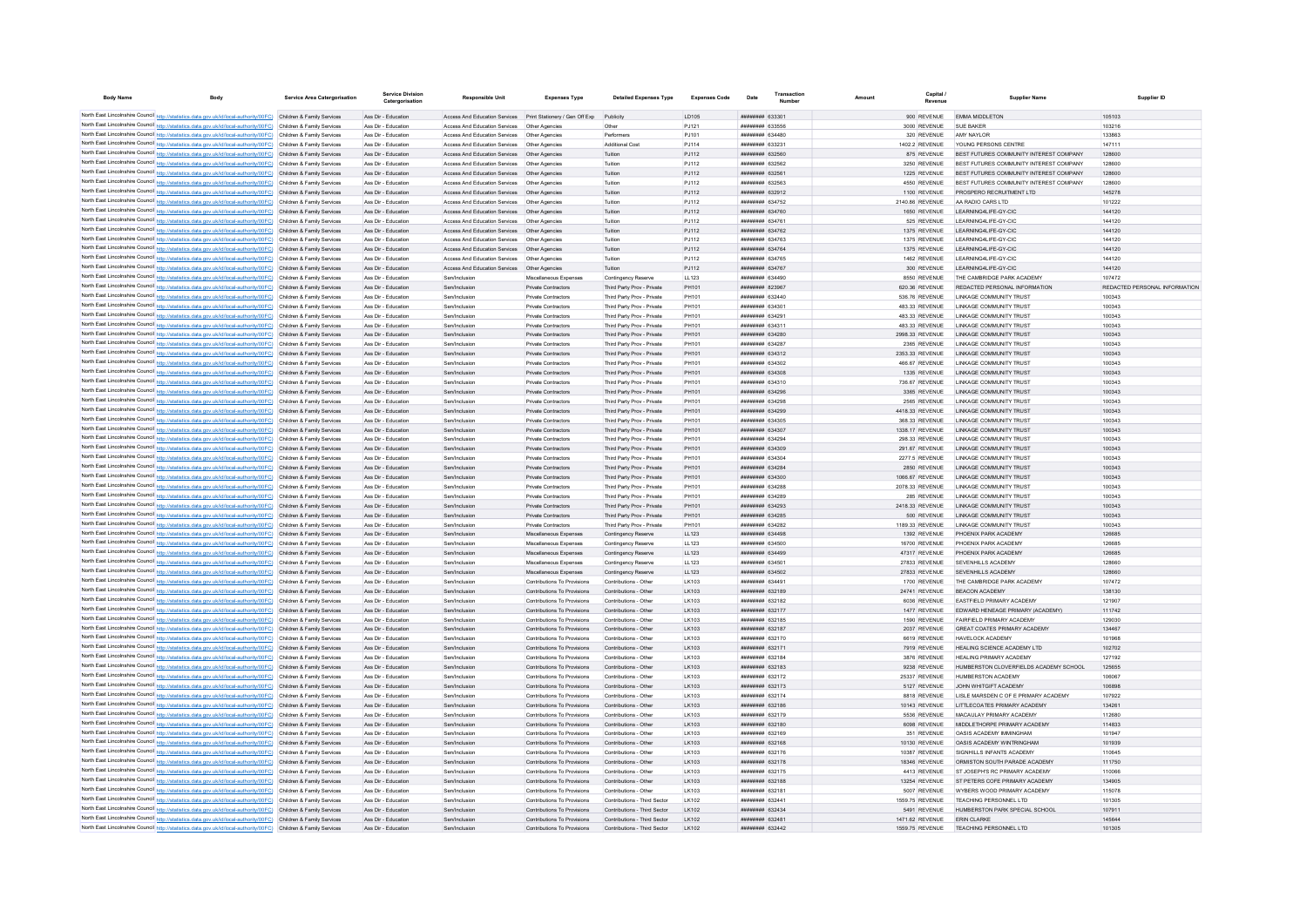| <b>Body Name</b> | <b>Body</b>                                                                                                                                                                                                                            | Service Area Catergorisation | <b>Service Division</b><br>Catergorisation                     | <b>Responsible Unit</b>                                      | <b>Expenses Type</b>                               | <b>Detailed Expenses Type</b>                              | <b>Expenses Code</b> | Date                                             | Transaction            | Amount | Capital                            | <b>Supplier Name</b>                                           | Supplier ID                                                    |
|------------------|----------------------------------------------------------------------------------------------------------------------------------------------------------------------------------------------------------------------------------------|------------------------------|----------------------------------------------------------------|--------------------------------------------------------------|----------------------------------------------------|------------------------------------------------------------|----------------------|--------------------------------------------------|------------------------|--------|------------------------------------|----------------------------------------------------------------|----------------------------------------------------------------|
|                  | North East Lincolnshire Council http://statistics.data.gov.uk/id/local-authority/00FC) Children & Family Services                                                                                                                      |                              | Ass Dir - Education                                            | Sen/Inclusion                                                | Contributions To Provisions                        | Contributions - Third Sector                               | I K102               | <b>иннинин</b> 632681                            |                        |        | 790 REVENUE                        | <b>RYFIDI FR</b>                                               | 142906                                                         |
|                  | North East Lincolnshire Council http://statistics.data.gov.uk/id/local-authority/00FC) Children & Family Services                                                                                                                      |                              | Ass Dir - Education                                            | Sen/Inclusion                                                | Miscellaneous Expenses                             | Contingency Reserve                                        | LL123                |                                                  | ######## 634492        |        | 152934 REVENUE                     | THE CAMBRIDGE PARK ACADEMY                                     | 107472                                                         |
|                  | North East Lincolnshire Council http://statistics.data.gov.uk/id/local-authority/00FC) Children & Family Services                                                                                                                      |                              | Ass Dir - Education                                            | Sen/Inclusio                                                 | Miscellaneous Expenser                             | Contingency Reserve                                        | LL123                |                                                  | ######## 634489        |        | 9533 REVENUE                       | THE CAMBRIDGE PARK ACADEMY                                     | 107472                                                         |
|                  | North East Lincolnshire Council http://statistics.data.gov.uk/id/local-authority/00FC) Children & Family Services                                                                                                                      |                              | Ass Dir - Education                                            | Sen/Inclusion                                                | Miscellaneous Expenses                             | Contingency Reserve                                        | LL123                | <b>ппиннин</b> 634493                            |                        |        | 9533 REVENUE                       | HUMBERSTON PARK SPECIAL SCHOOL                                 | 107911                                                         |
|                  | North East Lincolnshire Council http://statistics.data.gov.uk/id/local-authority/00FC) Children & Family Services                                                                                                                      |                              | Ass Dir - Education                                            | Sen/Inclusion                                                | Miscellaneous Expenses                             | Contingency Reserve                                        | 11 123               | <b>пппппппп</b> 634494                           |                        |        | 120667 REVENUE                     | HUMBERSTON PARK SPECIAL SCHOOL                                 | 107911                                                         |
|                  | North East Lincolnshire Council http://statistics.data.gov.uk/id/local-authority/00FC) Children & Family Services                                                                                                                      |                              | Ass Dir - Education                                            | Sen/Inclusion                                                | Miscellaneous Expenses                             | Other Expenses General                                     | 119                  | <b>HHHHHHH 634496</b>                            |                        |        | 5933 REVENUE                       | <b>FASTEIFLD PRIMARY ACADEMY</b>                               | 121907                                                         |
|                  | North East Lincolnshire Council http://statistics.data.gov.uk/id/local-authority/00FC) Children & Family Services                                                                                                                      |                              | Ass Dir - Education                                            | Sen/Inclusion                                                | Miscellaneous Expenses                             | Other Expenses General                                     | LL119                | <b>ининнин</b> 634497                            |                        |        | 1944.92 REVENUE                    | <b>FASTEIFLD PRIMARY ACADEMY</b>                               | 121907                                                         |
|                  | North East Lincolnshire Council http://statistics.data.gov.uk/id/local-authority/00FC) Children & Family Services                                                                                                                      |                              | Ass Dir - Education                                            | Sen/Inclusion                                                | Miscellaneous Expenses                             | Other Expenses General                                     | LL119                | ######## 634495                                  |                        |        | 8900 REVENUE                       | EASTFIELD PRIMARY ACADEMY                                      | 121907                                                         |
|                  | North East Lincolnshire Council http://statistics.data.gov.uk/id/local-authority/00FC) Children & Family Services                                                                                                                      |                              | Ass Dir - Education                                            | Sen/Inclusion                                                | Other Local Authorities                            | Third Pp - Other Local Auth                                | PC101                | ######## 634745                                  |                        |        | 3984.67 REVENUE                    | REDACTED PERSONAL INFORMATION                                  | REDACTED PERSONAL INFORMATION                                  |
|                  | North East Lincolnshire Council http://statistics.data.gov.uk/id/local-authority/00FC) Children & Family Services                                                                                                                      |                              | Ass Dir - Education                                            | Sen/Inclusion                                                | Other Local Authorities                            | Third Pp - Other Local Auth                                | PC101                | ######## 632261                                  |                        |        | 6000 REVENUE                       | REDACTED PERSONAL INFORMATION                                  | REDACTED PERSONAL INFORMATION                                  |
|                  | North East Lincolnshire Council http://statistics.data.gov.uk/id/local-authority/00FC) Children & Family Services<br>North East Lincolnshire Council http://statistics.data.gov.uk/id/local-authority/00FC) Children & Family Services |                              | Ass Dir - Education<br>Ass Dir - Education                     | Sen/Inclusion<br>Sen/Inclusion                               | Other Local Authorities<br>Other Local Authorities | Third Po - Other Local Auth<br>Third Pp - Other Local Auth | PC101<br>PC101       | <b><i>BREERBER</i></b> 632444<br>######## 632263 |                        |        | 4312.99 REVENUE<br>27768.6 REVENUE | REDACTED PERSONAL INFORMATION<br>REDACTED PERSONAL INFORMATION | REDACTED PERSONAL INFORMATION<br>REDACTED PERSONAL INFORMATION |
|                  | North East Lincolnshire Council http://statistics.data.gov.uk/id/local-authority/00FC) Children & Family Services                                                                                                                      |                              | Ass Dir - Education                                            | Sen/Inclusion                                                | Other Local Authorities                            | Third Pp - Other Local Auth                                | PC101                | ######## 632259                                  |                        |        | 40727.28 REVENUE                   | REDACTED PERSONAL INFORMATION                                  | REDACTED PERSONAL INFORMATION                                  |
|                  | North East Lincolnshire Council http://statistics.data.gov.uk/id/local-authority/00FC) Children & Family Services                                                                                                                      |                              | Ass Dir - Education                                            | Sen/Inclusion                                                | Other Local Authorities                            | Third Po - Other Local Auth                                | PC101                |                                                  | ######## 632439        |        | 1985.71 REVENUE                    | REDACTED PERSONAL INFORMATION                                  | REDACTED PERSONAL INFORMATION                                  |
|                  | North East Lincolnshire Council http://statistics.data.gov.uk/id/local-authority/00FC) Children & Family Services                                                                                                                      |                              | Ass Dir - Education                                            | Sen/Inclusion                                                | Other Local Authorities                            | Third Po - Other Local Auth                                | PC101                | ######## 632682                                  |                        |        | 3446.4 REVENUE                     | REDACTED PERSONAL INFORMATION                                  | REDACTED PERSONAL INFORMATION                                  |
|                  | North East Lincolnshire Council http://statistics.data.gov.uk/id/local-authority/00FC) Children & Family Services                                                                                                                      |                              | Ass Dir - Education                                            | Sen/Inclusion                                                | Other Local Authorities                            | Third Pp - Other Local Auth                                | PC101                | ######## 633380                                  |                        |        | 4991 REVENUE                       | REDACTED PERSONAL INFORMATION                                  | REDACTED PERSONAL INFORMATION                                  |
|                  | North East Lincolnshire Council http://statistics.data.gov.uk/id/local-authority/00FC) Children & Family Services                                                                                                                      |                              | Ass Dir - Education                                            | Sen/Inclusion                                                | Other Local Authorities                            | Third Pn - Other Local Auth                                | PC101                | ######## 633381                                  |                        |        | 3968 REVENUE                       | REDACTED PERSONAL INFORMATION                                  | REDACTED PERSONAL INFORMATION                                  |
|                  | North East Lincolnshire Council http://statistics.data.gov.uk/id/local-authority/00FC) Children & Family Services                                                                                                                      |                              | Ass Dir - Education                                            | Sen/Inclusion                                                | Other Local Authorities                            | Third Pp - Other Local Auth                                | PC101                | ######## 633373                                  |                        |        | 12648 REVENUE                      | REDACTED PERSONAL INFORMATION                                  | REDACTED PERSONAL INFORMATION                                  |
|                  | North East Lincolnshire Council http://statistics.data.gov.uk/id/local-authority/00FC) Children & Family Services                                                                                                                      |                              | Ass Dir - Education                                            | Sen/Inclusion                                                | Other Local Authorities                            | Third Po - Other Local Auth                                | PC101                | ######## 633374                                  |                        |        | 1228.93 REVENUE                    | REDACTED PERSONAL INFORMATION                                  | REDACTED PERSONAL INFORMATION                                  |
|                  | North East Lincolnshire Council http://statistics.data.gov.uk/id/local-authority/00FC) Children & Family Services                                                                                                                      |                              | Ass Dir - Education                                            | Sen/Inclusion                                                | Other Local Authorities                            | Third Po - Other Local Auth                                | PC101                | ######## 634889                                  |                        |        | 12240 REVENUE                      | REDACTED PERSONAL INFORMATION                                  | REDACTED PERSONAL INFORMATION                                  |
|                  | North East Lincolnshire Council http://statistics.data.gov.uk/id/local-authority/00FC) Children & Family Services                                                                                                                      |                              | Ass Dir - Education                                            | Sen/Inclusion                                                | Other Local Authorities                            | Third Pp - Other Local Auth                                | PC101                | ######## 634894                                  |                        |        | 1755.56 REVENUE                    | REDACTED PERSONAL INFORMATION                                  | REDACTED PERSONAL INFORMATION                                  |
|                  | North East Lincolnshire Council http://statistics.data.gov.uk/id/local-authority/00FC) Children & Family Services                                                                                                                      |                              | Ass Dir - Education                                            | Sen/Inclusion                                                | Other Local Authorities                            | Third Pp - Other Local Auth                                | PC101                | ######## 634892                                  |                        |        | 15309.57 REVENUE                   | REDACTED PERSONAL INFORMATION                                  | REDACTED PERSONAL INFORMATION                                  |
|                  | North East Lincolnshire Council http://statistics.data.gov.uk/id/local-authority/00FC) Children & Family Services                                                                                                                      |                              | Ass Dir - Education                                            | Sen/Inclusion                                                | Other Local Authorities                            | Third Pp - Other Local Auth                                | PC101                | ######## 632435                                  |                        |        | 5710.5 REVENUE                     | REDACTED PERSONAL INFORMATION                                  | REDACTED PERSONAL INFORMATION                                  |
|                  | North East Lincolnshire Council http://statistics.data.gov.uk/id/local-authority/00FC) Children & Family Services                                                                                                                      |                              | Ass Dir - Education                                            | Sen/Inclusion                                                | Other Local Authorities                            | Third Pp - Other Local Auth                                | PC101                | ######## 632436                                  |                        |        | 3563.4 REVENUE                     | REDACTED PERSONAL INFORMATION                                  | REDACTED PERSONAL INFORMATION                                  |
|                  | North East Lincolnshire Council http://statistics.data.gov.uk/id/local-authority/00FC) Children & Family Services                                                                                                                      |                              | Ass Dir - Education                                            | Sen/Inclusion                                                | Other Local Authorities                            | Third Pp - Other Local Auth                                | PC101                | ######## 632433                                  |                        |        | 4072.56 REVENUE                    | REDACTED PERSONAL INFORMATION                                  | REDACTED PERSONAL INFORMATION                                  |
|                  | North East Lincolnshire Council http://statistics.data.gov.uk/id/local-authority/00FC) Children & Family Services                                                                                                                      |                              | Ass Dir - Education                                            | Sen/Inclusio                                                 | Other Local Authorities                            | Third Po - Other Local Auth                                | PC101                | ####### 63243                                    |                        |        | 37715 REVENUE                      | REDACTED PERSONAL INFORMATION                                  | REDACTED PERSONAL INFORMATION                                  |
|                  | North East Lincolnshire Council http://statistics.data.gov.uk/id/local-authority/00FC) Children & Family Services                                                                                                                      |                              | Ass Dir - Education                                            | Sen/Inclusion                                                | Other Local Authorities                            | Third Pp - Other Local Auth                                | PC101                | ######## 632673                                  |                        |        | 16429.32 REVENUE                   | REDACTED PERSONAL INFORMATION                                  | REDACTED PERSONAL INFORMATION                                  |
|                  | North East Lincolnshire Council http://statistics.data.gov.uk/id/local-authority/00FC) Children & Family Services                                                                                                                      |                              | Ass Dir - Education                                            | Sen/Inclusio                                                 | Other Local Authorities                            | Third Pp - Other Local Auth                                | PC101                | <b>иннинни 632674</b>                            |                        |        | 5261.66 REVENUE                    | REDACTED PERSONAL INFORMATION                                  | REDACTED PERSONAL INFORMATION                                  |
|                  | North East Lincolnshire Council http://statistics.data.gov.uk/id/local-authority/00FC) Children & Family Services                                                                                                                      |                              | Ass Dir - Education                                            | Sen/Inclusion                                                | Other Local Authorities                            | Third Pp - Other Local Auth                                | PC101                | <b>ппининин</b> 632672                           |                        |        | 16429.32 REVENUE                   | REDACTED PERSONAL INFORMATION                                  | REDACTED PERSONAL INFORMATION                                  |
|                  | North East Lincolnshire Council http://statistics.data.gov.uk/id/local-authority/00FC) Children & Family Services                                                                                                                      |                              | Ass Dir - Education                                            | Sen/Inclusion                                                | Other Local Authorities                            | Third Po - Other Local Auth                                | PC101                | ######## 633385                                  |                        |        | 300 REVENUE                        | FORTIS THERAPY & TRAINING                                      | 120445                                                         |
|                  | North East Lincolnshire Council http://statistics.data.gov.uk/id/local-authority/00FC) Children & Family Services                                                                                                                      |                              | Ass Dir - Education<br>Ass Dir - Education                     | School Improvement<br>Reynolds Day Care                      | Contributions To Provisions                        | Contributions - Other<br>Electricity                       | LK103<br>GB102       | ######## 634326<br>######## 634077               |                        |        | 557.5 REVENUE<br>405.09 REVENUE    | R82 UK LTD<br>REYNOLDS PRIMARY ACADEMY                         | 101710<br>122175                                               |
|                  | North East Lincolnshire Council http://statistics.data.gov.uk/id/local-authority/00FC) Children & Family Services<br>North East Lincolnshire Council http://statistics.data.gov.uk/id/local-authority/00FC) Children & Family Services |                              | Ass Dir - Children & Families                                  | Head Of Child Resource & Reg                                 | Energy Costs<br>Private Contractors                | Third Party Prov - Private                                 | PH101                | ######## 633673                                  |                        |        | 4815 REVENUE                       | SSCL                                                           | 134915                                                         |
|                  | North East Lincolnshire Council http://statistics.data.gov.uk/id/local-authority/00FC) Children & Family Services                                                                                                                      |                              | Ass Dir - Children & Families                                  | Head Of Child Resource & Reg                                 | Private Contractors                                | Third Party Prov - Private                                 | PH101                | ######## 63367                                   |                        |        | 9951 REVENUE                       | SSCL                                                           | 134915                                                         |
|                  | North East Lincolnshire Council http://statistics.data.gov.uk/id/local-authority/00FC) Children & Family Services                                                                                                                      |                              | Ass Dir - Children & Families                                  | Head Of Child Resource & Reg                                 | Private Contractors                                | Third Party Prov - Private                                 | PH101                | <b>ппинини 633674</b>                            |                        |        | 9630 REVENUE                       | SSCI                                                           | 134915                                                         |
|                  | North East Lincolnshire Council http://statistics.data.gov.uk/id/local-authority/00FC) Children & Family Services                                                                                                                      |                              | Ass Dir - Children & Families                                  | Head Of Child Resource & Reg                                 | Equip / Furniture / Materials                      | Equipment - Purchase                                       | LA101                | ######## 634029                                  |                        |        | 301.58 REVENUE                     | VULNERABLE YOUNG PEOPLE PROJECT HENEAGE                        | 110637                                                         |
|                  | North East Lincolnshire Council http://statistics.data.gov.uk/id/local-authority/00FC) Children & Family Services                                                                                                                      |                              | Ass Dir - Children & Families                                  | Head Of Child Resource & Reg                                 | Catering                                           | Provisions                                                 | I B101               | ######## 634029                                  |                        |        | 567.89 REVENUE                     | VULNERABLE YOUNG PEOPLE PROJECT HENEAGE                        | 110637                                                         |
|                  | North East Lincolnshire Council http://statistics.data.gov.uk/id/local-authority/00FC) Children & Family Services                                                                                                                      |                              | Ass Dir - Children & Families                                  | Head Of Child Resource & Reg                                 | Miscellaneous Expenses                             | Activities - Service Users                                 | LL114                |                                                  | ######## 634029        |        | 1708.88 REVENUE                    | VULNERABLE YOUNG PEOPLE PROJECT HENEAGE                        | 110637                                                         |
|                  | North East Lincolnshire Council http://statistics.data.gov.uk/id/local-authority/00FC) Children & Family Services                                                                                                                      |                              | Ass Dir - Children & Families                                  | Head Of Child Resource & Reg                                 | Rep Alterations Maint Building                     | Buildings - Repairs And Maint                              | GA102                | ######## 633741                                  |                        |        | 4562 REVENUE                       | <b>BOURNE LEISURE LTD</b>                                      | 109336                                                         |
|                  | North East Lincolnshire Council http://statistics.data.gov.uk/id/local-authority/00FC) Children & Family Services                                                                                                                      |                              | Ass Dir - Children & Families                                  | Head Of Child Resource & Reg                                 | ses Insurance                                      | Premises Insurance - Premiums                              | GK101                | ######## 63408                                   |                        |        | 275.17 REVENUE                     | <b>BOURNE LEISURE LTD</b>                                      | 109336                                                         |
|                  | North East Lincolnshire Council http://statistics.data.gov.uk/id/local-authority/00FC) Children & Family Services                                                                                                                      |                              | Ass Dir - Children & Families                                  | Head Of Child Resource & Reg                                 | Other Agencies                                     | Additional Cost                                            | PJ114                | <b>ппинини 820333</b>                            |                        |        | 300 REVENUE                        | REDACTED PERSONAL INFORMATION                                  | REDACTED PERSONAL INFORMATION                                  |
|                  | North East Lincolnshire Council http://statistics.data.gov.uk/id/local-authority/00FC) Children & Family Services                                                                                                                      |                              | Ass Dir - Children & Families                                  | Head Of Child Resource & Reg                                 | Other Agencies                                     | Additional Cost                                            | PJ114                | ######## 827061                                  |                        |        | 350 REVENUE                        | REDACTED PERSONAL INFORMATION                                  | REDACTED PERSONAL INFORMATION                                  |
|                  | North East Lincolnshire Council http://statistics.data.gov.uk/id/local-authority/00FC) Children & Family Services                                                                                                                      |                              | Ass Dir - Children & Families                                  | Head Of Child Resource & Reg                                 | Other Agencies                                     | Additional Cost                                            | PJ114                | ######## 634005                                  |                        |        | 720 REVENUE                        | COOPERS REMOVALS AND STORAGE                                   | 130652                                                         |
|                  | North East Lincolnshire Council http://statistics.data.gov.uk/id/local-authority/00FC) Children & Family Services                                                                                                                      |                              | Ass Dir - Children & Families                                  | Head Of Child Resource & Reg                                 | Other Agencies                                     | Child Care Payments                                        | PJ104                | ######## 820337                                  |                        |        | 364 REVENUE                        | REDACTED PERSONAL INFORMATION                                  | REDACTED PERSONAL INFORMATION                                  |
|                  | North East Lincolnshire Council http://statistics.data.gov.uk/id/local-authority/00FC) Children & Family Services                                                                                                                      |                              | Ass Dir - Children & Families                                  | Head Of Child Resource & Reg                                 | Other Agencies                                     | Child Care Payments                                        | PJ104                | ######## 820366                                  |                        |        | 364 REVENUE                        | REDACTED PERSONAL INFORMATION                                  | REDACTED PERSONAL INFORMATION                                  |
|                  | North East Lincolnshire Council http://statistics.data.gov.uk/id/local-authority/00FC) Children & Family Services                                                                                                                      |                              | Ass Dir - Children & Families                                  | Head Of Child Resource & Reg                                 | Other Agencies                                     | Child Care Payments                                        | PJ104                | ######## 820490                                  |                        |        | 364 REVENUE                        | REDACTED PERSONAL INFORMATION                                  | REDACTED PERSONAL INFORMATION                                  |
|                  | North East Lincolnshire Council http://statistics.data.gov.uk/id/local-authority/00FC) Children & Family Services                                                                                                                      |                              | Ass Dir - Children & Families                                  | Head Of Child Resource & Reg                                 | Other Agencies                                     | Child Care Payments                                        | PJ104                | ######## 820551                                  |                        |        | 364 REVENUE                        | REDACTED PERSONAL INFORMATION                                  | REDACTED PERSONAL INFORMATION                                  |
|                  | North East Lincolnshire Council http://statistics.data.gov.uk/id/local-authority/00FC) Children & Family Services                                                                                                                      |                              | Ass Dir - Children & Families                                  | Head Of Child Resource & Reg                                 | Other Agencies                                     | Child Care Payments                                        | PJ104                | ######## 820566                                  |                        |        | 364 REVENUE                        | REDACTED PERSONAL INFORMATION                                  | REDACTED PERSONAL INFORMATION                                  |
|                  | North East Lincolnshire Council http://statistics.data.gov.uk/id/local-authority/00FC) Children & Family Services                                                                                                                      |                              | Ass Dir - Children & Families                                  | Head Of Child Resource & Reg                                 | Other Agencies                                     | Child Care Payments                                        | PJ104                | ######## 822460                                  |                        |        | 364 REVENUE                        | REDACTED PERSONAL INFORMATION                                  | REDACTED PERSONAL INFORMATION                                  |
|                  | North East Lincolnshire Council http://statistics.data.gov.uk/id/local-authority/00FC) Children & Family Services                                                                                                                      |                              | Ass Dir - Children & Families                                  | Head Of Child Resource & Reg                                 | Other Agencies                                     | Child Care Payments                                        | PJ104                |                                                  | ####### 822489         |        | 364 REVENUE                        | REDACTED PERSONAL INFORMATION                                  | REDACTED PERSONAL INFORMATION                                  |
|                  | North East Lincolnshire Council http://statistics.data.gov.uk/id/local-authority/00FC) Children & Family Services                                                                                                                      |                              | Ass Dir - Children & Families                                  | Head Of Child Resource & Reg                                 | Other Agencies                                     | Child Care Payments                                        | PJ104                |                                                  | ####### 822613         |        | 364 REVENUE                        | REDACTED PERSONAL INFORMATION                                  | REDACTED PERSONAL INFORMATION                                  |
|                  | North East Lincolnshire Council http://statistics.data.gov.uk/id/local-authority/00FC) Children & Family Services                                                                                                                      |                              | Ass Dir - Children & Families                                  | Head Of Child Resource & Reg                                 | Other Agencies                                     | Child Care Payments                                        | PJ104                | ######## 822674                                  |                        |        | 364 REVENUE                        | REDACTED PERSONAL INFORMATION                                  | REDACTED PERSONAL INFORMATION                                  |
|                  | North East Lincolnshire Council http://statistics.data.gov.uk/id/local-authority/00FC) Children & Family Services                                                                                                                      |                              | Ass Dir - Children & Families                                  | Head Of Child Resource & Reg                                 | Other Agencies                                     | Child Care Payments                                        | PJ104                | <b><i>HHHHHHH</i></b> 822688                     |                        |        | 364 REVENUE                        | REDACTED PERSONAL INFORMATION                                  | REDACTED PERSONAL INFORMATION                                  |
|                  | North East Lincolnshire Council http://statistics.data.gov.uk/id/local-authority/00FC) Children & Family Services                                                                                                                      |                              | Ass Dir - Children & Families<br>Ass Dir - Children & Families | Head Of Child Resource & Reg.                                | Other Agencies<br>Other Agencies                   | Child Care Payments                                        | P.1104<br>P.1104     | <b>ппинини 824107</b><br><b>ининнин</b> 824136   |                        |        | 364 REVENUE<br>364 REVENUE         | REDACTED PERSONAL INFORMATION<br>REDACTED PERSONAL INFORMATION | REDACTED PERSONAL INFORMATION<br>REDACTED PERSONAL INFORMATION |
|                  | North East Lincolnshire Council http://statistics.data.gov.uk/id/local-authority/00FC) Children & Family Services                                                                                                                      |                              | Ass Dir - Children & Families                                  | Head Of Child Resource & Reg                                 | Other Agencies                                     | Child Care Payments                                        | P.1104               | <b>ининнин</b> 824259                            |                        |        |                                    | REDACTED PERSONAL INFORMATION                                  | REDACTED PERSONAL INFORMATION                                  |
|                  | North East Lincolnshire Council http://statistics.data.gov.uk/id/local-authority/00FC) Children & Family Services<br>North East Lincolnshire Council http://statistics.data.gov.uk/id/local-authority/00FC) Children & Family Services |                              | Ass Dir - Children & Families                                  | Head Of Child Resource & Reg<br>Head Of Child Resource & Reg | Other Agencies                                     | Child Care Payments<br>Child Care Payments                 | PJ104                | ######## 824320                                  |                        |        | 364 REVENUE<br>364 REVENUE         | REDACTED PERSONAL INFORMATION                                  | REDACTED PERSONAL INFORMATION                                  |
|                  | North East Lincolnshire Council http://statistics.data.gov.uk/id/local-authority/00FC) Children & Family Services                                                                                                                      |                              | Ass Dir - Children & Families                                  | Head Of Child Resource & Reg                                 | Other Agencies                                     | Child Care Payments                                        | PJ104                | ######## 824334                                  |                        |        | 364 REVENUE                        | REDACTED PERSONAL INFORMATION                                  | REDACTED PERSONAL INFORMATION                                  |
|                  | North East Lincolnshire Council http://statistics.data.gov.uk/id/local-authority/00FC) Children & Family Services                                                                                                                      |                              | Ass Dir - Children & Families                                  | Head Of Child Resource & Reg                                 | Other Agencies                                     | Child Care Payments                                        | PJ104                | ниннини 826858                                   |                        |        | 364 REVENUE                        | REDACTED PERSONAL INFORMATION                                  | REDACTED PERSONAL INFORMATION                                  |
|                  | North East Lincolnshire Council http://statistics.data.gov.uk/id/local-authority/00FC) Children & Family Services                                                                                                                      |                              | Ass Dir - Children & Families                                  | Head Of Child Resource & Reg.                                | Other Agencies                                     | Child Care Payments                                        | P.1104               | ######## 826919                                  |                        |        | 364 REVENUE                        | REDACTED PERSONAL INFORMATION                                  | REDACTED PERSONAL INFORMATION                                  |
|                  | North East Lincolnshire Council http://statistics.data.gov.uk/id/local-authority/00FC) Children & Family Services                                                                                                                      |                              | Ass Dir - Children & Families                                  | Head Of Child Resource & Reg                                 | Other Agencies                                     | Child Care Payments                                        | P.1104               |                                                  | <b>ппининин</b> 826933 |        | 364 REVENUE                        | REDACTED PERSONAL INFORMATION                                  | REDACTED PERSONAL INFORMATION                                  |
|                  | North East Lincolnshire Council http://statistics.data.gov.uk/id/local-authority/00FC) Children & Family Services                                                                                                                      |                              | Ass Dir - Children & Families                                  | Head Of Child Resource & Reg                                 | Other Agencies                                     | Child Care Payments                                        | P.1104               | <b>НЕННИНИ 826706</b>                            |                        |        | 364 REVENUE                        | REDACTED PERSONAL INFORMATION                                  | REDACTED PERSONAL INFORMATION                                  |
|                  | North East Lincolnshire Council http://statistics.data.gov.uk/id/local-authority/00FC) Children & Family Services                                                                                                                      |                              | Ass Dir - Children & Families                                  | Head Of Child Resource & Reg                                 | Other Agencies                                     | Child Care Payments                                        | PJ104                | ######## 826735                                  |                        |        | 364 REVENUE                        | REDACTED PERSONAL INFORMATION                                  | REDACTED PERSONAL INFORMATION                                  |
|                  | North East Lincolnshire Council http://statistics.data.gov.uk/id/local-authority/00FC) Children & Family Services                                                                                                                      |                              | Ass Dir - Children & Families                                  | Head Of Child Resource & Reg                                 | Other Anencies                                     | Child Care Payments                                        | PJ104                | ниннини 820665                                   |                        |        | 298 REVENUE                        | REDACTED PERSONAL INFORMATION                                  | REDACTED PERSONAL INFORMATION                                  |
|                  | North East Lincolnshire Council http://statistics.data.gov.uk/id/local-authority/00FC) Children & Family Services                                                                                                                      |                              | Ass Dir - Children & Families                                  | Head Of Child Resource & Reg                                 | Other Agencies                                     | Child Care Payments                                        | PJ104                | ниннини взоввя                                   |                        |        | 284 REVENUE                        | REDACTED PERSONAL INFORMATION                                  | REDACTED PERSONAL INFORMATION                                  |
|                  | North East Lincolnshire Council http://statistics.data.gov.uk/id/local-authority/00FC) Children & Family Services                                                                                                                      |                              | Ass Dir - Children & Families                                  | Head Of Child Resource & Reg.                                | Other Agencies                                     | Child Care Payments                                        | P.1104               | <b>ппинини 822813</b>                            |                        |        | 284 REVENUE                        | REDACTED PERSONAL INFORMATION                                  | REDACTED PERSONAL INFORMATION                                  |
|                  | North East Lincolnshire Council http://statistics.data.gov.uk/id/local-authority/00FC) Children & Family Services                                                                                                                      |                              | Ass Dir - Children & Families                                  | Head Of Child Resource & Reg                                 | Other Agencies                                     | Child Care Payments                                        | PJ104                | <b>ининнин</b> 824456                            |                        |        | 284 REVENUE                        | REDACTED PERSONAL INFORMATION                                  | REDACTED PERSONAL INFORMATION                                  |
|                  | North East Lincolnshire Council http://statistics.data.gov.uk/id/local-authority/00FC) Children & Family Services                                                                                                                      |                              | Ass Dir - Children & Families                                  | Head Of Child Resource & Reg.                                | Other Anencies                                     | Child Care Payments                                        | PJ104                | <b><i>BREEZER 827055</i></b>                     |                        |        | 284 REVENUE                        | REDACTED PERSONAL INFORMATION                                  | REDACTED PERSONAL INFORMATION                                  |
|                  | North East Lincolnshire Council http://statistics.data.gov.uk/id/local-authority/00FC) Children & Family Services                                                                                                                      |                              | Ass Dir - Children & Families                                  | Head Of Child Resource & Reg                                 | Other Agencies                                     | Child Care Payments                                        | PJ104                | ######## 820337                                  |                        |        | 270 REVENUE                        | REDACTED PERSONAL INFORMATION                                  | REDACTED PERSONAL INFORMATION                                  |
|                  | North East Lincolnshire Council http://statistics.data.gov.uk/id/local-authority/00FC) Children & Family Services                                                                                                                      |                              | Ass Dir - Children & Families                                  | Head Of Child Resource & Reg                                 | Other Agencies                                     | Child Care Payments                                        | PJ104                | ниннини 820366                                   |                        |        | 340 REVENUE                        | REDACTED PERSONAL INFORMATION                                  | REDACTED PERSONAL INFORMATION                                  |
|                  | North East Lincolnshire Council http://statistics.data.gov.uk/id/local-authority/00FC) Children & Family Services                                                                                                                      |                              | Ass Dir - Children & Families                                  | Head Of Child Resource & Reg                                 | Other Agencies                                     | Child Care Payments                                        | PJ104                | ######## 820490                                  |                        |        | 298 REVENUE                        | REDACTED PERSONAL INFORMATION                                  | REDACTED PERSONAL INFORMATION                                  |
|                  | North East Lincolnshire Council http://statistics.data.gov.uk/id/local-authority/00FC) Children & Family Services                                                                                                                      |                              | Ass Dir - Children & Families                                  | Head Of Child Resource & Reg.                                | Other Agencies                                     | Child Care Payments                                        | P.1104               | ######## 820551                                  |                        |        | 298 REVENUE                        | REDACTED PERSONAL INFORMATION                                  | REDACTED PERSONAL INFORMATION                                  |
|                  | North East Lincolnshire Council http://statistics.data.gov.uk/id/local-authority/00FC) Children & Family Services                                                                                                                      |                              | Ass Dir - Children & Families                                  | Head Of Child Resource & Reg                                 | Other Agencies                                     | Child Care Payments                                        | PJ104                | ######## 820566                                  |                        |        | 270 REVENUE                        | REDACTED PERSONAL INFORMATION                                  | REDACTED PERSONAL INFORMATION                                  |
|                  | North East Lincolnshire Council http://statistics.data.gov.uk/id/local-authority/00FC) Children & Family Services                                                                                                                      |                              | Ass Dir - Children & Families                                  | Head Of Child Resource & Reg                                 | Other Agencies                                     | Child Care Payments                                        | PJ104                | ниннини 822460                                   |                        |        | 270 REVENUE                        | REDACTED PERSONAL INFORMATION                                  | REDACTED PERSONAL INFORMATION                                  |
|                  | North East Lincolnshire Council http://statistics.data.gov.uk/id/local-authority/00FC) Children & Family Services                                                                                                                      |                              | Ass Dir - Children & Families                                  | Head Of Child Resource & Reg                                 | Other Agencies                                     | Child Care Payments                                        | PJ104                | ######## 82248                                   |                        |        | 340 REVENUE                        | REDACTED PERSONAL INFORMATION                                  | REDACTED PERSONAL INFORMATION                                  |
|                  | North East Lincolnshire Council http://statistics.data.gov.uk/id/local-authority/00FC) Children & Family Services                                                                                                                      |                              | Ass Dir - Children & Families                                  | Head Of Child Resource & Reg.                                | Other Agencie                                      | Child Care Payments                                        | P.1104               | <b>ппинини 822613</b>                            |                        |        | 298 REVENUE                        | REDACTED PERSONAL INFORMATION                                  | REDACTED PERSONAL INFORMATION                                  |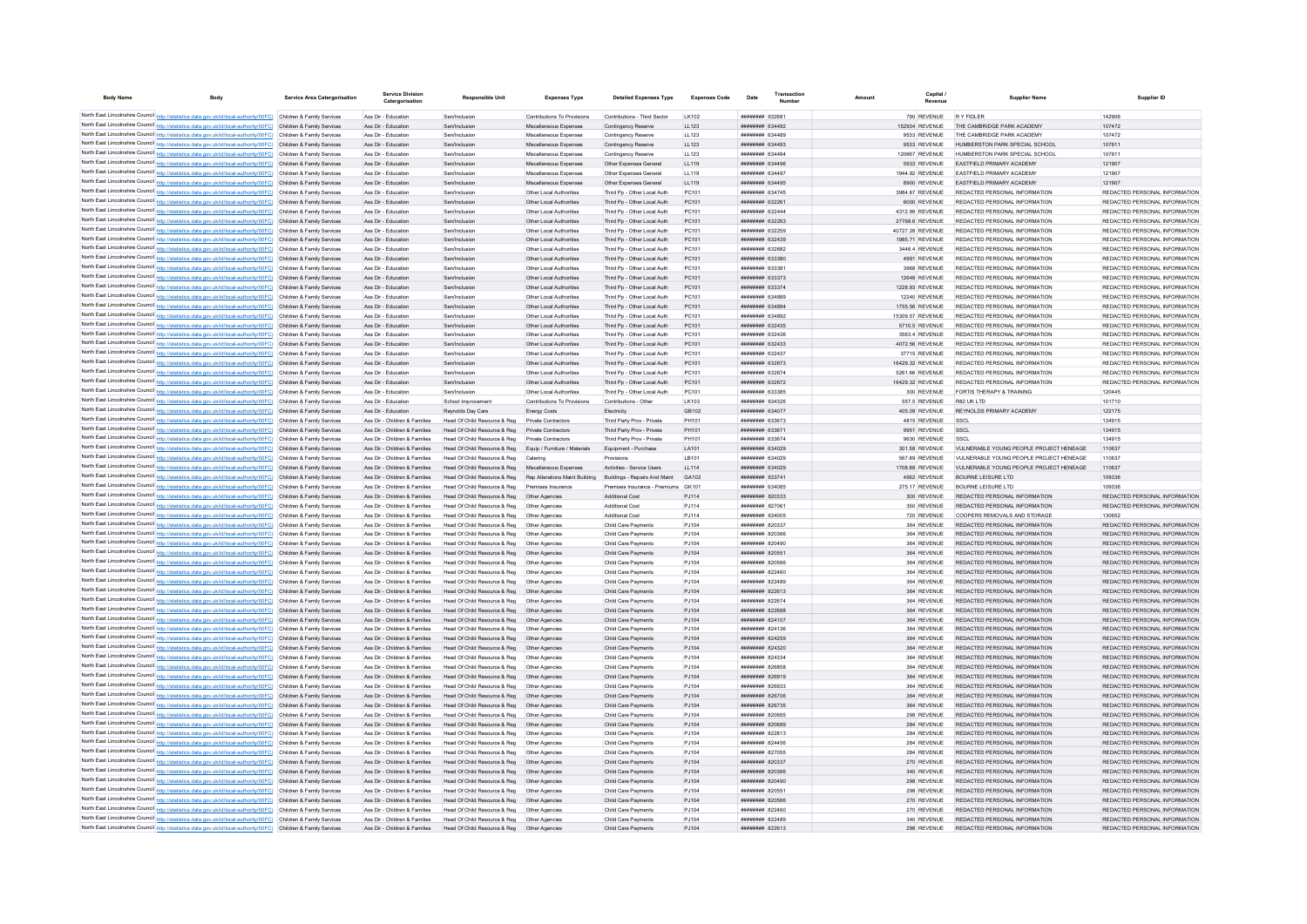| <b>Body Name</b>                                                                                                                                                                                                                       | <b>Body</b> | <b>Service Area Catergorisation</b>                      | <b>Service Division</b><br>Catergorisation                     | <b>Responsible Unit</b>                                       | <b>Expenses Type</b>             | <b>Detailed Expenses Type</b>              | <b>Expenses Code</b> | Date                                             | Transaction | Amount | Capital                          | <b>Supplier Name</b>                                           | Supplier ID                                                    |
|----------------------------------------------------------------------------------------------------------------------------------------------------------------------------------------------------------------------------------------|-------------|----------------------------------------------------------|----------------------------------------------------------------|---------------------------------------------------------------|----------------------------------|--------------------------------------------|----------------------|--------------------------------------------------|-------------|--------|----------------------------------|----------------------------------------------------------------|----------------------------------------------------------------|
| North East Lincolnshire Council http://statistics.data.gov.uk/id/local-authority/00FC) Children & Family Services                                                                                                                      |             |                                                          | Ass Dir - Children & Families                                  | Head Of Child Resource & Reg                                  | Other Anencies                   | Child Care Payments                        | P.1104               | <b>иннинни 822674</b>                            |             |        | 298 REVENUE                      | REDACTED PERSONAL INFORMATION                                  | REDACTED PERSONAL INFORMATION                                  |
| North East Lincolnshire Council http://statistics.data.gov.uk/id/local-authority/00FC) Children & Family Services                                                                                                                      |             |                                                          | Ass Dir - Children & Families                                  | Head Of Child Resource & Reg                                  | Other Agencies                   | Child Care Payments                        | PJ104                | ######## 822688                                  |             |        | 270 REVENUE                      | REDACTED PERSONAL INFORMATION                                  | REDACTED PERSONAL INFORMATION                                  |
| North East Lincolnshire Council http://statistics.data.gov.uk/id/local-authority/00FC) Children & Family Services                                                                                                                      |             |                                                          | Ass Dir - Children & Families                                  | Head Of Child Resource & Reg                                  | Other Agencies                   | Child Care Payments                        | PJ104                | ######## 824107                                  |             |        | 270 REVENUE                      | REDACTED PERSONAL INFORMATION                                  | REDACTED PERSONAL INFORMATION                                  |
| North East Lincolnshire Council http://statistics.data.gov.uk/id/local-authority/00FC) Children & Family Services                                                                                                                      |             |                                                          | Ass Dir - Children & Families                                  | Head Of Child Resource & Reg                                  | Other Agencies                   | Child Care Payments                        | PJ104                | <b>ппинини 824136</b>                            |             |        | 340 REVENUE                      | REDACTED PERSONAL INFORMATION                                  | REDACTED PERSONAL INFORMATION                                  |
| North East Lincolnshire Council http://statistics.data.gov.uk/id/local-authority/00FC) Children & Family Services                                                                                                                      |             |                                                          | Ass Dir - Children & Families                                  | Head Of Child Resource & Reg.                                 | Other Agencies                   | Child Care Payments                        | PJ104                | <b>ППИНИНИЯ</b> 824259                           |             |        | 298 REVENUE                      | REDACTED PERSONAL INFORMATION                                  | REDACTED PERSONAL INFORMATION                                  |
| North East Lincolnshire Council http://statistics.data.gov.uk/id/local-authority/00FC) Children & Family Services                                                                                                                      |             |                                                          | Ass Dir - Children & Families                                  | Head Of Child Resource & Reg                                  | Other Agencies                   | Child Care Payments                        | PJ104                | <b>ппининия</b> 824320                           |             |        | 298 REVENUE                      | REDACTED PERSONAL INFORMATION                                  | REDACTED PERSONAL INFORMATION                                  |
| North East Lincolnshire Council http://statistics.data.gov.uk/id/local-authority/00FC) Children & Family Services                                                                                                                      |             |                                                          | Ass Dir - Children & Families                                  | Head Of Child Resource & Reg                                  | Other Agencies                   | Child Care Payments                        | PJ104                | ####### 824334                                   |             |        | 270 REVENUE                      | REDACTED PERSONAL INFORMATION                                  | REDACTED PERSONAL INFORMATION                                  |
| North East Lincolnshire Council http://statistics.data.gov.uk/id/local-authority/00FC) Children & Family Services                                                                                                                      |             |                                                          | Ass Dir - Children & Families                                  | Head Of Child Resource & Reg                                  | Other Agencies                   | Child Care Payments                        | PJ104                | ######## 826858                                  |             |        | 298 REVENUE                      | REDACTED PERSONAL INFORMATION                                  | REDACTED PERSONAL INFORMATION                                  |
| North East Lincolnshire Council http://statistics.data.gov.uk/id/local-authority/00FC) Children & Family Services<br>North East Lincolnshire Council http://statistics.data.gov.uk/id/local-authority/00FC) Children & Family Services |             |                                                          | Ass Dir - Children & Families<br>Ass Dir - Children & Families | Head Of Child Resource & Reg<br>Head Of Child Resource & Reg  | Other Agencies<br>Other Agencies | Child Care Payments<br>Child Care Payments | PJ104<br>PJ104       | ######## 826919<br>######## 826933               |             |        | 298 REVENUE<br>270 REVENUE       | REDACTED PERSONAL INFORMATION<br>REDACTED PERSONAL INFORMATION | REDACTED PERSONAL INFORMATION<br>REDACTED PERSONAL INFORMATION |
| North East Lincolnshire Council http://statistics.data.gov.uk/id/local-authority/00FC) Children & Family Services                                                                                                                      |             |                                                          | Ass Dir - Children & Families                                  | Head Of Child Resource & Reg                                  | Other Agencies                   | Child Care Payments                        | PJ104                | ######## 826706                                  |             |        | 270 REVENUE                      | REDACTED PERSONAL INFORMATION                                  | REDACTED PERSONAL INFORMATION                                  |
| North East Lincolnshire Council http://statistics.data.gov.uk/id/local-authority/00FC) Children & Family Services                                                                                                                      |             |                                                          | Ass Dir - Children & Families                                  | Head Of Child Resource & Reg                                  | Other Agencies                   | Child Care Payments                        | PJ104                | ######## 826735                                  |             |        | 340 REVENUE                      | REDACTED PERSONAL INFORMATION                                  | REDACTED PERSONAL INFORMATION                                  |
| North East Lincolnshire Council http://statistics.data.gov.uk/id/local-authority/00FC) Children & Family Services                                                                                                                      |             |                                                          | Ass Dir - Children & Families                                  | Head Of Child Resource & Reg                                  | Other Agencies                   | Child Care Payments                        | PJ104                | ######## 824162                                  |             |        | 260 REVENUE                      | REDACTED PERSONAL INFORMATION                                  | REDACTED PERSONAL INFORMATION                                  |
| North East Lincolnshire Council http://statistics.data.gov.uk/id/local-authority/00FC)                                                                                                                                                 |             | Children & Family Services                               | Ass Dir - Children & Families                                  | Head Of Child Resource & Reg                                  | Other Agencies                   | Child Care Payments                        | PJ104                | ######## 820814                                  |             |        | 284 REVENUE                      | REDACTED PERSONAL INFORMATION                                  | REDACTED PERSONAL INFORMATION                                  |
| North East Lincolnshire Council http://statistics.data.gov.uk/id/local-authority/00FC)                                                                                                                                                 |             | Children & Family Services                               | Ass Dir - Children & Families                                  | Head Of Child Resource & Reg                                  | Other Agencie                    | Child Care Payments                        | PJ104                | ####### 822940                                   |             |        | 284 REVENUE                      | REDACTED PERSONAL INFORMATION                                  | REDACTED PERSONAL INFORMATION                                  |
| North East Lincolnshire Council http://statistics.data.gov.uk/id/local-authority/00FC)                                                                                                                                                 |             | Children & Family Services                               | Ass Dir - Children & Families                                  | Head Of Child Resource & Reg                                  | Other Agencies                   | Child Care Payments                        | PJ104                | ######## 824585                                  |             |        | 284 REVENUE                      | REDACTED PERSONAL INFORMATION                                  | REDACTED PERSONAL INFORMATION                                  |
| North East Lincolnshire Council http://statistics.data.gov.uk/id/local-authority/00FC) Children & Family Services                                                                                                                      |             |                                                          | Ass Dir - Children & Families                                  | Head Of Child Resource & Reg                                  | Other Anencies                   | Child Care Payments                        | PJ104                | <b>ппининия</b> 827178                           |             |        | 284 REVENUE                      | REDACTED PERSONAL INFORMATION                                  | REDACTED PERSONAL INFORMATION                                  |
| North East Lincolnshire Council http://statistics.data.gov.uk/id/local-authority/00FC) Children & Family Services                                                                                                                      |             |                                                          | Ass Dir - Children & Families                                  | Head Of Child Resource & Reg                                  | Other Agencies                   | Child Care Payments                        | PJ104                | ######## 820870                                  |             |        | 454 REVENUE                      | REDACTED PERSONAL INFORMATION                                  | REDACTED PERSONAL INFORMATION                                  |
| North East Lincolnshire Council http://statistics.data.gov.uk/id/local-authority/00FC) Children & Family Services<br>North East Lincolnshire Council http://statistics.data.gov.uk/id/local-authority/00FC)                            |             | Children & Family Services                               | Ass Dir - Children & Families<br>Ass Dir - Children & Families | Head Of Child Resource & Reg<br>Head Of Child Resource & Reg  | Other Agencies<br>Other Agencies | Child Care Payments<br>Child Care Payments | PJ104<br>PJ104       | ######## 822994<br>######## 824635               |             |        | 454 REVENUE<br>454 REVENUE       | REDACTED PERSONAL INFORMATION<br>REDACTED PERSONAL INFORMATION | REDACTED PERSONAL INFORMATION<br>REDACTED PERSONAL INFORMATION |
| North East Lincolnshire Council http://statistics.data.gov.uk/id/local-authority/00FC) Children & Family Services                                                                                                                      |             |                                                          | Ass Dir - Children & Families                                  | Head Of Child Resource & Reg                                  | Other Agencies                   | Child Care Payments                        | PJ104                | ######## 827226                                  |             |        | 454 REVENUE                      | REDACTED PERSONAL INFORMATION                                  | REDACTED PERSONAL INFORMATION                                  |
| North East Lincolnshire Council http://statistics.data.gov.uk/id/local-authority/00FC) Children & Family Services                                                                                                                      |             |                                                          | Ass Dir - Children & Families                                  | Head Of Child Resource & Reg                                  | Other Agencie                    | Child Care Payments                        | PJ104                | ######## 820596                                  |             |        | 364 REVENUE                      | REDACTED PERSONAL INFORMATION                                  | REDACTED PERSONAL INFORMATION                                  |
| North East Lincolnshire Council http://statistics.data.gov.uk/id/local-authority/00FC) Children & Family Services                                                                                                                      |             |                                                          | Ass Dir - Children & Families                                  | Head Of Child Resource & Reg                                  | Other Agencies                   | Child Care Payments                        | PJ104                | <b>ппинини 822718</b>                            |             |        | 364 REVENUE                      | REDACTED PERSONAL INFORMATION                                  | REDACTED PERSONAL INFORMATION                                  |
| North East Lincolnshire Council http://statistics.data.gov.uk/id/local-authority/00FC) Children & Family Services                                                                                                                      |             |                                                          | Ass Dir - Children & Families                                  | Head Of Child Resource & Reg                                  | Other Agencies                   | Child Care Payments                        | PJ104                | ######## 824364                                  |             |        | 364 REVENUE                      | REDACTED PERSONAL INFORMATION                                  | REDACTED PERSONAL INFORMATION                                  |
| North East Lincolnshire Council http://statistics.data.gov.uk/id/local-authority/00FC) Children & Family Services                                                                                                                      |             |                                                          | Ass Dir - Children & Families                                  | Head Of Child Resource & Reg                                  | Other Agencies                   | Child Care Payments                        | PJ104                | ######## 826963                                  |             |        | 364 REVENUE                      | REDACTED PERSONAL INFORMATION                                  | REDACTED PERSONAL INFORMATION                                  |
| North East Lincolnshire Council http://statistics.data.gov.uk/id/local-authority/00FC)                                                                                                                                                 |             | Children & Family Services                               | Ass Dir - Children & Families                                  | Head Of Child Resource & Reg                                  | Other Agencies                   | Child Care Payments                        | PJ104                | ######## 820596                                  |             |        | 319 REVENUE                      | REDACTED PERSONAL INFORMATION                                  | REDACTED PERSONAL INFORMATION                                  |
| North East Lincolnshire Council http://statistics.data.gov.uk/id/local-authority/00FC) Children & Family Services                                                                                                                      |             |                                                          | Ass Dir - Children & Families                                  | Head Of Child Resource & Reg                                  | Other Agencie                    | Child Care Payments                        | PJ104                | ######## 822718                                  |             |        | 319 REVENUE                      | REDACTED PERSONAL INFORMATION                                  | REDACTED PERSONAL INFORMATION                                  |
| North East Lincolnshire Council http://statistics.data.gov.uk/id/local-authority/00FC).                                                                                                                                                |             | Children & Family Services                               | Ass Dir - Children & Families                                  | Head Of Child Resource & Reg                                  | Other Agencie                    | Child Care Payments                        | PJ104                | ######## 824364                                  |             |        | 319 REVENUE                      | REDACTED PERSONAL INFORMATION                                  | REDACTED PERSONAL INFORMATION                                  |
| North East Lincolnshire Council http://statistics.data.gov.uk/id/local-authority/00FC) Children & Family Services                                                                                                                      |             |                                                          | Ass Dir - Children & Families<br>Ass Dir - Children & Families | Head Of Child Resource & Reg<br>Head Of Child Resource & Reg  | Other Agencies                   | Child Care Payments<br>Child Care Payments | PJ104<br>PJ104       | ниннини 826963<br>######## 826287                |             |        | 319 REVENUE<br>1157.14 REVENUE   | REDACTED PERSONAL INFORMATION<br>REDACTED PERSONAL INFORMATION | REDACTED PERSONAL INFORMATION<br>REDACTED PERSONAL INFORMATION |
| North East Lincolnshire Council http://statistics.data.gov.uk/id/local-authority/00FC) Children & Family Services<br>North East Lincolnshire Council http://statistics.data.gov.uk/id/local-authority/00FC) Children & Family Services |             |                                                          | Ass Dir - Children & Families                                  | Head Of Child Resource & Reg                                  | Other Agencies<br>Other Agencies | Child Care Payments                        | PJ104                | ######## 822468                                  |             |        | 260 REVENUE                      | REDACTED PERSONAL INFORMATION                                  | REDACTED PERSONAL INFORMATION                                  |
| North East Lincolnshire Council http://statistics.data.gov.uk/id/local-authority/00FC) Children & Family Services                                                                                                                      |             |                                                          | Ass Dir - Children & Families                                  | Head Of Child Resource & Reg                                  | Other Agencies                   | Child Care Payments                        | PJ104                | ####### 820674                                   |             |        | 437.87 REVENUE                   | REDACTED PERSONAL INFORMATION                                  | REDACTED PERSONAL INFORMATION                                  |
| North East Lincolnshire Council http://statistics.data.gov.uk/id/local-authority/00FC) Children & Family Services                                                                                                                      |             |                                                          | Ass Dir - Children & Families                                  | Head Of Child Resource & Reg                                  | Other Agencies                   | Child Care Payments                        | PJ104                | ######## 822798                                  |             |        | 437.87 REVENUE                   | REDACTED PERSONAL INFORMATION                                  | REDACTED PERSONAL INFORMATION                                  |
| North East Lincolnshire Council http://statistics.data.gov.uk/id/local-authority/00FC) Children & Family Services                                                                                                                      |             |                                                          | Ass Dir - Children & Families                                  | Head Of Child Resource & Reg                                  | Other Agencies                   | Child Care Payments                        | PJ104                | ####### 824441                                   |             |        | 437.87 REVENUE                   | REDACTED PERSONAL INFORMATION                                  | REDACTED PERSONAL INFORMATION                                  |
| North East Lincolnshire Council http://statistics.data.gov.uk/id/local-authority/00FC) Children & Family Services                                                                                                                      |             |                                                          | Ass Dir - Children & Families                                  | Head Of Child Resource & Reg                                  | Other Agencies                   | Child Care Payments                        | PJ104                | ######## 827040                                  |             |        | 437.87 REVENUE                   | REDACTED PERSONAL INFORMATION                                  | REDACTED PERSONAL INFORMATION                                  |
| North East Lincolnshire Council http://statistics.data.gov.uk/id/local-authority/00FC) Children & Family Services                                                                                                                      |             |                                                          | Ass Dir - Children & Families                                  | Head Of Child Resource & Reg                                  | Other Agencies                   | Child Care Payments                        | PJ104                | ######## 827128                                  |             |        | 338 REVENUE                      | REDACTED PERSONAL INFORMATION                                  | REDACTED PERSONAL INFORMATION                                  |
| North East Lincolnshire Council http://statistics.data.gov.uk/id/local-authority/00FC) Children & Family Services                                                                                                                      |             |                                                          | Ass Dir - Children & Families                                  | Head Of Child Resource & Reg                                  | Other Agencies                   | Child Care Payments                        | PJ104                | ######## 827128                                  |             |        | 276.71 REVENUE                   | REDACTED PERSONAL INFORMATION                                  | REDACTED PERSONAL INFORMATION                                  |
| North East Lincolnshire Council http://statistics.data.gov.uk/id/local-authority/00FC) Children & Family Services                                                                                                                      |             |                                                          | Ass Dir - Children & Families                                  | Head Of Child Resource & Reg                                  | Other Agencies                   | Child Care Payments                        | PJ104                | ######## 824152                                  |             |        | 546 REVENUE                      | REDACTED PERSONAL INFORMATION                                  | REDACTED PERSONAL INFORMATION                                  |
| North East Lincolnshire Council http://statistics.data.gov.uk/id/local-authority/00FC)                                                                                                                                                 |             | Children & Family Services                               | Ass Dir - Children & Families                                  | Head Of Child Resource & Reg                                  | Other Agencie                    | Child Care Payments                        | PJ104                | ######## 826751                                  |             |        | 546 REVENUE                      | REDACTED PERSONAL INFORMATION                                  | REDACTED PERSONAL INFORMATION                                  |
| North East Lincolnshire Council http://statistics.data.gov.uk/id/local-authority/00FC).<br>North East Lincolnshire Council http://statistics.data.gov.uk/id/local-authority/00FC) Children & Family Services                           |             | Children & Family Services                               | Ass Dir - Children & Families<br>Ass Dir - Children & Families | Head Of Child Resource & Reg<br>Head Of Child Resource & Reg  | Other Agencie<br>Other Anencies  | Child Care Payments<br>Child Care Payments | PJ104<br>PJ104       | ######## 820382<br>######## 822505               |             |        | 546 REVENUE<br>546 REVENUE       | REDACTED PERSONAL INFORMATION<br>REDACTED PERSONAL INFORMATION | REDACTED PERSONAL INFORMATION<br>REDACTED PERSONAL INFORMATION |
| North East Lincolnshire Council http://statistics.data.gov.uk/id/local-authority/00FC) Children & Family Services                                                                                                                      |             |                                                          | Ass Dir - Children & Families                                  | Head Of Child Resource & Reg                                  | Other Agencies                   | Child Care Payments                        | PJ104                | ######## 820905                                  |             |        | 2237.14 REVENUE                  | REDACTED PERSONAL INFORMATION                                  | REDACTED PERSONAL INFORMATION                                  |
| North East Lincolnshire Council http://statistics.data.gov.uk/id/local-authority/00FC) Children & Family Services                                                                                                                      |             |                                                          | Ass Dir - Children & Families                                  | Head Of Child Resource & Reg                                  | Other Agencies                   | Child Care Payments                        | PJ104                | ######## 820906                                  |             |        | 1118.57 REVENUE                  | REDACTED PERSONAL INFORMATION                                  | REDACTED PERSONAL INFORMATION                                  |
| North East Lincolnshire Council http://statistics.data.gov.uk/id/local-authority/00FC) Children & Family Services                                                                                                                      |             |                                                          | Ass Dir - Children & Families                                  | Head Of Child Resource & Reg                                  | Other Agencies                   | Child Care Payments                        | PJ104                | ######## 823022                                  |             |        | 20523.29 REVENUE                 | REDACTED PERSONAL INFORMATION                                  | REDACTED PERSONAL INFORMATION                                  |
| North East Lincolnshire Council http://statistics.data.gov.uk/id/local-authority/00FC)                                                                                                                                                 |             | Children & Family Services                               | Ass Dir - Children & Families                                  | Head Of Child Resource & Reg                                  | Other Agencie                    | Child Care Payments                        | PJ104                | ####### 824641                                   |             |        | 500 REVENUE                      | REDACTED PERSONAL INFORMATION                                  | REDACTED PERSONAL INFORMATION                                  |
| North East Lincolnshire Council http://statistics.data.gov.uk/id/local-authority/00FC) Children & Family Services                                                                                                                      |             |                                                          | Ass Dir - Children & Families                                  | Head Of Child Resource & Reg                                  | Other Agencie                    | Child Care Payments                        | PJ104                | ######## 827232                                  |             |        | 500 REVENUE                      | REDACTED PERSONAL INFORMATION                                  | REDACTED PERSONAL INFORMATION                                  |
| North East Lincolnshire Council http://statistics.data.gov.uk/id/local-authority/00FC) Children & Family Services                                                                                                                      |             |                                                          | Ass Dir - Children & Families                                  | Head Of Child Resource & Reg                                  | Other Agencies                   | Child Care Payments                        | PJ104                | ######## 820867                                  |             |        | 284 REVENUE                      | REDACTED PERSONAL INFORMATION                                  | REDACTED PERSONAL INFORMATION                                  |
| North East Lincolnshire Council http://statistics.data.gov.uk/id/local-authority/00FC) Children & Family Services                                                                                                                      |             |                                                          | Ass Dir - Children & Families                                  | Head Of Child Resource & Reg                                  | Other Agencies                   | Child Care Payments                        | PJ104                | ######## 822991                                  |             |        | 284 REVENUE                      | REDACTED PERSONAL INFORMATION                                  | REDACTED PERSONAL INFORMATION                                  |
| North East Lincolnshire Council http://statistics.data.gov.uk/id/local-authority/00FC) Children & Family Services                                                                                                                      |             |                                                          | Ass Dir - Children & Families                                  | Head Of Child Resource & Reg                                  | Other Agencies                   | Child Care Payments                        | PJ104                | ######## 824632                                  |             |        | 284 REVENUE                      | REDACTED PERSONAL INFORMATION                                  | REDACTED PERSONAL INFORMATION                                  |
| North East Lincolnshire Council http://statistics.data.gov.uk/id/local-authority/00FC)<br>North East Lincolnshire Council http://statistics.data.gov.uk/id/local-authority/00FC)                                                       |             | Children & Family Services<br>Children & Family Services | Ass Dir - Children & Families<br>Ass Dir - Children & Families | Head Of Child Resource & Reg<br>Head Of Child Resource & Reg  | Other Agencies<br>Other Agencie  | Child Care Payments<br>Child Care Payments | PJ104<br>PJ104       | ######## 827223<br>######## 827159               |             |        | 284 REVENUE<br>1301.14 REVENUE   | REDACTED PERSONAL INFORMATION<br>REDACTED PERSONAL INFORMATION | REDACTED PERSONAL INFORMATION<br>REDACTED PERSONAL INFORMATION |
| North East Lincolnshire Council http://statistics.data.gov.uk/id/local-authority/00FC) Children & Family Services                                                                                                                      |             |                                                          | Ass Dir - Children & Families                                  | Head Of Child Resource & Reg                                  | Other Agencie                    | Child Care Payments                        | PJ104                | ######## 820654                                  |             |        | 352 REVENUE                      | REDACTED PERSONAL INFORMATION                                  | REDACTED PERSONAL INFORMATION                                  |
| North East Lincolnshire Council http://statistics.data.gov.uk/id/local-authority/00FC) Children & Family Services                                                                                                                      |             |                                                          | Ass Dir - Children & Families                                  | Head Of Child Resource & Reg                                  | Other Agencie                    | Child Care Payments                        | PJ104                | ######## 822777                                  |             |        | 352 REVENUE                      | REDACTED PERSONAL INFORMATION                                  | REDACTED PERSONAL INFORMATION                                  |
| North East Lincolnshire Council http://statistics.data.gov.uk/id/local-authority/00FC) Children & Family Services                                                                                                                      |             |                                                          | Ass Dir - Children & Families                                  | Head Of Child Resource & Reg                                  | Other Agencies                   | Child Care Payments                        | P.1104               | <b>ппинини 824422</b>                            |             |        | 352 REVENUE                      | REDACTED PERSONAL INFORMATION                                  | REDACTED PERSONAL INFORMATION                                  |
| North East Lincolnshire Council http://statistics.data.gov.uk/id/local-authority/00FC) Children & Family Services                                                                                                                      |             |                                                          | Ass Dir - Children & Families                                  | Head Of Child Resource & Reg                                  | Other Agencies                   | Child Care Payments                        | PJ104                | <b>ининнин</b> 827021                            |             |        | 352 REVENUE                      | REDACTED PERSONAL INFORMATION                                  | REDACTED PERSONAL INFORMATION                                  |
| North East Lincolnshire Council http://statistics.data.gov.uk/id/local-authority/00FC) Children & Family Services                                                                                                                      |             |                                                          | Ass Dir - Children & Families                                  | Head Of Child Resource & Reg                                  | Other Agencies                   | Child Care Payments                        | PJ104                | <b>иннинни 820787</b>                            |             |        | 2899.71 REVENUE                  | REDACTED PERSONAL INFORMATION                                  | REDACTED PERSONAL INFORMATION                                  |
| North East Lincolnshire Council http://statistics.data.gov.uk/id/local-authority/00FC) Children & Family Services                                                                                                                      |             |                                                          | Ass Dir - Children & Families                                  | Head Of Child Resource & Reg                                  | Other Agencies                   | Child Care Payments                        | PJ104                | ######## 820674                                  |             |        | 437.87 REVENUE                   | REDACTED PERSONAL INFORMATION                                  | REDACTED PERSONAL INFORMATION                                  |
| North East Lincolnshire Council http://statistics.data.gov.uk/id/local-authority/00FC) Children & Family Services                                                                                                                      |             |                                                          | Ass Dir - Children & Families                                  | Head Of Child Resource & Reg                                  | Other Agencies                   | Child Care Payments                        | PJ104                | ниннини 822798                                   |             |        | 437.87 REVENUE                   | REDACTED PERSONAL INFORMATION                                  | REDACTED PERSONAL INFORMATION                                  |
| North East Lincolnshire Council http://statistics.data.gov.uk/id/local-authority/00FC) Children & Family Services<br>North East Lincolnshire Council http://statistics.data.gov.uk/id/local-authority/00FC) Children & Family Services |             |                                                          | Ass Dir - Children & Families<br>Ass Dir - Children & Families | Head Of Child Resource & Reg<br>Head Of Child Resource & Reg. | Other Agencies<br>Other Anencies | Child Care Payments<br>Child Care Payments | PJ104<br>P.1104      | ######## 824441<br><b><i>ппининия</i></b> 827040 |             |        | 437.87 REVENUE<br>437 87 REVENUE | REDACTED PERSONAL INFORMATION<br>REDACTED PERSONAL INFORMATION | REDACTED PERSONAL INFORMATION<br>REDACTED PERSONAL INFORMATION |
| North East Lincolnshire Council http://statistics.data.gov.uk/id/local-authority/00FC) Children & Family Services                                                                                                                      |             |                                                          | Ass Dir - Children & Families                                  | Head Of Child Resource & Reg                                  | Other Agencies                   | Child Care Payments                        | PJ104                | ######## 820670                                  |             |        | 298 REVENUE                      | REDACTED PERSONAL INFORMATION                                  | REDACTED PERSONAL INFORMATION                                  |
| North East Lincolnshire Council http://statistics.data.gov.uk/id/local-authority/00FC) Children & Family Services                                                                                                                      |             |                                                          | Ass Dir - Children & Families                                  | Head Of Child Resource & Reg                                  | Other Agencies                   | Child Care Payments                        | PJ104                | ######## 820839                                  |             |        | 284 REVENUE                      | REDACTED PERSONAL INFORMATION                                  | REDACTED PERSONAL INFORMATION                                  |
| North East Lincolnshire Council http://statistics.data.gov.uk/id/local-authority/00FC)                                                                                                                                                 |             | Children & Family Services                               | Ass Dir - Children & Families                                  | Head Of Child Resource & Reg                                  | Other Agencie                    | Child Care Payments                        | PJ104                | ######## 822965                                  |             |        | 284 REVENUE                      | REDACTED PERSONAL INFORMATION                                  | REDACTED PERSONAL INFORMATION                                  |
| North East Lincolnshire Council http://statistics.data.gov.uk/id/local-authority/00FC)                                                                                                                                                 |             | Children & Family Services                               | Ass Dir - Children & Families                                  | Head Of Child Resource & Reg                                  | Other Agencies                   | Child Care Payments                        | PJ104                | ######## 822793                                  |             |        | 298 REVENUE                      | REDACTED PERSONAL INFORMATION                                  | REDACTED PERSONAL INFORMATION                                  |
| North East Lincolnshire Council http://statistics.data.gov.uk/id/local-authority/00FC).                                                                                                                                                |             | Children & Family Services                               | Ass Dir - Children & Families                                  | Head Of Child Resource & Reg                                  | Other Agencie                    | Child Care Payments                        | PJ104                | <b>ппинини 824437</b>                            |             |        | 298 REVENUE                      | REDACTED PERSONAL INFORMATION                                  | REDACTED PERSONAL INFORMATION                                  |
| North East Lincolnshire Council http://statistics.data.gov.uk/id/local-authority/00FC) Children & Family Services                                                                                                                      |             |                                                          | Ass Dir - Children & Families                                  | Head Of Child Resource & Reg.                                 | Other Agencies                   | Child Care Payments                        | PJ104                | ######## 824609                                  |             |        | 284 REVENUE                      | REDACTED PERSONAL INFORMATION                                  | REDACTED PERSONAL INFORMATION                                  |
| North East Lincolnshire Council http://statistics.data.gov.uk/id/local-authority/00FC) Children & Family Services                                                                                                                      |             |                                                          | Ass Dir - Children & Families                                  | Head Of Child Resource & Reg                                  | Other Agencies                   | Child Care Payments                        | PJ104                | ####### 827036                                   |             |        | 298 REVENUE                      | REDACTED PERSONAL INFORMATION                                  | REDACTED PERSONAL INFORMATION                                  |
| North East Lincolnshire Council http://statistics.data.gov.uk/id/local-authority/00FC) Children & Family Services                                                                                                                      |             |                                                          | Ass Dir - Children & Families                                  | Head Of Child Resource & Reg                                  | Other Anencies                   | Child Care Payments                        | PJ104                | ####### 827199                                   |             |        | 284 REVENUE                      | REDACTED PERSONAL INFORMATION                                  | REDACTED PERSONAL INFORMATION                                  |
| North East Lincolnshire Council http://statistics.data.gov.uk/id/local-authority/00FC) Children & Family Services<br>North East Lincolnshire Council http://statistics.data.gov.uk/id/local-authority/00FC) Children & Family Services |             |                                                          | Ass Dir - Children & Families<br>Ass Dir - Children & Families | Head Of Child Resource & Reg<br>Head Of Child Resource & Reg  | Other Agencie<br>Other Agencies  | Child Care Payments<br>Child Care Payments | PJ104<br>PJ104       | ######## 820752<br>######## 822877               |             |        | 364 REVENUE<br>364 REVENUE       | REDACTED PERSONAL INFORMATION<br>REDACTED PERSONAL INFORMATION | REDACTED PERSONAL INFORMATION<br>REDACTED PERSONAL INFORMATION |
| North East Lincolnshire Council http://statistics.data.gov.uk/id/local-authority/00FC) Children & Family Services                                                                                                                      |             |                                                          | Ass Dir - Children & Families                                  | Head Of Child Resource & Reg                                  | Other Agencies                   | Child Care Payments                        | PJ104                | ######## 824519                                  |             |        | 364 REVENUE                      | REDACTED PERSONAL INFORMATION                                  | REDACTED PERSONAL INFORMATION                                  |
| North East Lincolnshire Council http://statistics.data.gov.uk/id/local-authority/00FC) Children & Family Services                                                                                                                      |             |                                                          | Ass Dir - Children & Families                                  | Head Of Child Resource & Reg.                                 | Other Agencies                   | Child Care Payments                        | PJ104                | ######## 827119                                  |             |        | 364 REVENUE                      | REDACTED PERSONAL INFORMATION                                  | REDACTED PERSONAL INFORMATION                                  |
| North East Lincolnshire Council http://statistics.data.gov.uk/id/local-authority/00FC) Children & Family Services                                                                                                                      |             |                                                          | Ass Dir - Children & Families                                  | Head Of Child Resource & Reg                                  | Other Agencies                   | Child Care Payments                        | PJ104                | ######## 820752                                  |             |        | 284 REVENUE                      | REDACTED PERSONAL INFORMATION                                  | REDACTED PERSONAL INFORMATION                                  |
| North East Lincolnshire Council http://statistics.data.gov.uk/id/local-authority/00FC) Children & Family Services                                                                                                                      |             |                                                          | Ass Dir - Children & Families                                  | Head Of Child Resource & Reg                                  | Other Agencies                   | Child Care Payments                        | PJ104                | <b>НИНИНИЯ</b> 822877                            |             |        | 284 REVENUE                      | REDACTED PERSONAL INFORMATION                                  | REDACTED PERSONAL INFORMATION                                  |
| North East Lincolnshire Council http://statistics.data.gov.uk/id/local-authority/00FC) Children & Family Services                                                                                                                      |             |                                                          | Ass Dir - Children & Families                                  | Head Of Child Resource & Reg                                  | Other Agencies                   | Child Care Payments                        | PJ104                | ######## 824519                                  |             |        | 284 REVENUE                      | REDACTED PERSONAL INFORMATION                                  | REDACTED PERSONAL INFORMATION                                  |
| North East Lincolnshire Council http://statistics.data.gov.uk/id/local-authority/00FC) Children & Family Services                                                                                                                      |             |                                                          | Ass Dir - Children & Families                                  | Head Of Child Resource & Reg                                  | Other Agencie                    | Child Care Payments                        | PJ104                | <b>ПЕНИНИН</b> 827119                            |             |        | 284 REVENUE                      | REDACTED PERSONAL INFORMATION                                  | REDACTED PERSONAL INFORMATION                                  |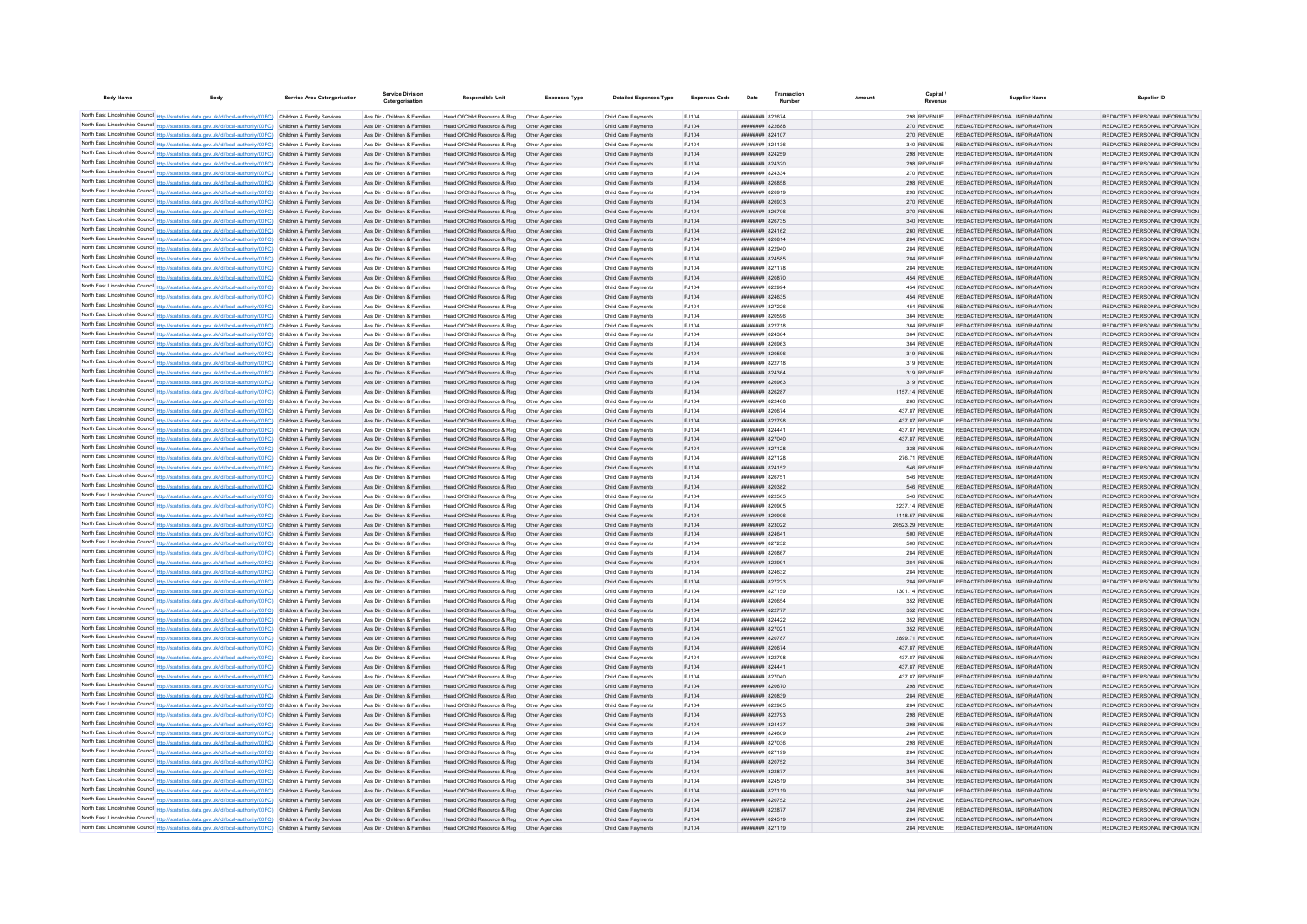| <b>Body Name</b> | <b>Body</b>                                                                                                                                                                                                                            | Service Area Catergorisation | <b>Service Division</b><br>Catergorisation                     | <b>Responsible Unit</b>                                       | <b>Expenses Type</b>             | <b>Detailed Expenses Type</b>              | <b>Expenses Code</b> | Date                                             | Transaction | Amount | Capital                    | <b>Supplier Name</b>                                           | Supplier ID                                                    |
|------------------|----------------------------------------------------------------------------------------------------------------------------------------------------------------------------------------------------------------------------------------|------------------------------|----------------------------------------------------------------|---------------------------------------------------------------|----------------------------------|--------------------------------------------|----------------------|--------------------------------------------------|-------------|--------|----------------------------|----------------------------------------------------------------|----------------------------------------------------------------|
|                  | North East Lincolnshire Council http://statistics.data.gov.uk/id/local-authority/00FC) Children & Family Services                                                                                                                      |                              | Ass Dir - Children & Families                                  | Head Of Child Resource & Reg                                  | Other Anencies                   | Child Care Payments                        | P.1104               | ######## 827205                                  |             |        | 848 57 REVENUE             | REDACTED PERSONAL INFORMATION                                  | REDACTED PERSONAL INFORMATION                                  |
|                  | North East Lincolnshire Council http://statistics.data.gov.uk/id/local-authority/00FC) Children & Family Services                                                                                                                      |                              | Ass Dir - Children & Families                                  | Head Of Child Resource & Reg                                  | Other Agencies                   | Child Care Payments                        | PJ104                | ####### 827172                                   |             |        | 340 REVENUE                | REDACTED PERSONAL INFORMATION                                  | REDACTED PERSONAL INFORMATION                                  |
|                  | North East Lincolnshire Council http://statistics.data.gov.uk/id/local-authority/00FC) Children & Family Services                                                                                                                      |                              | Ass Dir - Children & Families                                  | Head Of Child Resource & Reg                                  | Other Agencies                   | Child Care Payments                        | PJ104                | ####### 827172                                   |             |        | 340 REVENUE                | REDACTED PERSONAL INFORMATION                                  | REDACTED PERSONAL INFORMATION                                  |
|                  | North East Lincolnshire Council http://statistics.data.gov.uk/id/local-authority/00FC) Children & Family Services                                                                                                                      |                              | Ass Dir - Children & Families                                  | Head Of Child Resource & Reg                                  | Other Agencies                   | Child Care Payments                        | PJ104                | <b>НЕННИНИЯ</b> 820726                           |             |        | 284 REVENUE                | REDACTED PERSONAL INFORMATION                                  | REDACTED PERSONAL INFORMATION                                  |
|                  | North East Lincolnshire Council http://statistics.data.gov.uk/id/local-authority/00FC) Children & Family Services                                                                                                                      |                              | Ass Dir - Children & Families                                  | Head Of Child Resource & Reg.                                 | Other Agencies                   | Child Care Payments                        | P.1104               | <b>ПЕННИНИЯ</b> 822852<br><b>ппининин</b> 824494 |             |        | 284 REVENUE                | REDACTED PERSONAL INFORMATION                                  | REDACTED PERSONAL INFORMATION<br>REDACTED PERSONAL INFORMATION |
|                  | North East Lincolnshire Council http://statistics.data.gov.uk/id/local-authority/00FC) Children & Family Services<br>North East Lincolnshire Council http://statistics.data.gov.uk/id/local-authority/00FC) Children & Family Services |                              | Ass Dir - Children & Families<br>Ass Dir - Children & Families | Head Of Child Resource & Reg<br>Head Of Child Resource & Reg  | Other Agencies<br>Other Agencies | Child Care Payments<br>Child Care Payments | PJ104<br>PJ104       | <b>ппининин</b> 827094                           |             |        | 284 REVENUE<br>284 REVENUE | REDACTED PERSONAL INFORMATION<br>REDACTED PERSONAL INFORMATION | REDACTED PERSONAL INFORMATION                                  |
|                  | North East Lincolnshire Council http://statistics.data.gov.uk/id/local-authority/00FC) Children & Family Services                                                                                                                      |                              | Ass Dir - Children & Families                                  | Head Of Child Resource & Reg                                  | Other Agencies                   | Child Care Payments                        | PJ104                | ######## 824176                                  |             |        | 910 REVENUE                | REDACTED PERSONAL INFORMATION                                  | REDACTED PERSONAL INFORMATION                                  |
|                  | North East Lincolnshire Council http://statistics.data.gov.uk/id/local-authority/00FC) Children & Family Services                                                                                                                      |                              | Ass Dir - Children & Families                                  | Head Of Child Resource & Reg                                  | Other Agencies                   | Child Care Payments                        | PJ104                | ######## 824176                                  |             |        | 745 REVENUE                | REDACTED PERSONAL INFORMATION                                  | REDACTED PERSONAL INFORMATION                                  |
|                  | North East Lincolnshire Council http://statistics.data.gov.uk/id/local-authority/00FC) Children & Family Services                                                                                                                      |                              | Ass Dir - Children & Families                                  | Head Of Child Resource & Reg                                  | Other Agencies                   | Child Care Payments                        | PJ104                | ######## 822507                                  |             |        | 655.71 REVENUE             | REDACTED PERSONAL INFORMATION                                  | REDACTED PERSONAL INFORMATION                                  |
|                  | North East Lincolnshire Council http://statistics.data.gov.uk/id/local-authority/00FC) Children & Family Services                                                                                                                      |                              | Ass Dir - Children & Families                                  | Head Of Child Resource & Reg                                  | Other Agencies                   | Child Care Payments                        | PJ104                | <b>ппининия</b> 633273                           |             |        | 15612.19 REVENUE           | LEEDS CITY COUNCIL                                             | 100545                                                         |
|                  | North East Lincolnshire Council http://statistics.data.gov.uk/id/local-authority/00FC) Children & Family Services                                                                                                                      |                              | Ass Dir - Children & Families                                  | Head Of Child Resource & Reg                                  | Other Agencies                   | Contract Plus                              | PJ135                | ######## 820335                                  |             |        | 315 REVENUE                | REDACTED PERSONAL INFORMATION                                  | REDACTED PERSONAL INFORMATION                                  |
|                  | North East Lincolnshire Council http://statistics.data.gov.uk/id/local-authority/00FC) Children & Family Services<br>North East Lincolnshire Council http://statistics.data.gov.uk/id/local-authority/00FC) Children & Family Services |                              | Ass Dir - Children & Families<br>Ass Dir - Children & Families | Head Of Child Resource & Reg<br>Head Of Child Resource & Reg  | Other Agencies<br>Other Agencies | Contract Plus<br>Contract Plus             | PJ135<br>PJ135       | ######## 820664<br>######## 820348               |             |        | 315 REVENUE<br>315 REVENUE | REDACTED PERSONAL INFORMATION<br>REDACTED PERSONAL INFORMATION | REDACTED PERSONAL INFORMATION<br>REDACTED PERSONAL INFORMATION |
|                  | North East Lincolnshire Council http://statistics.data.gov.uk/id/local-authority/00FC)                                                                                                                                                 | Children & Family Services   | Ass Dir - Children & Families                                  | Head Of Child Resource & Reg                                  | Other Agencies                   | Contract Plus                              | PJ135                | <b>плиннин 820367</b>                            |             |        | 315 REVENUE                | REDACTED PERSONAL INFORMATION                                  | REDACTED PERSONAL INFORMATION                                  |
|                  | North East Lincolnshire Council http://statistics.data.gov.uk/id/local-authority/00FC)                                                                                                                                                 | Children & Family Services   | Ass Dir - Children & Families                                  | Head Of Child Resource & Reg                                  | Other Agencies                   | Contract Plus                              | PJ135                | ######## 820383                                  |             |        | 315 REVENUE                | REDACTED PERSONAL INFORMATION                                  | REDACTED PERSONAL INFORMATION                                  |
|                  | North East Lincolnshire Council http://statistics.data.gov.uk/id/local-authority/00FC) Children & Family Services                                                                                                                      |                              | Ass Dir - Children & Families                                  | Head Of Child Resource & Reg.                                 | Other Agencies                   | Contract Plus                              | PJ135                | ниннини вопзве                                   |             |        | 315 REVENUE                | REDACTED PERSONAL INFORMATION                                  | REDACTED PERSONAL INFORMATION                                  |
|                  | North East Lincolnshire Council http://statistics.data.gov.uk/id/local-authority/00FC) Children & Family Services                                                                                                                      |                              | Ass Dir - Children & Families                                  | Head Of Child Resource & Reg                                  | Other Agencies                   | Contract Plus                              | PJ135                | ######## 820399                                  |             |        | 315 REVENUE                | REDACTED PERSONAL INFORMATION                                  | REDACTED PERSONAL INFORMATION                                  |
|                  | North East Lincolnshire Council http://statistics.data.gov.uk/id/local-authority/00FC) Children & Family Services                                                                                                                      |                              | Ass Dir - Children & Families                                  | Head Of Child Resource & Reg                                  | Other Agencies                   | Contract Plus                              | PJ135                | ######## 820412                                  |             |        | 315 REVENUE                | REDACTED PERSONAL INFORMATION                                  | REDACTED PERSONAL INFORMATION                                  |
|                  | North East Lincolnshire Council http://statistics.data.gov.uk/id/local-authority/00FC) Children & Family Services                                                                                                                      |                              | Ass Dir - Children & Families                                  | Head Of Child Resource & Reg                                  | Other Agencies                   | Contract Plus                              | PJ135                | ######## 820420                                  |             |        | 315 REVENUE                | REDACTED PERSONAL INFORMATION                                  | REDACTED PERSONAL INFORMATION                                  |
|                  | North East Lincolnshire Council http://statistics.data.gov.uk/id/local-authority/00FC) Children & Family Services                                                                                                                      |                              | Ass Dir - Children & Families                                  | Head Of Child Resource & Reg                                  | Other Agencies                   | Contract Plus                              | PJ135                | ######## 820433                                  |             |        | 315 REVENUE                | REDACTED PERSONAL INFORMATION                                  | REDACTED PERSONAL INFORMATION                                  |
|                  | North East Lincolnshire Council http://statistics.data.gov.uk/id/local-authority/00FC) Children & Family Services<br>North East Lincolnshire Council http://statistics.data.gov.uk/id/local-authority/00FC) Children & Family Services |                              | Ass Dir - Children & Families<br>Ass Dir - Children & Families | Head Of Child Resource & Reg<br>Head Of Child Resource & Reg  | Other Agencies<br>Other Agencies | Contract Plus<br>Contract Plus             | PJ135<br>PJ135       | ######## 820437<br><b>НЕННИНИЯ</b> 820492        |             |        | 315 REVENUE<br>315 REVENUE | REDACTED PERSONAL INFORMATION<br>REDACTED PERSONAL INFORMATION | REDACTED PERSONAL INFORMATION<br>REDACTED PERSONAL INFORMATION |
|                  | North East Lincolnshire Council http://statistics.data.gov.uk/id/local-authority/00FC) Children & Family Services                                                                                                                      |                              | Ass Dir - Children & Families                                  | Head Of Child Resource & Reg                                  | Other Agencies                   | Contract Plus                              | PJ135                | ######## 820527                                  |             |        | 315 REVENUE                | REDACTED PERSONAL INFORMATION                                  | REDACTED PERSONAL INFORMATION                                  |
|                  | North East Lincolnshire Council http://statistics.data.gov.uk/id/local-authority/00FC) Children & Family Services                                                                                                                      |                              | Ass Dir - Children & Families                                  | Head Of Child Resource & Reg                                  | Other Agencies                   | Contract Plus                              | PJ135                | ######## 820537                                  |             |        | 315 REVENUE                | REDACTED PERSONAL INFORMATION                                  | REDACTED PERSONAL INFORMATION                                  |
|                  | North East Lincolnshire Council http://statistics.data.gov.uk/id/local-authority/00FC) Children & Family Services                                                                                                                      |                              | Ass Dir - Children & Families                                  | Head Of Child Resource & Reg                                  | Other Agencies                   | Contract Plus                              | PJ135                | ######## 820562                                  |             |        | 315 REVENUE                | REDACTED PERSONAL INFORMATION                                  | REDACTED PERSONAL INFORMATION                                  |
|                  | North East Lincolnshire Council http://statistics.data.gov.uk/id/local-authority/00FC) Children & Family Services                                                                                                                      |                              | Ass Dir - Children & Families                                  | Head Of Child Resource & Reg                                  | Other Agencies                   | Contract Plus                              | PJ135                | ####### 822459                                   |             |        | 315 REVENUE                | REDACTED PERSONAL INFORMATION                                  | REDACTED PERSONAL INFORMATION                                  |
|                  | North East Lincolnshire Council http://statistics.data.gov.uk/id/local-authority/00FC).                                                                                                                                                | Children & Family Services   | Ass Dir - Children & Families                                  | Head Of Child Resource & Reg                                  | Other Agencies                   | Contract Plus                              | PJ135                | ######## 822472                                  |             |        | 315 REVENUE                | REDACTED PERSONAL INFORMATION                                  | REDACTED PERSONAL INFORMATION                                  |
|                  | North East Lincolnshire Council http://statistics.data.gov.uk/id/local-authority/00FC) Children & Family Services<br>North East Lincolnshire Council http://statistics.data.gov.uk/id/local-authority/00FC) Children & Family Services |                              | Ass Dir - Children & Families<br>Ass Dir - Children & Families | Head Of Child Resource & Reg<br>Head Of Child Resource & Reg. | Other Agencies<br>Other Agencies | Contract Plus<br>Contract Plus             | PJ135<br>P.1135      | <b>HRHHHHHH</b> 822490<br><b>НЕННИНИЯ</b> 822506 |             |        | 315 REVENUE<br>315 REVENUE | REDACTED PERSONAL INFORMATION<br>REDACTED PERSONAL INFORMATION | REDACTED PERSONAL INFORMATION<br>REDACTED PERSONAL INFORMATION |
|                  | North East Lincolnshire Council http://statistics.data.gov.uk/id/local-authority/00FC) Children & Family Services                                                                                                                      |                              | Ass Dir - Children & Families                                  | Head Of Child Resource & Reg.                                 | Other Agencies                   | Contract Plus                              | PJ135                | <b>НЕННИНИЯ</b> 822507                           |             |        | 315 REVENUE                | REDACTED PERSONAL INFORMATION                                  | REDACTED PERSONAL INFORMATION                                  |
|                  | North East Lincolnshire Council http://statistics.data.gov.uk/id/local-authority/00FC) Children & Family Services                                                                                                                      |                              | Ass Dir - Children & Families                                  | Head Of Child Resource & Reg                                  | Other Agencies                   | Contract Plus                              | PJ135                | <b>НЕННИНИ 822521</b>                            |             |        | 315 REVENUE                | REDACTED PERSONAL INFORMATION                                  | REDACTED PERSONAL INFORMATION                                  |
|                  | North East Lincolnshire Council http://statistics.data.gov.uk/id/local-authority/00FC) Children & Family Services                                                                                                                      |                              | Ass Dir - Children & Families                                  | Head Of Child Resource & Reg                                  | Other Agencies                   | Contract Plus                              | PJ135                | ######## 822534                                  |             |        | 315 REVENUE                | REDACTED PERSONAL INFORMATION                                  | REDACTED PERSONAL INFORMATION                                  |
|                  | North East Lincolnshire Council http://statistics.data.gov.uk/id/local-authority/00FC) Children & Family Services                                                                                                                      |                              | Ass Dir - Children & Families                                  | Head Of Child Resource & Reg                                  | Other Agencies                   | Contract Plus                              | PJ135                | ######## 822542                                  |             |        | 315 REVENUE                | REDACTED PERSONAL INFORMATION                                  | REDACTED PERSONAL INFORMATION                                  |
|                  | North East Lincolnshire Council http://statistics.data.gov.uk/id/local-authority/00FC) Children & Family Services                                                                                                                      |                              | Ass Dir - Children & Families                                  | Head Of Child Resource & Reg                                  | Other Agencies                   | <b>Contract Plus</b>                       | PJ135                | ######## 822555                                  |             |        | 315 REVENUE                | REDACTED PERSONAL INFORMATION                                  | REDACTED PERSONAL INFORMATION                                  |
|                  | North East Lincolnshire Council http://statistics.data.gov.uk/id/local-authority/00FC) Children & Family Services                                                                                                                      |                              | Ass Dir - Children & Families                                  | Head Of Child Resource & Reg                                  | Other Agencies                   | Contract Plus                              | P.1135               | ######## 822559                                  |             |        | 315 REVENUE                | REDACTED PERSONAL INFORMATION                                  | REDACTED PERSONAL INFORMATION                                  |
|                  | North East Lincolnshire Council http://statistics.data.gov.uk/id/local-authority/00FC) Children & Family Services<br>North East Lincolnshire Council http://statistics.data.gov.uk/id/local-authority/00FC) Children & Family Services |                              | Ass Dir - Children & Families<br>Ass Dir - Children & Families | Head Of Child Resource & Reg.<br>Head Of Child Resource & Reg | Other Agencies<br>Other Agencies | Contract Plus<br>Contract Plus             | PJ135<br>PJ135       | <b>BREEZER 822615</b><br>######## 822650         |             |        | 315 REVENUE<br>315 REVENUE | REDACTED PERSONAL INFORMATION<br>REDACTED PERSONAL INFORMATION | REDACTED PERSONAL INFORMATION<br>REDACTED PERSONAL INFORMATION |
|                  | North East Lincolnshire Council http://statistics.data.gov.uk/id/local-authority/00FC) Children & Family Services                                                                                                                      |                              | Ass Dir - Children & Families                                  | Head Of Child Resource & Reg                                  |                                  | Contract Plus                              | PJ135                | ######## 822660                                  |             |        | 315 REVENUE                | REDACTED PERSONAL INFORMATION                                  | REDACTED PERSONAL INFORMATION                                  |
|                  | North East Lincolnshire Council http://statistics.data.gov.uk/id/local-authority/00FC).                                                                                                                                                | Children & Family Services   | Ass Dir - Children & Families                                  | Head Of Child Resource & Reg                                  |                                  | Contract Plus                              | PJ135                | ######## 822684                                  |             |        | 315 REVENUE                | REDACTED PERSONAL INFORMATION                                  | REDACTED PERSONAL INFORMATION                                  |
|                  | North East Lincolnshire Council http://statistics.data.gov.uk/id/local-authority/00FC) Children & Family Services                                                                                                                      |                              | Ass Dir - Children & Families                                  | Head Of Child Resource & Reg                                  | Other Agencies                   | <b>Contract Plus</b>                       | PJ135                | ######## 822787                                  |             |        | 315 REVENUE                | REDACTED PERSONAL INFORMATION                                  | REDACTED PERSONAL INFORMATION                                  |
|                  | North East Lincolnshire Council http://statistics.data.gov.uk/id/local-authority/00FC) Children & Family Services                                                                                                                      |                              | Ass Dir - Children & Families                                  | Head Of Child Resource & Reg                                  | Other Agencies                   | Contract Plus                              | PJ135                | ######## 824119                                  |             |        | 315 REVENUE                | REDACTED PERSONAL INFORMATION                                  | REDACTED PERSONAL INFORMATION                                  |
|                  | North East Lincolnshire Council http://statistics.data.gov.uk/id/local-authority/00FC) Children & Family Services                                                                                                                      |                              | Ass Dir - Children & Families                                  | Head Of Child Resource & Reg.                                 | Other Agencies                   | Contract Plus                              | PJ135                | <b>ппинини 824137</b>                            |             |        | 315 REVENUE                | REDACTED PERSONAL INFORMATION                                  | REDACTED PERSONAL INFORMATION                                  |
|                  | North East Lincolnshire Council http://statistics.data.gov.uk/id/local-authority/00FC) Children & Family Services                                                                                                                      |                              | Ass Dir - Children & Families                                  | Head Of Child Resource & Reg                                  | Other Agencies                   | Contract Plus                              | PJ135                | ######## 824153                                  |             |        | 315 REVENUE                | REDACTED PERSONAL INFORMATION                                  | REDACTED PERSONAL INFORMATION                                  |
|                  | North East Lincolnshire Council http://statistics.data.gov.uk/id/local-authority/00FC) Children & Family Services<br>North East Lincolnshire Council http://statistics.data.gov.uk/id/local-authority/00FC) Children & Family Services |                              | Ass Dir - Children & Families<br>Ass Dir - Children & Families | Head Of Child Resource & Reg<br>Head Of Child Resource & Reg  | Other Agencies<br>Other Agencies | Contract Plus<br>Contract Plus             | PJ135<br>PJ135       | ######## 824154<br>######## 824168               |             |        | 315 REVENUE<br>315 REVENUE | REDACTED PERSONAL INFORMATION<br>REDACTED PERSONAL INFORMATION | REDACTED PERSONAL INFORMATION<br>REDACTED PERSONAL INFORMATION |
|                  | North East Lincolnshire Council http://statistics.data.gov.uk/id/local-authority/00FC) Children & Family Services                                                                                                                      |                              | Ass Dir - Children & Families                                  | Head Of Child Resource & Reg                                  | Other Agencies                   | Contract Plus                              | PJ135                | ######## 824432                                  |             |        | 315 REVENUE                | REDACTED PERSONAL INFORMATION                                  | REDACTED PERSONAL INFORMATION                                  |
|                  | North East Lincolnshire Council http://statistics.data.gov.uk/id/local-authority/00FC) Children & Family Services                                                                                                                      |                              | Ass Dir - Children & Families                                  | Head Of Child Resource & Reg                                  | Other Agencies                   | Contract Plus                              | PJ135                | <b>ПЕНИНИНИ</b> 824181                           |             |        | 315 REVENUE                | REDACTED PERSONAL INFORMATION                                  | REDACTED PERSONAL INFORMATION                                  |
|                  | North East Lincolnshire Council http://statistics.data.gov.uk/id/local-authority/00FC) Children & Family Services                                                                                                                      |                              | Ass Dir - Children & Families                                  | Head Of Child Resource & Reg                                  | Other Agencies                   | Contract Plus                              | PJ135                | ######## 824189                                  |             |        | 315 REVENUE                | REDACTED PERSONAL INFORMATION                                  | REDACTED PERSONAL INFORMATION                                  |
|                  | North East Lincolnshire Council http://statistics.data.gov.uk/id/local-authority/00FC) Children & Family Services                                                                                                                      |                              | Ass Dir - Children & Families                                  | Head Of Child Resource & Reg                                  | Other Agencies                   | Contract Plus                              | PJ135                | ######## 824202                                  |             |        | 315 REVENUE                | REDACTED PERSONAL INFORMATION                                  | REDACTED PERSONAL INFORMATION                                  |
|                  | North East Lincolnshire Council http://statistics.data.gov.uk/id/local-authority/00FC) Children & Family Services                                                                                                                      |                              | Ass Dir - Children & Families                                  | Head Of Child Resource & Reg                                  | Other Agencies                   | Contract Plus                              | PJ135                | ######## 824206                                  |             |        | 315 REVENUE                | REDACTED PERSONAL INFORMATION                                  | REDACTED PERSONAL INFORMATION                                  |
|                  | North East Lincolnshire Council http://statistics.data.gov.uk/id/local-authority/00FC) Children & Family Services                                                                                                                      |                              | Ass Dir - Children & Families                                  | Head Of Child Resource & Reg                                  | Other Agencies                   | Contract Plus                              | PJ135                | ######## 824261                                  |             |        | 315 REVENUE                | REDACTED PERSONAL INFORMATION                                  | REDACTED PERSONAL INFORMATION                                  |
|                  | North East Lincolnshire Council http://statistics.data.gov.uk/id/local-authority/00FC) Children & Family Services<br>North East Lincolnshire Council http://statistics.data.gov.uk/id/local-authority/00FC) Children & Family Services |                              | Ass Dir - Children & Families<br>Ass Dir - Children & Families | Head Of Child Resource & Reg<br>Head Of Child Resource & Reg  | Other Agencies<br>Other Agencies | Contract Plus<br>Contract Plus             | PJ135<br>PJ135       | ######## 824296<br><b>НЕННИНИЯ</b> 824306        |             |        | 315 REVENUE<br>315 REVENUE | REDACTED PERSONAL INFORMATION<br>REDACTED PERSONAL INFORMATION | REDACTED PERSONAL INFORMATION<br>REDACTED PERSONAL INFORMATION |
|                  | North East Lincolnshire Council http://statistics.data.gov.uk/id/local-authority/00FC) Children & Family Services                                                                                                                      |                              | Ass Dir - Children & Families                                  | Head Of Child Resource & Reg                                  | Other Agencies                   | Contract Plus                              | PJ135                | ######## 824330                                  |             |        | 315 REVENUE                | REDACTED PERSONAL INFORMATION                                  | REDACTED PERSONAL INFORMATION                                  |
|                  | North East Lincolnshire Council http://statistics.data.gov.uk/id/local-authority/00FC) Children & Family Services                                                                                                                      |                              | Ass Dir - Children & Families                                  | Head Of Child Resource & Reg                                  | Other Agencies                   | Contract Plus                              | PJ135                | ######## 824106                                  |             |        | 315 REVENUE                | REDACTED PERSONAL INFORMATION                                  | REDACTED PERSONAL INFORMATION                                  |
|                  | North East Lincolnshire Council http://statistics.data.gov.uk/id/local-authority/00FC) Children & Family Services                                                                                                                      |                              | Ass Dir - Children & Families                                  | Head Of Child Resource & Reg                                  | Other Agencies                   | Contract Plus                              | PJ135                | ######## 826860                                  |             |        | 315 REVENUE                | REDACTED PERSONAL INFORMATION                                  | REDACTED PERSONAL INFORMATION                                  |
|                  | North East Lincolnshire Council http://statistics.data.gov.uk/id/local-authority/00FC) Children & Family Services                                                                                                                      |                              | Ass Dir - Children & Families                                  | Head Of Child Resource & Reg                                  | Other Agencies                   | Contract Plus                              | PJ135                | ######## 826895                                  |             |        | 315 REVENUE                | REDACTED PERSONAL INFORMATION                                  | REDACTED PERSONAL INFORMATION                                  |
|                  | North East Lincolnshire Council http://statistics.data.gov.uk/id/local-authority/00FC) Children & Family Services                                                                                                                      |                              | Ass Dir - Children & Families                                  | Head Of Child Resource & Reg                                  | Other Agencies                   | Contract Plus                              | PJ135                | ####### 826905                                   |             |        | 315 REVENUE                | REDACTED PERSONAL INFORMATION                                  | REDACTED PERSONAL INFORMATION                                  |
|                  | North East Lincolnshire Council http://statistics.data.gov.uk/id/local-authority/00FC) Children & Family Services                                                                                                                      |                              | Ass Dir - Children & Families                                  | Head Of Child Resource & Reg                                  | Other Agencies                   | Contract Plus                              | PJ135                | ######## 826929                                  |             |        | 315 REVENUE                | REDACTED PERSONAL INFORMATION<br>REDACTED PERSONAL INFORMATION | REDACTED PERSONAL INFORMATION<br>REDACTED PERSONAL INFORMATION |
|                  | North East Lincolnshire Council http://statistics.data.gov.uk/id/local-authority/00FC) Children & Family Services<br>North East Lincolnshire Council http://statistics.data.gov.uk/id/local-authority/00FC) Children & Family Services |                              | Ass Dir - Children & Families<br>Ass Dir - Children & Families | Head Of Child Resource & Reg<br>Head Of Child Resource & Reg  | Other Agencies<br>Other Agencies | Contract Plus<br>Contract Plus             | PJ135<br>PJ135       | ######## 826704<br>######## 826718               |             |        | 315 REVENUE<br>315 REVENUE | REDACTED PERSONAL INFORMATION                                  | REDACTED PERSONAL INFORMATION                                  |
|                  | North East Lincolnshire Council http://statistics.data.gov.uk/id/local-authority/00FC) Children & Family Services                                                                                                                      |                              | Ass Dir - Children & Families                                  | Head Of Child Resource & Reg                                  | Other Agencies                   | Contract Plus                              | PJ135                | ######## 827031                                  |             |        | 315 REVENUE                | REDACTED PERSONAL INFORMATION                                  | REDACTED PERSONAL INFORMATION                                  |
|                  | North East Lincolnshire Council http://statistics.data.gov.uk/id/local-authority/00FC)                                                                                                                                                 | Children & Family Services   | Ass Dir - Children & Families                                  | Head Of Child Resource & Reg                                  | Other Agencies                   | Contract Plus                              | PJ135                | ######## 826736                                  |             |        | 315 REVENUE                | REDACTED PERSONAL INFORMATION                                  | REDACTED PERSONAL INFORMATION                                  |
|                  | North East Lincolnshire Council http://statistics.data.gov.uk/id/local-authority/00FC).                                                                                                                                                | Children & Family Services   | Ass Dir - Children & Families                                  | Head Of Child Resource & Reg                                  | Other Agencie                    | Contract Plus                              | PJ135                | ######## 826752                                  |             |        | 315 REVENUE                | REDACTED PERSONAL INFORMATION                                  | REDACTED PERSONAL INFORMATION                                  |
|                  | North East Lincolnshire Council http://statistics.data.gov.uk/id/local-authority/00FC) Children & Family Services                                                                                                                      |                              | Ass Dir - Children & Families                                  | Head Of Child Resource & Reg                                  | Other Agencies                   | Contract Plus                              | PJ135                | <b>ппининин</b> 826753                           |             |        | 315 REVENUE                | REDACTED PERSONAL INFORMATION                                  | REDACTED PERSONAL INFORMATION                                  |
|                  | North East Lincolnshire Council http://statistics.data.gov.uk/id/local-authority/00FC) Children & Family Services                                                                                                                      |                              | Ass Dir - Children & Families                                  | Head Of Child Resource & Reg.                                 | Other Agencies                   | Contract Plus                              | P.1135               | <b>######## 826767</b>                           |             |        | 315 REVENUE                | REDACTED PERSONAL INFORMATION                                  | REDACTED PERSONAL INFORMATION                                  |
|                  | North East Lincolnshire Council http://statistics.data.gov.uk/id/local-authority/00FC) Children & Family Services                                                                                                                      |                              | Ass Dir - Children & Families                                  | Head Of Child Resource & Reg.                                 | Other Agencies                   | Contract Plus                              | P.1135               | ######## 826780                                  |             |        | 315 REVENUE                | REDACTED PERSONAL INFORMATION                                  | REDACTED PERSONAL INFORMATION                                  |
|                  | North East Lincolnshire Council http://statistics.data.gov.uk/id/local-authority/00FC) Children & Family Services<br>North East Lincolnshire Council http://statistics.data.gov.uk/id/local-authority/00FC) Children & Family Services |                              | Ass Dir - Children & Families<br>Ass Dir - Children & Families | Head Of Child Resource & Reg<br>Head Of Child Resource & Reg  | Other Anencies<br>Other Agencies | Contract Plus<br>Contract Plus             | PJ135<br>PJ135       | <b>плинини 826788</b><br>######## 826801         |             |        | 315 REVENUE<br>315 REVENUE | REDACTED PERSONAL INFORMATION<br>REDACTED PERSONAL INFORMATION | REDACTED PERSONAL INFORMATION<br>REDACTED PERSONAL INFORMATION |
|                  | North East Lincolnshire Council http://statistics.data.gov.uk/id/local-authority/00FC) Children & Family Services                                                                                                                      |                              | Ass Dir - Children & Families                                  | Head Of Child Resource & Reg                                  | Other Agencies                   | Contract Plus                              | PJ135                | ######## 826804                                  |             |        | 315 REVENUE                | REDACTED PERSONAL INFORMATION                                  | REDACTED PERSONAL INFORMATION                                  |
|                  | North East Lincolnshire Council http://statistics.data.gov.uk/id/local-authority/00FC) Children & Family Services                                                                                                                      |                              | Ass Dir - Children & Families                                  | Head Of Child Resource & Reg                                  | Other Agencies                   | Holiday                                    | PJ108                | <b>ппинини 822457</b>                            |             |        | 340 REVENUE                | REDACTED PERSONAL INFORMATION                                  | REDACTED PERSONAL INFORMATION                                  |
|                  | North East Lincolnshire Council http://statistics.data.gov.uk/id/local-authority/00FC) Children & Family Services                                                                                                                      |                              | Ass Dir - Children & Families                                  | Head Of Child Resource & Reg                                  | Other Agencies                   | Holiday                                    | PJ108                | <i>ппининин</i> 820634                           |             |        | 298 REVENUE                | REDACTED PERSONAL INFORMATION                                  | REDACTED PERSONAL INFORMATION                                  |
|                  | North East Lincolnshire Council http://statistics.data.gov.uk/id/local-authority/00FC) Children & Family Services                                                                                                                      |                              | Ass Dir - Children & Families                                  | Head Of Child Resource & Reg.                                 | Other Agencies                   | Holiday                                    | P.1108               | <b>ппинини 820366</b>                            |             |        | 680 REVENUE                | REDACTED PERSONAL INFORMATION                                  | REDACTED PERSONAL INFORMATION                                  |
|                  | North East Lincolnshire Council http://statistics.data.gov.uk/id/local-authority/00FC) Children & Family Services                                                                                                                      |                              | Ass Dir - Children & Families                                  | Head Of Child Resource & Reg                                  | Other Agencies                   | Holiday                                    | PJ108                | нининин волас                                    |             |        | 270 REVENUE                | REDACTED PERSONAL INFORMATION                                  | REDACTED PERSONAL INFORMATION                                  |
|                  | North East Lincolnshire Council http://statistics.data.gov.uk/id/local-authority/00FC) Children & Family Services                                                                                                                      |                              | Ass Dir - Children & Families                                  | Head Of Child Resource & Reg                                  | Other Agencies                   |                                            | PJ108                | <b>ппининин</b> 822813                           |             |        | 284 REVENUE                | REDACTED PERSONAL INFORMATION                                  | REDACTED PERSONAL INFORMATION                                  |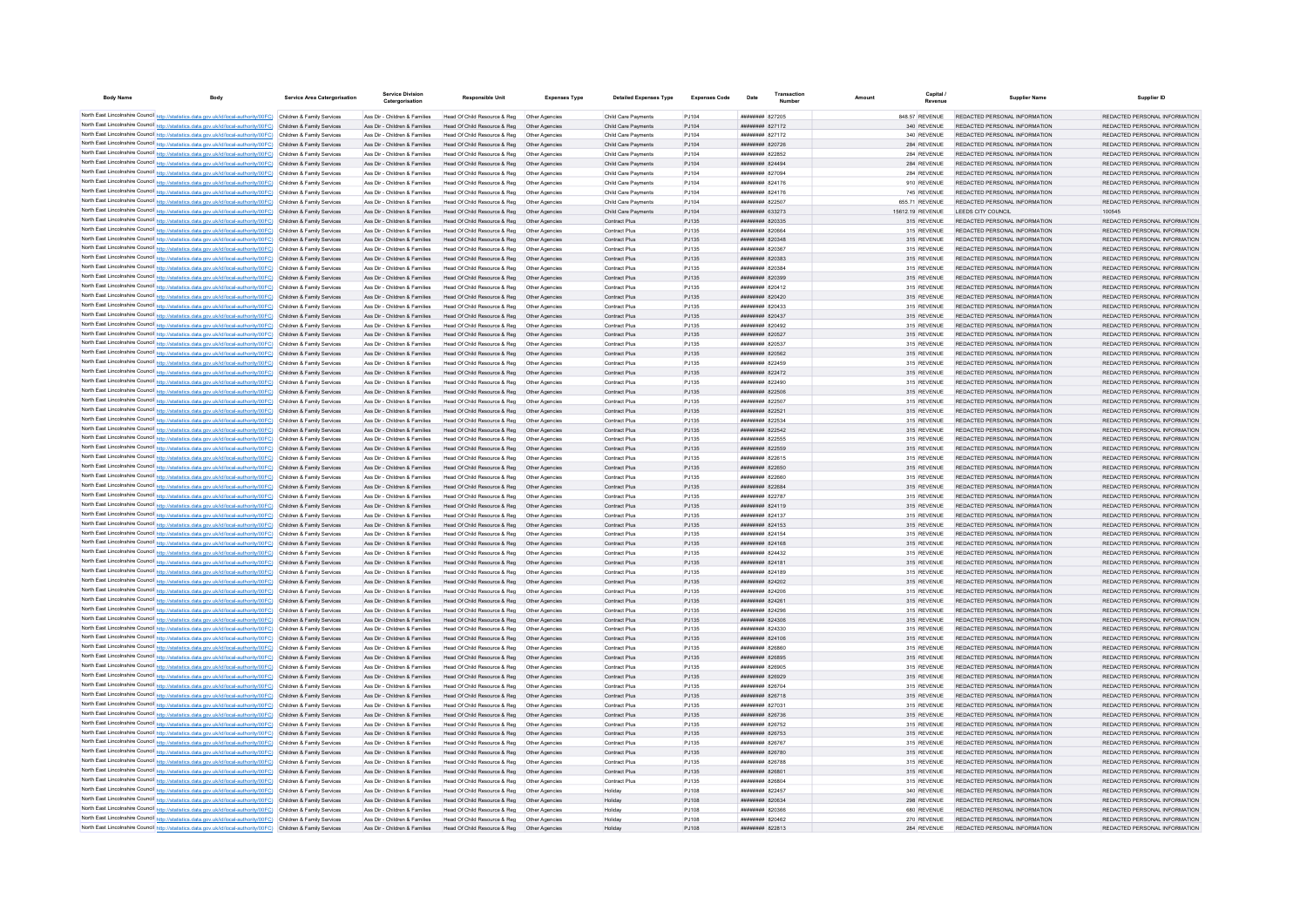| <b>Body Name</b>                                                                       | <b>Body</b>                                                                                                                                                                                                                            | <b>Service Area Catergorisation</b>                      | <b>Service Division</b><br>Catergorisation                     | <b>Responsible Unit</b>                                      | <b>Expenses Type</b>             | <b>Detailed Expenses Type</b>                    | <b>Expenses Code</b>  | Date                               | Transaction | Amount                           | Capital                    | <b>Supplier Name</b>                                           | Supplier ID                                                    |
|----------------------------------------------------------------------------------------|----------------------------------------------------------------------------------------------------------------------------------------------------------------------------------------------------------------------------------------|----------------------------------------------------------|----------------------------------------------------------------|--------------------------------------------------------------|----------------------------------|--------------------------------------------------|-----------------------|------------------------------------|-------------|----------------------------------|----------------------------|----------------------------------------------------------------|----------------------------------------------------------------|
|                                                                                        | North East Lincolnshire Council http://statistics.data.gov.uk/id/local-authority/00FC) Children & Family Services                                                                                                                      |                                                          | Ass Dir - Children & Families                                  | Head Of Child Resource & Reg  Other Agencies                 |                                  | Holiday                                          | P.1108                | <b>ппинини</b> 824111              |             |                                  | 340 REVENUE                | REDACTED PERSONAL INFORMATION                                  | REDACTED PERSONAL INFORMATION                                  |
|                                                                                        | North East Lincolnshire Council http://statistics.data.gov.uk/id/local-authority/00FC) Children & Family Services                                                                                                                      |                                                          | Ass Dir - Children & Families                                  | Head Of Child Resource & Reg                                 |                                  | Holiday                                          | PJ108                 | ######## 822528                    |             |                                  | 270 REVENUE                | REDACTED PERSONAL INFORMATION                                  | REDACTED PERSONAL INFORMATION                                  |
|                                                                                        | North East Lincolnshire Council http://statistics.data.gov.uk/id/local-authority/00FC) Children & Family Services                                                                                                                      |                                                          | Ass Dir - Children & Families                                  | Head Of Child Resource & Reg                                 |                                  | Holiday                                          | PJ108                 | ######## 824160                    |             |                                  | 340 REVENUE                | REDACTED PERSONAL INFORMATION                                  | REDACTED PERSONAL INFORMATION                                  |
|                                                                                        | North East Lincolnshire Council http://statistics.data.gov.uk/id/local-authority/00FC) Children & Family Services                                                                                                                      |                                                          | Ass Dir - Children & Families                                  | Head Of Child Resource & Reg                                 | Other Agencies                   | Holiday                                          | PJ108                 | <b>ппинини 824160</b>              |             |                                  | 396 REVENUE                | REDACTED PERSONAL INFORMATION                                  | REDACTED PERSONAL INFORMATION                                  |
|                                                                                        | North East Lincolnshire Council http://statistics.data.gov.uk/id/local-authority/00FC) Children & Family Services                                                                                                                      |                                                          | Ass Dir - Children & Families                                  | Head Of Child Resource & Reg.                                | Other Agencies                   | Holiday                                          | P.1108                | <b>ппининин</b> 822457             |             |                                  | 396 REVENUE                | REDACTED PERSONAL INFORMATION                                  | REDACTED PERSONAL INFORMATION                                  |
|                                                                                        | North East Lincolnshire Council http://statistics.data.gov.uk/id/local-authority/00FC) Children & Family Services                                                                                                                      |                                                          | Ass Dir - Children & Families                                  | Head Of Child Resource & Reg                                 | Other Agencies                   | Holiday                                          | PJ108                 | <b>HHHHHHH 826963</b>              |             |                                  | 638 REVENUE                | REDACTED PERSONAL INFORMATION                                  | REDACTED PERSONAL INFORMATION                                  |
|                                                                                        | North East Lincolnshire Council http://statistics.data.gov.uk/id/local-authority/00FC) Children & Family Services                                                                                                                      |                                                          | Ass Dir - Children & Families                                  | Head Of Child Resource & Reg                                 | Other Agencies                   | Holiday                                          | PJ108                 | <b>ппинини 820533</b>              |             |                                  | 270 REVENUE                | REDACTED PERSONAL INFORMATION                                  | REDACTED PERSONAL INFORMATION                                  |
|                                                                                        | North East Lincolnshire Council http://statistics.data.gov.uk/id/local-authority/00FC) Children & Family Services                                                                                                                      |                                                          | Ass Dir - Children & Families                                  | Head Of Child Resource & Reg  Other Agencies                 |                                  | Holiday                                          | PJ108                 | ######## 826905                    |             |                                  | 298 REVENUE                | REDACTED PERSONAL INFORMATION                                  | REDACTED PERSONAL INFORMATION                                  |
|                                                                                        | North East Lincolnshire Council http://statistics.data.gov.uk/id/local-authority/00FC) Children & Family Services<br>North East Lincolnshire Council http://statistics.data.gov.uk/id/local-authority/00FC) Children & Family Services |                                                          | Ass Dir - Children & Families<br>Ass Dir - Children & Families | Head Of Child Resource & Reg<br>Head Of Child Resource & Reg | Other Agencies<br>Other Agencies | Holiday<br>Holiday                               | PJ108<br>PJ108        | ######## 822895<br>######## 822617 |             |                                  | 270 REVENUE<br>270 REVENUE | REDACTED PERSONAL INFORMATION<br>REDACTED PERSONAL INFORMATION | REDACTED PERSONAL INFORMATION<br>REDACTED PERSONAL INFORMATION |
|                                                                                        | North East Lincolnshire Council http://statistics.data.gov.uk/id/local-authority/00FC) Children & Family Services                                                                                                                      |                                                          | Ass Dir - Children & Families                                  | Head Of Child Resource & Reg                                 | Other Anencies                   | Holiday                                          | P.1108                | <b><i>BREEBBBB</i></b> 827127      |             |                                  | 298 REVENUE                | REDACTED PERSONAL INFORMATION                                  | REDACTED PERSONAL INFORMATION                                  |
|                                                                                        | North East Lincolnshire Council http://statistics.data.gov.uk/id/local-authority/00FC) Children & Family Services                                                                                                                      |                                                          | Ass Dir - Children & Families                                  | Head Of Child Resource & Reg                                 | Other Agencies                   | Holiday                                          | PJ108                 | ######## 822506                    |             |                                  | 298 REVENUE                | REDACTED PERSONAL INFORMATION                                  | REDACTED PERSONAL INFORMATION                                  |
|                                                                                        | North East Lincolnshire Council http://statistics.data.gov.uk/id/local-authority/00FC) Children & Family Services                                                                                                                      |                                                          | Ass Dir - Children & Families                                  | Head Of Child Resource & Reg                                 | Other Anencies                   | Holiday                                          | PJ108                 | ######## 826788                    |             |                                  | 298 REVENUE                | REDACTED PERSONAL INFORMATION                                  | REDACTED PERSONAL INFORMATION                                  |
|                                                                                        | North East Lincolnshire Council http://statistics.data.gov.uk/id/local-authority/00FC) Children & Family Services                                                                                                                      |                                                          | Ass Dir - Children & Families                                  | Head Of Child Resource & Reg                                 | Other Agencies                   | Holiday                                          | PJ108                 | ######## 822840                    |             |                                  | 298 REVENUE                | REDACTED PERSONAL INFORMATION                                  | REDACTED PERSONAL INFORMATION                                  |
|                                                                                        | North East Lincolnshire Council http://statistics.data.gov.uk/id/local-authority/00FC)                                                                                                                                                 | Children & Family Services                               | Ass Dir - Children & Families                                  | Head Of Child Resource & Reg                                 | Other Agencies                   | Holiday                                          | PJ108                 | ######## 826773                    |             |                                  | 298 REVENUE                | REDACTED PERSONAL INFORMATION                                  | REDACTED PERSONAL INFORMATION                                  |
|                                                                                        | North East Lincolnshire Council http://statistics.data.gov.uk/id/local-authority/00FC)                                                                                                                                                 | Children & Family Services                               | Ass Dir - Children & Families                                  | Head Of Child Resource & Reg                                 | Other Agencie                    | Holida <sup>®</sup>                              | PJ108                 | ####### 822617                     |             |                                  | 270 REVENUE                | REDACTED PERSONAL INFORMATION                                  | REDACTED PERSONAL INFORMATION                                  |
|                                                                                        | North East Lincolnshire Council http://statistics.data.gov.uk/id/local-authority/00FC) Children & Family Services                                                                                                                      |                                                          | Ass Dir - Children & Families                                  | Head Of Child Resource & Reg.                                | Other Agencies                   | Holiday                                          | PJ108                 | <b><i>BREERERH R26788</i></b>      |             |                                  | 340 REVENUE                | REDACTED PERSONAL INFORMATION                                  | REDACTED PERSONAL INFORMATION                                  |
|                                                                                        | North East Lincolnshire Council http://statistics.data.gov.uk/id/local-authority/00FC) Children & Family Services<br>North East Lincolnshire Council http://statistics.data.gov.uk/id/local-authority/00FC) Children & Family Services |                                                          | Ass Dir - Children & Families                                  | Head Of Child Resource & Reg                                 | Other Agencies<br>Other Agencies | Holiday                                          | PJ108                 | ######## 820509<br>####### 824160  |             |                                  | 298 REVENUE                | REDACTED PERSONAL INFORMATION<br>REDACTED PERSONAL INFORMATION | REDACTED PERSONAL INFORMATION<br>REDACTED PERSONAL INFORMATION |
|                                                                                        | North East Lincolnshire Council http://statistics.data.gov.uk/id/local-authority/00FC) Children & Family Services                                                                                                                      |                                                          | Ass Dir - Children & Families<br>Ass Dir - Children & Families | Head Of Child Resource & Reg<br>Head Of Child Resource & Reg | Other Agencies                   | Holiday<br>Holiday                               | PJ108<br>PJ108        | ####### 822787                     |             |                                  | 340 REVENUE<br>340 REVENUE | REDACTED PERSONAL INFORMATION                                  | REDACTED PERSONAL INFORMATION                                  |
|                                                                                        | North East Lincolnshire Council http://statistics.data.gov.uk/id/local-authority/00FC) Children & Family Services                                                                                                                      |                                                          | Ass Dir - Children & Families                                  | Head Of Child Resource & Reg                                 | Other Agencie                    | Holiday                                          | PJ108                 | ######## 822484                    |             |                                  | 270 REVENUE                | REDACTED PERSONAL INFORMATION                                  | REDACTED PERSONAL INFORMATION                                  |
|                                                                                        | North East Lincolnshire Council http://statistics.data.gov.uk/id/local-authority/00FC) Children & Family Services                                                                                                                      |                                                          | Ass Dir - Children & Families                                  | Head Of Child Resource & Reg.                                | Other Agencie                    | Holiday                                          | PJ108                 | ######## 820530                    |             |                                  | 360 REVENUE                | REDACTED PERSONAL INFORMATION                                  | REDACTED PERSONAL INFORMATION                                  |
|                                                                                        | North East Lincolnshire Council http://statistics.data.gov.uk/id/local-authority/00FC) Children & Family Services                                                                                                                      |                                                          | Ass Dir - Children & Families                                  | Head Of Child Resource & Reg                                 | Other Agencies                   | Holiday                                          | PJ108                 | ######## 822719                    |             | 1542.86 REVENUE                  |                            | REDACTED PERSONAL INFORMATION                                  | REDACTED PERSONAL INFORMATION                                  |
|                                                                                        | North East Lincolnshire Council http://statistics.data.gov.uk/id/local-authority/00FC) Children & Family Services                                                                                                                      |                                                          | Ass Dir - Children & Families                                  | Head Of Child Resource & Reg                                 | Other Agencies                   | Holiday                                          | PJ108                 | ######## 820462                    |             |                                  | 340 REVENUE                | REDACTED PERSONAL INFORMATION                                  | REDACTED PERSONAL INFORMATION                                  |
|                                                                                        | North East Lincolnshire Council http://statistics.data.gov.uk/id/local-authority/00FC) Children & Family Services                                                                                                                      |                                                          | Ass Dir - Children & Families                                  | Head Of Child Resource & Reg                                 | Other Agencies                   | Holiday                                          | PJ108                 | ######## 824632                    |             |                                  | 284 REVENUE                | REDACTED PERSONAL INFORMATION                                  | REDACTED PERSONAL INFORMATION                                  |
|                                                                                        | North East Lincolnshire Council http://statistics.data.gov.uk/id/local-authority/00FC) Children & Family Services                                                                                                                      |                                                          | Ass Dir - Children & Families                                  | Head Of Child Resource & Reg                                 | Other Agencies                   | Holiday                                          | PJ108                 | ####### 822528                     |             |                                  | 270 REVENUE                | REDACTED PERSONAL INFORMATION                                  | REDACTED PERSONAL INFORMATION                                  |
|                                                                                        | North East Lincolnshire Council http://statistics.data.gov.uk/id/local-authority/00FC) Children & Family Services                                                                                                                      |                                                          | Ass Dir - Children & Families                                  | Head Of Child Resource & Reg                                 | Other Agencie                    | Holiday                                          | PJ108                 | ######## 824518                    |             |                                  | 270 REVENUE                | REDACTED PERSONAL INFORMATION                                  | REDACTED PERSONAL INFORMATION                                  |
|                                                                                        | North East Lincolnshire Council http://statistics.data.gov.uk/id/local-authority/00FC) Children & Family Services                                                                                                                      |                                                          | Ass Dir - Children & Families<br>Ass Dir - Children & Families | Head Of Child Resource & Reg                                 | Other Agencie<br>Other Anencies  | Holiday                                          | PJ108                 | ######## 820462<br>ниннини 826943  |             |                                  | 396 REVENUE                | REDACTED PERSONAL INFORMATION<br>REDACTED PERSONAL INFORMATION | REDACTED PERSONAL INFORMATION<br>REDACTED PERSONAL INFORMATION |
|                                                                                        | North East Lincolnshire Council http://statistics.data.gov.uk/id/local-authority/00FC) Children & Family Services<br>North East Lincolnshire Council http://statistics.data.gov.uk/id/local-authority/00FC) Children & Family Services |                                                          | Ass Dir - Children & Families                                  | Head Of Child Resource & Reg<br>Head Of Child Resource & Reg | Other Agencies                   | Holiday<br>Holiday                               | PJ108<br>PJ108        | ######## 822484                    |             |                                  | 298 REVENUE<br>270 REVENUE | REDACTED PERSONAL INFORMATION                                  | REDACTED PERSONAL INFORMATION                                  |
|                                                                                        | North East Lincolnshire Council http://statistics.data.gov.uk/id/local-authority/00FC) Children & Family Services                                                                                                                      |                                                          | Ass Dir - Children & Families                                  | Head Of Child Resource & Reg                                 | Other Agencies                   | Holiday                                          | PJ108                 | ######## 820387                    |             |                                  | 340 REVENUE                | REDACTED PERSONAL INFORMATION                                  | REDACTED PERSONAL INFORMATION                                  |
|                                                                                        | North East Lincolnshire Council http://statistics.data.gov.uk/id/local-authority/00FC) Children & Family Services                                                                                                                      |                                                          | Ass Dir - Children & Families                                  | Head Of Child Resource & Reg                                 | Other Agencies                   | Holiday                                          | PJ108                 | ######## 824128                    |             |                                  | 340 REVENUE                | REDACTED PERSONAL INFORMATION                                  | REDACTED PERSONAL INFORMATION                                  |
|                                                                                        | North East Lincolnshire Council http://statistics.data.gov.uk/id/local-authority/00FC) Children & Family Services                                                                                                                      |                                                          | Ass Dir - Children & Families                                  | Head Of Child Resource & Reg                                 | Other Agencies                   | Holiday                                          | PJ108                 | ######## 820370                    |             |                                  | 298 REVENUE                | REDACTED PERSONAL INFORMATION                                  | REDACTED PERSONAL INFORMATION                                  |
|                                                                                        | North East Lincolnshire Council http://statistics.data.gov.uk/id/local-authority/00FC) Children & Family Services                                                                                                                      |                                                          | Ass Dir - Children & Families                                  | Head Of Child Resource & Reg                                 | Other Agencies                   | Holiday                                          | PJ108                 | ######## 826788                    |             |                                  | 270 REVENUE                | REDACTED PERSONAL INFORMATION                                  | REDACTED PERSONAL INFORMATION                                  |
|                                                                                        | North East Lincolnshire Council http://statistics.data.gov.uk/id/local-authority/00FC) Children & Family Services                                                                                                                      |                                                          | Ass Dir - Children & Families                                  | Head Of Child Resource & Reg                                 | Other Agencies                   | Holiday                                          | PJ108                 | ######## 822506                    |             |                                  | 298 REVENUE                | REDACTED PERSONAL INFORMATION                                  | REDACTED PERSONAL INFORMATION                                  |
|                                                                                        | North East Lincolnshire Council http://statistics.data.gov.uk/id/local-authority/00FC) Children & Family Services                                                                                                                      |                                                          | Ass Dir - Children & Families                                  | Head Of Child Resource & Reg                                 | Other Agencies                   | Holiday                                          | PJ108                 | ######## 820634                    |             |                                  | 298 REVENUE                | REDACTED PERSONAL INFORMATION                                  | REDACTED PERSONAL INFORMATION                                  |
|                                                                                        | North East Lincolnshire Council http://statistics.data.gov.uk/id/local-authority/00FC) Children & Family Services                                                                                                                      |                                                          | Ass Dir - Children & Families                                  | Head Of Child Resource & Reg                                 | Other Agencies                   | Holiday                                          | PJ108                 | ######## 824495                    |             |                                  | 270 REVENUE                | REDACTED PERSONAL INFORMATION                                  | REDACTED PERSONAL INFORMATION                                  |
|                                                                                        | North East Lincolnshire Council http://statistics.data.gov.uk/id/local-authority/00FC) Children & Family Services                                                                                                                      |                                                          | Ass Dir - Children & Families                                  | Head Of Child Resource & Reg                                 | Other Agencies                   | Holiday                                          | PJ108                 | ######## 820533                    |             |                                  | 340 REVENUE                | REDACTED PERSONAL INFORMATION                                  | REDACTED PERSONAL INFORMATION                                  |
|                                                                                        | North East Lincolnshire Council http://statistics.data.gov.uk/id/local-authority/00FC)<br>North East Lincolnshire Council http://statistics.data.gov.uk/id/local-authority/00FC).                                                      | Children & Family Services<br>Children & Family Services | Ass Dir - Children & Families<br>Ass Dir - Children & Families | Head Of Child Resource & Reg<br>Head Of Child Resource & Reg | Other Agencie<br>Other Agencies  | Holiday<br>Holiday                               | PJ108<br>PJ108        | ######## 820407<br>######## 820387 |             |                                  | 340 REVENUE<br>298 REVENUE | REDACTED PERSONAL INFORMATION<br>REDACTED PERSONAL INFORMATION | REDACTED PERSONAL INFORMATION<br>REDACTED PERSONAL INFORMATION |
|                                                                                        | North East Lincolnshire Council http://statistics.data.gov.uk/id/local-authority/00FC) Children & Family Services                                                                                                                      |                                                          | Ass Dir - Children & Families                                  | Head Of Child Resource & Reg                                 | Other Anencies                   | Holiday                                          | PJ108                 | <b>ппинини 826737</b>              |             |                                  | 298 REVENUE                | REDACTED PERSONAL INFORMATION                                  | REDACTED PERSONAL INFORMATION                                  |
|                                                                                        | North East Lincolnshire Council http://statistics.data.gov.uk/id/local-authority/00FC) Children & Family Services                                                                                                                      |                                                          | Ass Dir - Children & Families                                  | Head Of Child Resource & Reg                                 | Other Agencies                   | Holiday                                          | PJ108                 | ######## 822617                    |             |                                  | 298 REVENUE                | REDACTED PERSONAL INFORMATION                                  | REDACTED PERSONAL INFORMATION                                  |
|                                                                                        | North East Lincolnshire Council http://statistics.data.gov.uk/id/local-authority/00FC) Children & Family Services                                                                                                                      |                                                          | Ass Dir - Children & Families                                  | Head Of Child Resource & Reg                                 | Other Agencies                   | Holiday                                          | PJ108                 | ######## 822840                    |             |                                  | 298 REVENUE                | REDACTED PERSONAL INFORMATION                                  | REDACTED PERSONAL INFORMATION                                  |
|                                                                                        | North East Lincolnshire Council http://statistics.data.gov.uk/id/local-authority/00FC) Children & Family Services                                                                                                                      |                                                          | Ass Dir - Children & Families                                  | Head Of Child Resource & Reg                                 | Other Agencies                   | Holiday                                          | PJ108                 | ######## 820370                    |             |                                  | 270 REVENUE                | REDACTED PERSONAL INFORMATION                                  | REDACTED PERSONAL INFORMATION                                  |
|                                                                                        | North East Lincolnshire Council http://statistics.data.gov.uk/id/local-authority/00FC) Children & Family Services                                                                                                                      |                                                          | Ass Dir - Children & Families                                  | Head Of Child Resource & Reg                                 | Other Agencie                    | Holiday                                          | PJ108                 | ######## 826773                    |             |                                  | 270 REVENUE                | REDACTED PERSONAL INFORMATION                                  | REDACTED PERSONAL INFORMATION                                  |
|                                                                                        | North East Lincolnshire Council http://statistics.data.gov.uk/id/local-authority/00FC) Children & Family Services                                                                                                                      |                                                          | Ass Dir - Children & Families                                  | Head Of Child Resource & Reg                                 | Other Agencie                    | Holiday                                          | PJ108                 | ######## 820370                    |             |                                  | 298 REVENUE                | REDACTED PERSONAL INFORMATION                                  | REDACTED PERSONAL INFORMATION                                  |
|                                                                                        | North East Lincolnshire Council http://statistics.data.gov.uk/id/local-authority/00FC) Children & Family Services                                                                                                                      |                                                          | Ass Dir - Children & Families                                  | Head Of Child Resource & Reg                                 | Other Agencies                   | Holiday                                          | PJ108                 | ######## 824245                    |             |                                  | 298 REVENUE                | REDACTED PERSONAL INFORMATION                                  | REDACTED PERSONAL INFORMATION                                  |
|                                                                                        | North East Lincolnshire Council http://statistics.data.gov.uk/id/local-authority/00FC) Children & Family Services<br>North East Lincolnshire Council http://statistics.data.gov.uk/id/local-authority/00FC) Children & Family Services |                                                          | Ass Dir - Children & Families<br>Ass Dir - Children & Families | Head Of Child Resource & Reg<br>Head Of Child Resource & Reg | Other Agencies<br>Other Agencies | Holiday<br>Holiday                               | PJ108<br>PJ108        | ######## 822617<br>######## 826943 |             |                                  | 340 REVENUE<br>340 REVENUE | REDACTED PERSONAL INFORMATION<br>REDACTED PERSONAL INFORMATION | REDACTED PERSONAL INFORMATION<br>REDACTED PERSONAL INFORMATION |
|                                                                                        | North East Lincolnshire Council http://statistics.data.gov.uk/id/local-authority/00FC) Children & Family Services                                                                                                                      |                                                          | Ass Dir - Children & Families                                  | Head Of Child Resource & Reg                                 | Other Agencies                   | Holiday                                          | PJ108                 | ######## 824128                    |             |                                  | 340 REVENUE                | REDACTED PERSONAL INFORMATION                                  | REDACTED PERSONAL INFORMATION                                  |
| North East Lincolnshire Council http://statistics.data.gov.uk/id/local-authority/00FC) |                                                                                                                                                                                                                                        | Children & Family Services                               | Ass Dir - Children & Families                                  | Head Of Child Resource & Reg                                 | Other Agencie                    | Holiday                                          | PJ108                 | ######## 820734                    |             |                                  | 298 REVENUE                | REDACTED PERSONAL INFORMATION                                  | REDACTED PERSONAL INFORMATION                                  |
|                                                                                        | North East Lincolnshire Council http://statistics.data.gov.uk/id/local-authority/00FC) Children & Family Services                                                                                                                      |                                                          | Ass Dir - Children & Families                                  | Head Of Child Resource & Reg                                 | Other Agencie                    | Holiday                                          | PJ108                 | ######## 822490                    |             |                                  | 340 REVENUE                | REDACTED PERSONAL INFORMATION                                  | REDACTED PERSONAL INFORMATION                                  |
|                                                                                        | North East Lincolnshire Council http://statistics.data.gov.uk/id/local-authority/00FC) Children & Family Services                                                                                                                      |                                                          | Ass Dir - Children & Families                                  | Head Of Child Resource & Reg                                 | Other Agencie                    | Holiday                                          | PJ108                 | ######## 820462                    |             |                                  | 298 REVENUE                | REDACTED PERSONAL INFORMATION                                  | REDACTED PERSONAL INFORMATION                                  |
|                                                                                        | North East Lincolnshire Council http://statistics.data.gov.uk/id/local-authority/00FC) Children & Family Services                                                                                                                      |                                                          | Ass Dir - Children & Families                                  | Head Of Child Resource & Reg                                 | Other Agencies                   | Holiday                                          | P.1108                | <b>ППИНИНИН</b> 824128             |             |                                  | 298 REVENUE                | REDACTED PERSONAL INFORMATION                                  | REDACTED PERSONAL INFORMATION                                  |
|                                                                                        | North East Lincolnshire Council http://statistics.data.gov.uk/id/local-authority/00FC) Children & Family Services                                                                                                                      |                                                          | Ass Dir - Children & Families                                  | Head Of Child Resource & Reg                                 | Other Agencies                   | Holiday                                          | PJ108                 | <b>иннинни 826943</b>              |             |                                  | 298 REVENUE                | REDACTED PERSONAL INFORMATION                                  | REDACTED PERSONAL INFORMATION                                  |
|                                                                                        | North East Lincolnshire Council http://statistics.data.gov.uk/id/local-authority/00FC) Children & Family Services                                                                                                                      |                                                          | Ass Dir - Children & Families                                  | Head Of Child Resource & Reg                                 | Other Agencies                   | Holiday                                          | PJ108                 | <b>ининини 824176</b>              |             |                                  | 298 REVENUE                | REDACTED PERSONAL INFORMATION                                  | REDACTED PERSONAL INFORMATION                                  |
|                                                                                        | North East Lincolnshire Council http://statistics.data.gov.uk/id/local-authority/00FC) Children & Family Services                                                                                                                      |                                                          | Ass Dir - Children & Families<br>Ass Dir - Children & Families | Head Of Child Resource & Reg                                 | Other Agencies                   | Holiday                                          | PJ108<br>PJ108        | ######## 820634<br>######## 824117 |             |                                  | 298 REVENUE<br>396 REVENUE | REDACTED PERSONAL INFORMATION<br>REDACTED PERSONAL INFORMATION | REDACTED PERSONAL INFORMATION<br>REDACTED PERSONAL INFORMATION |
|                                                                                        | North East Lincolnshire Council http://statistics.data.gov.uk/id/local-authority/00FC) Children & Family Services<br>North East Lincolnshire Council http://statistics.data.gov.uk/id/local-authority/00FC) Children & Family Services |                                                          | Ass Dir - Children & Families                                  | Head Of Child Resource & Reg<br>Head Of Child Resource & Reg | Other Agencies<br>Other Agencies | Holiday<br>Special Carer Payments                | <b>PJ128</b>          | ниннини вопззя                     |             | 711.58 REVENUE                   |                            | REDACTED PERSONAL INFORMATION                                  | REDACTED PERSONAL INFORMATION                                  |
|                                                                                        | North East Lincolnshire Council http://statistics.data.gov.uk/id/local-authority/00FC) Children & Family Services                                                                                                                      |                                                          | Ass Dir - Children & Families                                  | Head Of Child Resource & Reg.                                | Other Agencies                   | Snecial Carer Payments                           | P.1128                | ######## 820359                    |             | 711 58 REVENUE                   |                            | REDACTED PERSONAL INFORMATION                                  | REDACTED PERSONAL INFORMATION                                  |
|                                                                                        | North East Lincolnshire Council http://statistics.data.gov.uk/id/local-authority/00FC) Children & Family Services                                                                                                                      |                                                          | Ass Dir - Children & Families                                  | Head Of Child Resource & Reg                                 | Other Agencies                   | Special Carer Payments                           | P.1128                | <b>ппинини 820716</b>              |             | 711.58 REVENUE                   |                            | REDACTED PERSONAL INFORMATION                                  | REDACTED PERSONAL INFORMATION                                  |
|                                                                                        | North East Lincolnshire Council http://statistics.data.gov.uk/id/local-authority/00FC) Children & Family Services                                                                                                                      |                                                          | Ass Dir - Children & Families                                  | Head Of Child Resource & Reg                                 | Other Agencies                   | Special Carer Payments                           | P.1128                | <b>ппининин</b> 820476             |             | 711.58 REVENUE                   |                            | REDACTED PERSONAL INFORMATION                                  | REDACTED PERSONAL INFORMATION                                  |
|                                                                                        | North East Lincolnshire Council http://statistics.data.gov.uk/id/local-authority/00FC)                                                                                                                                                 | Children & Family Services                               | Ass Dir - Children & Families                                  | Head Of Child Resource & Reg                                 | Other Agencie                    | Special Carer Payments                           | <b>PJ128</b>          | ######## 822462                    |             | 711.58 REVENUE                   |                            | REDACTED PERSONAL INFORMATION                                  | REDACTED PERSONAL INFORMATION                                  |
|                                                                                        | North East Lincolnshire Council http://statistics.data.gov.uk/id/local-authority/00FC)                                                                                                                                                 | Children & Family Services                               | Ass Dir - Children & Families                                  | Head Of Child Resource & Reg                                 | Other Agencies                   | Special Carer Payments                           | PJ128                 | ######## 822841                    |             | 711.58 REVENUE                   |                            | REDACTED PERSONAL INFORMATION                                  | REDACTED PERSONAL INFORMATION                                  |
|                                                                                        | North East Lincolnshire Council http://statistics.data.gov.uk/id/local-authority/00FC) Children & Family Services                                                                                                                      |                                                          | Ass Dir - Children & Families                                  | Head Of Child Resource & Reg                                 | Other Agencie                    | Special Carer Payments                           | <b>PJ128</b>          | ниннини 822482                     |             | 711.58 REVENUE                   |                            | REDACTED PERSONAL INFORMATION                                  | REDACTED PERSONAL INFORMATION                                  |
|                                                                                        | North East Lincolnshire Council http://statistics.data.gov.uk/id/local-authority/00FC) Children & Family Services                                                                                                                      |                                                          | Ass Dir - Children & Families                                  | Head Of Child Resource & Reg.                                | Other Agencies                   | Snecial Carer Payments                           | PJ128                 | ######## 822599                    |             | 711 58 REVENUE                   |                            | REDACTED PERSONAL INFORMATION                                  | REDACTED PERSONAL INFORMATION                                  |
|                                                                                        | North East Lincolnshire Council http://statistics.data.gov.uk/id/local-authority/00FC) Children & Family Services                                                                                                                      |                                                          | Ass Dir - Children & Families                                  | Head Of Child Resource & Reg                                 | Other Agencies                   | Special Carer Payments                           | PJ128                 | ######## 824110                    |             | 711.58 REVENUE                   |                            | REDACTED PERSONAL INFORMATION                                  | REDACTED PERSONAL INFORMATION                                  |
|                                                                                        | North East Lincolnshire Council http://statistics.data.gov.uk/id/local-authority/00FC) Children & Family Services<br>North East Lincolnshire Council http://statistics.data.gov.uk/id/local-authority/00FC) Children & Family Services |                                                          | Ass Dir - Children & Families<br>Ass Dir - Children & Families | Head Of Child Resource & Reg<br>Head Of Child Resource & Reg | Other Agencies<br>Other Agencie  | Special Carer Payments<br>Special Carer Payments | PJ128<br><b>PJ128</b> | ######## 824129<br>######## 824245 |             | 711.58 REVENUE<br>711.58 REVENUE |                            | REDACTED PERSONAL INFORMATION<br>REDACTED PERSONAL INFORMATION | REDACTED PERSONAL INFORMATION<br>REDACTED PERSONAL INFORMATION |
|                                                                                        | North East Lincolnshire Council http://statistics.data.gov.uk/id/local-authority/00FC) Children & Family Services                                                                                                                      |                                                          | Ass Dir - Children & Families                                  | Head Of Child Resource & Reg                                 | Other Agencies                   | Special Carer Payments                           | PJ128                 | ######## 824483                    |             | 711.58 REVENUE                   |                            | REDACTED PERSONAL INFORMATION                                  | REDACTED PERSONAL INFORMATION                                  |
|                                                                                        | North East Lincolnshire Council http://statistics.data.gov.uk/id/local-authority/00FC) Children & Family Services                                                                                                                      |                                                          | Ass Dir - Children & Families                                  | Head Of Child Resource & Reg                                 | Other Agencies                   | Special Carer Payments                           | PJ128                 | ######## 826843                    |             | 711.58 REVENUE                   |                            | REDACTED PERSONAL INFORMATION                                  | REDACTED PERSONAL INFORMATION                                  |
|                                                                                        | North East Lincolnshire Council http://statistics.data.gov.uk/id/local-authority/00FC) Children & Family Services                                                                                                                      |                                                          | Ass Dir - Children & Families                                  | Head Of Child Resource & Reg                                 | Other Agencies                   | Special Carer Payments                           | PJ128                 | ######## 826708                    |             | 711.58 REVENUE                   |                            | REDACTED PERSONAL INFORMATION                                  | REDACTED PERSONAL INFORMATION                                  |
|                                                                                        | North East Lincolnshire Council http://statistics.data.gov.uk/id/local-authority/00FC) Children & Family Services                                                                                                                      |                                                          | Ass Dir - Children & Families                                  | Head Of Child Resource & Reg                                 | Other Agencies                   | Special Carer Payments                           | P.1128                | ######## 826728                    |             | 711.58 REVENUE                   |                            | REDACTED PERSONAL INFORMATION                                  | REDACTED PERSONAL INFORMATION                                  |
|                                                                                        | North East Lincolnshire Council http://statistics.data.gov.uk/id/local-authority/00FC) Children & Family Services                                                                                                                      |                                                          | Ass Dir - Children & Families                                  | Head Of Child Resource & Reg                                 | Other Agencies                   | Special Carer Payments                           | PJ128                 | ######## 827082                    |             | 711.58 REVENUE                   |                            | REDACTED PERSONAL INFORMATION                                  | REDACTED PERSONAL INFORMATION                                  |
|                                                                                        | North East Lincolnshire Council http://statistics.data.gov.uk/id/local-authority/00FC) Children & Family Services                                                                                                                      |                                                          | Ass Dir - Children & Families                                  | Head Of Child Resource & Reg                                 | Other Agencies                   | Custodianship/Residency                          | PJ117                 | ######## 82694                     |             | 551.91 REVENUE                   |                            | REDACTED PERSONAL INFORMATION                                  | REDACTED PERSONAL INFORMATION                                  |
|                                                                                        | North East Lincolnshire Council http://statistics.data.gov.uk/id/local-authority/00FC) Children & Family Services                                                                                                                      |                                                          | Ass Dir - Children & Families                                  | Head Of Child Resource & Reg                                 | Other Agencie                    | Custodianship/Residency                          | PJ117                 | <b>ппининин</b> 820438             |             |                                  | 257.6 REVENUE              | REDACTED PERSONAL INFORMATION                                  | REDACTED PERSONAL INFORMATION                                  |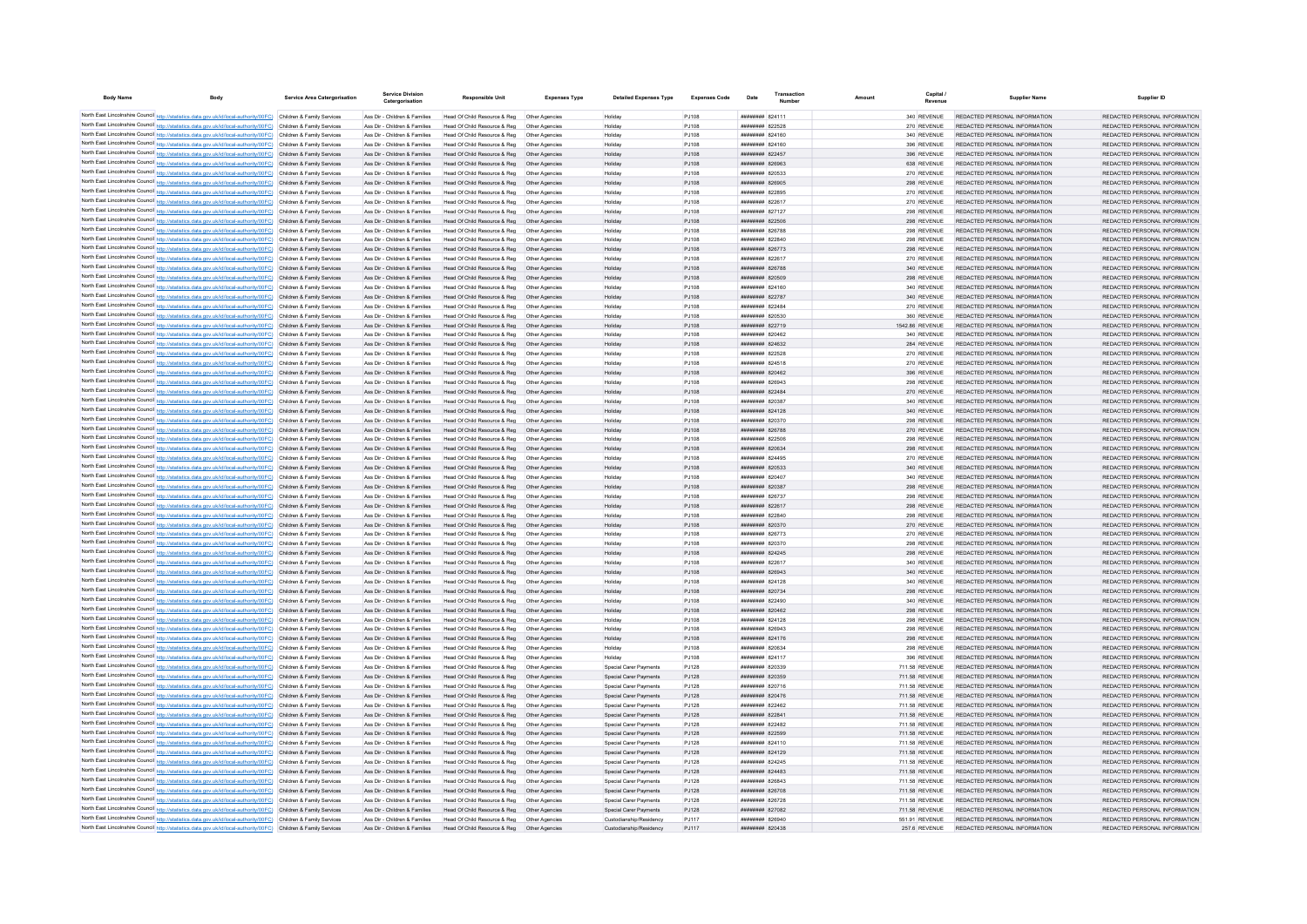| <b>Body Name</b>                                                                                                                                                                                                                       | <b>Body</b> | <b>Service Area Catergorisation</b> | <b>Service Division</b><br>Catergorisation                     | <b>Responsible Unit</b>                                       | <b>Expenses Type</b>             | <b>Detailed Expenses Type</b>                      | <b>Expenses Code</b> | Date                                     | Amount | Capital                          | <b>Supplier Name</b>                                           | Supplier ID                                                    |
|----------------------------------------------------------------------------------------------------------------------------------------------------------------------------------------------------------------------------------------|-------------|-------------------------------------|----------------------------------------------------------------|---------------------------------------------------------------|----------------------------------|----------------------------------------------------|----------------------|------------------------------------------|--------|----------------------------------|----------------------------------------------------------------|----------------------------------------------------------------|
| North East Lincolnshire Council http://statistics.data.gov.uk/id/local-authority/00FC) Children & Family Services                                                                                                                      |             |                                     | Ass Dir - Children & Families                                  | Head Of Child Resource & Reg                                  | Other Anencies                   | Custodianship/Residency                            | P.1117               | <b>HHHHHHH 820594</b>                    |        | 322.39 REVENUE                   | REDACTED PERSONAL INFORMATION                                  | REDACTED PERSONAL INFORMATION                                  |
| North East Lincolnshire Council http://statistics.data.gov.uk/id/local-authority/00FC) Children & Family Services                                                                                                                      |             |                                     | Ass Dir - Children & Families                                  | Head Of Child Resource & Reg                                  | Other Agencies                   | Custodianship/Residency                            | <b>PJ117</b>         | ######## 822560                          |        | 257.6 REVENUE                    | REDACTED PERSONAL INFORMATION                                  | REDACTED PERSONAL INFORMATION                                  |
| North East Lincolnshire Council http://statistics.data.gov.uk/id/local-authority/00FC) Children & Family Services                                                                                                                      |             |                                     | Ass Dir - Children & Families                                  | Head Of Child Resource & Reg                                  | Other Agencies                   | Custodianship/Residency                            | PJ117                | ######## 822716                          |        | 322.39 REVENUE                   | REDACTED PERSONAL INFORMATION                                  | REDACTED PERSONAL INFORMATION                                  |
| North East Lincolnshire Council http://statistics.data.gov.uk/id/local-authority/00FC) Children & Family Services                                                                                                                      |             |                                     | Ass Dir - Children & Families                                  | Head Of Child Resource & Reg                                  | Other Agencies                   | Custodianship/Residency                            | PJ117                | <b>ппинини 824207</b>                    |        | 257.6 REVENUE                    | REDACTED PERSONAL INFORMATION                                  | REDACTED PERSONAL INFORMATION                                  |
| North East Lincolnshire Council http://statistics.data.gov.uk/id/local-authority/00FC) Children & Family Services                                                                                                                      |             |                                     | Ass Dir - Children & Families                                  | Head Of Child Resource & Reg.                                 | Other Agencies                   | Custodianship/Residency                            | PJ117                | <b>ПЕНИННЫЕ</b> 824362                   |        | 322 39 REVENUE                   | REDACTED PERSONAL INFORMATION                                  | REDACTED PERSONAL INFORMATION                                  |
| North East Lincolnshire Council http://statistics.data.gov.uk/id/local-authority/00FC) Children & Family Services                                                                                                                      |             |                                     | Ass Dir - Children & Families                                  | Head Of Child Resource & Reg                                  | Other Agencies                   | Custodianship/Residency                            | PJ117                | ######## 826961                          |        | 322 39 REVENUE                   | REDACTED PERSONAL INFORMATION                                  | REDACTED PERSONAL INFORMATION                                  |
| North East Lincolnshire Council http://statistics.data.gov.uk/id/local-authority/00FC) Children & Family Services                                                                                                                      |             |                                     | Ass Dir - Children & Families                                  | Head Of Child Resource & Reg                                  | Other Agencies                   | Custodianship/Residency                            | PJ117                | ниннини в 26806                          |        | 257.6 REVENUE                    | REDACTED PERSONAL INFORMATION                                  | REDACTED PERSONAL INFORMATION                                  |
| North East Lincolnshire Council http://statistics.data.gov.uk/id/local-authority/00FC) Children & Family Services                                                                                                                      |             |                                     | Ass Dir - Children & Families                                  | Head Of Child Resource & Reg  Other Agencies                  |                                  | Custodianship/Residency                            | PJ117                | ######## 820547                          |        | 270.6 REVENUE                    | REDACTED PERSONAL INFORMATION                                  | REDACTED PERSONAL INFORMATION                                  |
| North East Lincolnshire Council http://statistics.data.gov.uk/id/local-authority/00FC) Children & Family Services<br>North East Lincolnshire Council http://statistics.data.gov.uk/id/local-authority/00FC) Children & Family Services |             |                                     | Ass Dir - Children & Families<br>Ass Dir - Children & Families | Head Of Child Resource & Reg<br>Head Of Child Resource & Reg  | Other Agencies<br>Other Agencies | Custodianship/Residency<br>Custodianship/Residency | PJ117<br>PJ117       | ######## 820555<br>######## 820573       |        | 284 REVENUE<br>278 REVENUE       | REDACTED PERSONAL INFORMATION<br>REDACTED PERSONAL INFORMATION | REDACTED PERSONAL INFORMATION<br>REDACTED PERSONAL INFORMATION |
| North East Lincolnshire Council http://statistics.data.gov.uk/id/local-authority/00FC) Children & Family Services                                                                                                                      |             |                                     | Ass Dir - Children & Families                                  | Head Of Child Resource & Reg                                  | Other Anencies                   | Custodianship/Residency                            | PJ117                | ######## 820613                          |        | -630 23 REVENUE                  | REDACTED PERSONAL INFORMATION                                  | REDACTED PERSONAL INFORMATION                                  |
| North East Lincolnshire Council http://statistics.data.gov.uk/id/local-authority/00FC) Children & Family Services                                                                                                                      |             |                                     | Ass Dir - Children & Families                                  | Head Of Child Resource & Reg                                  | Other Agencies                   | Custodianship/Residency                            | PJ117                | ######## 822670                          |        | 270.6 REVENUE                    | REDACTED PERSONAL INFORMATION                                  | REDACTED PERSONAL INFORMATION                                  |
| North East Lincolnshire Council http://statistics.data.gov.uk/id/local-authority/00FC) Children & Family Services                                                                                                                      |             |                                     | Ass Dir - Children & Families                                  | Head Of Child Resource & Reg                                  | Other Agencies                   | Custodianship/Residency                            | PJ117                | ######## 822677                          |        | 284 REVENUE                      | REDACTED PERSONAL INFORMATION                                  | REDACTED PERSONAL INFORMATION                                  |
| North East Lincolnshire Council http://statistics.data.gov.uk/id/local-authority/00FC) Children & Family Services                                                                                                                      |             |                                     | Ass Dir - Children & Families                                  | Head Of Child Resource & Reg                                  | Other Agencies                   | Custodianship/Residency                            | PJ117                | ######## 822695                          |        | 278 REVENUE                      | REDACTED PERSONAL INFORMATION                                  | REDACTED PERSONAL INFORMATION                                  |
| North East Lincolnshire Council http://statistics.data.gov.uk/id/local-authority/00FC)                                                                                                                                                 |             | Children & Family Services          | Ass Dir - Children & Families                                  | Head Of Child Resource & Reg                                  | Other Agencies                   | Custodianship/Residency                            | PJ117                | ######## 824566                          |        | 487.2 REVENUE                    | REDACTED PERSONAL INFORMATION                                  | REDACTED PERSONAL INFORMATION                                  |
| North East Lincolnshire Council http://statistics.data.gov.uk/id/local-authority/00FC)                                                                                                                                                 |             | Children & Family Services          | Ass Dir - Children & Families                                  | Head Of Child Resource & Reg                                  | Other Agencie                    | Custodianship/Residency                            | PJ117                | ####### 824316                           |        | 270.6 REVENUE                    | REDACTED PERSONAL INFORMATION                                  | REDACTED PERSONAL INFORMATION                                  |
| North East Lincolnshire Council http://statistics.data.gov.uk/id/local-authority/00FC) Children & Family Services                                                                                                                      |             |                                     | Ass Dir - Children & Families                                  | Head Of Child Resource & Reg                                  | Other Agencies                   | Custodianship/Residency                            | PJ117                | <b>ппининин</b> 824323                   |        | 284 REVENUE                      | REDACTED PERSONAL INFORMATION                                  | REDACTED PERSONAL INFORMATION                                  |
| North East Lincolnshire Council http://statistics.data.gov.uk/id/local-authority/00FC) Children & Family Services<br>North East Lincolnshire Council http://statistics.data.gov.uk/id/local-authority/00FC) Children & Family Services |             |                                     | Ass Dir - Children & Families<br>Ass Dir - Children & Families | Head Of Child Resource & Reg<br>Head Of Child Resource & Reg  | Other Agencies<br>Other Agencies | Custodianship/Residency<br>Custodianship/Residency | PJ117<br>PJ117       | ######## 824341<br>######## 826915       |        | 278 REVENUE<br>270.6 REVENUE     | REDACTED PERSONAL INFORMATION<br>REDACTED PERSONAL INFORMATION | REDACTED PERSONAL INFORMATION<br>REDACTED PERSONAL INFORMATION |
| North East Lincolnshire Council http://statistics.data.gov.uk/id/local-authority/00FC) Children & Family Services                                                                                                                      |             |                                     | Ass Dir - Children & Families                                  | Head Of Child Resource & Reg                                  | Other Agencies                   | Custodianship/Residency                            | PJ117                | ######## 826922                          |        | 284 REVENUE                      | REDACTED PERSONAL INFORMATION                                  | REDACTED PERSONAL INFORMATION                                  |
| North East Lincolnshire Council http://statistics.data.gov.uk/id/local-authority/00FC) Children & Family Services                                                                                                                      |             |                                     | Ass Dir - Children & Families                                  | Head Of Child Resource & Reg                                  | Other Agencies                   | Custodianship/Residency                            | PJ117                | ######## 826940                          |        | 267.82 REVENUE                   | REDACTED PERSONAL INFORMATION                                  | REDACTED PERSONAL INFORMATION                                  |
| North East Lincolnshire Council http://statistics.data.gov.uk/id/local-authority/00FC) Children & Family Services                                                                                                                      |             |                                     | Ass Dir - Children & Families                                  | Head Of Child Resource & Reg                                  | Other Agencie                    | Custodianship/Residency                            | PJ117                | ######## 827160                          |        | 487.2 REVENUE                    | REDACTED PERSONAL INFORMATION                                  | REDACTED PERSONAL INFORMATION                                  |
| North East Lincolnshire Council http://statistics.data.gov.uk/id/local-authority/00FC) Children & Family Services                                                                                                                      |             |                                     | Ass Dir - Children & Families                                  | Head Of Child Resource & Reg                                  | Other Agencies                   | Custodianship/Residency                            | PJ117                | <b>ппинини 820362</b>                    |        | 328 REVENUE                      | REDACTED PERSONAL INFORMATION                                  | REDACTED PERSONAL INFORMATION                                  |
| North East Lincolnshire Council http://statistics.data.gov.uk/id/local-authority/00FC) Children & Family Services                                                                                                                      |             |                                     | Ass Dir - Children & Families                                  | Head Of Child Resource & Reg                                  | Other Agencies                   | Custodianship/Residency                            | PJ117                | ######## 822486                          |        | 328 REVENUE                      | REDACTED PERSONAL INFORMATION                                  | REDACTED PERSONAL INFORMATION                                  |
| North East Lincolnshire Council http://statistics.data.gov.uk/id/local-authority/00FC) Children & Family Services                                                                                                                      |             |                                     | Ass Dir - Children & Families                                  | Head Of Child Resource & Reg                                  | Other Agencies                   | Custodianship/Residency                            | PJ117                | ######## 824132                          |        | 328 REVENUE                      | REDACTED PERSONAL INFORMATION                                  | REDACTED PERSONAL INFORMATION                                  |
| North East Lincolnshire Council http://statistics.data.gov.uk/id/local-authority/00FC) Children & Family Services                                                                                                                      |             |                                     | Ass Dir - Children & Families                                  | Head Of Child Resource & Reg                                  | Other Agencies                   | Custodianship/Residency                            | PJ117                | ######## 826732                          |        | 328 REVENUE                      | REDACTED PERSONAL INFORMATION                                  | REDACTED PERSONAL INFORMATION                                  |
| North East Lincolnshire Council http://statistics.data.gov.uk/id/local-authority/00FC) Children & Family Services                                                                                                                      |             |                                     | Ass Dir - Children & Families                                  | Head Of Child Resource & Reg                                  | Other Agencie                    | Custodianship/Residency                            | PJ117                | ######## 824255                          |        | 449.15 REVENUE                   | REDACTED PERSONAL INFORMATION                                  | REDACTED PERSONAL INFORMATION                                  |
| North East Lincolnshire Council http://statistics.data.gov.uk/id/local-authority/00FC) Children & Family Services                                                                                                                      |             |                                     | Ass Dir - Children & Families<br>Ass Dir - Children & Families | Head Of Child Resource & Reg                                  | Other Agencie<br>Other Agencies  | Custodianship/Residency                            | PJ117                | ######## 826845<br><b>ппинини 824351</b> |        | 1349.25 REVENUE                  | REDACTED PERSONAL INFORMATION<br>REDACTED PERSONAL INFORMATION | REDACTED PERSONAL INFORMATION<br>REDACTED PERSONAL INFORMATION |
| North East Lincolnshire Council http://statistics.data.gov.uk/id/local-authority/00FC) Children & Family Services<br>North East Lincolnshire Council http://statistics.data.gov.uk/id/local-authority/00FC) Children & Family Services |             |                                     | Ass Dir - Children & Families                                  | Head Of Child Resource & Reg<br>Head Of Child Resource & Reg  | Other Agencies                   | Custodianship/Residency<br>Custodianship/Residency | PJ117<br>PJ117       | ######## 820583                          |        | 726 REVENUE<br>264 REVENUE       | REDACTED PERSONAL INFORMATION                                  | REDACTED PERSONAL INFORMATION                                  |
| North East Lincolnshire Council http://statistics.data.gov.uk/id/local-authority/00FC) Children & Family Services                                                                                                                      |             |                                     | Ass Dir - Children & Families                                  | Head Of Child Resource & Reg                                  | Other Agencies                   | Custodianship/Residency                            | PJ117                | ######## 822705                          |        | 264 REVENUE                      | REDACTED PERSONAL INFORMATION                                  | REDACTED PERSONAL INFORMATION                                  |
| North East Lincolnshire Council http://statistics.data.gov.uk/id/local-authority/00FC) Children & Family Services                                                                                                                      |             |                                     | Ass Dir - Children & Families                                  | Head Of Child Resource & Reg                                  | Other Agencies                   | Custodianship/Residency                            | PJ117                | ######## 824351                          |        | -393 REVENUE                     | REDACTED PERSONAL INFORMATION                                  | REDACTED PERSONAL INFORMATION                                  |
| North East Lincolnshire Council http://statistics.data.gov.uk/id/local-authority/00FC) Children & Family Services                                                                                                                      |             |                                     | Ass Dir - Children & Families                                  | Head Of Child Resource & Reg                                  | Other Agencies                   | Custodianship/Residency                            | PJ117                | ######## 824331                          |        | 715.51 REVENUE                   | REDACTED PERSONAL INFORMATION                                  | REDACTED PERSONAL INFORMATION                                  |
| North East Lincolnshire Council http://statistics.data.gov.uk/id/local-authority/00FC) Children & Family Services                                                                                                                      |             |                                     | Ass Dir - Children & Families                                  | Head Of Child Resource & Reg                                  | Other Agencies                   | Custodianship/Residency                            | PJ117                | ######## 820826                          |        | 379.3 REVENUE                    | REDACTED PERSONAL INFORMATION                                  | REDACTED PERSONAL INFORMATION                                  |
| North East Lincolnshire Council http://statistics.data.gov.uk/id/local-authority/00FC) Children & Family Services                                                                                                                      |             |                                     | Ass Dir - Children & Families                                  | Head Of Child Resource & Reg                                  | Other Agencies                   | Custodianship/Residency                            | PJ117                | ######## 822951                          |        | 379.3 REVENUE                    | REDACTED PERSONAL INFORMATION                                  | REDACTED PERSONAL INFORMATION                                  |
| North East Lincolnshire Council http://statistics.data.gov.uk/id/local-authority/00FC) Children & Family Services                                                                                                                      |             |                                     | Ass Dir - Children & Families                                  | Head Of Child Resource & Reg                                  | Other Agencies                   | Custodianship/Residency                            | PJ117                | ######## 824596                          |        | 379.3 REVENUE                    | REDACTED PERSONAL INFORMATION                                  | REDACTED PERSONAL INFORMATION                                  |
| North East Lincolnshire Council http://statistics.data.gov.uk/id/local-authority/00FC) Children & Family Services                                                                                                                      |             |                                     | Ass Dir - Children & Families                                  | Head Of Child Resource & Reg                                  | Other Agencies                   | Custodianship/Residency                            | PJ117                | ######## 827189                          |        | 379.3 REVENUE                    | REDACTED PERSONAL INFORMATION                                  | REDACTED PERSONAL INFORMATION                                  |
| North East Lincolnshire Council http://statistics.data.gov.uk/id/local-authority/00FC) Children & Family Services                                                                                                                      |             |                                     | Ass Dir - Children & Families                                  | Head Of Child Resource & Reg                                  | Other Agencies                   | Custodianship/Residency                            | PJ117                | ######## 824351                          |        | 575.7 REVENUE                    | REDACTED PERSONAL INFORMATION                                  | REDACTED PERSONAL INFORMATION                                  |
| North East Lincolnshire Council http://statistics.data.gov.uk/id/local-authority/00FC)<br>North East Lincolnshire Council http://statistics.data.gov.uk/id/local-authority/00FC).                                                      |             | Children & Family Services          | Ass Dir - Children & Families                                  | Head Of Child Resource & Reg                                  | Other Agencie<br>Other Agencie   | Custodianship/Residency                            | PJ117                | ######## 826733                          |        | 612.86 REVENUE                   | REDACTED PERSONAL INFORMATION<br>REDACTED PERSONAL INFORMATION | REDACTED PERSONAL INFORMATION                                  |
| North East Lincolnshire Council http://statistics.data.gov.uk/id/local-authority/00FC) Children & Family Services                                                                                                                      |             | Children & Family Services          | Ass Dir - Children & Families<br>Ass Dir - Children & Families | Head Of Child Resource & Reg<br>Head Of Child Resource & Reg  | Other Agencies                   | Custodianship/Residency<br>Custodianship/Residency | PJ117<br>PJ117       | ######## 826719<br><b>ппинини 820403</b> |        | 692.81 REVENUE<br>601.12 REVENUE | REDACTED PERSONAL INFORMATION                                  | REDACTED PERSONAL INFORMATION<br>REDACTED PERSONAL INFORMATION |
| North East Lincolnshire Council http://statistics.data.gov.uk/id/local-authority/00FC) Children & Family Services                                                                                                                      |             |                                     | Ass Dir - Children & Families                                  | Head Of Child Resource & Reg                                  | Other Agencies                   | Custodianship/Residency                            | PJ117                | ######## 820425                          |        | 469.37 REVENUE                   | REDACTED PERSONAL INFORMATION                                  | REDACTED PERSONAL INFORMATION                                  |
| North East Lincolnshire Council http://statistics.data.gov.uk/id/local-authority/00FC) Children & Family Services                                                                                                                      |             |                                     | Ass Dir - Children & Families                                  | Head Of Child Resource & Reg                                  | Other Agencies                   | Custodianship/Residency                            | PJ117                | ######## 822547                          |        | 469.37 REVENUE                   | REDACTED PERSONAL INFORMATION                                  | REDACTED PERSONAL INFORMATION                                  |
| North East Lincolnshire Council http://statistics.data.gov.uk/id/local-authority/00FC) Children & Family Services                                                                                                                      |             |                                     | Ass Dir - Children & Families                                  | Head Of Child Resource & Reg                                  | Other Agencies                   | Custodianship/Residency                            | PJ117                | ####### 824194                           |        | 469.37 REVENUE                   | REDACTED PERSONAL INFORMATION                                  | REDACTED PERSONAL INFORMATION                                  |
| North East Lincolnshire Council http://statistics.data.gov.uk/id/local-authority/00FC) Children & Family Services                                                                                                                      |             |                                     | Ass Dir - Children & Families                                  | Head Of Child Resource & Reg                                  | Other Agencie                    | Custodianship/Residency                            | PJ117                | ######## 826793                          |        | 469.37 REVENUE                   | REDACTED PERSONAL INFORMATION                                  | REDACTED PERSONAL INFORMATION                                  |
| North East Lincolnshire Council http://statistics.data.gov.uk/id/local-authority/00FC) Children & Family Services                                                                                                                      |             |                                     | Ass Dir - Children & Families                                  | Head Of Child Resource & Reg                                  | Other Agencie                    | Custodianship/Residency                            | PJ117                | ######## 820611                          |        | 298 REVENUE                      | REDACTED PERSONAL INFORMATION                                  | REDACTED PERSONAL INFORMATION                                  |
| North East Lincolnshire Council http://statistics.data.gov.uk/id/local-authority/00FC) Children & Family Services                                                                                                                      |             |                                     | Ass Dir - Children & Families                                  | Head Of Child Resource & Reg                                  | Other Agencies                   | Custodianship/Residency                            | PJ117                | ######## 822733                          |        | 298 REVENUE                      | REDACTED PERSONAL INFORMATION                                  | REDACTED PERSONAL INFORMATION                                  |
| North East Lincolnshire Council http://statistics.data.gov.uk/id/local-authority/00FC) Children & Family Services                                                                                                                      |             |                                     | Ass Dir - Children & Families                                  | Head Of Child Resource & Reg                                  | Other Agencies                   | Custodianship/Residency                            | PJ117                | ######## 824298                          |        | 428.44 REVENUE                   | REDACTED PERSONAL INFORMATION                                  | REDACTED PERSONAL INFORMATION<br>REDACTED PERSONAL INFORMATION |
| North East Lincolnshire Council http://statistics.data.gov.uk/id/local-authority/00FC) Children & Family Services<br>North East Lincolnshire Council http://statistics.data.gov.uk/id/local-authority/00FC) Children & Family Services |             |                                     | Ass Dir - Children & Families<br>Ass Dir - Children & Families | Head Of Child Resource & Reg<br>Head Of Child Resource & Reg  | Other Agencies<br>Other Agencies | Custodianship/Residency<br>Custodianship/Residency | PJ117<br>PJ117       | ######## 824379<br>######## 826870       |        | 298 REVENUE<br>359.06 REVENUE    | REDACTED PERSONAL INFORMATION<br>REDACTED PERSONAL INFORMATION | REDACTED PERSONAL INFORMATION                                  |
| North East Lincolnshire Council http://statistics.data.gov.uk/id/local-authority/00FC)                                                                                                                                                 |             | Children & Family Services          | Ass Dir - Children & Families                                  | Head Of Child Resource & Reg                                  | Other Agencie                    | Custodianship/Residency                            | PJ117                | ######## 826978                          |        | 298 REVENUE                      | REDACTED PERSONAL INFORMATION                                  | REDACTED PERSONAL INFORMATION                                  |
| North East Lincolnshire Council http://statistics.data.gov.uk/id/local-authority/00FC) Children & Family Services                                                                                                                      |             |                                     | Ass Dir - Children & Families                                  | Head Of Child Resource & Reg                                  | Other Agencie                    | Custodianship/Residency                            | PJ117                | ######## 820364                          |        | 622 REVENUE                      | REDACTED PERSONAL INFORMATION                                  | REDACTED PERSONAL INFORMATION                                  |
| North East Lincolnshire Council http://statistics.data.gov.uk/id/local-authority/00FC) Children & Family Services                                                                                                                      |             |                                     | Ass Dir - Children & Families                                  | Head Of Child Resource & Reg                                  | Other Agencie                    | Custodianship/Residency                            | PJ117                | ######## 822487                          |        | 622 REVENUE                      | REDACTED PERSONAL INFORMATION                                  | REDACTED PERSONAL INFORMATION                                  |
| North East Lincolnshire Council http://statistics.data.gov.uk/id/local-authority/00FC) Children & Family Services                                                                                                                      |             |                                     | Ass Dir - Children & Families                                  | Head Of Child Resource & Reg.                                 | Other Agencies                   | Custodianship/Residency                            | P.1117               | <b>ппининин</b> 824134                   |        | 622 REVENUE                      | REDACTED PERSONAL INFORMATION                                  | REDACTED PERSONAL INFORMATION                                  |
| North East Lincolnshire Council http://statistics.data.gov.uk/id/local-authority/00FC) Children & Family Services                                                                                                                      |             |                                     | Ass Dir - Children & Families                                  | Head Of Child Resource & Reg                                  | Other Agencies                   | Custodianship/Residency                            | PJ117                | <b>иннинни 826733</b>                    |        | 655 REVENUE                      | REDACTED PERSONAL INFORMATION                                  | REDACTED PERSONAL INFORMATION                                  |
| North East Lincolnshire Council http://statistics.data.gov.uk/id/local-authority/00FC) Children & Family Services                                                                                                                      |             |                                     | Ass Dir - Children & Families                                  | Head Of Child Resource & Reg                                  | Other Agencies                   | Custodianship/Residency                            | PJ117                | <b>ппинини 820362</b>                    |        | 328 REVENUE                      | REDACTED PERSONAL INFORMATION                                  | REDACTED PERSONAL INFORMATION                                  |
| North East Lincolnshire Council http://statistics.data.gov.uk/id/local-authority/00FC) Children & Family Services                                                                                                                      |             |                                     | Ass Dir - Children & Families                                  | Head Of Child Resource & Reg                                  | Other Agencies                   | Custodianship/Residency                            | PJ117                | ######## 822486                          |        | 328 REVENUE                      | REDACTED PERSONAL INFORMATION                                  | REDACTED PERSONAL INFORMATION                                  |
| North East Lincolnshire Council http://statistics.data.gov.uk/id/local-authority/00FC) Children & Family Services                                                                                                                      |             |                                     | Ass Dir - Children & Families                                  | Head Of Child Resource & Reg                                  | Other Agencies                   | Custodianship/Residency                            | PJ117                | ######## 824132                          |        | 328 REVENUE                      | REDACTED PERSONAL INFORMATION                                  | REDACTED PERSONAL INFORMATION                                  |
| North East Lincolnshire Council http://statistics.data.gov.uk/id/local-authority/00FC) Children & Family Services<br>North East Lincolnshire Council http://statistics.data.gov.uk/id/local-authority/00FC) Children & Family Services |             |                                     | Ass Dir - Children & Families<br>Ass Dir - Children & Families | Head Of Child Resource & Reg<br>Head Of Child Resource & Reg. | Other Agencies<br>Other Anencies | Custodianship/Residency<br>Custodianship/Residency | PJ117<br>P.1117      | ######## 826732<br>нининни 826748        |        | 328 REVENUE<br>395 76 REVENUE    | REDACTED PERSONAL INFORMATION<br>REDACTED PERSONAL INFORMATION | REDACTED PERSONAL INFORMATION<br>REDACTED PERSONAL INFORMATION |
| North East Lincolnshire Council http://statistics.data.gov.uk/id/local-authority/00FC) Children & Family Services                                                                                                                      |             |                                     | Ass Dir - Children & Families                                  | Head Of Child Resource & Reg                                  | Other Agencies                   | Custodianship/Residency                            | PJ117                | ######## 826719                          |        | 692.81 REVENUE                   | REDACTED PERSONAL INFORMATION                                  | REDACTED PERSONAL INFORMATION                                  |
| North East Lincolnshire Council http://statistics.data.gov.uk/id/local-authority/00FC) Children & Family Services                                                                                                                      |             |                                     | Ass Dir - Children & Families                                  | Head Of Child Resource & Reg                                  | Other Agencies                   | Custodianship/Residency                            | P.1117               | <b>ппининни</b> 820576                   |        | 314 REVENUE                      | REDACTED PERSONAL INFORMATION                                  | REDACTED PERSONAL INFORMATION                                  |
| North East Lincolnshire Council http://statistics.data.gov.uk/id/local-authority/00FC)                                                                                                                                                 |             | Children & Family Services          | Ass Dir - Children & Families                                  | Head Of Child Resource & Reg                                  | Other Agencies                   | Custodianship/Residency                            | <b>PJ117</b>         | ######## 822697                          |        | 314 REVENUE                      | REDACTED PERSONAL INFORMATION                                  | REDACTED PERSONAL INFORMATION                                  |
| North East Lincolnshire Council http://statistics.data.gov.uk/id/local-authority/00FC)                                                                                                                                                 |             | Children & Family Services          | Ass Dir - Children & Families                                  | Head Of Child Resource & Reg                                  | Other Agencie                    | Custodianship/Residency                            | PJ117                | <b>ппинини 824344</b>                    |        | 314 REVENUE                      | REDACTED PERSONAL INFORMATION                                  | REDACTED PERSONAL INFORMATION                                  |
| North East Lincolnshire Council http://statistics.data.gov.uk/id/local-authority/00FC).                                                                                                                                                |             | Children & Family Services          | Ass Dir - Children & Families                                  | Head Of Child Resource & Reg                                  | Other Agencies                   | Custodianship/Residency                            | <b>PJ117</b>         | ниннини 826942                           |        | 314 REVENUE                      | REDACTED PERSONAL INFORMATION                                  | REDACTED PERSONAL INFORMATION                                  |
| North East Lincolnshire Council http://statistics.data.gov.uk/id/local-authority/00FC) Children & Family Services                                                                                                                      |             |                                     | Ass Dir - Children & Families                                  | Head Of Child Resource & Reg.                                 | Other Agencies                   | Custodianship/Residency                            | P.1117               | <b>ппининин</b> 824424                   |        | -669 81 REVENUE                  | REDACTED PERSONAL INFORMATION                                  | REDACTED PERSONAL INFORMATION                                  |
| North East Lincolnshire Council http://statistics.data.gov.uk/id/local-authority/00FC) Children & Family Services                                                                                                                      |             |                                     | Ass Dir - Children & Families                                  | Head Of Child Resource & Reg                                  | Other Agencies                   | Custodianship/Residency                            | PJ117                | ######## 824247                          |        | 297.86 REVENUE                   | REDACTED PERSONAL INFORMATION                                  | REDACTED PERSONAL INFORMATION                                  |
| North East Lincolnshire Council http://statistics.data.gov.uk/id/local-authority/00FC) Children & Family Services                                                                                                                      |             |                                     | Ass Dir - Children & Families                                  | Head Of Child Resource & Reg                                  | Other Agencies                   | Custodianship/Residency                            | PJ117                | <b>иннинни в</b> 820826                  |        | 386.3 REVENUE                    | REDACTED PERSONAL INFORMATION                                  | REDACTED PERSONAL INFORMATION                                  |
| North East Lincolnshire Council http://statistics.data.gov.uk/id/local-authority/00FC) Children & Family Services<br>North East Lincolnshire Council http://statistics.data.gov.uk/id/local-authority/00FC) Children & Family Services |             |                                     | Ass Dir - Children & Families<br>Ass Dir - Children & Families | Head Of Child Resource & Reg<br>Head Of Child Resource & Reg  | Other Agencies<br>Other Agencies | Custodianship/Residency<br>Custodianship/Residency | PJ117<br>PJ117       | ######## 822951<br>####### 824596        |        | 386.3 REVENUE<br>386.3 REVENUE   | REDACTED PERSONAL INFORMATION<br>REDACTED PERSONAL INFORMATION | REDACTED PERSONAL INFORMATION<br>REDACTED PERSONAL INFORMATION |
| North East Lincolnshire Council http://statistics.data.gov.uk/id/local-authority/00FC) Children & Family Services                                                                                                                      |             |                                     | Ass Dir - Children & Families                                  | Head Of Child Resource & Reg                                  | Other Agencie                    | Custodianship/Residency                            | PJ117                | ######## 827189                          |        | 386.3 REVENUE                    | REDACTED PERSONAL INFORMATION                                  | REDACTED PERSONAL INFORMATION                                  |
| North East Lincolnshire Council http://statistics.data.gov.uk/id/local-authority/00FC) Children & Family Services                                                                                                                      |             |                                     | Ass Dir - Children & Families                                  | Head Of Child Resource & Reg                                  | Other Agencies                   | Custodianship/Residency                            | PJ117                | ######## 826870                          |        | 770.06 REVENUE                   | REDACTED PERSONAL INFORMATION                                  | REDACTED PERSONAL INFORMATION                                  |
| North East Lincolnshire Council http://statistics.data.gov.uk/id/local-authority/00FC) Children & Family Services                                                                                                                      |             |                                     | Ass Dir - Children & Families                                  | Head Of Child Resource & Reg                                  | Other Agencies                   | <b>Adoption Allowance</b>                          | PJ118                | ######## 824131                          |        | 333 REVENUE                      | REDACTED PERSONAL INFORMATION                                  | REDACTED PERSONAL INFORMATION                                  |
| North East Lincolnshire Council http://statistics.data.gov.uk/id/local-authority/00FC) Children & Family Services                                                                                                                      |             |                                     | Ass Dir - Children & Families                                  | Head Of Child Resource & Reg                                  | Other Agencies                   | Adoption Allowance                                 | PJ118                | ######## 824142                          |        | 360.42 REVENUE                   | REDACTED PERSONAL INFORMATION                                  | REDACTED PERSONAL INFORMATION                                  |
| North East Lincolnshire Council http://statistics.data.gov.uk/id/local-authority/00FC) Children & Family Services                                                                                                                      |             |                                     | Ass Dir - Children & Families                                  | Head Of Child Resource & Reg                                  | Other Agencies                   | Adoption Allowance                                 | PJ118                | ######## 824148                          |        | 314 REVENUE                      | REDACTED PERSONAL INFORMATION                                  | REDACTED PERSONAL INFORMATION                                  |
| North East Lincolnshire Council http://statistics.data.gov.uk/id/local-authority/00FC) Children & Family Services                                                                                                                      |             |                                     | Ass Dir - Children & Families                                  | Head Of Child Resource & Reg                                  | Other Agencie                    | Adoption Allowance                                 | PJ118                | <b>ппинини 824158</b>                    |        | 333 REVENUE                      | REDACTED PERSONAL INFORMATION                                  | REDACTED PERSONAL INFORMATION                                  |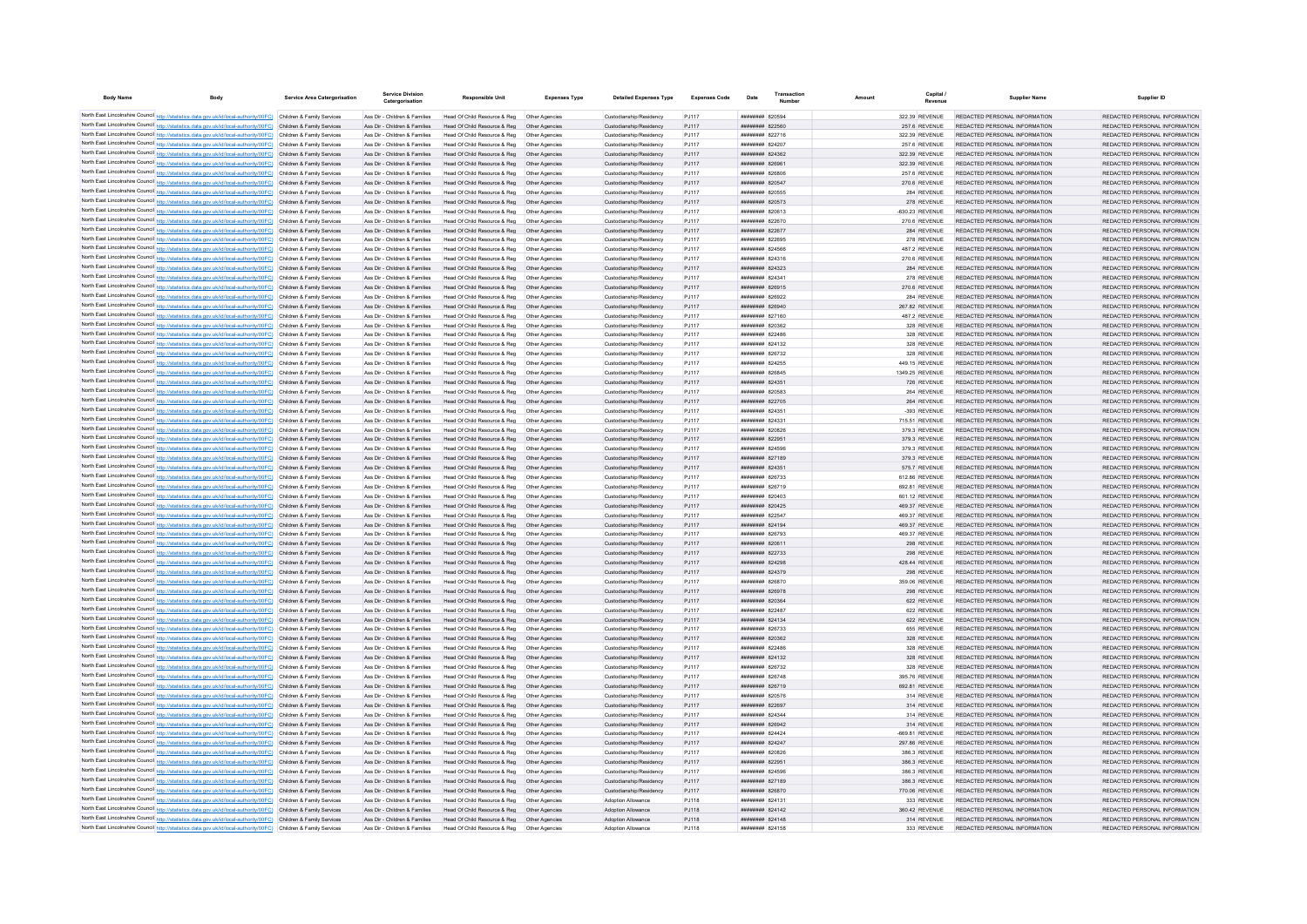| <b>Body Name</b>                            | <b>Body</b>                                                                                                                                                                                                                            | <b>Service Area Catergorisation</b>                      | Service Divisio<br>Catergorisation                             | <b>Responsible Unit</b>                                       | <b>Expenses Type</b>                              | <b>Detailed Expenses Type</b>                            | <b>Expenses Code</b> | Date                                             | Number | Amount |                                     | <b>Supplier Name</b>                                               | Supplier ID                                                    |
|---------------------------------------------|----------------------------------------------------------------------------------------------------------------------------------------------------------------------------------------------------------------------------------------|----------------------------------------------------------|----------------------------------------------------------------|---------------------------------------------------------------|---------------------------------------------------|----------------------------------------------------------|----------------------|--------------------------------------------------|--------|--------|-------------------------------------|--------------------------------------------------------------------|----------------------------------------------------------------|
|                                             |                                                                                                                                                                                                                                        |                                                          |                                                                |                                                               |                                                   |                                                          |                      |                                                  |        |        |                                     |                                                                    |                                                                |
|                                             | North East Lincolnshire Council http://statistics.data.gov.uk/id/local-authority/00FC) Children & Family Services<br>North East Lincolnshire Council http://statistics.data.gov.uk/id/local-authority/00FC) Children & Family Services |                                                          | Ass Dir - Children & Families<br>Ass Dir - Children & Families | Head Of Child Resource & Reg<br>Head Of Child Resource & Reg  | Other Agencies<br>Other Agencies                  | Adoption Allowance<br>Adoption Allowance                 | PJ118<br>PJ118       | ######## 824166<br>######## 824301               |        |        | 319 REVENUE<br>668 REVENUE          | REDACTED PERSONAL INFORMATION<br>REDACTED PERSONAL INFORMATION     | REDACTED PERSONAL INFORMATION<br>REDACTED PERSONAL INFORMATION |
|                                             | North East Lincolnshire Council http://statistics.data.gov.uk/id/local-authority/00FC) Children & Family Services                                                                                                                      |                                                          | Ass Dir - Children & Families                                  | Head Of Child Resource & Reg                                  | Other Agencies                                    | Adoption Allowance                                       | PJ118                | ######## 824366                                  |        |        | 258.36 REVENUE                      | REDACTED PERSONAL INFORMATION                                      | REDACTED PERSONAL INFORMATION                                  |
|                                             | North East Lincolnshire Council http://statistics.data.gov.uk/id/local-authority/00FC) Children & Family Services                                                                                                                      |                                                          | Ass Dir - Children & Families                                  | Head Of Child Resource & Reg                                  | Other Agencies                                    | Adoption Allowance                                       | <b>PJ118</b>         | <b>ппинини 824390</b>                            |        |        | 504 REVENUE                         | REDACTED PERSONAL INFORMATION                                      | REDACTED PERSONAL INFORMATION                                  |
|                                             | North East Lincolnshire Council http://statistics.data.gov.uk/id/local-authority/00FC) Children & Family Services                                                                                                                      |                                                          | Ass Dir - Children & Families                                  | Head Of Child Resource & Reg                                  | Other Agencies                                    | Adoption Allowance                                       | PJ118                | ######## 826900                                  |        |        | 668 REVENUE                         | REDACTED PERSONAL INFORMATION                                      | REDACTED PERSONAL INFORMATION                                  |
|                                             | North East Lincolnshire Council http://statistics.data.gov.uk/id/local-authority/00FC) Children & Family Services                                                                                                                      |                                                          | Ass Dir - Children & Families                                  | Head Of Child Resource & Reg                                  | Other Agencies                                    | Adoption Allowance                                       | PJ118                | ######## 826965                                  |        |        | 258.36 REVENUE                      | REDACTED PERSONAL INFORMATION                                      | REDACTED PERSONAL INFORMATION                                  |
|                                             | North East Lincolnshire Council http://statistics.data.gov.uk/id/local-authority/00FC) Children & Family Services                                                                                                                      |                                                          | Ass Dir - Children & Families                                  | Head Of Child Resource & Reg                                  | Other Agencies                                    | Adoption Allowance                                       | PJ118                | ######## 826989                                  |        |        | 504 REVENUE                         | REDACTED PERSONAL INFORMATION                                      | REDACTED PERSONAL INFORMATION                                  |
|                                             | North East Lincolnshire Council http://statistics.data.gov.uk/id/local-authority/00FC) Children & Family Services                                                                                                                      |                                                          | Ass Dir - Children & Families                                  | Head Of Child Resource & Reg                                  | Other Agencies                                    | <b>Adoption Allowance</b>                                | PJ118                | ######## 826731                                  |        |        | 333 REVENUE                         | REDACTED PERSONAL INFORMATION                                      | REDACTED PERSONAL INFORMATION                                  |
|                                             | North East Lincolnshire Council http://statistics.data.gov.uk/id/local-authority/00FC) Children & Family Services<br>North East Lincolnshire Council http://statistics.data.gov.uk/id/local-authority/00FC) Children & Family Services |                                                          | Ass Dir - Children & Families<br>Ass Dir - Children & Families | Head Of Child Resource & Reg<br>Head Of Child Resource & Reg  | Other Agencie<br>Other Agencies                   | <b>Adoption Allowance</b><br>Adoption Allowance          | PJ118<br>PJ118       | ######## 826741<br>######## 826747               |        |        | 360.42 REVENUE<br>314 REVENUE       | REDACTED PERSONAL INFORMATION<br>REDACTED PERSONAL INFORMATION     | REDACTED PERSONAL INFORMATION<br>REDACTED PERSONAL INFORMATION |
|                                             | North East Lincolnshire Council http://statistics.data.gov.uk/id/local-authority/00FC) Children & Family Services                                                                                                                      |                                                          | Ass Dir - Children & Families                                  | Head Of Child Resource & Reg                                  | Other Agencies                                    | Adoption Allowance                                       | P.1118               | <b><i>BREEBBBB</i></b> 826757                    |        |        | 333 REVENUE                         | REDACTED PERSONAL INFORMATION                                      | REDACTED PERSONAL INFORMATION                                  |
|                                             | North East Lincolnshire Council http://statistics.data.gov.uk/id/local-authority/00FC) Children & Family Services                                                                                                                      |                                                          | Ass Dir - Children & Families                                  | Head Of Child Resource & Reg                                  | Other Agencies                                    | Adoption Allowance                                       | P.1118               | <b>ппинини 826765</b>                            |        |        | 319 REVENUE                         | REDACTED PERSONAL INFORMATION                                      | REDACTED PERSONAL INFORMATION                                  |
|                                             | North East Lincolnshire Council http://statistics.data.gov.uk/id/local-authority/00FC) Children & Family Services                                                                                                                      |                                                          | Ass Dir - Children & Families                                  | Head Of Child Resource & Reg                                  | Other Anencies                                    | <b>Adoption Allowance</b>                                | PJ118                | <b>ппинини 820361</b>                            |        |        | 299.6 REVENUE                       | REDACTED PERSONAL INFORMATION                                      | REDACTED PERSONAL INFORMATION                                  |
|                                             | North East Lincolnshire Council http://statistics.data.gov.uk/id/local-authority/00FC)                                                                                                                                                 | Children & Family Services                               | Ass Dir - Children & Families                                  | Head Of Child Resource & Reg                                  | Other Agencies                                    | <b>Adoption Allowance</b>                                | PJ118                | ######## 820372                                  |        |        | 285.02 REVENUE                      | REDACTED PERSONAL INFORMATION                                      | REDACTED PERSONAL INFORMATION                                  |
|                                             | North East Lincolnshire Council http://statistics.data.gov.uk/id/local-authority/00FC)                                                                                                                                                 | Children & Family Services                               | Ass Dir - Children & Families                                  | Head Of Child Resource & Reg                                  | Other Agencie                                     | Adoption Allowance                                       | PJ118                | ######## 820378                                  |        |        | 314 REVENUE                         | REDACTED PERSONAL INFORMATION                                      | REDACTED PERSONAL INFORMATION                                  |
|                                             | North East Lincolnshire Council http://statistics.data.gov.uk/id/local-authority/00FC)                                                                                                                                                 | Children & Family Services                               | Ass Dir - Children & Families                                  | Head Of Child Resource & Reg                                  | Other Agencie                                     | Adoption Allowance                                       | PJ118                | нниннин 820388                                   |        |        | 333 REVENUE                         | REDACTED PERSONAL INFORMATION                                      | REDACTED PERSONAL INFORMATION                                  |
|                                             | North East Lincolnshire Council http://statistics.data.gov.uk/id/local-authority/00FC)                                                                                                                                                 | Children & Family Services                               | Ass Dir - Children & Families                                  | Head Of Child Resource & Reg                                  | Other Agencies                                    | <b>Adoption Allowance</b>                                | P.1118               | ######## 820397<br>######## 820532               |        |        | 319 REVENUE<br>662 REVENUE          | REDACTED PERSONAL INFORMATION<br>REDACTED PERSONAL INFORMATION     | REDACTED PERSONAL INFORMATION<br>REDACTED PERSONAL INFORMATION |
|                                             | North East Lincolnshire Council http://statistics.data.gov.uk/id/local-authority/00FC) Children & Family Services<br>North East Lincolnshire Council http://statistics.data.gov.uk/id/local-authority/00FC) Children & Family Services |                                                          | Ass Dir - Children & Families<br>Ass Dir - Children & Families | Head Of Child Resource & Reg<br>Head Of Child Resource & Reg. | Other Agencies<br>Other Agencies                  | Adoption Allowance<br><b>Adoption Allowance</b>          | PJ118<br>PJ118       | ####### 820622                                   |        |        | 504 REVENUE                         | REDACTED PERSONAL INFORMATION                                      | REDACTED PERSONAL INFORMATION                                  |
|                                             | North East Lincolnshire Council http://statistics.data.gov.uk/id/local-authority/00FC) Children & Family Services                                                                                                                      |                                                          | Ass Dir - Children & Families                                  | Head Of Child Resource & Reg                                  | Other Agencies                                    | Adoption Allowance                                       | PJ118                | ######## 822485                                  |        |        | 299.6 REVENUE                       | REDACTED PERSONAL INFORMATION                                      | REDACTED PERSONAL INFORMATION                                  |
|                                             | North East Lincolnshire Council http://statistics.data.gov.uk/id/local-authority/00FC) Children & Family Services                                                                                                                      |                                                          | Ass Dir - Children & Families                                  | Head Of Child Resource & Reg                                  | Other Agencie                                     | Adoption Allowance                                       | PJ118                | ######## 822495                                  |        |        | 285.02 REVENUE                      | REDACTED PERSONAL INFORMATION                                      | REDACTED PERSONAL INFORMATION                                  |
|                                             | North East Lincolnshire Council http://statistics.data.gov.uk/id/local-authority/00FC) Children & Family Services                                                                                                                      |                                                          | Ass Dir - Children & Families                                  | Head Of Child Resource & Reg                                  | Other Agencie                                     | Adoption Allowance                                       | PJ118                | ######## 822500                                  |        |        | 314 REVENUE                         | REDACTED PERSONAL INFORMATION                                      | REDACTED PERSONAL INFORMATION                                  |
|                                             | North East Lincolnshire Council http://statistics.data.gov.uk/id/local-authority/00FC) Children & Family Services                                                                                                                      |                                                          | Ass Dir - Children & Families                                  | Head Of Child Resource & Reg                                  | Other Agencies                                    | Adoption Allowance                                       | PJ118                | ######## 822511                                  |        |        | 333 REVENUE                         | REDACTED PERSONAL INFORMATION                                      | REDACTED PERSONAL INFORMATION                                  |
|                                             | North East Lincolnshire Council http://statistics.data.gov.uk/id/local-authority/00FC) Children & Family Services                                                                                                                      |                                                          | Ass Dir - Children & Families                                  | Head Of Child Resource & Reg                                  | Other Agencies                                    | Adoption Allowance                                       | PJ118                | ######## 822519                                  |        |        | 319 REVENUE                         | REDACTED PERSONAL INFORMATION                                      | REDACTED PERSONAL INFORMATION                                  |
|                                             | North East Lincolnshire Council http://statistics.data.gov.uk/id/local-authority/00FC) Children & Family Services                                                                                                                      |                                                          | Ass Dir - Children & Families                                  | Head Of Child Resource & Reg                                  | Other Agencies                                    | Adoption Allowance                                       | PJ118                | ######## 822655                                  |        |        | 662 REVENUE                         | REDACTED PERSONAL INFORMATION                                      | REDACTED PERSONAL INFORMATION                                  |
|                                             | North East Lincolnshire Council http://statistics.data.gov.uk/id/local-authority/00FC) Children & Family Services                                                                                                                      |                                                          | Ass Dir - Children & Families                                  | Head Of Child Resource & Reg                                  | Other Agencies                                    | Adoption Allowance                                       | PJ118                | ######## 822744                                  |        |        | 504 REVENUE                         | REDACTED PERSONAL INFORMATION                                      | REDACTED PERSONAL INFORMATION                                  |
|                                             | North East Lincolnshire Council http://statistics.data.gov.uk/id/local-authority/00FC)                                                                                                                                                 | Children & Family Services                               | Ass Dir - Children & Families                                  | Head Of Child Resource & Reg                                  | Other Agencie                                     | <b>Adoption Allowance</b>                                | PJ118                | ######## 822767                                  |        |        | 254.4 REVENUE                       | REDACTED PERSONAL INFORMATION                                      | REDACTED PERSONAL INFORMATION                                  |
|                                             | North East Lincolnshire Council http://statistics.data.gov.uk/id/local-authority/00FC).                                                                                                                                                | Children & Family Servicer                               | Ass Dir - Children & Families                                  | Head Of Child Resource & Reg                                  | Other Agencie                                     | Adoption Allowanc                                        | PJ118                | ######## 824166                                  |        |        | 435.69 REVENUE                      | REDACTED PERSONAL INFORMATION                                      | REDACTED PERSONAL INFORMATION                                  |
|                                             | North East Lincolnshire Council http://statistics.data.gov.uk/id/local-authority/00FC) Children & Family Services                                                                                                                      |                                                          | Ass Dir - Children & Families                                  | Head Of Child Resource & Reg                                  | Other Agencies                                    | <b>Health Charges</b>                                    | PJ131                | ######## 633759                                  |        |        | 385 REVENUE                         | PARTNERSHIP PROJECTS (UK) I TD                                     | 146563<br>REDACTED PERSONAL INFORMATION                        |
|                                             | North East Lincolnshire Council http://statistics.data.gov.uk/id/local-authority/00FC) Children & Family Services<br>North East Lincolnshire Council http://statistics.data.gov.uk/id/local-authority/00FC) Children & Family Services |                                                          | Ass Dir - Children & Families<br>Ass Dir - Children & Families | Head Of Child Resource & Reg<br>Head Of Child Resource & Reg. | Other Agencies<br>Private Contractors             | Setting Up                                               | P.1111<br>PH101      | ######## 823010<br><b><i>BREEBHHH</i></b> 633737 |        |        | 551 75 REVENUE<br>4096 43 REVENUE   | REDACTED PERSONAL INFORMATION<br>FUSION FOSTERING LTD              | 146086                                                         |
|                                             | North East Lincolnshire Council http://statistics.data.gov.uk/id/local-authority/00FC) Children & Family Services                                                                                                                      |                                                          | Ass Dir - Children & Families                                  | Head Of Child Resource & Reg                                  | Private Contractors                               | Third Party Prov - Private<br>Third Party Prov - Private | PH101                | ######## 633740                                  |        |        | 3582.67 REVENUE                     | FAMILY CARE FOSTERING LTD                                          | 138712                                                         |
|                                             | North East Lincolnshire Council http://statistics.data.gov.uk/id/local-authority/00FC) Children & Family Services                                                                                                                      |                                                          | Ass Dir - Children & Families                                  | Head Of Child Resource & Reg                                  | Private Contractors                               | Third Party Prov - Private                               | PH101                | ######## 633734                                  |        |        | 687.38 REVENUE                      | ORANGE GROVE FOSTERCARE LTD                                        | 135118                                                         |
|                                             | North East Lincolnshire Council http://statistics.data.gov.uk/id/local-authority/00FC) Children & Family Services                                                                                                                      |                                                          | Ass Dir - Children & Families                                  | Head Of Child Resource & Reg                                  | Private Contractors                               | Third Party Prov - Private                               | PH101                | ######## 633735                                  |        |        | 3200.35 REVENUE                     | ORANGE GROVE FOSTERCARE LTD                                        | 135118                                                         |
|                                             | North East Lincolnshire Council http://statistics.data.gov.uk/id/local-authority/00FC) Children & Family Services                                                                                                                      |                                                          | Ass Dir - Children & Families                                  | Head Of Child Resource & Reg                                  | Private Contractors                               | Third Party Prov - Private                               | PH101                | ######## 633736                                  |        |        | 3851.54 REVENUE                     | ORANGE GROVE FOSTERCARE LTD                                        | 135118                                                         |
|                                             | North East Lincolnshire Council http://statistics.data.gov.uk/id/local-authority/00FC) Children & Family Services                                                                                                                      |                                                          | Ass Dir - Children & Families                                  | Head Of Child Resource & Reg                                  | Private Contractors                               | Third Party Prov - Private                               | PH101                | ######## 633732                                  |        |        | 5077.49 REVENUE                     | UNITY FOSTER CARE LTD                                              | 144562                                                         |
|                                             | North East Lincolnshire Council http://statistics.data.gov.uk/id/local-authority/00FC) Children & Family Services                                                                                                                      |                                                          | Ass Dir - Children & Families                                  | Head Of Child Resource & Reg                                  | Private Contractors                               | Third Party Prov - Private                               | PH101                | <b>HHHHHHH 633733</b>                            |        |        | 3320.1 REVENUE                      | UNITY FOSTER CARE LTD                                              | 144562                                                         |
|                                             | North East Lincolnshire Council http://statistics.data.gov.uk/id/local-authority/00FC) Children & Family Services                                                                                                                      |                                                          | Ass Dir - Children & Families                                  | Head Of Child Resource & Reg                                  | Private Contractors                               | Third Party Prov - Private                               | PH101                | ######## 633731                                  |        |        | 3575.54 REVENUE                     | <b>FOSTERPLUS LTD</b>                                              | 145485                                                         |
|                                             | North East Lincolnshire Council http://statistics.data.gov.uk/id/local-authority/00FC) Children & Family Services                                                                                                                      |                                                          | Ass Dir - Children & Families                                  | Head Of Child Resource & Reg                                  | Private Contractors                               | Third Party Prov - Private                               | PH101                | ######## 633705                                  |        |        | 864.99 REVENUE                      | SWIIS FOSTER CARE LTD                                              | 146857                                                         |
| North East Lincolnshire Council http://stat | tics.data.gov.uk/id/local-authority/00FC) Children & Family Services                                                                                                                                                                   |                                                          | Ass Dir - Children & Families                                  | Head Of Child Resource & Reg                                  | Private Contractors                               | Third Party Prov - Private                               | PH101                | ######## 633709                                  |        |        | 864.99 REVENUE                      | SWIIS FOSTER CARE LTD                                              | 146857                                                         |
|                                             | North East Lincolnshire Council http://statistics.data.gov.uk/id/local-authority/00FC)<br>North East Lincolnshire Council http://statistics.data.gov.uk/id/local-authority/00FC)                                                       | Children & Family Services<br>Children & Family Services | Ass Dir - Children & Families<br>Ass Dir - Children & Families | Head Of Child Resource & Reg<br>Head Of Child Resource & Reg  | Private Contractors<br>Private Contractors        | Third Party Prov - Private<br>Third Party Prov - Private | PH101<br>PH101       | ######## 633715<br>######## 633721               |        |        | 864.99 REVENUE<br>864.99 REVENUE    | SWIIS FOSTER CARE LTD<br>SWIIS FOSTER CARE LTD                     | 146857<br>146857                                               |
|                                             | North East Lincolnshire Council http://statistics.data.gov.uk/id/local-authority/00FC) Children & Family Services                                                                                                                      |                                                          | Ass Dir - Children & Families                                  | Head Of Child Resource & Reg                                  | Private Contractors                               | Third Party Prov - Private                               | PH101                | ######## 633700                                  |        |        | 6664.29 REVENUE                     | BY THE BRIDGE I TD                                                 | 138312                                                         |
|                                             | North East Lincolnshire Council http://statistics.data.gov.uk/id/local-authority/00FC) Children & Family Services                                                                                                                      |                                                          | Ass Dir - Children & Families                                  | Head Of Child Resource & Reg.                                 | Private Contractors                               | Third Party Prov - Private                               | PH101                | ппинини 633699                                   |        |        | 4557 REVENUE                        | BARNARDOS FAST                                                     | 143482                                                         |
|                                             | North East Lincolnshire Council http://statistics.data.gov.uk/id/local-authority/00FC)                                                                                                                                                 | Children & Family Services                               | Ass Dir - Children & Families                                  | Head Of Child Resource & Reg.                                 | Private Contractors                               | Third Party Prov - Private                               | PH101                | ниннини 633697                                   |        |        | 3518.81 REVENUE                     | PARALLEL PARENTS                                                   | 145652                                                         |
|                                             | North East Lincolnshire Council http://statistics.data.gov.uk/id/local-authority/00FC) Children & Family Services                                                                                                                      |                                                          | Ass Dir - Children & Families                                  | Head Of Child Resource & Reg                                  | Private Contractors                               | Third Party Prov - Private                               | PH101                | <b>ппинини 633692</b>                            |        |        | 3252.21 REVENUE                     | PARALLEL PARENTS                                                   | 145652                                                         |
|                                             | North East Lincolnshire Council http://statistics.data.gov.uk/id/local-authority/00FC) Children & Family Services                                                                                                                      |                                                          | Ass Dir - Children & Families                                  | Head Of Child Resource & Reg                                  | Private Contractors                               | Third Party Prov - Private                               | PH101                | ######## 633670                                  |        |        | 5872.33 REVENUE                     | PARALLEL PARENTS                                                   | 145652                                                         |
|                                             | North East Lincolnshire Council http://statistics.data.gov.uk/id/local-authority/00FC) Children & Family Services                                                                                                                      |                                                          | Ass Dir - Children & Families                                  | Head Of Child Resource & Reg                                  | Private Contractors                               | Third Party Prov - Private                               | PH101                | ######## 633691                                  |        |        | 3704.19 REVENUE                     | PARALLEL PARENTS                                                   | 145652                                                         |
|                                             | North East Lincolnshire Council http://statistics.data.gov.uk/id/local-authority/00FC) Children & Family Services                                                                                                                      |                                                          | Ass Dir - Children & Families                                  | Head Of Child Resource & Reg                                  | Private Contractors                               | Third Party Prov - Private                               | PH101                | ######## 633669                                  |        |        | 3518 81 REVENUE                     | PARALLEL PARENTS                                                   | 145652                                                         |
|                                             | North East Lincolnshire Council http://statistics.data.gov.uk/id/local-authority/00FC) Children & Family Services                                                                                                                      |                                                          | Ass Dir - Children & Families                                  | Head Of Child Resource & Reg                                  | Private Contractors                               | Third Party Prov - Private                               | PH101                | <i>ппинини</i> 633687                            |        |        | 3782 REVENUE                        | YOUNG PEOPLE AT HEART                                              | 145801                                                         |
|                                             | North East Lincolnshire Council http://statistics.data.gov.uk/id/local-authority/00FC) Children & Family Services<br>North East Lincolnshire Council http://statistics.data.gov.uk/id/local-authority/00FC)                            | Children & Family Services                               | Ass Dir - Children & Families<br>Ass Dir - Children & Families | Head Of Child Resource & Reg<br>Head Of Child Resource & Reg  | <b>Private Contractors</b><br>Private Contractors | Third Party Prov - Private                               | PH101<br>PH101       | ######## 633688<br>######## 633689               |        |        | 3782 REVENUE                        | YOUNG PEOPLE AT HEART<br>YOUNG PEOPLE AT HEART                     | 145801<br>145801                                               |
|                                             | North East Lincolnshire Council http://statistics.data.gov.uk/id/local-authority/00FC) Children & Family Services                                                                                                                      |                                                          | Ass Dir - Children & Families                                  | Head Of Child Resource & Reg                                  | Private Contractors                               | Third Party Prov - Private<br>Third Party Prov - Private | PH101                | ######## 633690                                  |        |        | 3782 REVENUE<br>3782 REVENUE        | YOUNG PEOPLE AT HEART                                              | 145801                                                         |
|                                             | North East Lincolnshire Council http://statistics.data.gov.uk/id/local-authority/00FC)                                                                                                                                                 | Children & Family Services                               | Ass Dir - Children & Families                                  | Head Of Child Resource & Reg                                  | Private Contractors                               | Third Party Prov - Private                               | PH101                | ######## 633686                                  |        |        | 3782 REVENUE                        | YOUNG PEOPLE AT HEART                                              | 145801                                                         |
|                                             | North East Lincolnshire Council http://statistics.data.gov.uk/id/local-authority/00FC) Children & Family Services                                                                                                                      |                                                          | Ass Dir - Children & Families                                  | Head Of Child Resource & Reg                                  | Private Contractors                               | Third Party Prov - Private                               | PH101                | ниннини 633685                                   |        |        | 3275.15 REVENUE                     | TREE HOUSE CARE FOSTERING SOLUTIONS LTD                            | 101150                                                         |
|                                             | North East Lincolnshire Council http://statistics.data.gov.uk/id/local-authority/00FC) Children & Family Services                                                                                                                      |                                                          | Ass Dir - Children & Families                                  | Head Of Child Resource & Reg                                  | Private Contractors                               | Third Party Prov - Private                               | PH101                | <b>ппинини 633685</b>                            |        |        | 3320.41 REVENUE                     | TREE HOUSE CARE FOSTERING SOLUTIONS LTD                            | 101150                                                         |
|                                             | North East Lincolnshire Council http://statistics.data.gov.uk/id/local-authority/00FC) Children & Family Services                                                                                                                      |                                                          | Ass Dir - Children & Families                                  | Head Of Child Resource & Reg                                  | Private Contractors                               | Third Party Prov - Private                               | PH101                | ######## 633684                                  |        |        | 3341.8 REVENUE                      | TREE HOUSE CARE FOSTERING SOLUTIONS LTD                            | 101150                                                         |
|                                             | North East Lincolnshire Council http://statistics.data.gov.uk/id/local-authority/00FC) Children & Family Services                                                                                                                      |                                                          | Ass Dir - Children & Families                                  | Head Of Child Resource & Reg                                  | Private Contractors                               | Third Party Prov - Private                               | PH101                | ниннини 633683                                   |        |        | 4868.24 REVENUE                     | TREE HOUSE CARE FOSTERING SOLUTIONS LTD                            | 101150                                                         |
|                                             | North East Lincolnshire Council http://statistics.data.gov.uk/id/local-authority/00FC) Children & Family Services                                                                                                                      |                                                          | Ass Dir - Children & Families                                  | Head Of Child Resource & Reg                                  | Private Contractors                               | Third Party Prov - Private                               | PH101                | ниннини 633682                                   |        |        | 3550.12 REVENUE                     | TREE HOUSE CARE FOSTERING SOLUTIONS LTD                            | 101150                                                         |
|                                             | North East Lincolnshire Council http://statistics.data.gov.uk/id/local-authority/00FC) Children & Family Services                                                                                                                      |                                                          | Ass Dir - Children & Families                                  | Head Of Child Resource & Reg                                  | Private Contractors                               | Third Party Prov - Private                               | PH101                | ######## 633681                                  |        |        | 3681.56 REVENUE                     | COMPASS FOSTERING NORTH LIMITED                                    | 128844                                                         |
|                                             | North East Lincolnshire Council http://statistics.data.gov.uk/id/local-authority/00FC) Children & Family Services                                                                                                                      |                                                          | Ass Dir - Children & Families                                  | Head Of Child Resource & Reg                                  | Private Contractors                               | Third Party Prov - Private                               | PH101                | ######## 633680                                  |        |        | 3411.49 REVENUE                     | COMPASS FOSTERING NORTH LIMITED                                    | 128844                                                         |
|                                             | North East Lincolnshire Council http://statistics.data.gov.uk/id/local-authority/00FC) Children & Family Services                                                                                                                      |                                                          | Ass Dir - Children & Families                                  | Head Of Child Resource & Reg                                  | Private Contractors                               | Third Party Prov - Private                               | PH101                | ######## 633679                                  |        |        | 3014.75 REVENUE                     | COMPASS FOSTERING NORTH LIMITED                                    | 128844                                                         |
|                                             | North East Lincolnshire Council http://statistics.data.gov.uk/id/local-authority/00FC) Children & Family Services<br>North East Lincolnshire Council http://statistics.data.gov.uk/id/local-authority/00FC) Children & Family Services |                                                          | Ass Dir - Children & Families<br>Ass Dir - Children & Families | Head Of Child Resource & Reg<br>Head Of Child Resource & Reg  | Private Contractors<br>Private Contractors        | Third Party Prov - Private<br>Third Party Prov - Private | PH101<br>PH101       | <b>######## 633678</b><br>######## 633770        |        |        | 3591.04 REVENUE<br>-1853.44 REVENUE | COMPASS FOSTERING NORTH LIMITED<br>COMPASS FOSTERING NORTH LIMITED | 128844<br>128844                                               |
|                                             | North East Lincolnshire Council http://statistics.data.gov.uk/id/local-authority/00FC) Children & Family Services                                                                                                                      |                                                          | Ass Dir - Children & Families                                  | Head Of Child Resource & Reg                                  | Private Contractors                               | Third Party Prov - Private                               | PH101                | ######## 633672                                  |        |        | 3383.34 REVENUE                     | THE NATIONAL FOSTERING AGENCY                                      | 112225                                                         |
|                                             | North East Lincolnshire Council http://statistics.data.gov.uk/id/local-authority/00FC)                                                                                                                                                 | Children & Family Services                               | Ass Dir - Children & Families                                  | Head Of Child Resource & Reg                                  | Private Contractors                               | Third Party Prov - Private                               | PH101                | ######## 633660                                  |        |        | 3315.67 REVENUE                     | THE NATIONAL FOSTERING AGENCY                                      | 112225                                                         |
|                                             | North East Lincolnshire Council http://statistics.data.gov.uk/id/local-authority/00FC)                                                                                                                                                 | Children & Family Services                               | Ass Dir - Children & Families                                  | Head Of Child Resource & Reg                                  | Private Contractors                               | Third Party Prov - Private                               | PH101                | ######## 633722                                  |        |        | 3383.34 REVENUE                     | THE NATIONAL FOSTERING AGENCY                                      | 112225                                                         |
|                                             | North East Lincolnshire Council http://statistics.data.gov.uk/id/local-authority/00FC).                                                                                                                                                | Children & Family Services                               | Ass Dir - Children & Families                                  | Head Of Child Resource & Reg                                  | Private Contractors                               | Third Party Prov - Private                               | PH101                | ######## 633710                                  |        |        | 3383.34 REVENUE                     | THE NATIONAL FOSTERING AGENCY                                      | 112225                                                         |
|                                             | North East Lincolnshire Council http://statistics.data.gov.uk/id/local-authority/00FC)                                                                                                                                                 | Children & Family Services                               | Ass Dir - Children & Families                                  | Head Of Child Resource & Reg.                                 | Private Contractors                               | Third Party Prov - Private                               | PH101                | ниннини 633698                                   |        |        | 3315.76 REVENUE                     | THE NATIONAL FOSTERING AGENCY                                      | 112225                                                         |
|                                             | North East Lincolnshire Council http://statistics.data.gov.uk/id/local-authority/00FC)                                                                                                                                                 | Children & Family Services                               | Ass Dir - Children & Families                                  | Head Of Child Resource & Reg                                  | Private Contractors                               | Third Party Prov - Private                               | PH101                | ######## 633658                                  |        |        | 3117.67 REVENUE                     | THE NATIONAL FOSTERING AGENCY                                      | 112225                                                         |
|                                             | North East Lincolnshire Council http://statistics.data.gov.uk/id/local-authority/00FC) Children & Family Services                                                                                                                      |                                                          | Ass Dir - Children & Families                                  | Head Of Child Resource & Reg                                  | Private Contractors                               | Third Party Prov - Private                               | PH101                | ######## 633659                                  |        |        | 3467.66 REVENUE                     | THE NATIONAL FOSTERING AGENCY                                      | 112225                                                         |
|                                             | North East Lincolnshire Council http://statistics.data.gov.uk/id/local-authority/00FC) Children & Family Services                                                                                                                      |                                                          | Ass Dir - Children & Families                                  | Head Of Child Resource & Reg                                  | Private Contractors                               | Third Party Prov - Private                               | PH101                | ######## 633675                                  |        |        | 3350.79 REVENUE                     | THE NATIONAL FOSTERING AGENCY                                      | 112225                                                         |
|                                             | North East Lincolnshire Council http://statistics.data.gov.uk/id/local-authority/00FC) Children & Family Services                                                                                                                      |                                                          | Ass Dir - Children & Families                                  | Head Of Child Resource & Reg                                  | Private Contractors                               | Third Party Prov - Private                               | PH101                | ######## 633676                                  |        |        | 3315.67 REVENUE                     | THE NATIONAL FOSTERING AGENCY                                      | 112225                                                         |
|                                             | North East Lincolnshire Council http://statistics.data.gov.uk/id/local-authority/00FC) Children & Family Services                                                                                                                      |                                                          | Ass Dir - Children & Families                                  | Head Of Child Resource & Reg Private Contractors              |                                                   | Third Party Prov - Private                               | PH101                | ######## 633694                                  |        |        | 3117.67 REVENUE                     | THE NATIONAL FOSTERING AGENCY                                      | 112225                                                         |
|                                             | North East Lincolnshire Council http://statistics.data.gov.uk/id/local-authority/00FC) Children & Family Services<br>North East Lincolnshire Council http://statistics.data.gov.uk/id/local-authority/00FC)                            | Children & Family Services                               | Ass Dir - Children & Families<br>Ass Dir - Children & Families | Head Of Child Resource & Reg<br>Head Of Child Resource & Reg  | Private Contractors<br>Private Contractors        | Third Party Prov - Private<br>Third Party Prov - Private | PH101<br>PH101       | <b>HHHHHHH</b> 633657<br>######## 633656         |        |        | 3260 41 REVENUE<br>3281 97 REVENUE  | THE NATIONAL FOSTERING AGENCY<br>THE NATIONAL FOSTERING AGENCY     | 112225<br>112225                                               |
|                                             |                                                                                                                                                                                                                                        |                                                          |                                                                |                                                               |                                                   |                                                          |                      |                                                  |        |        |                                     |                                                                    |                                                                |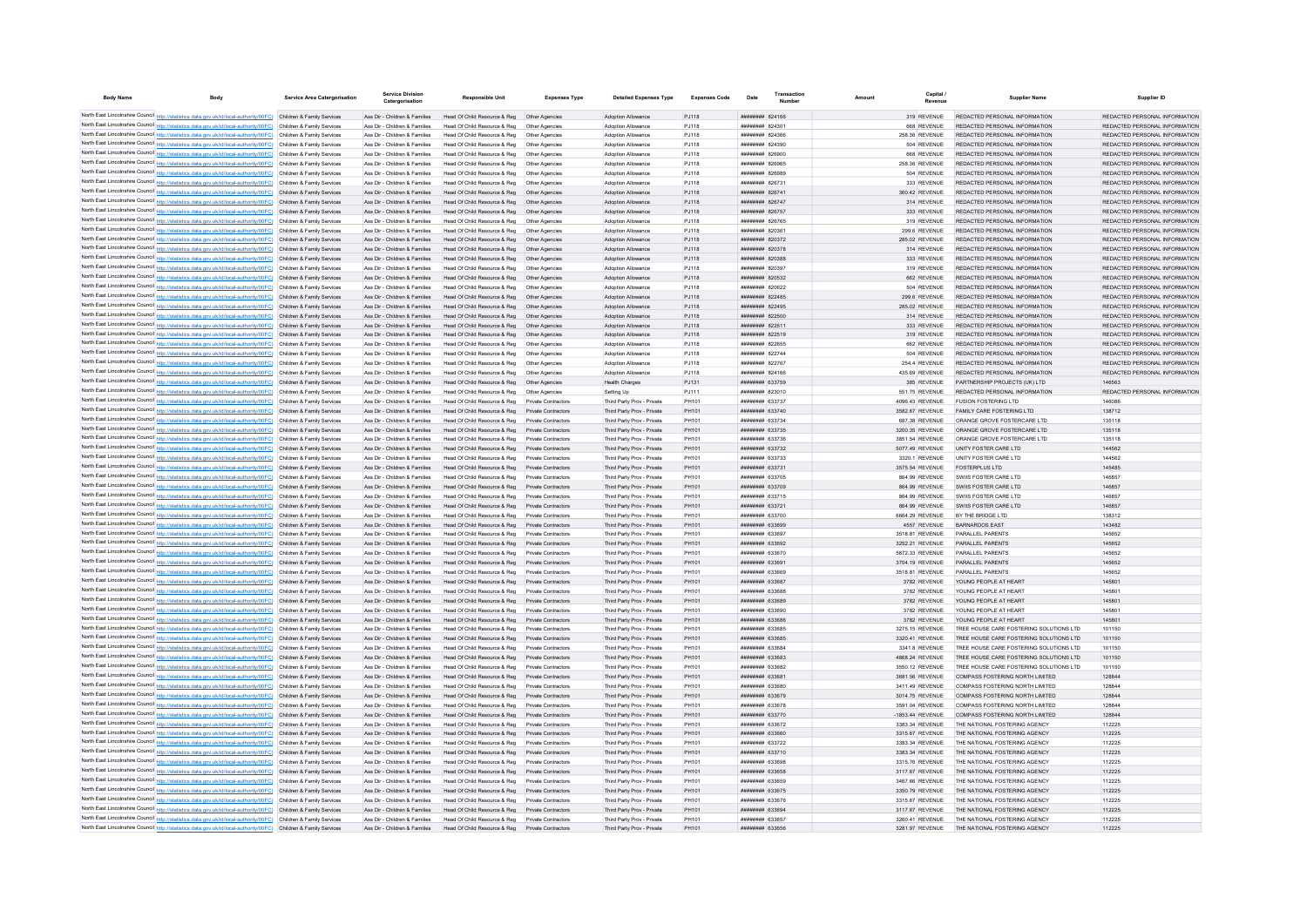| <b>Body Name</b>                                                                                                                                                                                                                       | <b>Body</b> | <b>Service Area Catergorisation</b>                      | <b>Service Division</b><br>Catergorisation                     | <b>Responsible Unit</b>                                                                    | <b>Expenses Type</b>                                     | <b>Detailed Expenses Type</b>                            | <b>Expenses Code</b> | Date                                             | Transaction | Amount | Capital<br>Revenue                 | <b>Supplier Name</b>                                             | Supplier ID                                                    |
|----------------------------------------------------------------------------------------------------------------------------------------------------------------------------------------------------------------------------------------|-------------|----------------------------------------------------------|----------------------------------------------------------------|--------------------------------------------------------------------------------------------|----------------------------------------------------------|----------------------------------------------------------|----------------------|--------------------------------------------------|-------------|--------|------------------------------------|------------------------------------------------------------------|----------------------------------------------------------------|
| North East Lincolnshire Council http://statistics.data.gov.uk/id/local-authority/00FC) Children & Family Services                                                                                                                      |             |                                                          | Ass Dir - Children & Families                                  | Head Of Child Resource & Reg                                                               | Private Contractors                                      | Third Party Prov - Private                               | PH101                | <b>HHHHHHH 633655</b>                            |             |        | 3410 REVENUE                       | NEXUS FOSTERING LTD                                              | 128418                                                         |
| North East Lincolnshire Council http://statistics.data.gov.uk/id/local-authority/00FC) Children & Family Services                                                                                                                      |             |                                                          | Ass Dir - Children & Families                                  | Head Of Child Resource & Reg                                                               | Private Contractors                                      | Third Party Prov - Private                               | PH101                | ######## 633654                                  |             |        | 3596 REVENUE                       | <b>NEXUS FOSTERING LTD</b>                                       | 128418                                                         |
| North East Lincolnshire Council http://statistics.data.gov.uk/id/local-authority/00FC) Children & Family Services                                                                                                                      |             |                                                          | Ass Dir - Children & Families                                  | Head Of Child Resource & Reg                                                               | Private Contractors                                      | Third Party Prov - Private                               | PH101                | ######## 633653                                  |             |        | 3596 REVENUE                       | <b>NEXUS FOSTERING LTD</b>                                       | 128418                                                         |
| North East Lincolnshire Council http://statistics.data.gov.uk/id/local-authority/00FC) Children & Family Services                                                                                                                      |             |                                                          | Ass Dir - Children & Families                                  | Head Of Child Resource & Reg                                                               | Private Contractors                                      | Third Party Prov - Private                               | PH101                | ######## 633652                                  |             |        | 3596 REVENUE                       | NEXUS FOSTERING LTD                                              | 128418                                                         |
| North East Lincolnshire Council http://statistics.data.gov.uk/id/local-authority/00FC) Children & Family Services                                                                                                                      |             |                                                          | Ass Dir - Children & Families                                  | Head Of Child Resource & Reg.                                                              | Private Contractors                                      | Third Party Prov - Private                               | PH101                | ######## 633651                                  |             |        | 3596 REVENUE                       | NEXUS FOSTERING LTD.                                             | 128418                                                         |
| North East Lincolnshire Council http://statistics.data.gov.uk/id/local-authority/00FC) Children & Family Services                                                                                                                      |             |                                                          | Ass Dir - Children & Families                                  | Head Of Child Resource & Reg.                                                              | Private Contractors                                      | Third Party Prov - Private                               | PH101                | ######## 633668                                  |             |        | 3448.13 REVENUE                    | FOSTER CARE ASSOCIATES LIMITED                                   | 101455                                                         |
| North East Lincolnshire Council http://statistics.data.gov.uk/id/local-authority/00FC) Children & Family Services                                                                                                                      |             |                                                          | Ass Dir - Children & Families                                  | Head Of Child Resource & Reg                                                               | Private Contractors                                      | Third Party Prov - Private                               | PH101                | <b>ппинини 633650</b>                            |             |        | 3220.28 REVENUE                    | FOSTER CARE ASSOCIATES LIMITED                                   | 101455                                                         |
| North East Lincolnshire Council http://statistics.data.gov.uk/id/local-authority/00FC) Children & Family Services                                                                                                                      |             |                                                          | Ass Dir - Children & Families                                  | Head Of Child Resource & Reg                                                               | Private Contractors                                      | Third Party Prov - Private                               | PH101                | ######## 633649                                  |             |        | 4376.85 REVENUE                    | <b>FOSTER CARE ASSOCIATES LIMITED</b>                            | 101455                                                         |
| North East Lincolnshire Council http://statistics.data.gov.uk/id/local-authority/00FC) Children & Family Services                                                                                                                      |             |                                                          | Ass Dir - Children & Families                                  | Head Of Child Resource & Reg                                                               | Private Contractors                                      | Third Party Prov - Private                               | PH101                | ######## 633648                                  |             |        | 3632.89 REVENUE                    | FOSTER CARE ASSOCIATES LIMITED                                   | 101455                                                         |
| North East Lincolnshire Council http://statistics.data.gov.uk/id/local-authority/00FC) Children & Family Services                                                                                                                      |             |                                                          | Ass Dir - Children & Families                                  | Head Of Child Resource & Reg                                                               | Private Contractors                                      | Third Party Prov - Private                               | PH101                | ######## 633647                                  |             |        | 3375.59 REVENUE                    | FOSTER CARE ASSOCIATES LIMITED                                   | 101455                                                         |
| North East Lincolnshire Council http://statistics.data.gov.uk/id/local-authority/00FC) Children & Family Services                                                                                                                      |             |                                                          | Ass Dir - Children & Families<br>Ass Dir - Children & Families | Head Of Child Resource & Reg<br>Head Of Child Resource & Reg                               | Private Contractors                                      | Third Party Prov - Private<br>Third Party Prov - Private | PH101<br>PH101       | ппинини 633646                                   |             |        | 3703.57 REVENUE<br>3487.57 REVENUE | FOSTER CARE ASSOCIATES LIMITED<br>FOSTER CARE ASSOCIATES LIMITED | 101455<br>101455                                               |
| North East Lincolnshire Council http://statistics.data.gov.uk/id/local-authority/00FC) Children & Family Services<br>North East Lincolnshire Council http://statistics.data.gov.uk/id/local-authority/00FC) Children & Family Services |             |                                                          | Ass Dir - Children & Families                                  | Head Of Child Resource & Reg                                                               | <b>Private Contractors</b><br>Private Contractors        | Third Party Prov - Private                               | PH101                | ######## 633645<br>######## 633643               |             |        | 3487.57 REVENUE                    | FOSTER CARE ASSOCIATES LIMITED                                   | 101455                                                         |
| North East Lincolnshire Council http://statistics.data.gov.uk/id/local-authority/00FC)                                                                                                                                                 |             | Children & Family Services                               | Ass Dir - Children & Families                                  | Head Of Child Resource & Reg                                                               | Private Contractors                                      | Third Party Prov - Private                               | PH101                | ######## 633642                                  |             |        | 3240.57 REVENUE                    | FOSTER CARE ASSOCIATES LIMITED                                   | 101455                                                         |
| North East Lincolnshire Council http://statistics.data.gov.uk/id/local-authority/00FC)                                                                                                                                                 |             | Children & Family Services                               | Ass Dir - Children & Families                                  | Head Of Child Resource & Reg                                                               | Private Contractors                                      | Third Party Prov - Private                               | PH101                | ######## 633641                                  |             |        | 3375.59 REVENUE                    | <b>FOSTER CARE ASSOCIATES LIMITED</b>                            | 101455                                                         |
| North East Lincolnshire Council http://statistics.data.gov.uk/id/local-authority/00FC)                                                                                                                                                 |             | Children & Family Services                               | Ass Dir - Children & Families                                  | Head Of Child Resource & Reg                                                               |                                                          | Third Party Prov - Private                               | PH101                | ######## 633640                                  |             |        | 3703.57 REVENUE                    | <b>FOSTER CARE ASSOCIATES LIMITED</b>                            | 101455                                                         |
| North East Lincolnshire Council http://statistics.data.gov.uk/id/local-authority/00FC) Children & Family Services                                                                                                                      |             |                                                          | Ass Dir - Children & Families                                  | Head Of Child Resource & Reg                                                               | Private Contractors                                      | Third Party Prov - Private                               | PH101                | ниннини 633639                                   |             |        | 3542.68 REVENUE                    | FOSTER CARE ASSOCIATES LIMITED                                   | 101455                                                         |
| North East Lincolnshire Council http://statistics.data.gov.uk/id/local-authority/00FC) Children & Family Services                                                                                                                      |             |                                                          | Ass Dir - Children & Families                                  | Head Of Child Resource & Reg                                                               | Private Contractors                                      | Third Party Prov - Private                               | PH101                | ######## 633638                                  |             |        | 3632.89 REVENUE                    | FOSTER CARE ASSOCIATES LIMITED                                   | 101455                                                         |
| North East Lincolnshire Council http://statistics.data.gov.uk/id/local-authority/00FC) Children & Family Services                                                                                                                      |             |                                                          | Ass Dir - Children & Families                                  | Head Of Child Resource & Reg                                                               | Private Contractors                                      | Third Party Prov - Private                               | PH101                | ######## 633637                                  |             |        | 3794.09 REVENUE                    | FOSTER CARE ASSOCIATES LIMITED                                   | 101455                                                         |
| North East Lincolnshire Council http://statistics.data.gov.uk/id/local-authority/00FC)                                                                                                                                                 |             | Children & Family Services                               | Ass Dir - Children & Families                                  | Head Of Child Resource & Reg                                                               | Private Contractors                                      | Third Party Prov - Private                               | PH101                | ######## 633635                                  |             |        | 2358.15 REVENUE                    | <b>FOSTER CARE ASSOCIATES LIMITED</b>                            | 101455                                                         |
| North East Lincolnshire Council http://statistics.data.gov.uk/id/local-authority/00FC) Children & Family Services                                                                                                                      |             |                                                          | Ass Dir - Children & Families                                  | Head Of Child Resource & Reg                                                               | Private Contractors                                      | Third Party Prov - Private                               | PH101                | ######## 633636                                  |             |        | 1633.35 REVENUE                    | <b>FOSTER CARE ASSOCIATES LIMITED</b>                            | 101455                                                         |
| North East Lincolnshire Council http://statistics.data.gov.uk/id/local-authority/00FC) Children & Family Services                                                                                                                      |             |                                                          | Ass Dir - Children & Families                                  | Head Of Child Resource & Reg                                                               | Private Contractors                                      | Third Party Prov - Private                               | PH101                | ######## 633634                                  |             |        | 3794.09 REVENUE                    | FOSTER CARE ASSOCIATES LIMITED                                   | 101455                                                         |
| North East Lincolnshire Council http://statistics.data.gov.uk/id/local-authority/00FC) Children & Family Services                                                                                                                      |             |                                                          | Ass Dir - Children & Families                                  | Head Of Child Resource & Reg                                                               | Private Contractors                                      | Third Party Prov - Private                               | PH101                | ######## 633782                                  |             |        | 864.99 REVENUE                     | SWIIS FOSTER CARE LTD                                            | 146857                                                         |
| North East Lincolnshire Council http://statistics.data.gov.uk/id/local-authority/00FC) Children & Family Services                                                                                                                      |             |                                                          | Ass Dir - Children & Families                                  | Head Of Child Resource & Reg                                                               | Private Contractors                                      | Third Party Prov - Private                               | PH101                | ######## 633786                                  |             |        | 630 REVENUE                        | REDACTED PERSONAL INFORMATION                                    | REDACTED PERSONAL INFORMATION                                  |
| North East Lincolnshire Council http://statistics.data.gov.uk/id/local-authority/00FC) Children & Family Services                                                                                                                      |             |                                                          | Ass Dir - Children & Families                                  | Head Of Child Resource & Reg                                                               | Private Contractors                                      | Third Party Prov - Private                               | PH101                | ######## 633783                                  |             |        | 630 REVENUE                        | REDACTED PERSONAL INFORMATION                                    | REDACTED PERSONAL INFORMATION                                  |
| North East Lincolnshire Council http://statistics.data.gov.uk/id/local-authority/00FC)                                                                                                                                                 |             | Children & Family Services                               | Ass Dir - Children & Families                                  | Head Of Child Resource & Reg                                                               | Private Contractors                                      | Third Party Prov - Private                               | PH101                | ######## 633784                                  |             |        | 613.74 REVENUE                     | REDACTED PERSONAL INFORMATION                                    | REDACTED PERSONAL INFORMATION                                  |
| North East Lincolnshire Council http://statistics.data.gov.uk/id/local-authority/00FC)<br>North East Lincolnshire Council http://statistics.data.gov.uk/id/local-authority/00FC).                                                      |             | Children & Family Services<br>Children & Family Services | Ass Dir - Children & Families<br>Ass Dir - Children & Families | Head Of Child Resource & Reg<br>Head Of Child Resource & Reg                               | Private Contractors                                      | Third Party Prov - Private<br>Third Party Prov - Private | PH101<br>PH101       | ######## 634020<br>######## 634779               |             |        | 812 REVENUE<br>1843.2 REVENUE      | REDACTED PERSONAL INFORMATION<br>AMY BRIGGS                      | REDACTED PERSONAL INFORMATION<br>146765                        |
| North East Lincolnshire Council http://statistics.data.gov.uk/id/local-authority/00FC) Children & Family Services                                                                                                                      |             |                                                          | Ass Dir - Children & Families                                  | Head Of Child Resource & Reg                                                               | Private Contractors                                      | Third Party Prov - Private                               | PH101                | ######## 634531                                  |             |        | 2774.52 REVENUE                    | THE NATIONAL FOSTERING AGENCY                                    | 112225                                                         |
| North East Lincolnshire Council http://statistics.data.gov.uk/id/local-authority/00FC) Children & Family Services                                                                                                                      |             |                                                          | Ass Dir - Children & Families                                  | Head Of Child Resource & Reg.                                                              | Private Contractors                                      | Third Party Prov - Private                               | PH101                | <b><i>BREEBHAH</i></b> 634532                    |             |        | 4624.2 REVENUE                     | THE NATIONAL FOSTERING AGENCY                                    | 112225                                                         |
| North East Lincolnshire Council http://statistics.data.gov.uk/id/local-authority/00FC) Children & Family Services                                                                                                                      |             |                                                          | Ass Dir - Children & Families                                  | Head Of Child Resource & Reg                                                               | Catering                                                 | Provisions                                               | I R101               | <b>ппинини</b> 634214                            |             |        | 1017 47 REVENUE                    | PFTTY CASH                                                       | <b>REDACTED</b>                                                |
| North East Lincolnshire Council http://statistics.data.gov.uk/id/local-authority/00FC) Children & Family Services                                                                                                                      |             |                                                          | Ass Dir - Children & Families                                  | Head Of Child Resource & Reg                                                               | Other Agencies                                           | Clothing                                                 | PJ106                | <b>иннинний</b> 634214                           |             |        | 301.14 REVENUE                     | PETTY CASH                                                       | <b>REDACTED</b>                                                |
| North East Lincolnshire Council http://statistics.data.gov.uk/id/local-authority/00FC) Children & Family Services                                                                                                                      |             |                                                          | Ass Dir - Children & Families                                  | Head Of Child Resource & Reg Rep Alterations Maint Building                                |                                                          | Buildings - Regulations / Insp                           | GA103                | ######## 634523                                  |             |        | 2578 REVENUE                       | OFSTED                                                           | 101836                                                         |
| North East Lincolnshire Council http://statistics.data.gov.uk/id/local-authority/00FC) Children & Family Services                                                                                                                      |             |                                                          | Ass Dir - Children & Families                                  | Head Of Child Resource & Reg Equip / Furniture / Materials                                 |                                                          | Equipment - Purchase                                     | LA101                | ######## 627887                                  |             |        | 632.52 REVENUE                     | KES BUILDING MAINTENANCE LIMITED                                 | 100786                                                         |
| North East Lincolnshire Council http://statistics.data.gov.uk/id/local-authority/00FC) Children & Family Services                                                                                                                      |             |                                                          | Ass Dir - Children & Families                                  | Head Of Child Resource & Reg                                                               | Other Agencies                                           | Clothing                                                 | PJ106                | ######## 634791                                  |             |        | 300 REVENUE                        | PARK RETAIL LTD - LOVE2REWARD                                    | 111869                                                         |
| North East Lincolnshire Council http://statistics.data.gov.uk/id/local-authority/00FC) Children & Family Services                                                                                                                      |             |                                                          | Ass Dir - Children & Families                                  | Head Of Child Resource & Reg                                                               | Other Agencies                                           | <b>Housing Benefit</b>                                   | P.1134               | ######## 633509                                  |             |        | 902.32 REVENUE                     | REDACTED PERSONAL INFORMATION                                    | REDACTED PERSONAL INFORMATION                                  |
| North East Lincolnshire Council http://statistics.data.gov.uk/id/local-authority/00FC) Children & Family Services                                                                                                                      |             |                                                          | Ass Dir - Children & Families                                  | Head Of Child Resource & Reg                                                               | Other Agencies                                           | Leaving Care Grant                                       | P.1116               | <b><i>BREEBBBB</i></b> 633772                    |             |        | 262 5 REVENUE                      | DAVID BURY LTD                                                   | 103135                                                         |
| North East Lincolnshire Council http://statistics.data.gov.uk/id/local-authority/00FC) Children & Family Services                                                                                                                      |             |                                                          | Ass Dir - Children & Families                                  | Head Of Child Resource & Reg                                                               | Private Contractors                                      | Third Party Prov - Private                               | PH101                | ######## 820661                                  |             |        | 270 REVENUE                        | REDACTED PERSONAL INFORMATION                                    | REDACTED PERSONAL INFORMATION                                  |
| North East Lincolnshire Council http://statistics.data.gov.uk/id/local-authority/00FC)                                                                                                                                                 |             | Children & Family Services                               | Ass Dir - Children & Families                                  | Head Of Child Resource & Reg                                                               |                                                          | Third Party Prov - Private                               | PH101                | ######## 822784                                  |             |        | 270 REVENUE                        | REDACTED PERSONAL INFORMATION                                    | REDACTED PERSONAL INFORMATION                                  |
| North East Lincolnshire Council http://statistics.data.gov.uk/id/local-authority/00FC).<br>North East Lincolnshire Council http://statistics.data.gov.uk/id/local-authority/00FC)                                                      |             | Children & Family Services                               | Ass Dir - Children & Families                                  | Head Of Child Resource & Reg                                                               | Private Contractors                                      | Third Party Prov - Private                               | PH101                | ######## 824429                                  |             |        | 270 REVENUE                        | REDACTED PERSONAL INFORMATION                                    | REDACTED PERSONAL INFORMATION                                  |
| North East Lincolnshire Council http://statistics.data.gov.uk/id/local-authority/00FC)                                                                                                                                                 |             | Children & Family Services<br>Children & Family Services | Ass Dir - Children & Families<br>Ass Dir - Children & Families | Head Of Child Resource & Reg<br>Head Of Child Resource & Reg                               | Private Contractors<br>Private Contractors               | Third Party Prov - Private<br>Third Party Prov - Private | PH101<br>PH101       | ######## 827028<br><b><i>BREEBBBB</i></b> 820737 |             |        | 270 REVENUE<br>294.5 REVENUE       | REDACTED PERSONAL INFORMATION<br>REDACTED PERSONAL INFORMATION   | REDACTED PERSONAL INFORMATION<br>REDACTED PERSONAL INFORMATION |
| North East Lincolnshire Council http://statistics.data.gov.uk/id/local-authority/00FC) Children & Family Services                                                                                                                      |             |                                                          | Ass Dir - Children & Families                                  | Head Of Child Resource & Reg.                                                              | Private Contractors                                      | Third Party Prov - Private                               | PH101                | <b>HHHHHHH 827125</b>                            |             |        | -668 57 REVENUE                    | REDACTED PERSONAL INFORMATION                                    | REDACTED PERSONAL INFORMATION                                  |
| North East Lincolnshire Council http://statistics.data.gov.uk/id/local-authority/00FC) Children & Family Services                                                                                                                      |             |                                                          | Ass Dir - Children & Families                                  | Head Of Child Resource & Reg                                                               | Private Contractors                                      | Third Party Prov - Private                               | PH101                | ######## 820461                                  |             |        | 600 REVENUE                        | REDACTED PERSONAL INFORMATION                                    | REDACTED PERSONAL INFORMATION                                  |
| North East Lincolnshire Council http://statistics.data.gov.uk/id/local-authority/00FC) Children & Family Services                                                                                                                      |             |                                                          | Ass Dir - Children & Families                                  | Head Of Child Resource & Reg                                                               | Private Contractors                                      | Third Party Prov - Private                               | PH101                | ######## 822953                                  |             |        | 465 REVENUE                        | REDACTED PERSONAL INFORMATION                                    | REDACTED PERSONAL INFORMATION                                  |
| North East Lincolnshire Council http://statistics.data.gov.uk/id/local-authority/00FC) Children & Family Services                                                                                                                      |             |                                                          | Ass Dir - Children & Families                                  | Head Of Child Resource & Reg                                                               | Private Contractors                                      | Third Party Prov - Private                               | PH101                | ######## 821564                                  |             |        | 6000 REVENUE                       | REDACTED PERSONAL INFORMATION                                    | REDACTED PERSONAL INFORMATION                                  |
| North East Lincolnshire Council http://statistics.data.gov.uk/id/local-authority/00FC) Children & Family Services                                                                                                                      |             |                                                          | Ass Dir - Children & Families                                  | Head Of Child Resource & Reg                                                               | Private Contractors                                      | Third Party Prov - Private                               | PH101                | ######## 821563                                  |             |        | 500 REVENUE                        | REDACTED PERSONAL INFORMATION                                    | REDACTED PERSONAL INFORMATION                                  |
| North East Lincolnshire Council http://statistics.data.gov.uk/id/local-authority/00FC) Children & Family Services                                                                                                                      |             |                                                          | Ass Dir - Children & Families                                  | Head Of Child Resource & Reg                                                               | Private Contractors                                      | Third Party Prov - Private                               | PH101                | <b>ПЕНИНИН 820461</b>                            |             |        | 360 REVENUE                        | REDACTED PERSONAL INFORMATION                                    | REDACTED PERSONAL INFORMATION                                  |
| North East Lincolnshire Council http://statistics.data.gov.uk/id/local-authority/00FC) Children & Family Services                                                                                                                      |             |                                                          | Ass Dir - Children & Families                                  | Head Of Child Resource & Reg                                                               | Private Contractors                                      | Third Party Prov - Private                               | PH101                | ######## 822561                                  |             |        | 387.2 REVENUE                      | REDACTED PERSONAL INFORMATION                                    | REDACTED PERSONAL INFORMATION                                  |
| North East Lincolnshire Council http://statistics.data.gov.uk/id/local-authority/00FC) Children & Family Services                                                                                                                      |             |                                                          | Ass Dir - Children & Families                                  | Head Of Child Resource & Reg                                                               | Other Agencies                                           | <b>Additional Cost</b>                                   | PJ114                | ######## 633000                                  |             |        | 600 REVENUE                        | <b>GRAVITY RED LTD</b>                                           | 122793                                                         |
| North East Lincolnshire Council http://statistics.data.gov.uk/id/local-authority/00FC)                                                                                                                                                 |             | Children & Family Services                               | Ass Dir - Children & Families                                  | Head Of Child Resource & Reg                                                               | Other Agencies                                           | <b>Additional Cost</b>                                   | PJ114                | ######## 632999                                  |             |        | 273 REVENUE                        | THE ROWAN ORGANISATION                                           | 105925                                                         |
| North East Lincolnshire Council http://statistics.data.gov.uk/id/local-authority/00FC)                                                                                                                                                 |             | Children & Family Services                               | Ass Dir - Children & Families                                  | Head Of Child Resource & Reg                                                               | Rent                                                     |                                                          | GC101                | ######## 632569                                  |             |        | 1266.48 REVENUE                    | LINCOLNSHIRE HOUSING PARTNERSHIP                                 | 140117                                                         |
| North East Lincolnshire Council http://statistics.data.gov.uk/id/local-authority/00FC)                                                                                                                                                 |             | Children & Family Services                               | Ass Dir - Children & Families                                  | Head Of Child Resource & Reg                                                               | Equip / Furniture / Materials                            | Equipment - Purchas                                      | LA101                | ######## 633775                                  |             |        | 965 REVENUE                        | N-FORCE SECURITY SOLUTIONS LTD                                   | 105280                                                         |
| North East Lincolnshire Council http://statistics.data.gov.uk/id/local-authority/00FC) Children & Family Services                                                                                                                      |             |                                                          | Ass Dir - Children & Families                                  | Head Of Child Resource & Reg                                                               | Miscellaneous Expenses                                   | Other Expenses General                                   | LL119                | ######## 633793                                  |             |        | 858 REVENUE                        | DJ TAXIS SCUNTHORPE LIMITED                                      | 144612                                                         |
| North East Lincolnshire Council http://statistics.data.gov.uk/id/local-authority/00FC) Children & Family Services                                                                                                                      |             |                                                          | Ass Dir - Safer Nel                                            | <b>Troubled Families</b>                                                                   | Private Contractors                                      | Third Party Prov - Private                               | PH101                | ######## 633327                                  |             |        | 400 REVENUE                        | COMMUNITY PRESS OFFICE LTD                                       | 101728                                                         |
| North East Lincolnshire Council http://statistics.data.gov.uk/id/local-authority/00FC) Children & Family Services<br>North East Lincolnshire Council http://statistics.data.gov.uk/id/local-authority/00FC) Children & Family Services |             |                                                          | Ass Dir - Safer Nel<br>Ass Dir - Safer Nel                     | Safeguard Board / Dom Violence Rents<br>Safeguard Board / Dom Violence Private Contractors |                                                          | Rent<br>Third Party Prov - Private                       | GC101<br>PH101       | ######## 633230<br>######## 634083               |             |        | 2000 REVENUE<br>440 REVENUE        | EAST RIDING OF YORKSHIRE COUNCIL<br>MILLIE CUMMINGS LTD          | 100377<br>147150                                               |
| North East Lincolnshire Council http://statistics.data.gov.uk/id/local-authority/00FC) Children & Family Services                                                                                                                      |             |                                                          | Ass Dir - Women & Children                                     | Childrens Health                                                                           | Communications And Computing Computer S/Ware - Licences  |                                                          | LF103                | ######## 634416                                  |             |        | 3300 REVENUE                       | LEICESTERSHIRE PARTNERSHIP NHS TRUST                             | 133208                                                         |
| North East Lincolnshire Council http://statistics.data.gov.uk/id/local-authority/00FC) Children & Family Services                                                                                                                      |             |                                                          | Ass Dir - Women & Children                                     | Childrens Health                                                                           | Private Contractors                                      | Contract Payments                                        | PH105                | ######## 633285                                  |             |        | 1110 REVENUE                       | N LINCS & GOOLE HOSPITALS NHS FOUNDATION TRUS 111074             |                                                                |
| North East Lincolnshire Council http://statistics.data.gov.uk/id/local-authority/00FC) Children & Family Services                                                                                                                      |             |                                                          | Ass Dir - Women & Children                                     | Childrens Health                                                                           | Miscellaneous Expenses                                   | Medical Supplies And Services                            | LL109                | ######## 632928                                  |             |        | 7740 REVENUE                       | HARLOW PRINTING LTD                                              | 104753                                                         |
| North East Lincolnshire Council http://statistics.data.gov.uk/id/local-authority/00FC) Children & Family Services                                                                                                                      |             |                                                          | Ass Dir - Women & Children                                     | Childrens Health                                                                           | Communications And Computing Computer H/Ware - Purchases |                                                          | LF105                | ######## 633511                                  |             |        | 330 REVENUE                        | TOTAL COMPUTER NETWORKS LTD                                      | 141310                                                         |
| North East Lincolnshire Council http://statistics.data.gov.uk/id/local-authority/00FC) Children & Family Services                                                                                                                      |             |                                                          | Ass Dir - Women & Children                                     | Palliative / Complex Care                                                                  | Private Contractors                                      | Third Party Prov - Private                               | PH101                | ######## 633364                                  |             |        | 2971.06 REVENUE                    | AK Pavroll Services Ltd                                          | 145106                                                         |
| North East Lincolnshire Council http://statistics.data.gov.uk/id/local-authority/00FC) Children & Family Services                                                                                                                      |             |                                                          | Ass Dir - Women & Children                                     | Palliative / Complex Care                                                                  | Private Contractors                                      | Third Party Prov - Private                               | PH101                | ######## 633363                                  |             |        | 892.02 REVENUE                     | AK Payroll Services Ltd                                          | 145107                                                         |
| North East Lincolnshire Council http://statistics.data.gov.uk/id/local-authority/00FC)                                                                                                                                                 |             | Children & Family Services                               | Ass Dir - Women & Children                                     | Palliative / Complex Care                                                                  | Private Contractor                                       | Third Party Prov - Private                               | PH101                | ######## 633362                                  |             |        | 3298.1 REVENUE                     | AK Payroll Services Ltd                                          | 145114                                                         |
| North East Lincolnshire Council http://statistics.data.gov.uk/id/local-authority/00FC).                                                                                                                                                |             | Children & Family Services                               | Ass Dir - Women & Children                                     | Palliative / Complex Care                                                                  | Private Contractors                                      | Third Party Prov - Private                               | PH101                | ######## 633361                                  |             |        | 962.1 REVENUE                      | AK Payroll Services Ltd                                          | 145113                                                         |
| North East Lincolnshire Council http://statistics.data.gov.uk/id/local-authority/00FC)                                                                                                                                                 |             | Children & Family Services                               | Ass Dir - Women & Children                                     | Palliative / Complex Care                                                                  | Private Contractors                                      | Third Party Prov - Private                               | PH101                | <b>HHHHHHH 633359</b>                            |             |        | 1896.5 REVENUE                     | AK Payroll Services Ltd.                                         | 145112                                                         |
| North East Lincolnshire Council http://statistics.data.gov.uk/id/local-authority/00FC)                                                                                                                                                 |             | Children & Family Services                               | Ass Dir - Women & Children                                     | Palliative / Complex Care                                                                  | Private Contractors                                      | Third Party Prov - Private                               | PH101                | <i>ппиннин</i> 633358                            |             |        | 588.34 REVENUE                     | AK Payroll Services Ltd.                                         | 145108                                                         |
| North East Lincolnshire Council http://statistics.data.gov.uk/id/local-authority/00FC) Children & Family Services                                                                                                                      |             |                                                          | Ass Dir - Women & Children                                     | Palliative / Complex Care                                                                  | Private Contractors                                      | Third Party Prov - Private                               | PH101                | ######## 633357                                  |             |        | 705 14 REVENUE                     | AK Payroll Services Ltd.                                         | 145109                                                         |
| North East Lincolnshire Council http://statistics.data.gov.uk/id/local-authority/00FC) Children & Family Services                                                                                                                      |             |                                                          | Ass Dir - Women & Children                                     | Palliative / Complex Care                                                                  | Private Contractors                                      | Third Party Prov - Private                               | PH101                | ######## 633356                                  |             |        | 1644.54 REVENUE                    | AK Pavroll Services Ltd                                          | 145107                                                         |
| North East Lincolnshire Council http://statistics.data.gov.uk/id/local-authority/00FC) Children & Family Services                                                                                                                      |             |                                                          | Ass Dir - Women & Children                                     | Childrens Mental & Emot Health                                                             | <b>Health Authorities</b>                                | Third Pp - Health Auth                                   | PD101                | ######## 632663                                  |             |        | 450 REVENUE                        | FORTIS THERAPY & TRAINING                                        | 120445                                                         |
| North East Lincolnshire Council http://statistics.data.gov.uk/id/local-authority/00FC) Children & Family Services                                                                                                                      |             |                                                          | Ass Dir - Women & Children<br>Ass Dir - Women & Children       | Childrens Mental & Emot Health Health Authorities<br>Childrens Mental & Frnnt Health       | <b>Health Authorities</b>                                | Third Po - Health Auth<br>Third Pp - Health Auth         | PD101                | ######## 632422<br><b>ппинини 632526</b>         |             |        | 900 REVENUE                        | FORTIS THERAPY & TRAINING<br>FORTIS THERAPY & TRAINING           | 120445<br>120445                                               |
| North East Lincolnshire Council http://statistics.data.gov.uk/id/local-authority/00FC) Children & Family Services<br>North East Lincolnshire Council http://statistics.data.gov.uk/id/local-authority/00FC) Children & Family Services |             |                                                          | Ass Dir - Women & Children                                     | Childrens Mental & Emot Health Private Contractors                                         |                                                          | Contract Payments                                        | PD101<br>PH105       | ######## 632739                                  |             |        | 975 REVENUE<br>226557.67 REVENUE   | LINCOLNSHIRE PARTNERSHIP NHS FOUNDATION TRUST 105021             |                                                                |
| North East Lincolnshire Council http://statistics.data.gov.uk/id/local-authority/00FC) Children & Family Services                                                                                                                      |             |                                                          | Ass Dir - Women & Children                                     | Childrens Mental & Emot Health Private Contractors                                         |                                                          | Third Party Prov - Private                               | PH101                | ######## 634098                                  |             |        | 6249 71 REVENUE                    | XENZONE LTD                                                      | 135941                                                         |
| North East Lincolnshire Council http://statistics.data.gov.uk/id/local-authority/00FC) Children & Family Services                                                                                                                      |             |                                                          | Ass Dir - Women & Children                                     | Childrens Mental & Emot Health Private Contractors                                         |                                                          | Third Party Prov - Private                               | PH101                | ######## 634079                                  |             |        | 1858.66 REVENUE                    | XENZONE LTD                                                      | 135941                                                         |
| North East Lincolnshire Council http://statistics.data.gov.uk/id/local-authority/00FC) Children & Family Services                                                                                                                      |             |                                                          | Ass Dir - Women & Children                                     |                                                                                            |                                                          | Room Hire                                                | GC103                | ######## 632525                                  |             |        | 276.5 REVENUE                      | NAVIGO HEALTH AND SOCIAL CARE CIC                                | 128894                                                         |
|                                                                                                                                                                                                                                        |             |                                                          |                                                                |                                                                                            |                                                          |                                                          |                      |                                                  |             |        |                                    |                                                                  |                                                                |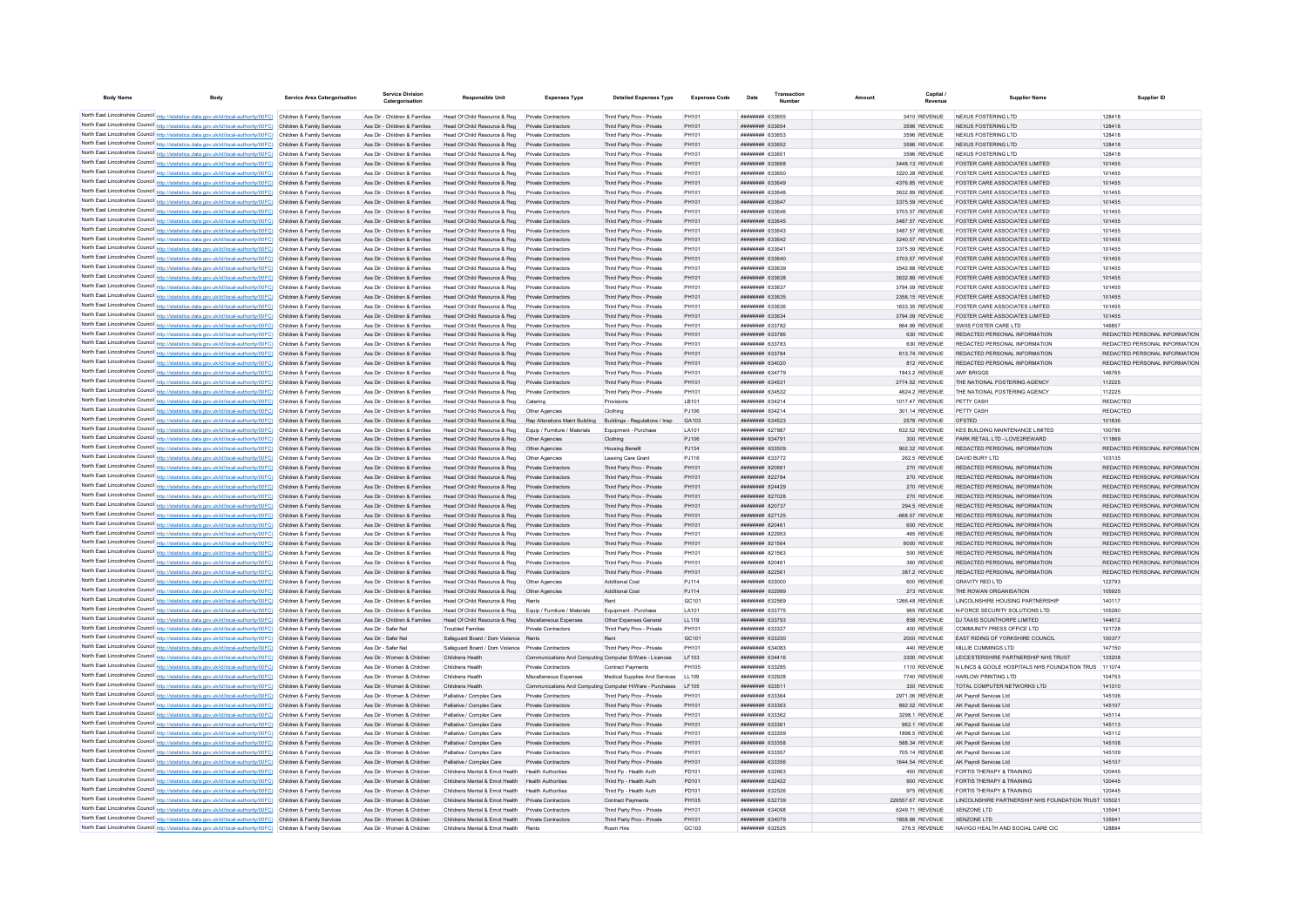| <b>Body Name</b>                         | <b>Body</b>                                                                                                                                                                                                                            | Service Area Catergorisation | Service Division<br>Catergorisation                              | <b>Responsible Unit</b>                                      | <b>Expenses Type</b>                                 | <b>Detailed Expenses Type</b>                           | <b>Expenses Code</b> | Date                                            | Number | Amount |                                   | <b>Supplier Name</b>                                      | Supplier ID                             |
|------------------------------------------|----------------------------------------------------------------------------------------------------------------------------------------------------------------------------------------------------------------------------------------|------------------------------|------------------------------------------------------------------|--------------------------------------------------------------|------------------------------------------------------|---------------------------------------------------------|----------------------|-------------------------------------------------|--------|--------|-----------------------------------|-----------------------------------------------------------|-----------------------------------------|
|                                          |                                                                                                                                                                                                                                        |                              |                                                                  |                                                              |                                                      |                                                         |                      |                                                 |        |        |                                   |                                                           |                                         |
|                                          | North East Lincolnshire Council http://statistics.data.gov.uk/id/local-authority/00FC) Children & Family Services<br>North East Lincolnshire Council http://statistics.data.gov.uk/id/local-authority/00FC) Children & Family Services |                              | Director - Children / Fam Serv<br>Director - Children / Fam Serv | Director Children & Fam Serv<br>Director Children & Fam Serv | Direct Employee Expenses<br>Direct Employee Expenses | Agency Staff<br>Agency Staff                            | EA105<br>EA105       | ######## 632028<br><b><i>HHHHHHH 632753</i></b> |        |        | 4200 REVENUE<br>4200 REVENUE      | <b>ATTENTI CONSULTING</b><br>ATTENTI CONSULTING           | 146503<br>146503                        |
|                                          | North East Lincolnshire Council http://statistics.data.gov.uk/id/local-authority/00FC) Children & Family Services                                                                                                                      |                              | Director - Children / Fam Serv                                   | Director Children & Fam Serv                                 | Direct Employee Expenses                             | Agency Staff                                            | EA105                | ######## 633337                                 |        |        | 4200 REVENUE                      | ATTENTI CONSULTING                                        | 146503                                  |
|                                          | North East Lincolnshire Council http://statistics.data.gov.uk/id/local-authority/00FC) Children & Family Services                                                                                                                      |                              | Director - Children / Fam Serv                                   | Director Children & Fam Serv                                 | Direct Employee Expenses                             | Agency Staff                                            | FA105                | <b><i>BREEBHAR 634437</i></b>                   |        |        | 4200 REVENUE                      | ATTENTI CONSULTING                                        | 146503                                  |
|                                          | North East Lincolnshire Council http://statistics.data.gov.uk/id/local-authority/00FC) Children & Family Services                                                                                                                      |                              | Director - Children / Fam Serv                                   | Director Children & Fam Serv                                 | Direct Employee Expenses                             | Agency Staff                                            | EA105                | <b>ининнин</b> 634794                           |        |        | 4200 REVENUE                      | ATTENTI CONSULTING                                        | 146503                                  |
|                                          | North East Lincolnshire Council http://statistics.data.gov.uk/id/local-authority/00FC) Children & Family Services                                                                                                                      |                              | Director - Children / Fam Serv  Director Children & Fam Serv     |                                                              | Private Contractors                                  | Contract Payment                                        | PH105                | ######## 633602                                 |        |        | 2291.66 REVENUE                   | SIGNIS I TD                                               | 145139                                  |
|                                          | North East Lincolnshire Council http://statistics.data.gov.uk/id/local-authority/00FC) Children & Family Services                                                                                                                      |                              | Director - Children / Fam Serv                                   | Director Children & Fam Serv                                 | Consultancy                                          | Consultancy                                             | <b>PL101</b>         | ######## 633990                                 |        |        | 107840.72 REVENUE                 | <b>IMPOWER CONSULTING LIMITED</b>                         | 133446                                  |
|                                          | North East Lincolnshire Council http://statistics.data.gov.uk/id/local-authority/00FC) Children & Family Services                                                                                                                      |                              | Director - Children / Fam Serv                                   | Director Children & Fam Serv                                 | Consultancy                                          | Consultancy                                             | PL101                | ######## 632448                                 |        |        | 2500 REVENUE                      | <b>GRAVITAS RECRUITMENT GROUP LTD</b>                     | 143484                                  |
|                                          | North East Lincolnshire Council http://statistics.data.gov.uk/id/local-authority/00FC) Children & Family Services                                                                                                                      |                              | Director - Children / Fam Serv                                   | Director Children & Fam Serv                                 | Consultancy                                          | Consultancy                                             | PL101                | ######## 633259                                 |        |        | 2000 REVENUE                      | <b>GRAVITAS RECRUITMENT GROUP LTD</b>                     | 143484                                  |
|                                          | North East Lincolnshire Council http://statistics.data.gov.uk/id/local-authority/00FC) Children & Family Services                                                                                                                      |                              | Director - Children / Fam Serv                                   | Director Children & Fam Serv                                 | Consultancy                                          | Consultancy                                             | PI 101               | <b><i>BREERER 634533</i></b>                    |        |        | 2500 REVENUE                      | GRAVITAS RECRUITMENT GROUP LTD                            | 143484                                  |
|                                          | North East Lincolnshire Council http://statistics.data.gov.uk/id/local-authority/00FC) Children & Family Services                                                                                                                      |                              | Director - Children / Fam Serv                                   | Director Children & Fam Serv                                 | Consultancy                                          | Consultancy                                             | <b>PL101</b>         | ######## 634553                                 |        |        | 2500 REVENUE                      | <b>GRAVITAS RECRUITMENT GROUP LTD</b>                     | 143484                                  |
|                                          | North East Lincolnshire Council http://statistics.data.gov.uk/id/local-authority/00FC) Children & Family Services                                                                                                                      |                              | Ass Dir - Assess / Safeguard                                     | Family Hubs                                                  |                                                      | Communications And Computing Computer S/Ware - Licences | LF103                | ######## 632453                                 |        |        | 2343.32 REVENUE                   | PAMS ASSESSMENT LTD                                       | 129234                                  |
|                                          | North East Lincolnshire Council http://statistics.data.gov.uk/id/local-authority/00FC) Children & Family Services                                                                                                                      |                              | Ass Dir - Assess / Safeguard                                     | Family Hubs                                                  | Equip / Furniture / Materials                        | Non-Teaching Resources                                  | LA118                | ####### 820269                                  |        |        | 266.67 REVENUE                    | REDACTED PERSONAL INFORMATION                             | REDACTED PERSONAL INFORMATION           |
|                                          | North East Lincolnshire Council http://statistics.data.gov.uk/id/local-authority/00FC)                                                                                                                                                 | Children & Family Services   | Ass Dir - Assess / Safeguard                                     | Head Of Safeguarding                                         | Direct Employee Expenses                             | Agency Staff                                            | EA105                | ######## 632451<br><b>ппинини 632452</b>        |        |        | 1579.16 REVENUE                   | NONSTOP RECRUITMENT<br>NONSTOP RECRUITMENT                | 120715<br>120715                        |
|                                          | North East Lincolnshire Council http://statistics.data.gov.uk/id/local-authority/00FC) Children & Family Services<br>North East Lincolnshire Council http://statistics.data.gov.uk/id/local-authority/00FC)                            | Children & Family Services   | Ass Dir - Assess / Safeguard<br>Ass Dir - Assess / Safeguard     | Head Of Safeguarding<br>Head Of Safeguarding                 | Direct Employee Expenses<br>Direct Employee Expenses | Agency Staff                                            | EA105<br>EA105       | <b>ппинини 632454</b>                           |        |        | 1579.16 REVENUE<br>1600.5 REVENUE | NONSTOP RECRUITMENT                                       | 120715                                  |
|                                          | North East Lincolnshire Council http://statistics.data.gov.uk/id/local-authority/00FC) Children & Family Services                                                                                                                      |                              | Ass Dir - Assess / Safeguard                                     | Head Of Safeguarding                                         | Direct Employee Expenses                             | Agency Staff<br>Agency Staff                            | EA105                | ######## 632517                                 |        |        | 1579.16 REVENUE                   | NONSTOP RECRUITMENT                                       | 120715                                  |
|                                          | North East Lincolnshire Council http://statistics.data.gov.uk/id/local-authority/00FC)                                                                                                                                                 | Children & Family Services   | Ass Dir - Assess / Safeguard                                     | Head Of Safeguarding                                         | Direct Employee Expenses                             | Agency Staf                                             | EA105                | ######## 632518                                 |        |        | 1600.5 REVENUE                    | NONSTOP RECRUITMENT                                       | 120715                                  |
|                                          | North East Lincolnshire Council http://statistics.data.gov.uk/id/local-authority/00FC) Children & Family Services                                                                                                                      |                              | Ass Dir - Assess / Safeguard                                     | Head Of Safeguarding                                         | Direct Employee Expenses                             | Agency Staff                                            | EA105                | ######## 63381                                  |        |        | 1710.33 REVENUE                   | <b>FRONTLINE STAFFING</b>                                 | 140978                                  |
|                                          | North East Lincolnshire Council http://statistics.data.gov.uk/id/local-authority/00FC) Children & Family Services                                                                                                                      |                              | Ass Dir - Assess / Safeguard                                     | <b>Head Of Safeguarding</b>                                  | Direct Employee Expenses                             | Agency Staf                                             | EA105                | ######## 633823                                 |        |        | 1760.73 REVENUE                   | <b>FRONTLINE STAFFING</b>                                 | 140978                                  |
|                                          | North East Lincolnshire Council http://statistics.data.gov.uk/id/local-authority/00FC) Children & Family Services                                                                                                                      |                              | Ass Dir - Assess / Safeguard                                     | <b>Head Of Safeguarding</b>                                  | Direct Employee Expenses                             | Agency Staff                                            | EA105                | ######## 633812                                 |        |        | 1724.73 REVENUE                   | <b>FRONTLINE STAFFING</b>                                 | 140978                                  |
|                                          | North East Lincolnshire Council http://statistics.data.gov.uk/id/local-authority/00FC) Children & Family Services                                                                                                                      |                              | Ass Dir - Assess / Safeguard                                     | Head Of Safeguarding                                         | Direct Employee Expenses                             | Agency Staff                                            | EA105                | ######## 633813                                 |        |        | 1579.16 REVENUE                   | NONSTOP RECRUITMENT                                       | 120715                                  |
|                                          | North East Lincolnshire Council http://statistics.data.gov.uk/id/local-authority/00FC) Children & Family Services                                                                                                                      |                              | Ass Dir - Assess / Safeguard                                     | Head Of Safeguarding                                         | Direct Employee Expenses                             | Agency Staf                                             | EA105                | ######## 633815                                 |        |        | 1600.5 REVENUE                    | NONSTOP RECRUITMENT                                       | 120715                                  |
|                                          | North East Lincolnshire Council http://statistics.data.gov.uk/id/local-authority/00FC)                                                                                                                                                 | Children & Family Services   | Ass Dir - Assess / Safeguard                                     | Head Of Safeguarding                                         | Direct Employee Expenses                             | Agency Staff                                            | EA105                | ######## 634731                                 |        |        | 320.1 REVENUE                     | NONSTOP RECRUITMENT                                       | 120715                                  |
| North East Lincolnshire Council http://s | tics.data.gov.uk/id/local-authority/00FC)                                                                                                                                                                                              | Children & Family Services   | Ass Dir - Assess / Safeguard                                     | <b>Head Of Safeguarding</b>                                  | Direct Employee Expenses                             | Agency Staf                                             | EA105                | ######## 634732                                 |        |        | 768.24 REVENUE                    | NONSTOP RECRUITMENT                                       | 120715                                  |
|                                          | North East Lincolnshire Council http://statistics.data.gov.uk/id/local-authority/00FC)                                                                                                                                                 | Children & Family Services   | Ass Dir - Assess / Safeguard                                     | <b>Head Of Safeguarding</b>                                  | Direct Employee Expenses                             | Agency Staff                                            | EA105                | ######## 634733                                 |        |        | 1579.16 REVENUE                   | NONSTOP RECRUITMENT                                       | 120715                                  |
|                                          | North East Lincolnshire Council http://statistics.data.gov.uk/id/local-authority/00FC) Children & Family Services                                                                                                                      |                              | Ass Dir - Assess / Safeguard                                     | <b>Head Of Safeguarding</b>                                  | Direct Employee Expenses                             | Agency Staff                                            | EA105                | <b><i>BRENHHHH 634734</i></b>                   |        |        | 1579.16 REVENUE                   | NONSTOP RECRUITMENT                                       | 120715                                  |
|                                          | North East Lincolnshire Council http://statistics.data.gov.uk/id/local-authority/00FC) Children & Family Services                                                                                                                      |                              | Ass Dir - Assess / Safeguard                                     | Head Of Safeguarding                                         | Direct Employee Expenses                             | Agency Staff                                            | EA105                | <b><i>HHHHHHH 634753</i></b>                    |        |        | 1728.33 REVENUE                   | <b>ERONTLINE STAFFING</b>                                 | 140978                                  |
|                                          | North East Lincolnshire Council http://statistics.data.gov.uk/id/local-authority/00FC) Children & Family Services                                                                                                                      |                              | Ass Dir - Assess / Safeguard                                     | Head Of Safeguarding                                         | Direct Employee Expenses                             | Agency Staff                                            | FA105                | <b><i><u>BRHHHHHH</u></i></b> 634755            |        |        | 1657 23 REVENUE                   | <b>FRONTI INF STAFFING</b>                                | 140978                                  |
|                                          | North East Lincolnshire Council http://statistics.data.gov.uk/id/local-authority/00FC) Children & Family Services                                                                                                                      |                              | Ass Dir - Assess / Safeguard                                     | Head Of Safeguarding                                         | Direct Employee Expenses                             | Agency Staff                                            | EA105                | <b>иннинний</b> 631779<br><b>иннинни 632543</b> |        |        | 3245 REVENUE                      | ATTENTI CONSULTING<br>ATTENTI CONSULTING                  | 146503<br>146503                        |
|                                          | North East Lincolnshire Council http://statistics.data.gov.uk/id/local-authority/00FC) Children & Family Services<br>North East Lincolnshire Council http://statistics.data.gov.uk/id/local-authority/00FC) Children & Family Services |                              | Ass Dir - Assess / Safeguard<br>Ass Dir - Assess / Safeguard     | Head Of Safeguarding<br>Head Of Safeguarding                 | Direct Employee Expenses<br>Direct Employee Expenses | Agency Staff<br>Agency Staf                             | EA105<br>EA105       | ######## 633340                                 |        |        | 3245 REVENUE<br>3245 REVENUE      | ATTENTI CONSULTING                                        | 146503                                  |
|                                          | North East Lincolnshire Council http://statistics.data.gov.uk/id/local-authority/00FC) Children & Family Services                                                                                                                      |                              | Ass Dir - Assess / Safeguard                                     | <b>Head Of Safeguarding</b>                                  | Direct Employee Expenses                             | Agency Staff                                            | EA105                | ######## 634436                                 |        |        | 3245 REVENUE                      | ATTENTI CONSULTING                                        | 146503                                  |
|                                          | North East Lincolnshire Council http://statistics.data.gov.uk/id/local-authority/00FC) Children & Family Services                                                                                                                      |                              | Ass Dir - Assess / Safeguard                                     | Head Of Safeguarding                                         | Direct Employee Expenses                             | Agency Staff                                            | EA105                | <b>ппинини 634797</b>                           |        |        | 3245 REVENUE                      | ATTENTI CONSULTING                                        | 146503                                  |
|                                          | North East Lincolnshire Council http://statistics.data.gov.uk/id/local-authority/00FC) Children & Family Services                                                                                                                      |                              | Ass Dir - Assess / Saferward                                     | Head Of Safeguarding                                         | Private Contractors                                  | Third Party Prov - Private                              | PH101                | ######## 627355                                 |        |        | 2420 REVENUE                      | G-MAP SERVICES                                            | 109932                                  |
|                                          | North East Lincolnshire Council http://statistics.data.gov.uk/id/local-authority/00FC) Children & Family Services                                                                                                                      |                              | Ass Dir - Assess / Safeguard                                     | Head Of Safeguarding                                         | Other Agencies                                       | Childminders/Nurseries/Playarp                          | P.1127               | <b>ппинини 823718</b>                           |        |        | 351.26 REVENUE                    | REDACTED PERSONAL INFORMATION                             | REDACTED PERSONAL INFORMATION           |
|                                          | North East Lincolnshire Council http://statistics.data.gov.uk/id/local-authority/00FC) Children & Family Services                                                                                                                      |                              | Ass Dir - Assess / Safeguard                                     | Head Of Safeguarding                                         | Other Agencies                                       | Childminders/Nurseries/Playarp                          | P.1127               | <b>ппинини 823718</b>                           |        |        | 276.26 REVENUE                    | REDACTED PERSONAL INFORMATION                             | REDACTED PERSONAL INFORMATION           |
|                                          | North East Lincolnshire Council http://statistics.data.gov.uk/id/local-authority/00FC)                                                                                                                                                 | Children & Family Services   | Ass Dir - Assess / Safeguard                                     | Head Of Safeguarding                                         | Other Agencies                                       | Section 17                                              | PJ125                | ######## 820274                                 |        |        | 830 REVENUE                       | REDACTED PERSONAL INFORMATION                             | REDACTED PERSONAL INFORMATION           |
|                                          | North East Lincolnshire Council http://statistics.data.gov.uk/id/local-authority/00FC)                                                                                                                                                 | Children & Family Services   | Ass Dir - Assess / Safeguard                                     | Head Of Safeguarding                                         | Other Agencies                                       | Section 17                                              | PJ125                | ######## 820328                                 |        |        | 1219.12 REVENUE                   | REDACTED PERSONAL INFORMATION                             | REDACTED PERSONAL INFORMATION           |
|                                          | North East Lincolnshire Council http://statistics.data.gov.uk/id/local-authority/00FC) Children & Family Services                                                                                                                      |                              | Ass Dir - Assess / Safeguard                                     | Head Of Safeguarding                                         | Other Agencie                                        | Section 17                                              | PJ125                | нининни возове                                  |        |        | 500 REVENUE                       | REDACTED PERSONAL INFORMATION                             | REDACTED PERSONAL INFORMATION           |
|                                          | North East Lincolnshire Council http://statistics.data.gov.uk/id/local-authority/00FC)                                                                                                                                                 | Children & Family Services   | Ass Dir - Assess / Safeguard                                     | Head Of Safeguarding                                         | Other Agencies                                       | Section 17                                              | PJ125                | <b><i>BREEZEEE</i></b> 826562                   |        |        | 900 REVENUE                       | REDACTED PERSONAL INFORMATION                             | REDACTED PERSONAL INFORMATION           |
|                                          | North East Lincolnshire Council http://statistics.data.gov.uk/id/local-authority/00FC) Children & Family Services                                                                                                                      |                              | Ass Dir - Assess / Safeguard                                     | Head Of Safeguarding                                         | Other Agencies                                       | Section 17                                              | PJ125                | ниннини 632686                                  |        |        | 611 REVENUE                       | FAMILY SAFEGUARDING SERVICE                               | 110640                                  |
|                                          | North East Lincolnshire Council http://statistics.data.gov.uk/id/local-authority/00FC) Children & Family Services                                                                                                                      |                              | Ass Dir - Assess / Safeguard                                     | Head Of Safeguarding                                         | Other Agencies                                       | Section 17                                              | PJ125                | ######## 821565                                 |        |        | 300 REVENUE                       | REDACTED PERSONAL INFORMATION                             | REDACTED PERSONAL INFORMATION           |
|                                          | North East Lincolnshire Council http://statistics.data.gov.uk/id/local-authority/00FC) Children & Family Services                                                                                                                      |                              | Ass Dir - Assess / Safeguard                                     | Head Of Safeguarding                                         | Other Agencies                                       | Section 17                                              | PJ125                | ######## 633305                                 |        |        | 357.17 REVENUE                    | REDACTED PERSONAL INFORMATION                             | REDACTED PERSONAL INFORMATION           |
|                                          | North East Lincolnshire Council http://statistics.data.gov.uk/id/local-authority/00FC) Children & Family Services                                                                                                                      |                              | Ass Dir - Assess / Safeguard                                     | <b>Head Of Safeguarding</b>                                  | Other Agencies                                       | Section 17                                              | PJ125                | ######## 633802<br>######## 633989              |        |        | 300 REVENUE                       | CLAIRE WILSON CONSULTING LTD<br>FORTIS THERAPY & TRAINING | 143986                                  |
|                                          | North East Lincolnshire Council http://statistics.data.gov.uk/id/local-authority/00FC) Children & Family Services<br>North East Lincolnshire Council http://statistics.data.gov.uk/id/local-authority/00FC) Children & Family Services |                              | Ass Dir - Assess / Safeguard<br>Ass Dir - Assess / Safeguard     | <b>Head Of Safeguarding</b><br>Head Of Safeguarding          | Other Agencies<br>Other Agencies                     | Section 17<br>Section 17                                | PJ125<br>PJ125       | <b>ппинини 633992</b>                           |        |        | 525 REVENUE<br>420 REVENUE        | REDACTED PERSONAL INFORMATION                             | 120445<br>REDACTED PERSONAL INFORMATION |
|                                          | North East Lincolnshire Council http://statistics.data.gov.uk/id/local-authority/00FC) Children & Family Services                                                                                                                      |                              | Ass Dir - Assess / Safeguard                                     | Head Of Safeguarding                                         | Other Agencies                                       | Section 17                                              | PJ125                | ######## 634843                                 |        |        | 420 REVENUE                       | REDACTED PERSONAL INFORMATION                             | REDACTED PERSONAL INFORMATION           |
|                                          | North East Lincolnshire Council http://statistics.data.gov.uk/id/local-authority/00FC) Children & Family Services                                                                                                                      |                              | Ass Dir - Assess / Safeguard                                     | Head Of Safeguarding                                         | Direct Employee Expenses                             | Agency Staf                                             | EA105                | ####### 631777                                  |        |        | 3245 REVENUE                      | ATTENTI CONSULTING                                        | 146503                                  |
|                                          | North East Lincolnshire Council http://statistics.data.gov.uk/id/local-authority/00FC)                                                                                                                                                 | Children & Family Services   | Ass Dir - Assess / Safeguard                                     | Head Of Safeguarding                                         | Direct Employee Expenses                             | Agency Staff                                            | EA105                | ######## 632544                                 |        |        | 3245 REVENUE                      | ATTENTI CONSULTING                                        | 146503                                  |
|                                          | North East Lincolnshire Council http://statistics.data.gov.uk/id/local-authority/00FC)                                                                                                                                                 | Children & Family Services   | Ass Dir - Assess / Safeguard                                     | <b>Head Of Safeguarding</b>                                  | Direct Employee Expenses                             | Agency Staff                                            | EA105                | ######## 634438                                 |        |        | 3245 REVENUE                      | ATTENTI CONSULTING                                        | 146503                                  |
|                                          | North East Lincolnshire Council http://statistics.data.gov.uk/id/local-authority/00FC) Children & Family Services                                                                                                                      |                              | Ass Dir - Assess / Safeguard                                     | <b>Head Of Safeguarding</b>                                  | Direct Employee Expenses                             | Agency Staff                                            | EA105                | <b>плиннин</b> 634440                           |        |        | 3245 REVENUE                      | ATTENTI CONSULTING                                        | 146503                                  |
|                                          | North East Lincolnshire Council http://statistics.data.gov.uk/id/local-authority/00FC) Children & Family Services                                                                                                                      |                              | Ass Dir - Assess / Safeguard                                     | Head Of Safeguarding                                         | Direct Employee Expenses                             | Agency Staff                                            | EA105                | <b>HHHHHHH 634799</b>                           |        |        | 3245 REVENUE                      | ATTENTI CONSULTING                                        | 146503                                  |
|                                          | North East Lincolnshire Council http://statistics.data.gov.uk/id/local-authority/00FC) Children & Family Services                                                                                                                      |                              | Ass Dir - Assess / Safeguard                                     | Head Of Safeguarding                                         | Direct Employee Expenses                             | Agency Staff                                            | EA105                | ######## 632542                                 |        |        | 1746.4 REVENUE                    | ATTENTI CONSULTING                                        | 146503                                  |
|                                          | North East Lincolnshire Council http://statistics.data.gov.uk/id/local-authority/00FC) Children & Family Services                                                                                                                      |                              | Ass Dir - Assess / Safeguard                                     | Head Of Safeguarding                                         | Direct Employee Expenses                             | Agency Staff                                            | EA105                | ######## 633338                                 |        |        | 1746.4 REVENUE                    | ATTENTI CONSULTING                                        | 146503                                  |
|                                          | North East Lincolnshire Council http://statistics.data.gov.uk/id/local-authority/00FC) Children & Family Services                                                                                                                      |                              | Ass Dir - Assess / Safeguard                                     | Head Of Safeguarding                                         | Direct Employee Expenses                             | Agency Staff                                            | EA105                | ######## 634034                                 |        |        | <b>1746.4 REVENUE</b>             | ATTENTI CONSULTING                                        | 146503                                  |
|                                          | North East Lincolnshire Council http://statistics.data.gov.uk/id/local-authority/00FC) Children & Family Services                                                                                                                      |                              | Ass Dir - Assess / Safeguard                                     | Head Of Safeguarding                                         | Direct Employee Expenses                             | Agency Staf                                             | EA105                | ######## 634796                                 |        |        | 1746.4 REVENUE                    | ATTENTI CONSULTING                                        | 146503                                  |
|                                          | North East Lincolnshire Council http://statistics.data.gov.uk/id/local-authority/00FC) Children & Family Services                                                                                                                      |                              | Ass Dir - Assess / Safeguard                                     | <b>Head Of Safeguarding</b>                                  | Direct Employee Expenses                             | Agency Staff                                            | EA105                | ######## 632044                                 |        |        | 3245 REVENUE                      | ATTENTI CONSULTING                                        | 146503                                  |
|                                          | North East Lincolnshire Council http://statistics.data.gov.uk/id/local-authority/00FC) Children & Family Services                                                                                                                      |                              | Ass Dir - Assess / Safeguard                                     | <b>Head Of Safeguarding</b>                                  | Direct Employee Expenses                             | Agency Staf                                             | EA105                | <b>ппинини 632545</b>                           |        |        | 3245 REVENUE                      | ATTENTI CONSULTING                                        | 146503                                  |
|                                          | North East Lincolnshire Council http://statistics.data.gov.uk/id/local-authority/00FC) Children & Family Services                                                                                                                      |                              | Ass Dir - Assess / Safeguard                                     | Head Of Safeguarding                                         | Direct Employee Expenses                             | Agency Staff                                            | EA105<br>EA105       | ######## 633339<br>####### 634441               |        |        | 3245 REVENUE                      | ATTENTI CONSULTING<br>ATTENTI CONSULTING                  | 146503<br>146503                        |
|                                          | North East Lincolnshire Council http://statistics.data.gov.uk/id/local-authority/00FC) Children & Family Services<br>North East Lincolnshire Council http://statistics.data.gov.uk/id/local-authority/00FC) Children & Family Services |                              | Ass Dir - Assess / Safeguard                                     | Head Of Safeguarding<br>Head Of Safeguarding                 | Direct Employee Expenses                             | Agency Staf                                             | EA105                | ######## 634798                                 |        |        | 3245 REVENUE<br>1947 REVENUE      | ATTENTI CONSULTING                                        | 146503                                  |
|                                          | North East Lincolnshire Council http://statistics.data.gov.uk/id/local-authority/00FC)                                                                                                                                                 | Children & Family Services   | Ass Dir - Assess / Safeguard<br>Ass Dir - Assess / Safeguard     | <b>Head Of Safeguarding</b>                                  | Direct Employee Expenses<br>Direct Employee Expenses | Agency Staff<br>Agency Staf                             | EA105                | ######## 63201                                  |        |        | 58297 REVENUE                     | PARADIGM PROFESSIONAL CONSULTANCY LTD                     | 129224                                  |
|                                          | North East Lincolnshire Council http://statistics.data.gov.uk/id/local-authority/00FC)                                                                                                                                                 | Children & Family Services   | Ass Dir - Assess / Safeguard                                     | Head Of Safeguarding                                         | Direct Employee Expenses                             | Agency Staff                                            | EA105                | <b>ппинини 632017</b>                           |        |        | 59297 REVENUE                     | PARADIGM PROFESSIONAL CONSULTANCY LTD.                    | 129224                                  |
|                                          | North East Lincolnshire Council http://statistics.data.gov.uk/id/local-authority/00FC) Children & Family Services                                                                                                                      |                              | Ass Dir - Assess / Safeguard                                     | Head Of Safeguarding                                         | Direct Employee Expenses                             | Agency Staff                                            | EA105                | <b>ппинини 632018</b>                           |        |        | 70307 REVENUE                     | PARADIGM PROFESSIONAL CONSULTANCY LTD.                    | 129224                                  |
|                                          | North East Lincolnshire Council http://statistics.data.gov.uk/id/local-authority/00FC) Children & Family Services                                                                                                                      |                              | Ass Dir - Assess / Safeguard                                     | Head Of Safeguarding                                         | Direct Employee Expenses                             | Agency Staff                                            | FA105                | ######## 632572                                 |        |        | 58297 REVENUE                     | PARADIGM PROFESSIONAL CONSULTANCY LTD.                    | 129224                                  |
|                                          | North East Lincolnshire Council http://statistics.data.gov.uk/id/local-authority/00FC) Children & Family Services                                                                                                                      |                              | Ass Dir - Assess / Safeguard                                     | Head Of Safeguarding                                         | Direct Employee Expenses                             | Agency Staff                                            | FA105                | <b>иннинни</b> 632567                           |        |        | 58297 REVENUE                     | PARADIGM PROFESSIONAL CONSULTANCY LTD                     | 129224                                  |
|                                          | North East Lincolnshire Council http://statistics.data.gov.uk/id/local-authority/00FC) Children & Family Services                                                                                                                      |                              | Ass Dir - Assess / Safeguard                                     | Head Of Safeguarding                                         | Direct Employee Expenses                             | Agency Staff                                            | EA105                | ######## 634059                                 |        |        | 1443 REVENUE                      | FDFN BROWN LTD                                            | 101356                                  |
|                                          | North East Lincolnshire Council http://statistics.data.gov.uk/id/local-authority/00FC) Children & Family Services                                                                                                                      |                              | Ass Dir - Assess / Safeguard                                     | Head Of Safeguarding                                         | Direct Employee Expenses                             | Agency Staf                                             | EA105                | ######## 634062                                 |        |        | 1443 REVENUE                      | EDEN BROWN LTD                                            | 101356                                  |
|                                          | North East Lincolnshire Council http://statistics.data.gov.uk/id/local-authority/00FC) Children & Family Services                                                                                                                      |                              | Ass Dir - Assess / Safeguard                                     | <b>Head Of Safeguarding</b>                                  | Direct Employee Expenses                             | Agency Staff                                            | EA105                | <b>BRANCH BRANCHER</b>                          |        |        | 1443 REVENUE                      | <b>FDEN BROWN LTD</b>                                     | 101356                                  |
|                                          | North East Lincolnshire Council http://statistics.data.gov.uk/id/local-authority/00FC) Children & Family Services                                                                                                                      |                              | Ass Dir - Assess / Safeguard                                     | Head Of Safeguarding                                         | Direct Employee Expenses                             | Agency Staff                                            | EA105                | ######## 634063                                 |        |        | 1443 REVENUE                      | <b>FDEN BROWN LTD</b>                                     | 101356                                  |
|                                          | North East Lincolnshire Council http://statistics.data.gov.uk/id/local-authority/00FC) Children & Family Services                                                                                                                      |                              | Ass Dir - Assess / Saferward                                     | Head Of Safeguarding                                         | Direct Employee Expenses                             | Agency Staf                                             | FA105                | <b>ппининия</b> 634064                          |        |        | 1443 REVENUE                      | <b>FDEN BROWN LTD</b>                                     | 101356                                  |
|                                          | North East Lincolnshire Council http://statistics.data.gov.uk/id/local-authority/00FC)                                                                                                                                                 | Children & Family Services   | Ass Dir - Assess / Safeguard                                     | Head Of Safeguarding                                         | Direct Employee Expenses                             | Agency Staff                                            | EA105                | ######## 634065                                 |        |        | 1628 REVENUE                      | EDEN BROWN LTD                                            | 101356                                  |
|                                          | North East Lincolnshire Council http://statistics.data.gov.uk/id/local-authority/00FC) Children & Family Services                                                                                                                      |                              | Ass Dir - Assess / Safeguard                                     | Head Of Safeguarding                                         | Direct Employee Expenses                             | Agency Staf                                             | EA105                | <b>ппининни</b> 634817                          |        |        | 1443 REVENUE                      | <b>FDEN BROWN LTD</b>                                     | 101356                                  |
|                                          | North East Lincolnshire Council http://statistics.data.gov.uk/id/local-authority/00FC) Children & Family Services                                                                                                                      |                              | Ass Dir - Assess / Safeguard                                     | Head Of Safeguarding                                         | Direct Employee Expenses                             | Agency Staff                                            | EA105                | ######## 634815                                 |        |        | 1628 REVENUE                      | EDEN BROWN LTD                                            | 101356                                  |
|                                          | North East Lincolnshire Council http://statistics.data.gov.uk/id/local-authority/00FC) Children & Family Services                                                                                                                      |                              | Ass Dir - Assess / Safeguard                                     | <b>Head Of Safeguardin</b>                                   | Direct Employee Expenses                             | Agency Staff                                            | EA105                | <b><i>HHHHHHH 634816</i></b>                    |        |        | 1443 REVENUE                      | <b>FDEN BROWN LTD</b>                                     | 101356                                  |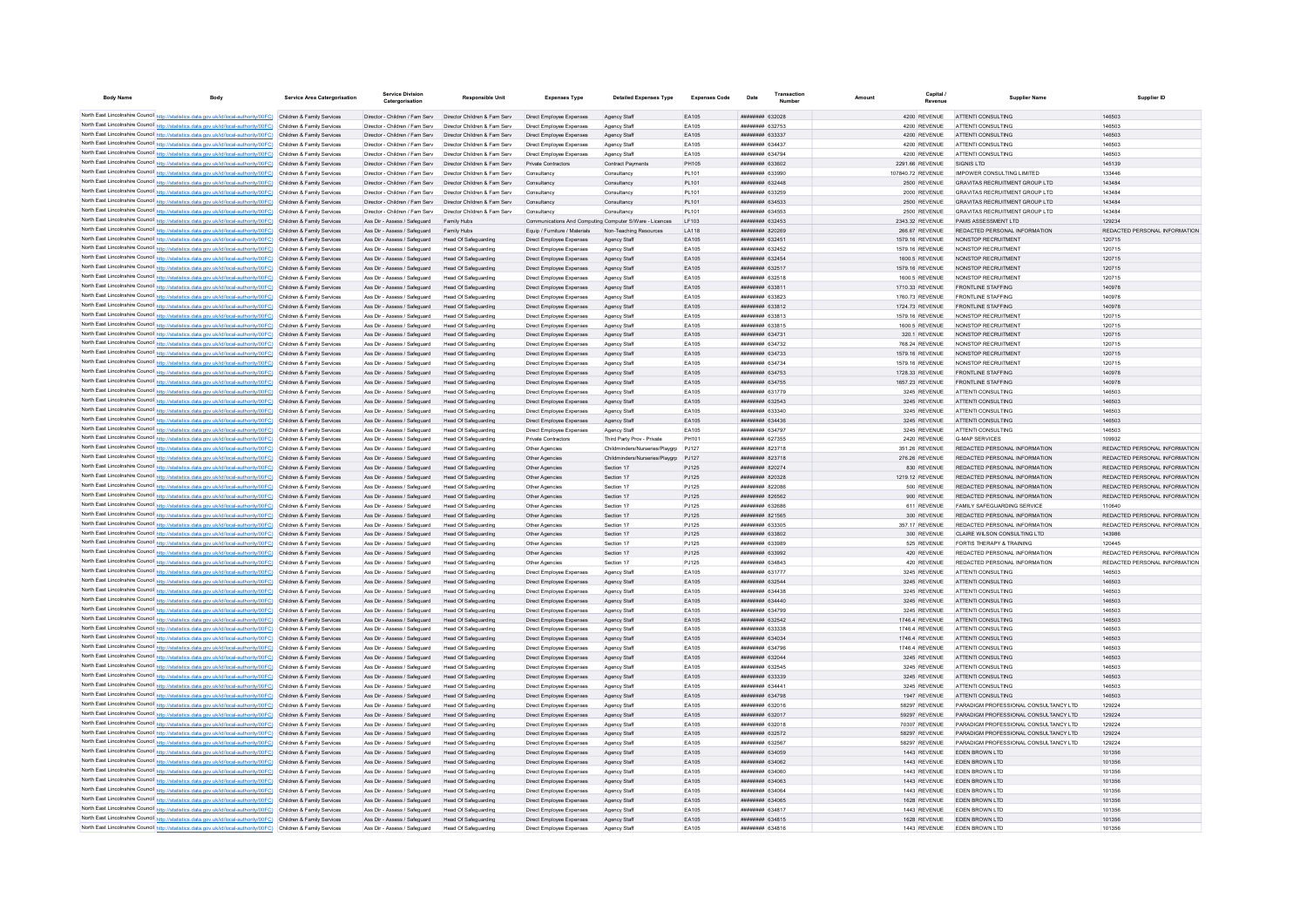| <b>Body Name</b>                                                                       | <b>Body</b>                                                                                                                                                                                                                            | <b>Service Area Catergorisation</b> | <b>Service Division</b><br>Catergorisation                   | <b>Responsible Unit</b>                                    | <b>Expenses Type</b>                                 | <b>Detailed Expenses Type</b>                            | <b>Expenses Code</b> | Date                                             | Transaction | Amount                             | Capital                      | <b>Supplier Name</b>                                           | Supplier ID                                                    |
|----------------------------------------------------------------------------------------|----------------------------------------------------------------------------------------------------------------------------------------------------------------------------------------------------------------------------------------|-------------------------------------|--------------------------------------------------------------|------------------------------------------------------------|------------------------------------------------------|----------------------------------------------------------|----------------------|--------------------------------------------------|-------------|------------------------------------|------------------------------|----------------------------------------------------------------|----------------------------------------------------------------|
|                                                                                        | North East Lincolnshire Council http://statistics.data.gov.uk/id/local-authority/00FC) Children & Family Services                                                                                                                      |                                     | Ass Dir - Assess / Safeguard                                 | Head Of Safeguarding                                       | Direct Employee Expenses                             | Agency Staff                                             | FA105                | <i>вваннин</i> 634818                            |             |                                    | 1443 REVENUE                 | FDFN BROWN LTD                                                 | 101356                                                         |
|                                                                                        | North East Lincolnshire Council http://statistics.data.gov.uk/id/local-authority/00FC) Children & Family Services                                                                                                                      |                                     | Ass Dir - Assess / Safeguard                                 | Head Of Safeguarding                                       | Direct Employee Expenses                             | Agency Staff                                             | EA105                | <b>ппининин</b> 634819                           |             |                                    | 1443 REVENUE                 | EDEN BROWN LTD                                                 | 101356                                                         |
|                                                                                        | North East Lincolnshire Council http://statistics.data.gov.uk/id/local-authority/00FC) Children & Family Services                                                                                                                      |                                     | Ass Dir - Assess / Safeguard                                 | Head Of Safeguarding                                       | Direct Employee Expenses                             | Agency Staf                                              | EA105                | ######## 634822                                  |             |                                    | 1443 REVENUE                 | EDEN BROWN LTD                                                 | 101356                                                         |
|                                                                                        | North East Lincolnshire Council http://statistics.data.gov.uk/id/local-authority/00FC) Children & Family Services                                                                                                                      |                                     | Ass Dir - Assess / Safeguard                                 | <b>Head Of Safeguarding</b>                                | Direct Employee Expenses                             | Agency Staff                                             | EA105                | <b>ппинини 632464</b>                            |             |                                    | 640 REVENUE                  | <b>FDEN BROWN LTD</b>                                          | 101356                                                         |
|                                                                                        | North East Lincolnshire Council http://statistics.data.gov.uk/id/local-authority/00FC) Children & Family Services                                                                                                                      |                                     | Ass Dir - Assess / Saferward                                 | Head Of Safeguarding                                       | Direct Employee Expenses                             | Agency Staff                                             | FA105                | <b>ппининия</b> 632465                           |             |                                    | 1480 REVENUE                 | <b>FDEN BROWN LTD</b>                                          | 101356                                                         |
|                                                                                        | North East Lincolnshire Council http://statistics.data.gov.uk/id/local-authority/00FC) Children & Family Services                                                                                                                      |                                     | Ass Dir - Assess / Safeguard                                 | Head Of Safeguarding                                       | Direct Employee Expenses                             | Agency Staff                                             | EA105                | <b>ппининия</b> 632467                           |             |                                    | 1480 REVENUE                 | <b>FDEN BROWN LTD</b>                                          | 101356                                                         |
|                                                                                        | North East Lincolnshire Council http://statistics.data.gov.uk/id/local-authority/00FC) Children & Family Services                                                                                                                      |                                     | Ass Dir - Assess / Safeguard                                 | Head Of Safeguarding                                       | Direct Employee Expenses                             | Agency Staff                                             | EA105                | <b>ппинини 632470</b>                            |             |                                    | 1480 REVENUE                 | <b>FDEN BROWN LTD</b>                                          | 101356                                                         |
|                                                                                        | North East Lincolnshire Council http://statistics.data.gov.uk/id/local-authority/00FC) Children & Family Services                                                                                                                      |                                     | Ass Dir - Assess / Safeguard                                 | Head Of Safeguarding                                       | Direct Employee Expenses                             | Agency Staff                                             | EA105                | ######## 632505                                  |             |                                    | 1480 REVENUE                 | EDEN BROWN LTD                                                 | 101356                                                         |
|                                                                                        | North East Lincolnshire Council http://statistics.data.gov.uk/id/local-authority/00FC) Children & Family Services                                                                                                                      |                                     | Ass Dir - Assess / Safeguard                                 | Head Of Safeguarding                                       | Direct Employee Expenses                             | Agency Staf                                              | EA105                | ######## 632506                                  |             | 1609.87 REVENUE                    |                              | EDEN BROWN LTD                                                 | 101356                                                         |
|                                                                                        | North East Lincolnshire Council http://statistics.data.gov.uk/id/local-authority/00FC) Children & Family Services<br>North East Lincolnshire Council http://statistics.data.gov.uk/id/local-authority/00FC) Children & Family Services |                                     | Ass Dir - Assess / Safeguard<br>Ass Dir - Assess / Safeguard | Head Of Safeguarding<br>Head Of Safeguarding               | Direct Employee Expenses                             | Agency Staf                                              | EA105<br>FA105       | ######## 632509<br><b>ппиннин</b> 633320         |             |                                    | 1480 REVENUE<br>1480 REVENUE | EDEN BROWN LTD<br><b>FDEN BROWN LTD</b>                        | 101356<br>101356                                               |
|                                                                                        | North East Lincolnshire Council http://statistics.data.gov.uk/id/local-authority/00FC) Children & Family Services                                                                                                                      |                                     | Ass Dir - Assess / Safeguard                                 | Head Of Safeguarding                                       | Direct Employee Expenses<br>Direct Employee Expenses | Agency Staff<br>Agency Staff                             | EA105                | ######## 633322                                  |             |                                    | 1480 REVENUE                 | EDEN BROWN LTD                                                 | 101356                                                         |
|                                                                                        | North East Lincolnshire Council http://statistics.data.gov.uk/id/local-authority/00FC) Children & Family Services                                                                                                                      |                                     | Ass Dir - Assess / Safeguard                                 | Head Of Safeguarding                                       | Direct Employee Expenses                             | Agency Staf                                              | EA105                | ######## 633323                                  |             | 1609.87 REVENUE                    |                              | <b>FDEN BROWN LTD</b>                                          | 101356                                                         |
| North East Lincolnshire Council http://statistics.data.gov.uk/id/local-authority/00FC) |                                                                                                                                                                                                                                        | Children & Family Services          | Ass Dir - Assess / Safeguard                                 | Head Of Safeguarding                                       | Direct Employee Expenses                             | Agency Staff                                             | EA105                | ######## 633324                                  |             | 1480 REVENUE                       |                              | EDEN BROWN LTD                                                 | 101356                                                         |
| North East Lincolnshire Council http://statistics.data.gov.uk/id/local-authority/00FC) |                                                                                                                                                                                                                                        | Children & Family Services          | Ass Dir - Assess / Safeguard                                 | Head Of Safeguarding                                       | Direct Employee Expenses                             | Agency Staff                                             | EA105                | <b>ппинини 633465</b>                            |             |                                    | 1443 REVENUE                 | EDEN BROWN LTD                                                 | 101356                                                         |
|                                                                                        | North East Lincolnshire Council http://statistics.data.gov.uk/id/local-authority/00FC)                                                                                                                                                 | Children & Family Services          | Ass Dir - Assess / Safeguard                                 | Head Of Safeguarding                                       | Direct Employee Expenses                             | Agency Staff                                             | EA105                | ######## 633466                                  |             | 1443 REVENUE                       |                              | <b>EDEN BROWN LTD</b>                                          | 101356                                                         |
|                                                                                        | North East Lincolnshire Council http://statistics.data.gov.uk/id/local-authority/00FC) Children & Family Services                                                                                                                      |                                     | Ass Dir - Assess / Saferward                                 | Head Of Safeguarding                                       | Direct Employee Expenses                             | Agency Staff                                             | FA105                | <b>ппининия</b> 633467                           |             |                                    | 1628 REVENUE                 | FDEN BROWN LTD                                                 | 101356                                                         |
|                                                                                        | North East Lincolnshire Council http://statistics.data.gov.uk/id/local-authority/00FC)                                                                                                                                                 | Children & Family Services          | Ass Dir - Assess / Safeguard                                 | Head Of Safeguarding                                       | Direct Employee Expenses                             | Agency Staff                                             | EA105                | ######## 633463                                  |             |                                    | 1443 REVENUE                 | EDEN BROWN LTD                                                 | 101356                                                         |
|                                                                                        | North East Lincolnshire Council http://statistics.data.gov.uk/id/local-authority/00FC) Children & Family Services                                                                                                                      |                                     | Ass Dir - Assess / Safeguard                                 | Head Of Safeguarding                                       | Direct Employee Expenses                             | Agency Staff                                             | EA105                | ниннини 633464                                   |             | 1443 REVENUE                       |                              | FDEN BROWN LTD                                                 | 101356                                                         |
| North East Lincolnshire Council http://statistics.data.gov.uk/id/local-authority/00FC) |                                                                                                                                                                                                                                        | Children & Family Services          | Ass Dir - Assess / Safeguard                                 | Head Of Safeguarding                                       | Private Contractors                                  | Third Party Prov - Private                               | PH101<br>PH101       | ######## 633591<br>####### 634483                |             | 4022.37 REVENUE                    |                              | REDACTED PERSONAL INFORMATION<br>REDACTED PERSONAL INFORMATION | REDACTED PERSONAL INFORMATION                                  |
|                                                                                        | North East Lincolnshire Council http://statistics.data.gov.uk/id/local-authority/00FC) Children & Family Services<br>North East Lincolnshire Council http://statistics.data.gov.uk/id/local-authority/00FC) Children & Family Services |                                     | Ass Dir - Assess / Safeguard<br>Ass Dir - Assess / Safeguard | <b>Head Of Safeguarding</b>                                | Private Contractors                                  | Third Party Prov - Private                               | PJ132                | ######## 632046                                  |             | 17832 REVENUE                      | 472 REVENUE                  | ANDERBY DRIVING CENTRE LTD                                     | REDACTED PERSONAL INFORMATION<br>102754                        |
|                                                                                        | North East Lincolnshire Council http://statistics.data.gov.uk/id/local-authority/00FC) Children & Family Services                                                                                                                      |                                     | Ass Dir - Assess / Safeguard                                 | <b>Head Of Safeguarding</b><br>Head Of Safeguarding        | Other Agencies<br>Other Agencies                     | Driving Lesson<br><b>Driving Lessons</b>                 | PJ132                | ######## 633518                                  |             |                                    | 520 REVENUE                  | ANDERRY DRIVING CENTRE I TD                                    | 102754                                                         |
|                                                                                        | North East Lincolnshire Council http://statistics.data.gov.uk/id/local-authority/00FC) Children & Family Services                                                                                                                      |                                     | Ass Dir - Assess / Safeguard                                 | Head Of Safeguarding                                       | Other Agencies                                       | <b>Housing Benefi</b>                                    | PJ134                | ######## 820336                                  |             |                                    | 257 REVENUE                  | REDACTED PERSONAL INFORMATION                                  | REDACTED PERSONAL INFORMATION                                  |
|                                                                                        | North East Lincolnshire Council http://statistics.data.gov.uk/id/local-authority/00FC) Children & Family Services                                                                                                                      |                                     | Ass Dir - Assess / Safeguard                                 | Head Of Safeguarding                                       | Other Agencies                                       | <b>Housing Benefit</b>                                   | PJ134                | ######## 822458                                  |             |                                    | 257 REVENUE                  | REDACTED PERSONAL INFORMATION                                  | REDACTED PERSONAL INFORMATION                                  |
| North East Lincolnshire Council http://statistics.data.gov.uk/id/local-authority/00FC) |                                                                                                                                                                                                                                        | Children & Family Services          | Ass Dir - Assess / Safeguard                                 | Head Of Safeguarding                                       | Other Agencies                                       | <b>Housing Benefi</b>                                    | PJ134                | ####### 824105                                   |             |                                    | 257 REVENUE                  | REDACTED PERSONAL INFORMATION                                  | REDACTED PERSONAL INFORMATION                                  |
| North East Lincolnshire Council http://statistics.data.gov.uk/id/local-authority/00FC) |                                                                                                                                                                                                                                        | Children & Family Services          | Ass Dir - Assess / Safeguard                                 | Head Of Safeguarding                                       | Other Agencies                                       | <b>Housing Benefit</b>                                   | PJ134                | ######## 826705                                  |             |                                    | 257 REVENUE                  | REDACTED PERSONAL INFORMATION                                  | REDACTED PERSONAL INFORMATION                                  |
|                                                                                        | North East Lincolnshire Council http://statistics.data.gov.uk/id/local-authority/00FC).                                                                                                                                                | Children & Family Services          | Ass Dir - Assess / Safeguard                                 | Head Of Safeguarding                                       | Other Agencie                                        | <b>Housing Benefit</b>                                   | PJ134                | ####### 820343                                   |             |                                    | 257 REVENUE                  | REDACTED PERSONAL INFORMATION                                  | REDACTED PERSONAL INFORMATION                                  |
|                                                                                        | North East Lincolnshire Council http://statistics.data.gov.uk/id/local-authority/00FC) Children & Family Services                                                                                                                      |                                     | Ass Dir - Assess / Safeguard                                 | Head Of Safeguarding                                       | Other Agencies                                       | <b>Housing Benefit</b>                                   | PJ134                | ниннини 822466                                   |             |                                    | 257 REVENUE                  | REDACTED PERSONAL INFORMATION                                  | REDACTED PERSONAL INFORMATION                                  |
|                                                                                        | North East Lincolnshire Council http://statistics.data.gov.uk/id/local-authority/00FC) Children & Family Services                                                                                                                      |                                     | Ass Dir - Assess / Safeguard                                 | Head Of Safeguarding                                       | Other Agencies                                       | <b>Housing Benefit</b>                                   | PJ134                | ######## 824113                                  |             |                                    | 257 REVENUE                  | REDACTED PERSONAL INFORMATION                                  | REDACTED PERSONAL INFORMATION                                  |
|                                                                                        | North East Lincolnshire Council http://statistics.data.gov.uk/id/local-authority/00FC) Children & Family Services                                                                                                                      |                                     | Ass Dir - Assess / Safeguard                                 | Head Of Safeguarding                                       | Other Agencies                                       | <b>Housing Benefit</b>                                   | PJ134                | ######## 826712                                  |             |                                    | 257 REVENUE                  | REDACTED PERSONAL INFORMATION                                  | REDACTED PERSONAL INFORMATION                                  |
|                                                                                        | North East Lincolnshire Council http://statistics.data.gov.uk/id/local-authority/00FC) Children & Family Services                                                                                                                      |                                     | Ass Dir - Assess / Safeguard                                 | Head Of Safeguarding                                       | Other Agencies                                       | <b>Housing Benefit</b>                                   | PJ134                | ######## 820389                                  |             |                                    | 257 REVENUE                  | REDACTED PERSONAL INFORMATION                                  | REDACTED PERSONAL INFORMATION                                  |
|                                                                                        | North East Lincolnshire Council http://statistics.data.gov.uk/id/local-authority/00FC) Children & Family Services<br>North East Lincolnshire Council http://statistics.data.gov.uk/id/local-authority/00FC) Children & Family Services |                                     | Ass Dir - Assess / Safeguard<br>Ass Dir - Assess / Safeguard | <b>Head Of Safeguarding</b><br><b>Head Of Safeguarding</b> | Other Agencies<br>Other Agencies                     | <b>Housing Benefit</b><br><b>Housing Benefit</b>         | PJ134<br>PJ134       | ######## 822512<br>######## 824159               |             |                                    | 257 REVENUE<br>257 REVENUE   | REDACTED PERSONAL INFORMATION<br>REDACTED PERSONAL INFORMATION | REDACTED PERSONAL INFORMATION<br>REDACTED PERSONAL INFORMATION |
|                                                                                        | North East Lincolnshire Council http://statistics.data.gov.uk/id/local-authority/00FC) Children & Family Services                                                                                                                      |                                     | Ass Dir - Assess / Safeguard                                 | <b>Head Of Safeguarding</b>                                | Other Agencies                                       | <b>Housing Benefit</b>                                   | PJ134                | ######## 826758                                  |             |                                    | 257 REVENUE                  | REDACTED PERSONAL INFORMATION                                  | REDACTED PERSONAL INFORMATION                                  |
|                                                                                        | North East Lincolnshire Council http://statistics.data.gov.uk/id/local-authority/00FC) Children & Family Services                                                                                                                      |                                     | Ass Dir - Assess / Safeguard                                 | Head Of Safeguarding                                       | Other Agencies                                       | <b>Housing Benefit</b>                                   | PJ134                | ######## 632718                                  |             | 1424.23 REVENUE                    |                              | REDACTED PERSONAL INFORMATION                                  | REDACTED PERSONAL INFORMATION                                  |
|                                                                                        | North East Lincolnshire Council http://statistics.data.gov.uk/id/local-authority/00FC) Children & Family Services                                                                                                                      |                                     | Ass Dir - Assess / Safeguard                                 | Head Of Safeguarding                                       | Other Agencies                                       | <b>Housing Benefit</b>                                   | PJ134                | ######## 632719                                  |             | 1445.22 REVENUE                    |                              | REDACTED PERSONAL INFORMATION                                  | REDACTED PERSONAL INFORMATION                                  |
|                                                                                        | North East Lincolnshire Council http://statistics.data.gov.uk/id/local-authority/00FC) Children & Family Services                                                                                                                      |                                     | Ass Dir - Assess / Safeguard                                 | Head Of Safeguarding                                       | Other Agencies                                       | <b>Housing Benefit</b>                                   | PJ134                | ######## 632715                                  |             | 1464.13 REVENUE                    |                              | REDACTED PERSONAL INFORMATION                                  | REDACTED PERSONAL INFORMATION                                  |
|                                                                                        | North East Lincolnshire Council http://statistics.data.gov.uk/id/local-authority/00FC)                                                                                                                                                 | Children & Family Services          | Ass Dir - Assess / Safeguard                                 | Head Of Safeguarding                                       | Other Agencies                                       | <b>Housing Benefit</b>                                   | PJ134                | ######## 633508                                  |             | 674.39 REVENUE                     |                              | REDACTED PERSONAL INFORMATION                                  | REDACTED PERSONAL INFORMATION                                  |
|                                                                                        | North East Lincolnshire Council http://statistics.data.gov.uk/id/local-authority/00FC).                                                                                                                                                | Children & Family Services          | Ass Dir - Assess / Safeguard                                 | Head Of Safeguarding                                       | Other Agencie                                        | <b>Housing Benefit</b>                                   | PJ134                | ######## 633507                                  |             | 902.32 REVENUE                     |                              | REDACTED PERSONAL INFORMATION                                  | REDACTED PERSONAL INFORMATION                                  |
|                                                                                        | North East Lincolnshire Council http://statistics.data.gov.uk/id/local-authority/00FC) Children & Family Services                                                                                                                      |                                     | Ass Dir - Assess / Safeguard                                 | Head Of Safeguarding                                       | Other Agencies                                       | <b>Housing Benefit</b>                                   | PJ134                | ######## 633545                                  |             | 617.92 REVENUE                     |                              | REDACTED PERSONAL INFORMATION                                  | REDACTED PERSONAL INFORMATION                                  |
|                                                                                        | North East Lincolnshire Council http://statistics.data.gov.uk/id/local-authority/00FC) Children & Family Services                                                                                                                      |                                     | Ass Dir - Assess / Safeguard                                 | Head Of Safeguarding                                       | Other Agencies                                       | <b>Housing Benefit</b>                                   | PJ134                | ######## 633515                                  |             | 519.53 REVENUE                     |                              | REDACTED PERSONAL INFORMATION                                  | REDACTED PERSONAL INFORMATION                                  |
|                                                                                        | North East Lincolnshire Council http://statistics.data.gov.uk/id/local-authority/00FC) Children & Family Services                                                                                                                      |                                     | Ass Dir - Assess / Safeguard                                 | Head Of Safeguarding                                       | Other Agencies<br>Other Agencies                     | <b>Housing Benefit</b>                                   | PJ134                | ######## 633564<br>######## 634546               |             |                                    | 585 REVENUE                  | REDACTED PERSONAL INFORMATION<br>REDACTED PERSONAL INFORMATION | REDACTED PERSONAL INFORMATION                                  |
| North East Lincolnshire Council http://statistics.data.gov.uk/id/local-authority/00FC) | North East Lincolnshire Council http://statistics.data.gov.uk/id/local-authority/00FC) Children & Family Services                                                                                                                      | Children & Family Services          | Ass Dir - Assess / Safeguard<br>Ass Dir - Assess / Safeguard | <b>Head Of Safeguarding</b><br><b>Head Of Safeguarding</b> | Other Agencies                                       | <b>Housing Benefit</b><br>Leaving Care Grant             | PJ134<br>PJ116       | ######## 632490                                  |             | 498.39 REVENUE<br>376.76 REVENUE   |                              | <b>B &amp; M RETAIL LIMITED</b>                                | REDACTED PERSONAL INFORMATION<br>116266                        |
|                                                                                        | North East Lincolnshire Council http://statistics.data.gov.uk/id/local-authority/00FC) Children & Family Services                                                                                                                      |                                     | Ass Dir - Assess / Safeguard                                 | <b>Head Of Safeguarding</b>                                | Other Agencies                                       | Leaving Care Grant                                       | PJ116                | ######## 633781                                  |             | 474.98 REVENUE                     |                              | DAVID BURY LTD                                                 | 103135                                                         |
|                                                                                        | North East Lincolnshire Council http://statistics.data.gov.uk/id/local-authority/00FC) Children & Family Services                                                                                                                      |                                     | Ass Dir - Assess / Safeguard                                 | Head Of Safeguarding                                       | Other Agencies                                       | Personal Allowance                                       | PJ122                | ######## 634132                                  |             | 1407.51 REVENUE                    |                              | 16+ SERVICES                                                   | 100943                                                         |
|                                                                                        | North East Lincolnshire Council http://statistics.data.gov.uk/id/local-authority/00FC) Children & Family Services                                                                                                                      |                                     | Ass Dir - Assess / Safeguard                                 | Head Of Safeguarding                                       | Direct Employee Expenses                             | Agency Staff                                             | EA105                | ######## 632741                                  |             | 1657.23 REVENUE                    |                              | <b>FRONTLINE STAFFING</b>                                      | 140978                                                         |
|                                                                                        | North East Lincolnshire Council http://statistics.data.gov.uk/id/local-authority/00FC) Children & Family Services                                                                                                                      |                                     | Ass Dir - Assess / Safeguard                                 | Head Of Safeguarding                                       | Direct Employee Expenses                             | Agency Staff                                             | EA105                | ######## 633542                                  |             | 1774.68 REVENUE                    |                              | <b>FRONTLINE STAFFING</b>                                      | 140978                                                         |
|                                                                                        | North East Lincolnshire Council http://statistics.data.gov.uk/id/local-authority/00FC)                                                                                                                                                 | Children & Family Services          | Ass Dir - Assess / Safeguard                                 | Head Of Safeguarding                                       | Direct Employee Expenses                             | Agency Staff                                             | EA105                | ######## 634248                                  |             | 1657.23 REVENUE                    |                              | <b>FRONTLINE STAFFING</b>                                      | 140978                                                         |
| North East Lincolnshire Council http://statistics.data.gov.uk/id/local-authority/00FC) |                                                                                                                                                                                                                                        | Children & Family Servicer          | Ass Dir - Assess / Safeguard                                 | <b>Head Of Safeguarding</b>                                | Other Agencies                                       | Additional Cos                                           | PJ114                | ######## 632742                                  |             | 1546.22 REVENUE                    |                              | AA RADIO CARS LTD                                              | 101222                                                         |
| North East Lincolnshire Council http://statistics.data.gov.uk/id/local-authority/00FC) |                                                                                                                                                                                                                                        | Children & Family Services          | Ass Dir - Assess / Safeguard                                 | <b>Head Of Safeguarding</b>                                | Direct Employee Expenses                             | Agency Staff                                             | EA105                | HHHHHHH 632032                                   |             | 1579.16 REVENUE                    |                              | NONSTOP RECRUITMENT                                            | 120715                                                         |
|                                                                                        | North East Lincolnshire Council http://statistics.data.gov.uk/id/local-authority/00FC) Children & Family Services                                                                                                                      |                                     | Ass Dir - Assess / Safeguard                                 | Head Of Safeguarding                                       | Direct Employee Expenses                             | Agency Staff                                             | EA105                | <b><i>HHHHHHH 632021</i></b>                     |             | 1579.16 REVENUE                    |                              | NONSTOP RECRUITMENT                                            | 120715                                                         |
|                                                                                        | North East Lincolnshire Council http://statistics.data.gov.uk/id/local-authority/00FC) Children & Family Services<br>North East Lincolnshire Council http://statistics.data.gov.uk/id/local-authority/00FC) Children & Family Services |                                     | Ass Dir - Assess / Safeguard<br>Ass Dir - Assess / Safeguard | Head Of Safeguarding<br><b>Head Of Safeguarding</b>        | Direct Employee Expenses<br>Direct Employee Expenses | Agency Staff<br>Agency Staff                             | FA105<br>EA105       | <b>ПЕНИННЫЙ</b> 632512<br><b>иннинний</b> 632515 |             | 1579 16 REVENUE<br>1579.16 REVENUE |                              | NONSTOP RECRUITMENT<br>NONSTOP RECRUITMENT                     | 120715<br>120715                                               |
|                                                                                        | North East Lincolnshire Council http://statistics.data.gov.uk/id/local-authority/00FC) Children & Family Services                                                                                                                      |                                     | Ass Dir - Assess / Safeguard                                 | <b>Head Of Safeguarding</b>                                | Direct Employee Expenses                             | Agency Staff                                             | EA105                | ######## 632510                                  |             | 1569.96 REVENUE                    |                              | NONSTOP RECRUITMENT                                            | 120715                                                         |
|                                                                                        | North East Lincolnshire Council http://statistics.data.gov.uk/id/local-authority/00FC) Children & Family Services                                                                                                                      |                                     | Ass Dir - Assess / Safeguard                                 | <b>Head Of Safeguarding</b>                                | Direct Employee Expenses                             | Agency Staf                                              | EA105                | ######## 632665                                  |             | 1579.16 REVENUE                    |                              | NONSTOP RECRUITMENT                                            | 120715                                                         |
|                                                                                        | North East Lincolnshire Council http://statistics.data.gov.uk/id/local-authority/00FC) Children & Family Services                                                                                                                      |                                     | Ass Dir - Assess / Safeguard                                 | <b>Head Of Safeguarding</b>                                | Direct Employee Expenses                             | Agency Staff                                             | EA105                | <b>иннинин</b> 632666                            |             | 1579.16 REVENUE                    |                              | NONSTOP RECRUITMENT                                            | 120715                                                         |
|                                                                                        | North East Lincolnshire Council http://statistics.data.gov.uk/id/local-authority/00FC) Children & Family Services                                                                                                                      |                                     | Ass Dir - Assess / Safeguard                                 | Head Of Safeguarding                                       | Direct Employee Expenses                             | Agency Staff                                             | EA105                | <b>ппинини 632667</b>                            |             | 1569.96 REVENUE                    |                              | NONSTOP RECRUITMENT                                            | 120715                                                         |
|                                                                                        | North East Lincolnshire Council http://statistics.data.gov.uk/id/local-authority/00FC) Children & Family Services                                                                                                                      |                                     | Ass Dir - Assess / Safeguard                                 | Head Of Safeguarding                                       | Indirect Employee Expenses                           | Staff Training                                           | FR122                | ######## 634505                                  |             |                                    | 450 REVENUE                  | POLICY FORESIGHT LTD.                                          | 142811                                                         |
|                                                                                        | North East Lincolnshire Council http://statistics.data.gov.uk/id/local-authority/00FC) Children & Family Services                                                                                                                      |                                     | Ass Dir - Assess / Safeguard                                 | Head Of Safeguarding                                       | Miscellaneous Expenses                               | Activities - Service Users                               | 11114                | нининни 632686                                   |             | 266.4 REVENUE                      |                              | FAMILY SAFEGUARDING SERVICE                                    | 110640                                                         |
|                                                                                        | North East Lincolnshire Council http://statistics.data.gov.uk/id/local-authority/00FC) Children & Family Services                                                                                                                      |                                     | Ass Dir - Assess / Safeguard                                 | Anency Placements                                          | Private Contractors                                  | Third Party Prov - Private                               | PH101                | ниннини 632584                                   |             | 30064.07 REVENUE                   |                              | REDACTED PERSONAL INFORMATION                                  | REDACTED PERSONAL INFORMATION                                  |
|                                                                                        | North East Lincolnshire Council http://statistics.data.gov.uk/id/local-authority/00FC)                                                                                                                                                 | Children & Family Services          | Ass Dir - Assess / Safeguard                                 | Agency Placements                                          | Private Contractors                                  | Third Party Prov - Private                               | PH101                | ######## 634745                                  |             | 4731.11 REVENUE                    |                              | REDACTED PERSONAL INFORMATION                                  | REDACTED PERSONAL INFORMATION                                  |
|                                                                                        | North East Lincolnshire Council http://statistics.data.gov.uk/id/local-authority/00FC)                                                                                                                                                 | Children & Family Services          | Ass Dir - Assess / Safeguard                                 | Agency Placements                                          | Private Contractors                                  | Third Party Prov - Private                               | PH101                | <b>ппинини 632255</b>                            |             | 30064.07 REVENUE                   |                              | REDACTED PERSONAL INFORMATION                                  | REDACTED PERSONAL INFORMATION                                  |
|                                                                                        | North East Lincolnshire Council http://statistics.data.gov.uk/id/local-authority/00FC).                                                                                                                                                | Children & Family Services          | Ass Dir - Assess / Safeguard                                 | Agency Placements                                          | Private Contractors                                  | Third Party Prov - Private                               | PH101                | <b>ппинини 632254</b>                            |             | 16034.17 REVENUE                   |                              | REDACTED PERSONAL INFORMATION<br>REDACTED PERSONAL INFORMATION | REDACTED PERSONAL INFORMATION<br>REDACTED PERSONAL INFORMATION |
|                                                                                        | North East Lincolnshire Council http://statistics.data.gov.uk/id/local-authority/00FC) Children & Family Services<br>North East Lincolnshire Council http://statistics.data.gov.uk/id/local-authority/00FC) Children & Family Services |                                     | Ass Dir - Assess / Saferward<br>Ass Dir - Assess / Safeguard | <b>Anency Placements</b><br>Agency Placements              | Private Contractors<br>Private Contractors           | Third Party Prov - Private<br>Third Party Prov - Private | PH101<br>PH101       | <b>ппининия</b> 632256<br>######## 632443        |             | 31066.2 REVENUE<br>7719.54 REVENUE |                              | REDACTED PERSONAL INFORMATION                                  | REDACTED PERSONAL INFORMATION                                  |
|                                                                                        | North East Lincolnshire Council http://statistics.data.gov.uk/id/local-authority/00FC) Children & Family Services                                                                                                                      |                                     | Ass Dir - Assess / Safeguard                                 | Agency Placements                                          | Private Contractors                                  | Third Party Prov - Private                               | PH101                | <b>иннинни 632438</b>                            |             | 17515 REVENUE                      |                              | REDACTED PERSONAL INFORMATION                                  | REDACTED PERSONAL INFORMATION                                  |
|                                                                                        | North East Lincolnshire Council http://statistics.data.gov.uk/id/local-authority/00FC) Children & Family Services                                                                                                                      |                                     | Ass Dir - Assess / Safeguard                                 | Agency Placements                                          | Private Contractors                                  | Third Party Prov - Private                               | PH101                | ######## 632674                                  |             | 17390 REVENUE                      |                              | REDACTED PERSONAL INFORMATION                                  | REDACTED PERSONAL INFORMATION                                  |
|                                                                                        | North East Lincolnshire Council http://statistics.data.gov.uk/id/local-authority/00FC) Children & Family Services                                                                                                                      |                                     | Ass Dir - Assess / Safeguard                                 | <b>Agency Placements</b>                                   | Private Contractors                                  | Third Party Prov - Private                               | PH101                | ######## 632673                                  |             | 24957 REVENUE                      |                              | REDACTED PERSONAL INFORMATION                                  | REDACTED PERSONAL INFORMATION                                  |
|                                                                                        | North East Lincolnshire Council http://statistics.data.gov.uk/id/local-authority/00FC) Children & Family Services                                                                                                                      |                                     | Ass Dir - Assess / Safeguard                                 | Agency Placements                                          | Private Contractors                                  | Third Party Prov - Private                               | PH101                | ######## 632672                                  |             | 24957 REVENUE                      |                              | REDACTED PERSONAL INFORMATION                                  | REDACTED PERSONAL INFORMATION                                  |
|                                                                                        | North East Lincolnshire Council http://statistics.data.gov.uk/id/local-authority/00FC) Children & Family Services                                                                                                                      |                                     | Ass Dir - Assess / Safeguard                                 | Agency Placements                                          | Private Contractors                                  | Third Party Prov - Private                               | PH101                | <b>HANNAHA 632675</b>                            |             | 26271 43 REVENUE                   |                              | REDACTED PERSONAL INFORMATION                                  | REDACTED PERSONAL INFORMATION                                  |
|                                                                                        | North East Lincolnshire Council http://statistics.data.gov.uk/id/local-authority/00FC) Children & Family Services                                                                                                                      |                                     | Ass Dir - Assess / Safeguard                                 | Agency Placements                                          | <b>Private Contractors</b>                           | Third Party Prov - Private                               | PH101                | ######## 632677                                  |             | 6950 REVENUE                       |                              | REDACTED PERSONAL INFORMATION                                  | REDACTED PERSONAL INFORMATION                                  |
|                                                                                        | North East Lincolnshire Council http://statistics.data.gov.uk/id/local-authority/00FC) Children & Family Services                                                                                                                      |                                     | Ass Dir - Assess / Safeguard                                 | Agency Placements                                          | <b>Private Contractors</b>                           | Third Party Prov - Private                               | PH101                | <b>ПЕНИНИЯ</b> 632676                            |             |                                    | 6950 REVENUE                 | REDACTED PERSONAL INFORMATION                                  | REDACTED PERSONAL INFORMATION                                  |
|                                                                                        | North East Lincolnshire Council http://statistics.data.gov.uk/id/local-authority/00FC) Children & Family Services                                                                                                                      |                                     | Ass Dir - Assess / Safeguard                                 | Agency Placements                                          | Private Contractors                                  | Third Party Prov - Private                               | PH101                | ######## 632678                                  |             | 17492.68 REVENUE                   |                              | REDACTED PERSONAL INFORMATION                                  | REDACTED PERSONAL INFORMATION                                  |
|                                                                                        | North East Lincolnshire Council http://statistics.data.gov.uk/id/local-authority/00FC) Children & Family Services                                                                                                                      |                                     | Ass Dir - Assess / Safeguard                                 | Agency Placements                                          | Private Contractors                                  | Third Party Prov - Private                               | <b>PH101</b>         | <b>ппинини 632679</b>                            |             | 17692.01 REVENUE                   |                              | REDACTED PERSONAL INFORMATION                                  | REDACTED PERSONAL INFORMATION                                  |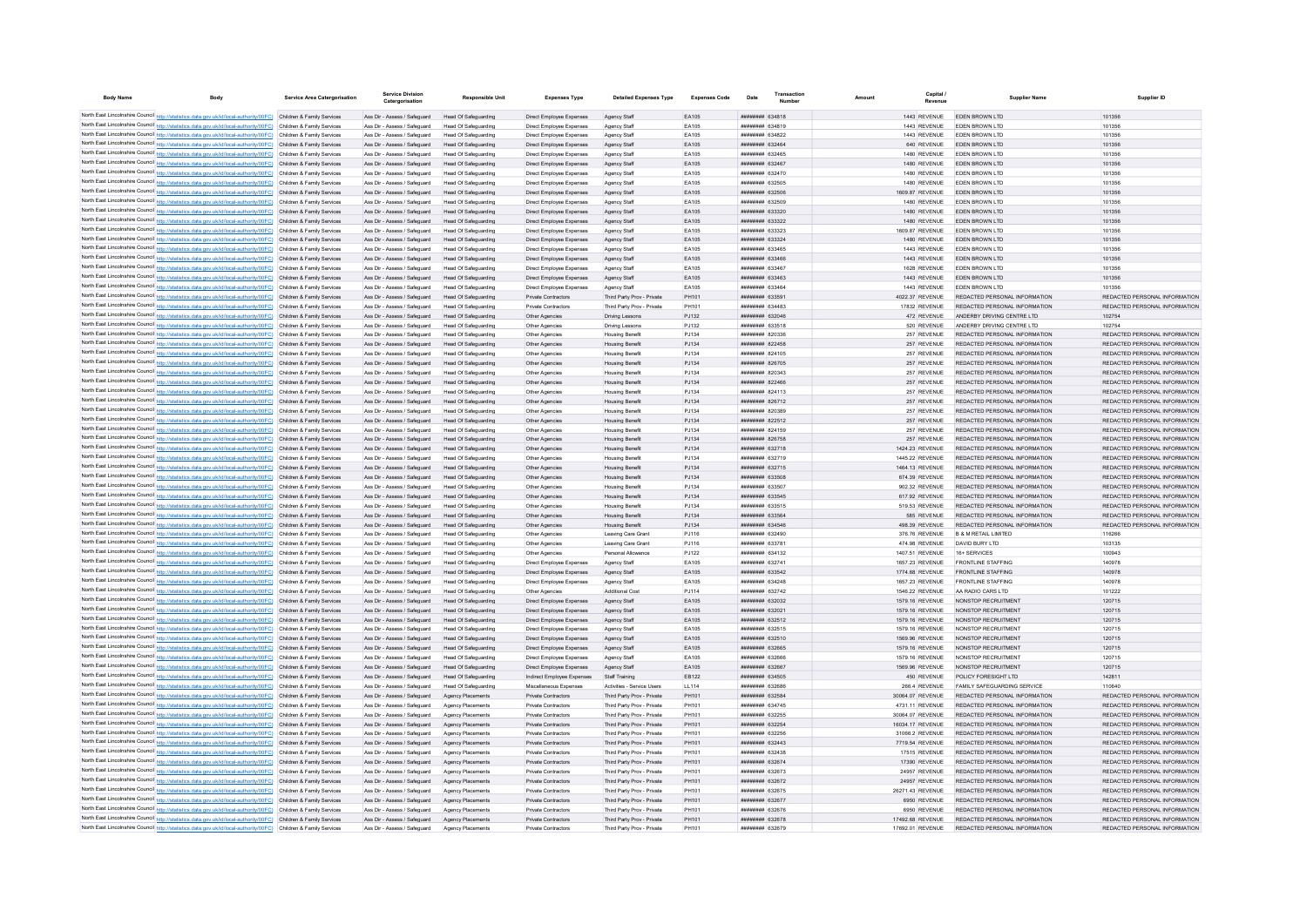| <b>Body Name</b> | <b>Body</b>                                                                                                                                                                                                                            | Service Area Catergorisation | <b>Service Division</b><br>Catergorisation                   | <b>Responsible Unit</b>                | <b>Expenses Type</b>                                             | <b>Detailed Expenses Type</b>                                    | <b>Expenses Code</b> | Date                                     | Transaction            | Amount | Capital                           | <b>Supplier Name</b>                                           | Supplier ID                                                    |
|------------------|----------------------------------------------------------------------------------------------------------------------------------------------------------------------------------------------------------------------------------------|------------------------------|--------------------------------------------------------------|----------------------------------------|------------------------------------------------------------------|------------------------------------------------------------------|----------------------|------------------------------------------|------------------------|--------|-----------------------------------|----------------------------------------------------------------|----------------------------------------------------------------|
|                  | North East Lincolnshire Council http://statistics.data.gov.uk/id/local-authority/00FC) Children & Family Services                                                                                                                      |                              | Ass Dir - Assess / Safeguard                                 | Agency Placements                      | Private Contractors                                              | Third Party Prov - Private                                       | PH101                |                                          | ######## 632680        |        | 13024 29 REVENUE                  | REDACTED PERSONAL INFORMATION                                  | REDACTED PERSONAL INFORMATION                                  |
|                  | North East Lincolnshire Council http://statistics.data.gov.uk/id/local-authority/00FC) Children & Family Services                                                                                                                      |                              | Ass Dir - Assess / Safeguard                                 | Agency Placements                      | Private Contractor                                               | Third Party Prov - Private                                       | PH101                | <b>ппинини 63367</b>                     |                        |        | 27311 REVENUE                     | REDACTED PERSONAL INFORMATION                                  | REDACTED PERSONAL INFORMATION                                  |
|                  | North East Lincolnshire Council http://statistics.data.gov.uk/id/local-authority/00FC) Children & Family Services                                                                                                                      |                              | Ass Dir - Assess / Safeguard                                 | Agency Placements                      | Private Contractors                                              | Third Party Prov - Private                                       | PH101                |                                          | ######## 633384        |        | 6950 REVENUE                      | REDACTED PERSONAL INFORMATION                                  | REDACTED PERSONAL INFORMATION                                  |
|                  | North East Lincolnshire Council http://statistics.data.gov.uk/id/local-authority/00FC) Children & Family Services                                                                                                                      |                              | Ass Dir - Assess / Safeguard                                 | Agency Placements                      | Private Contractors                                              | Third Party Prov - Private                                       | PH101                | ниннини 633383                           |                        |        | 6950 REVENUE                      | REDACTED PERSONAL INFORMATION                                  | REDACTED PERSONAL INFORMATION                                  |
|                  | North East Lincolnshire Council http://statistics.data.gov.uk/id/local-authority/00FC) Children & Family Services                                                                                                                      |                              | Ass Dir - Assess / Saferward                                 | Agency Placements                      | Private Contractors                                              | Third Party Prov - Private                                       | PH101                |                                          | <i>ппининия</i> 633382 |        | 14127.14 REVENUE                  | REDACTED PERSONAL INFORMATION                                  | REDACTED PERSONAL INFORMATION                                  |
|                  | North East Lincolnshire Council http://statistics.data.gov.uk/id/local-authority/00FC) Children & Family Services                                                                                                                      |                              | Ass Dir - Assess / Saferward                                 | Anency Placements                      | Private Contractors                                              | Third Party Prov - Private                                       | PH101                |                                          | <b>####### 633380</b>  |        | 15996 REVENUE                     | REDACTED PERSONAL INFORMATION                                  | REDACTED PERSONAL INFORMATION                                  |
|                  | North East Lincolnshire Council http://statistics.data.gov.uk/id/local-authority/00FC) Children & Family Services                                                                                                                      |                              | Ass Dir - Assess / Safeguard                                 | Agency Placements                      | Private Contractors                                              | Third Party Prov - Private                                       | PH101                |                                          | ######## 633381        |        | 15500 REVENUE                     | REDACTED PERSONAL INFORMATION                                  | REDACTED PERSONAL INFORMATION                                  |
|                  | North East Lincolnshire Council http://statistics.data.gov.uk/id/local-authority/00FC) Children & Family Services<br>North East Lincolnshire Council http://statistics.data.gov.uk/id/local-authority/00FC) Children & Family Services |                              | Ass Dir - Assess / Safeguard                                 | Agency Placements                      | Private Contractors                                              | Third Party Prov - Private                                       | PH101                | ######## 633378                          |                        |        | 10184.19 REVENUE                  | REDACTED PERSONAL INFORMATION                                  | REDACTED PERSONAL INFORMATION                                  |
|                  | North East Lincolnshire Council http://statistics.data.gov.uk/id/local-authority/00FC) Children & Family Services                                                                                                                      |                              | Ass Dir - Assess / Safeguard<br>Ass Dir - Assess / Safeguard | Agency Placements<br>Agency Placements | Private Contractors<br>Private Contractors                       | Third Party Prov - Private<br>Third Party Prov - Private         | PH101<br>PH101       | ######## 633379<br>######## 633377       |                        |        | 14804.71 REVENUE<br>9000 REVENUE  | REDACTED PERSONAL INFORMATION<br>REDACTED PERSONAL INFORMATION | REDACTED PERSONAL INFORMATION<br>REDACTED PERSONAL INFORMATION |
|                  | North East Lincolnshire Council http://statistics.data.gov.uk/id/local-authority/00FC) Children & Family Services                                                                                                                      |                              | Ass Dir - Assess / Safeguard                                 | Anency Placements                      | Private Contractors                                              | Third Party Prov - Private                                       | PH101                | <b>ппининия</b> 633376                   |                        |        | 19190.15 REVENUE                  | REDACTED PERSONAL INFORMATION                                  | REDACTED PERSONAL INFORMATION                                  |
|                  | North East Lincolnshire Council http://statistics.data.gov.uk/id/local-authority/00FC) Children & Family Services                                                                                                                      |                              | Ass Dir - Assess / Safeguard                                 | Agency Placements                      | Private Contractors                                              | Third Party Prov - Private                                       | PH101                | ######## 633373                          |                        |        | 2192.14 REVENUE                   | REDACTED PERSONAL INFORMATION                                  | REDACTED PERSONAL INFORMATION                                  |
|                  | North East Lincolnshire Council http://statistics.data.gov.uk/id/local-authority/00FC) Children & Family Services                                                                                                                      |                              | Ass Dir - Assess / Safeguard                                 | Agency Placements                      | Private Contractors                                              | Third Party Prov - Private                                       | PH101                | ######## 633374                          |                        |        | 4406.43 REVENUE                   | REDACTED PERSONAL INFORMATION                                  | REDACTED PERSONAL INFORMATION                                  |
|                  | North East Lincolnshire Council http://statistics.data.gov.uk/id/local-authority/00FC) Children & Family Services                                                                                                                      |                              | Ass Dir - Assess / Safeguard                                 | Agency Placements                      | Private Contractors                                              | Third Party Prov - Private                                       | PH101                | ######## 63337                           |                        |        | 5400 REVENUE                      | REDACTED PERSONAL INFORMATION                                  | REDACTED PERSONAL INFORMATION                                  |
|                  | North East Lincolnshire Council http://statistics.data.gov.uk/id/local-authority/00FC) Children & Family Services                                                                                                                      |                              | Ass Dir - Assess / Safeguard                                 | Agency Placements                      | Private Contractors                                              | Third Party Prov - Private                                       | PH101                | ######## 634275                          |                        |        | 7910.86 REVENUE                   | REDACTED PERSONAL INFORMATION                                  | REDACTED PERSONAL INFORMATION                                  |
|                  | North East Lincolnshire Council http://statistics.data.gov.uk/id/local-authority/00FC) Children & Family Services                                                                                                                      |                              | Ass Dir - Assess / Safeguard                                 | Agency Placements                      | Private Contractors                                              | Third Party Prov - Private                                       | PH101                | ######## 634890                          |                        |        | 18428.57 REVENUE                  | REDACTED PERSONAL INFORMATION                                  | REDACTED PERSONAL INFORMATION                                  |
|                  | North East Lincolnshire Council http://statistics.data.gov.uk/id/local-authority/00FC) Children & Family Services                                                                                                                      |                              | Ass Dir - Assess / Saferward                                 | Anency Placements                      | Private Contractors                                              | Third Party Prov - Private                                       | PH101                | ниннини 634889                           |                        |        | 2121.43 REVENUE                   | REDACTED PERSONAL INFORMATION                                  | REDACTED PERSONAL INFORMATION                                  |
|                  | North East Lincolnshire Council http://statistics.data.gov.uk/id/local-authority/00FC) Funding                                                                                                                                         |                              | Corporate Services Funding                                   | Funding                                | Payments To Businesses                                           | <b>Business Support Grants</b>                                   | QC108                | <b><i>BREEZER R25465</i></b>             |                        |        | 25000 REVENUE                     | REDACTED PERSONAL INFORMATION                                  | REDACTED PERSONAL INFORMATION                                  |
|                  | North East Lincolnshire Council http://statistics.data.gov.uk/id/local-authority/00FC) Funding                                                                                                                                         |                              | Corporate Services Funding<br>Corporate Services Funding     | Funding                                | Payments To Businesses<br>Payments To Businesses                 | <b>Business Support Grants</b><br><b>Business Support Grants</b> | QC108<br>QC108       | ######## 821734                          | ######## 821730        |        | 10000 REVENUE<br>10000 REVENUE    | REDACTED PERSONAL INFORMATION<br>REDACTED PERSONAL INFORMATION | REDACTED PERSONAL INFORMATION<br>REDACTED PERSONAL INFORMATION |
|                  | North East Lincolnshire Council http://statistics.data.gov.uk/id/local-authority/00FC) Funding<br>North East Lincolnshire Council http://statistics.data.gov.uk/id/local-authority/00FC) Funding                                       |                              | Corporate Services Funding                                   | Funding<br>Funding                     | Payments To Businesses                                           | <b>Business Support Grants</b>                                   | QC108                | ######## 821731                          |                        |        | 10000 REVENUE                     | REDACTED PERSONAL INFORMATION                                  | REDACTED PERSONAL INFORMATION                                  |
|                  | North East Lincolnshire Council http://statistics.data.gov.uk/id/local-authority/00FC) Funding                                                                                                                                         |                              | Corporate Services Funding                                   | Funding                                | Payments To Businesses                                           | <b>Business Support Grants</b>                                   | QC108                | ######## 825466                          |                        |        | 10000 REVENUE                     | REDACTED PERSONAL INFORMATION                                  | REDACTED PERSONAL INFORMATION                                  |
|                  | North East Lincolnshire Council http://statistics.data.gov.uk/id/local-authority/00FC) Funding                                                                                                                                         |                              | Corporate Services Funding                                   | Funding                                | Payments To Businesses                                           | <b>Business Support Grants</b>                                   | QC108                | <b>ПЕНИНИН 825471</b>                    |                        |        | 10000 REVENUE                     | REDACTED PERSONAL INFORMATION                                  | REDACTED PERSONAL INFORMATION                                  |
|                  | North East Lincolnshire Council http://statistics.data.gov.uk/id/local-authority/00FC) Funding                                                                                                                                         |                              | Corporate Services Funding                                   | Funding                                | Payments To Businesses                                           | <b>Business Support Grants</b>                                   | OC108                | ######## 825472                          |                        |        | 10000 REVENUE                     | REDACTED PERSONAL INFORMATION                                  | REDACTED PERSONAL INFORMATION                                  |
|                  | North East Lincolnshire Council http://statistics.data.gov.uk/id/local-authority/00FC) Funding                                                                                                                                         |                              | Corporate Services Funding                                   | Funding                                | Payments To Businesses                                           | <b>Business Support Grants</b>                                   | QC108                | ######## 825469                          |                        |        | 25000 REVENUE                     | REDACTED PERSONAL INFORMATION                                  | REDACTED PERSONAL INFORMATION                                  |
|                  | North East Lincolnshire Council http://statistics.data.gov.uk/id/local-authority/00FC) Funding                                                                                                                                         |                              | Corporate Services Funding                                   | Funding                                | Payments To Businesse                                            | <b>Business Support Grants</b>                                   | QC108                | ####### 82823                            |                        |        | 25000 REVENUE                     | REDACTED PERSONAL INFORMATION                                  | REDACTED PERSONAL INFORMATION                                  |
|                  | North East Lincolnshire Council http://statistics.data.gov.uk/id/local-authority/00FC) Funding                                                                                                                                         |                              | Corporate Services Funding                                   | Funding                                | Payments To Businesses                                           | <b>Business Support Grants</b>                                   | QC108                |                                          | ######## 825470        |        | 25000 REVENUE                     | REDACTED PERSONAL INFORMATION                                  | REDACTED PERSONAL INFORMATION                                  |
|                  | North East Lincolnshire Council http://statistics.data.gov.uk/id/local-authority/00FC) Funding                                                                                                                                         |                              | Corporate Services Funding                                   | Funding                                | Payments To Businesses                                           | <b>Business Support Grants</b>                                   | QC108                | ####### 828238                           |                        |        | 10000 REVENUE                     | REDACTED PERSONAL INFORMATION                                  | REDACTED PERSONAL INFORMATION                                  |
|                  | North East Lincolnshire Council http://statistics.data.gov.uk/id/local-authority/00FC) Funding                                                                                                                                         |                              | Corporate Services Funding                                   | Funding                                | Payments To Businesses                                           | <b>Business Support Grants</b>                                   | OC108                | <b>ппинини 825473</b>                    |                        |        | 10000 REVENUE                     | REDACTED PERSONAL INFORMATION                                  | REDACTED PERSONAL INFORMATION                                  |
|                  | North East Lincolnshire Council http://statistics.data.gov.uk/id/local-authority/00FC) Funding                                                                                                                                         |                              | Corporate Services Funding                                   | Funding                                | Payments To Businesses                                           | <b>Business Support Grants</b>                                   | QC108                | ######## 828232                          |                        |        | 10000 REVENUE                     | REDACTED PERSONAL INFORMATION                                  | REDACTED PERSONAL INFORMATION                                  |
|                  | North East Lincolnshire Council http://statistics.data.gov.uk/id/local-authority/00FC) Funding                                                                                                                                         |                              | Corporate Services Funding                                   | Funding                                | Payments To Businesses                                           | <b>Business Support Grants</b>                                   | QC108                | ######## 825464                          |                        |        | 10000 REVENUE                     | REDACTED PERSONAL INFORMATION                                  | REDACTED PERSONAL INFORMATION                                  |
|                  | North East Lincolnshire Council http://statistics.data.gov.uk/id/local-authority/00FC) Funding<br>North East Lincolnshire Council http://statistics.data.gov.uk/id/local-authority/00FC) Funding                                       |                              | Corporate Services Funding                                   | Funding                                | Payments To Businesses                                           | <b>Business Support Grants</b>                                   | QC108<br>QC108       | ######## 828236                          |                        |        | 25000 REVENUE                     | REDACTED PERSONAL INFORMATION                                  | REDACTED PERSONAL INFORMATION<br>REDACTED PERSONAL INFORMATION |
|                  | North East Lincolnshire Council http://statistics.data.gov.uk/id/local-authority/00FC) Funding                                                                                                                                         |                              | Corporate Services Funding<br>Corporate Services Funding     | Funding<br>Funding                     | Payments To Businesses<br>Payments To Businesses                 | <b>Business Support Grants</b><br><b>Business Support Grants</b> | QC108                | ######## 825475                          | ####### 828230         |        | 25000 REVENUE<br>10000 REVENUE    | REDACTED PERSONAL INFORMATION<br>REDACTED PERSONAL INFORMATION | REDACTED PERSONAL INFORMATION                                  |
|                  | North East Lincolnshire Council http://statistics.data.gov.uk/id/local-authority/00FC) Funding                                                                                                                                         |                              | Corporate Services Funding                                   | Funding                                | Payments To Businesses                                           | <b>Business Support Grants</b>                                   | OC108                | ######## 828229                          |                        |        | 10000 REVENUE                     | REDACTED PERSONAL INFORMATION                                  | REDACTED PERSONAL INFORMATION                                  |
|                  | North East Lincolnshire Council http://statistics.data.gov.uk/id/local-authority/00FC) Funding                                                                                                                                         |                              | Corporate Services Funding                                   | Funding                                | Payments To Businesses                                           | <b>Business Support Grants</b>                                   | <b>QC108</b>         | ######## 828240                          |                        |        | 10000 REVENUE                     | REDACTED PERSONAL INFORMATION                                  | REDACTED PERSONAL INFORMATION                                  |
|                  | North East Lincolnshire Council http://statistics.data.gov.uk/id/local-authority/00FC) Funding                                                                                                                                         |                              | Corporate Services Funding                                   | Funding                                | Payments To Businesses                                           | <b>Business Support Grants</b>                                   | OC108                | ######## 821735                          |                        |        | 10000 REVENUE                     | REDACTED PERSONAL INFORMATION                                  | REDACTED PERSONAL INFORMATION                                  |
|                  | North East Lincolnshire Council http://statistics.data.gov.uk/id/local-authority/00FC) Funding                                                                                                                                         |                              | Corporate Services Funding                                   | Funding                                | Payments To Businesses                                           | <b>Business Support Grants</b>                                   | QC108                |                                          | ####### 821729         |        | 10000 REVENUE                     | REDACTED PERSONAL INFORMATION                                  | REDACTED PERSONAL INFORMATION                                  |
|                  | North East Lincolnshire Council http://statistics.data.gov.uk/id/local-authority/00FC) Funding                                                                                                                                         |                              | Corporate Services Funding                                   |                                        | Payments To Businesses                                           | <b>Business Support Grants</b>                                   | QC108                | ######## 825474                          |                        |        | 10000 REVENUE                     | REDACTED PERSONAL INFORMATION                                  | REDACTED PERSONAL INFORMATION                                  |
|                  | North East Lincolnshire Council http://statistics.data.gov.uk/id/local-authority/00FC) Funding                                                                                                                                         |                              | Corporate Services Funding                                   |                                        | Payments To Businesses                                           | <b>Business Support Grants</b>                                   | QC108                | ######## 82823                           |                        |        | 10000 REVENUE                     | REDACTED PERSONAL INFORMATION                                  | REDACTED PERSONAL INFORMATION                                  |
|                  | North East Lincolnshire Council http://statistics.data.gov.uk/id/local-authority/00FC) Funding                                                                                                                                         |                              | Corporate Services Funding                                   | Funding                                | Payments To Businesses                                           | <b>Business Support Grants</b>                                   | QC108                | <b>ппинини 828239</b>                    |                        |        | 10000 REVENUE                     | REDACTED PERSONAL INFORMATION                                  | REDACTED PERSONAL INFORMATION                                  |
|                  | North East Lincolnshire Council http://statistics.data.gov.uk/id/local-authority/00FC) Funding                                                                                                                                         |                              | Corporate Services Funding                                   | Funding                                | Payments To Businesses                                           | <b>Business Support Grants</b>                                   | QC108                | ####### 82824                            |                        |        | 10000 REVENUE                     | REDACTED PERSONAL INFORMATION                                  | REDACTED PERSONAL INFORMATION                                  |
|                  | North East Lincolnshire Council http://statistics.data.gov.uk/id/local-authority/00FC) Funding                                                                                                                                         |                              | Corporate Services Funding                                   | Funding                                | Payments To Businesses                                           | <b>Business Support Grants</b>                                   | QC108                | ######## 828228                          |                        |        | 10000 REVENUE                     | REDACTED PERSONAL INFORMATION                                  | REDACTED PERSONAL INFORMATION                                  |
|                  | North East Lincolnshire Council http://statistics.data.gov.uk/id/local-authority/00FC) Funding                                                                                                                                         |                              | Corporate Services Funding                                   | Funding                                | Payments To Businesses                                           | <b>Business Support Grants</b>                                   | QC108                | ######## 821733                          |                        |        | 10000 REVENUE                     | REDACTED PERSONAL INFORMATION                                  | REDACTED PERSONAL INFORMATION                                  |
|                  | North East Lincolnshire Council http://statistics.data.gov.uk/id/local-authority/00FC) Funding<br>North East Lincolnshire Council http://statistics.data.gov.uk/id/local-authority/00FC) Funding                                       |                              | Corporate Services Funding<br>Corporate Services Funding     | Funding<br>Funding                     | Payments To Businesses<br>Payments To Businesses                 | <b>Business Support Grants</b><br><b>Business Support Grants</b> | QC108<br>QC108       | ######## 828234<br>######## 825467       |                        |        | 10000 REVENUE<br>10000 REVENUE    | REDACTED PERSONAL INFORMATION<br>REDACTED PERSONAL INFORMATION | REDACTED PERSONAL INFORMATION<br>REDACTED PERSONAL INFORMATION |
|                  | North East Lincolnshire Council http://statistics.data.gov.uk/id/local-authority/00FC) Funding                                                                                                                                         |                              | Corporate Services Funding                                   | Funding                                | Payments To Businesses                                           | <b>Business Support Grants</b>                                   | QC108                | ######## 828242                          |                        |        | 10000 REVENUE                     | REDACTED PERSONAL INFORMATION                                  | REDACTED PERSONAL INFORMATION                                  |
|                  | North East Lincolnshire Council http://statistics.data.gov.uk/id/local-authority/00FC) Funding                                                                                                                                         |                              | Corporate Services Funding                                   | Funding                                | Payments To Businesses                                           | <b>Business Support Grants</b>                                   | QC108                | ######## 828233                          |                        |        | 10000 REVENUE                     | REDACTED PERSONAL INFORMATION                                  | REDACTED PERSONAL INFORMATION                                  |
|                  | North East Lincolnshire Council http://statistics.data.gov.uk/id/local-authority/00FC) Funding                                                                                                                                         |                              | Corporate Services Funding                                   | Funding                                | Payments To Businesses                                           | <b>Business Support Grants</b>                                   | QC108                | ######## 828237                          |                        |        | 10000 REVENUE                     | REDACTED PERSONAL INFORMATION                                  | REDACTED PERSONAL INFORMATION                                  |
|                  | North East Lincolnshire Council http://statistics.data.gov.uk/id/local-authority/00FC) Funding                                                                                                                                         |                              | Corporate Services Funding                                   | Funding                                | Payments To Businesses                                           | <b>Business Support Grants</b>                                   | QC108                | ######## 825468                          |                        |        | 10000 REVENUE                     | REDACTED PERSONAL INFORMATION                                  | REDACTED PERSONAL INFORMATION                                  |
|                  | North East Lincolnshire Council http://statistics.data.gov.uk/id/local-authority/00FC) Funding                                                                                                                                         |                              | Corporate Services Funding                                   | Funding                                | Payments To Businesses                                           | <b>Business Support Grants</b>                                   | QC108                |                                          | ######## 821732        |        | 10000 REVENUE                     | REDACTED PERSONAL INFORMATION                                  | REDACTED PERSONAL INFORMATION                                  |
|                  | North East Lincolnshire Council http://statistics.data.gov.uk/id/local-authority/00FC) Funding                                                                                                                                         |                              | Corporate Services Funding                                   | Funding                                | Payments To Businesses                                           | <b>Business Support Grants</b>                                   | QC108                | ######## 828243                          |                        |        | 10000 REVENUE                     | REDACTED PERSONAL INFORMATION                                  | REDACTED PERSONAL INFORMATION                                  |
|                  | North East Lincolnshire Council http://statistics.data.gov.uk/id/local-authority/00FC) Funding                                                                                                                                         |                              | Corporate Services Funding                                   | Funding                                | Payments To Businesses                                           | <b>Business Support Grants</b>                                   | QC108                | ниннини воволл                           |                        |        | 10000 REVENUE                     | REDACTED PERSONAL INFORMATION                                  | REDACTED PERSONAL INFORMATION                                  |
|                  | North East Lincolnshire Council http://statistics.data.gov.uk/id/local-authority/00FC) Funding                                                                                                                                         |                              | Comorate Services Funding                                    | Funding                                | Payments To Businesses                                           | <b>Business Support Grants</b>                                   | OC108                |                                          | <b>ппинини 828245</b>  |        | 10000 REVENUE                     | REDACTED PERSONAL INFORMATION                                  | REDACTED PERSONAL INFORMATION                                  |
|                  | North East Lincolnshire Council http://statistics.data.gov.uk/id/local-authority/00FC) Funding                                                                                                                                         |                              | Corporate Services Funding                                   | Funding                                | Payments To Businesses                                           | <b>Business Support Grants</b>                                   | OC108                |                                          | <b>ининнин</b> 828246  |        | 10000 REVENUE                     | REDACTED PERSONAL INFORMATION                                  | REDACTED PERSONAL INFORMATION                                  |
|                  | North East Lincolnshire Council http://statistics.data.gov.uk/id/local-authority/00FC) Funding<br>North East Lincolnshire Council http://statistics.data.gov.uk/id/local-authority/00FC) Funding                                       |                              | Corporate Services Funding<br>Corporate Services Funding     | Funding<br>Funding                     | Payments To Businesses<br>Payments To Businesses                 | <b>Business Support Grants</b><br><b>Business Support Grants</b> | OC108<br>QC108       | <b>ининнин</b> 828247<br>######## 828248 |                        |        | 10000 REVENUE<br>10000 REVENUE    | REDACTED PERSONAL INFORMATION<br>REDACTED PERSONAL INFORMATION | REDACTED PERSONAL INFORMATION<br>REDACTED PERSONAL INFORMATION |
|                  | North East Lincolnshire Council http://statistics.data.gov.uk/id/local-authority/00FC) Funding                                                                                                                                         |                              | Corporate Services Funding                                   | Funding                                | Payments To Businesses                                           | <b>Business Support Grants</b>                                   | OC:108               |                                          | ниннини 828249         |        | 10000 REVENUE                     | REDACTED PERSONAL INFORMATION                                  | REDACTED PERSONAL INFORMATION                                  |
|                  | North East Lincolnshire Council http://statistics.data.gov.uk/id/local-authority/00FC) Communities                                                                                                                                     |                              | Communities                                                  | <b>Emergency Planning</b>              | Contributions To Provisions                                      | Contributions - Communities                                      | I K101               | ######## 821555                          |                        |        | 10000 REVENUE                     | REDACTED PERSONAL INFORMATION                                  | REDACTED PERSONAL INFORMATION                                  |
|                  | North East Lincolnshire Council http://statistics.data.gov.uk/id/local-authority/00FC) Communities                                                                                                                                     |                              | Communities                                                  | <b>Emergency Planning</b>              | Contributions To Provisions                                      | Contributions - Communities                                      | I K101               | <b>HHHHHHH 821556</b>                    |                        |        | 5000 REVENUE                      | REDACTED PERSONAL INFORMATION                                  | REDACTED PERSONAL INFORMATION                                  |
|                  | North East Lincolnshire Council http://statistics.data.gov.uk/id/local-authority/00FC) Communities                                                                                                                                     |                              | Communities                                                  | Emergency Planning                     | Contributions To Provisions                                      | Contributions - Communities                                      | I K101               | <b>HHHHHHH 821557</b>                    |                        |        | 5000 REVENUE                      | REDACTED PERSONAL INFORMATION                                  | REDACTED PERSONAL INFORMATION                                  |
|                  | North East Lincolnshire Council http://statistics.data.gov.uk/id/local-authority/00FC) Communities                                                                                                                                     |                              | Communities                                                  | Emergency Planning                     | Contributions To Provisions                                      | Contributions - Communities                                      | I K101               | <b>ининнин</b> 821558                    |                        |        | 10000 REVENUE                     | REDACTED PERSONAL INFORMATION                                  | REDACTED PERSONAL INFORMATION                                  |
|                  | North East Lincolnshire Council http://statistics.data.gov.uk/id/local-authority/00FC) Communities                                                                                                                                     |                              | Communities                                                  | Emergency Planning                     | Contributions To Provisions                                      | Contributions - Communities                                      | <b>LK101</b>         | ######## 821736                          |                        |        | 5000 REVENUE                      | REDACTED PERSONAL INFORMATION                                  | REDACTED PERSONAL INFORMATION                                  |
|                  | North East Lincolnshire Council http://statistics.data.gov.uk/id/local-authority/00FC) Communities                                                                                                                                     |                              | Communities                                                  | <b>Emergency Planning</b>              | Contributions To Provisions                                      | Contributions - Communities                                      | I K101               | ниннини 823698                           |                        |        | 10000 REVENUE                     | REDACTED PERSONAL INFORMATION                                  | REDACTED PERSONAL INFORMATION                                  |
|                  | North East Lincolnshire Council http://statistics.data.gov.uk/id/local-authority/00FC) Communities                                                                                                                                     |                              | Communities                                                  | Emergency Planning                     | Contributions To Provisions                                      | Contributions - Communities                                      | LK101                | ниннини 824046                           |                        |        | 10000 REVENUE                     | REDACTED PERSONAL INFORMATION                                  | REDACTED PERSONAL INFORMATION                                  |
|                  | North East Lincolnshire Council http://statistics.data.gov.uk/id/local-authority/00FC) Communities                                                                                                                                     |                              | Communities                                                  | Director Communities                   | Foujo / Furniture / Materials                                    | Foujoment - Purchase                                             | I A101               | ######## 633007                          |                        |        | 740 REVENUE                       | PLANTCRAFT I TD                                                | 145133                                                         |
|                  | North East Lincolnshire Council http://statistics.data.gov.uk/id/local-authority/00FC) Communities                                                                                                                                     |                              | Communities                                                  | Elections Team                         | Indirect Employee Expenses                                       | Staff Training                                                   | EB122                |                                          | ######## 631641        |        | 325 REVENUE                       | IDOX SOFTWARE LTD                                              | 109848                                                         |
|                  | North East Lincolnshire Council http://statistics.data.gov.uk/id/local-authority/00FC) Communities                                                                                                                                     |                              | Communities                                                  | Shared Print Hub                       | Equip / Furniture / Materials                                    | Equipment - Purchase                                             | LA101                | <b>иннинни</b> 632983                    |                        |        | 1133 REVENUE                      | FREELANCE OFFSET SERVICES.                                     | 100689                                                         |
|                  | North East Lincolnshire Council http://statistics.data.gov.uk/id/local-authority/00FC) Communities<br>North East Lincolnshire Council http://statistics.data.gov.uk/id/local-authority/00FC) Communities                               |                              | Communities<br>Communitie                                    | Shared Print Hub<br>Shared Print Hub   | Print Stationery / Gen Off Exp<br>Print Stationery / Gen Off Exp | Photocopier - Running Costs<br>Photocopier - Running Costs       | LD102<br>LD102       | ######## 633717<br>######## 633788       |                        |        | 279.14 REVENUE<br>1436.48 REVENUE | UNITED CARLTON OFFICE SYSTEMS LTD<br><b>XEROX FINANCE</b>      | 101652<br>100572                                               |
|                  | North East Lincolnshire Council http://statistics.data.gov.uk/id/local-authority/00FC) Communities                                                                                                                                     |                              | Communitie                                                   | Shared Print Hub                       | Private Contractors                                              | Third Party Prov - Private                                       | PH101                | ######## 632161                          |                        |        | 1200 REVENUE                      | SIGNS EXPRESS (N & NE LINCS)                                   | 100983                                                         |
|                  | North East Lincolnshire Council http://statistics.data.gov.uk/id/local-authority/00FC) Communities                                                                                                                                     |                              | Communities                                                  | Shared Print Hub                       | Private Contractors                                              | Third Party Prov - Private                                       | PH101                | ######## 632152                          |                        |        | 810 REVENUE                       | GOOD LIFE INNOVATIONS LTD                                      | 119158                                                         |
|                  | North East Lincolnshire Council http://statistics.data.gov.uk/id/local-authority/00FC) Communities                                                                                                                                     |                              | Communities                                                  | Shared Print Hub                       | Private Contractors                                              | Third Party Prov - Private                                       | PH101                | ######## 633344                          |                        |        | 1371.54 REVENUE                   | TOTAL SIGNS AND GRAPHICS LTD                                   | 104775                                                         |
|                  | North East Lincolnshire Council http://statistics.data.gov.uk/id/local-authority/00FC) Communities                                                                                                                                     |                              | Communities                                                  | Shared Print Hub                       | Private Contractors                                              | Third Party Prov - Private                                       | PH101                | ######## 633600                          |                        |        | 1439 REVENUE                      | SYSTEMATIC PRINT MANAGEMENT I TD                               | 101147                                                         |
|                  | North East Lincolnshire Council http://statistics.data.gov.uk/id/local-authority/00FC) Communities                                                                                                                                     |                              | Communities                                                  | Shared Print Hub                       | Private Contractors                                              | Third Party Prov - Private                                       | PH101                |                                          | ######## 633599        |        | 952 REVENUE                       | SYSTEMATIC PRINT MANAGEMENT LTD                                | 101147                                                         |
|                  | North East Lincolnshire Council http://statistics.data.gov.uk/id/local-authority/00FC) Communities                                                                                                                                     |                              | Communities                                                  | Shared Print Hub                       | Private Contractors                                              | Third Party Prov - Private                                       | <b>PH101</b>         | <b><i>BRENHHHH 634774</i></b>            |                        |        | 4207 REVENUE                      | SYSTEMATIC PRINT MANAGEMENT I TD                               | 101147                                                         |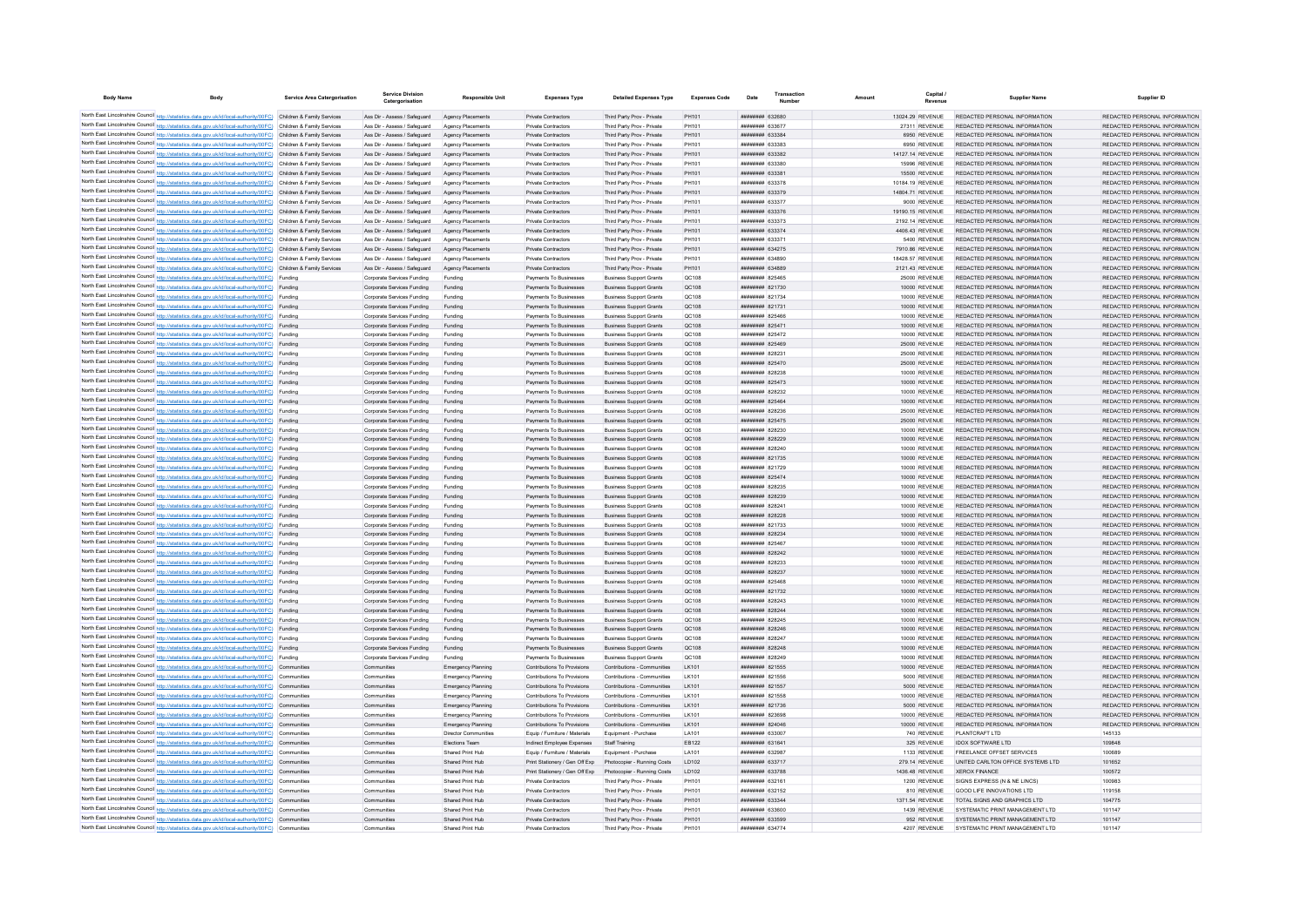| <b>Body Name</b>                           | Body                                                                                                                                                                                                                               | <b>Service Area Catergorisation</b> | Service Divisio<br>Catergorisation               | <b>Responsible Unit</b>                                                                                                    | <b>Expenses Type</b>                                                                                                         | <b>Detailed Expenses Type</b>                                                                                                        | <b>Expenses Code</b> | Date                                                   | Amoun                             | <b>Supplier Name</b>                                     | Supplier ID      |
|--------------------------------------------|------------------------------------------------------------------------------------------------------------------------------------------------------------------------------------------------------------------------------------|-------------------------------------|--------------------------------------------------|----------------------------------------------------------------------------------------------------------------------------|------------------------------------------------------------------------------------------------------------------------------|--------------------------------------------------------------------------------------------------------------------------------------|----------------------|--------------------------------------------------------|-----------------------------------|----------------------------------------------------------|------------------|
|                                            |                                                                                                                                                                                                                                    |                                     |                                                  |                                                                                                                            |                                                                                                                              |                                                                                                                                      |                      |                                                        |                                   |                                                          |                  |
|                                            | North East Lincolnshire Council http://statistics.data.gov.uk/id/local-authority/00FC) Resources And Governance<br>North East Lincolnshire Council http://statistics.data.gov.uk/id/local-authority/00FC) Resources And Governance |                                     | Resources                                        | Chief Finance Office<br>Chief Finance Officer                                                                              | Consultancy<br>Consultancy                                                                                                   | Consultancy<br>Consultancy                                                                                                           | PL101<br>PL101       | <b><i>BREEBHHH 634787</i></b><br><b>ппинини 634783</b> | 775 REVENUE<br>1320 REVENUE       | REBECCA DARNEL<br><b>JAN GIRDLEY</b>                     | 144555<br>137191 |
|                                            | North East Lincolnshire Council http://statistics.data.gov.uk/id/local-authority/00FC) Resources And Governance                                                                                                                    |                                     | Resources                                        | Chief Finance Office                                                                                                       | Consultancy                                                                                                                  | Consultancy                                                                                                                          | PL101                | <b>######## 634785</b>                                 | 1480 REVENUE                      | SARAH BRATTAN                                            | 134910           |
|                                            | North East Lincolnshire Council http://statistics.data.gov.uk/id/local-authority/00FC) Resources And Governance                                                                                                                    |                                     | Resources                                        | Chief Finance Officer                                                                                                      | Consultancy                                                                                                                  | Consultancy                                                                                                                          | PI 101               | <b>ПЕННИНИЯ</b> 634786                                 | 587 5 REVENUE                     | ANTHONY WINN BUSINESS CONSULTANCY LTD                    | 134636           |
|                                            | North East Lincolnshire Council http://statistics.data.gov.uk/id/local-authority/00FC) Resources And Governance                                                                                                                    |                                     | Resources                                        | Chief Exec & Support                                                                                                       | Contributions To Provisions                                                                                                  | Contributions - Communities                                                                                                          | I K101               | ######## 632876                                        | 400 REVENUE                       | PHOENIX PARK ACADEMY                                     | 126685           |
|                                            | North East Lincolnshire Council http://statistics.data.gov.uk/id/local-authority/00FC) Resources And Governance                                                                                                                    |                                     | Resources                                        | Chief Exec & Support                                                                                                       | Contributions To Provisions                                                                                                  | Contributions - Communities                                                                                                          | I K101               | ######## 632877                                        | 400 REVENUE                       | ST MARYS CATHOLIC PRIMARY VOLUNTARY ACADEMY              | 115108           |
|                                            | North East Lincolnshire Council http://statistics.data.gov.uk/id/local-authority/00FC) Resources And Governance                                                                                                                    |                                     | Resources                                        | Chief Exec & Support                                                                                                       | Contributions To Provisions                                                                                                  | Contributions - Communities                                                                                                          | LK101                | ####### 632874                                         | 400 REVENUE                       | WEELSBY ACADEMY                                          | 111161           |
|                                            | North East Lincolnshire Council http://statistics.data.gov.uk/id/local-authority/00FC) Resources And Governance                                                                                                                    |                                     | Resources                                        | Chief Exec & Support                                                                                                       | Contributions To Provisions                                                                                                  | Contributions - Communities                                                                                                          | LK101                | ######## 634268                                        | 1500 REVENUE                      | LITTLECOATES COMMUNITY CENTRE                            | 147169           |
|                                            | North East Lincolnshire Council http://statistics.data.gov.uk/id/local-authority/00FC) Resources And Governance                                                                                                                    |                                     | Resources                                        | Chief Exec & Support                                                                                                       | Grants And Subscriptions                                                                                                     | Subscriptions                                                                                                                        | LJ101                | ######## 634356                                        | 475 REVENUE                       | ALL PARTY PARLIAMENTARY GROUP                            | 140147           |
|                                            | North East Lincolnshire Council http://statistics.data.gov.uk/id/local-authority/00FC) Resources And Governance                                                                                                                    |                                     | Resources                                        | Cfs Assets & Pc Programme                                                                                                  | Miscellaneous Expenses                                                                                                       | Legal Fees - General                                                                                                                 | 11103                | <b>ПЕНИНИНИ</b> 632245                                 | 325 REVENUE                       | <b>ENGIE SERVICES LTD</b>                                | 133267           |
|                                            | North East Lincolnshire Council http://statistics.data.gov.uk/id/local-authority/00FC) Resources And Governance                                                                                                                    |                                     | Resources                                        | <b>Facilities Management</b>                                                                                               | Rep Alterations Maint Building Buildings - Repairs And Maint                                                                 |                                                                                                                                      | GA102                | ######## 632907                                        | 582.63 REVENUE                    | <b>ENGIE SERVICES LTD</b>                                | 133267           |
|                                            | North East Lincolnshire Council http://statistics.data.gov.uk/id/local-authority/00FC) Resources And Governance                                                                                                                    |                                     | Resources                                        | Facilities Management                                                                                                      | Rep Alterations Maint Building                                                                                               | Security Alarms And Cctv                                                                                                             | GA101                |                                                        | 1441.8 REVENUE                    | <b>SECOM PLC</b>                                         | 10077            |
|                                            | North East Lincolnshire Council http://statistics.data.gov.uk/id/local-authority/00FC) Resources And Governance                                                                                                                    |                                     | Resources                                        | <b>Facilities Management</b>                                                                                               | Cleaning And Domestic Supplies Refuse Collection                                                                             |                                                                                                                                      | GH104                | ######## 632523                                        | 733.2 REVENUE                     | TULIP HEALTHCARE                                         | 101042           |
|                                            | North East Lincolnshire Council http://statistics.data.gov.uk/id/local-authority/00FC) Resources And Governance                                                                                                                    |                                     | Resources                                        | Facilities Management                                                                                                      | Cleaning And Domestic Supplies Refuse Collection                                                                             |                                                                                                                                      | GH104<br>GH102       | ####### 634712<br><b>ппининин</b> 634751               | 658.06 REVENUE                    | BIFFA WASTE SERVICES LTD<br>FOR UNDER FIVES LTD.         | 100515<br>100647 |
|                                            | North East Lincolnshire Council http://statistics.data.gov.uk/id/local-authority/00FC) Resources And Governance<br>North East Lincolnshire Council http://statistics.data.gov.uk/id/local-authority/00FC) Resources And Governance |                                     | Resources<br>Resources                           | Facilities Management<br><b>Facilities Management</b>                                                                      | Cleaning And Domestic Supplies Cleaning - Services<br>Energy Costs                                                           | Flectricity                                                                                                                          | GR102                | <b>ппининин</b> 634078                                 | 1591.66 REVENUE<br>299.69 REVENUE | REYNOLDS PRIMARY ACADEMY                                 | 122175           |
|                                            | North East Lincolnshire Council http://statistics.data.gov.uk/id/local-authority/00FC) Resources And Governance                                                                                                                    |                                     | Resources                                        | <b>Facilities Management</b>                                                                                               | Cleaning And Domestic Supplies Cleaning - Services                                                                           |                                                                                                                                      | GH102                | ######## 633567                                        | 1097.96 REVENUE                   | KINGDOM SERVICES GROUP LTD                               | 138536           |
|                                            | North East Lincolnshire Council http://statistics.data.gov.uk/id/local-authority/00FC) Resources And Governance                                                                                                                    |                                     | Resources                                        | Facilities Management                                                                                                      | Rep Alterations Maint Building Security Alarms And Cctv                                                                      |                                                                                                                                      | GA101                | ######## 632500                                        | 256.1 REVENUE                     | THRUNSCOE PRIMARY AND NURSERY ACADEMY                    | 118749           |
|                                            | North East Lincolnshire Council http://statistics.data.gov.uk/id/local-authority/00FC) Resources And Governance                                                                                                                    |                                     | Resources                                        | <b>Facilities Management</b>                                                                                               | Cleaning And Domestic Supplies Cleaning - Services                                                                           |                                                                                                                                      | GH102                | ######## 632500                                        | 989.35 REVENUE                    | THRUNSCOE PRIMARY AND NURSERY ACADEMY                    | 118749           |
|                                            | North East Lincolnshire Council http://statistics.data.gov.uk/id/local-authority/00FC) Resources And Governance                                                                                                                    |                                     | Resources                                        | Facilities Management                                                                                                      | <b>Energy Costs</b>                                                                                                          | Gas                                                                                                                                  | GB101                | ######## 632516                                        | 350.33 REVENUE                    | WILLOWS PRIMARY ACADEMY                                  | 120478           |
|                                            | North East Lincolnshire Council http://statistics.data.gov.uk/id/local-authority/00FC) Resources And Governance                                                                                                                    |                                     | Resources                                        | Facilities Management                                                                                                      | Cleaning And Domestic Supplies Cleaning - Services                                                                           |                                                                                                                                      | GH102                | ######## 633565                                        | 953.4 REVENUE                     | BIDVEST NOONAN (UK) LTD                                  | 146901           |
|                                            | North East Lincolnshire Council http://statistics.data.gov.uk/id/local-authority/00FC) Resources And Governance                                                                                                                    |                                     | Resources                                        | Facilities Management                                                                                                      | Water Services                                                                                                               | Water                                                                                                                                | GF101                | <b>ПЕНИНИЯ</b> 632513                                  | 414.59 REVENUE                    | YARBOROUGH ACADEMY                                       | 112852           |
|                                            | North East Lincolnshire Council http://statistics.data.gov.uk/id/local-authority/00FC) Resources And Governance                                                                                                                    |                                     | Resources                                        | Facilities Management                                                                                                      | Cleaning And Domestic Supplies Cleaning - Services                                                                           |                                                                                                                                      | GH102                | ####### 633566                                         | 451.66 REVENUE                    | <b>BIDVEST NOONAN (UK) LTD</b>                           | 146901           |
|                                            | North East Lincolnshire Council http://statistics.data.gov.uk/id/local-authority/00FC) Resources And Governance                                                                                                                    |                                     | Resources                                        | Facilities Management                                                                                                      | Cleaning And Domestic Supplies Refuse Collection                                                                             |                                                                                                                                      | GH104                | ######## 632520                                        | 722.37 REVENUE                    | PHS GROUP LTD                                            | 100554           |
| North East Lincolnshire Council http://sta | tics.data.gov.uk/id/local-authority/00FC)                                                                                                                                                                                          | Resources And Governance            | Resources                                        | Facilities Management                                                                                                      | Rep Alterations Maint Building Buildings - Repairs And Maint                                                                 |                                                                                                                                      | GA102                | ######## 633760                                        | 2295 REVENUE                      | <b>ENGIE SERVICES LTD</b>                                | 133267           |
|                                            | North East Lincolnshire Council http://statistics.data.gov.uk/id/local-authority/00FC) Resources And Governance                                                                                                                    |                                     | Resources                                        | Facilities Managemen                                                                                                       | Rep Alterations Maint Building Buildings - Repairs And Maint                                                                 |                                                                                                                                      | GA102                | ######## 633999                                        | 8985 REVENUE                      | <b>ENGIE SERVICES LTD</b>                                | 133267           |
|                                            | North East Lincolnshire Council http://statistics.data.gov.uk/id/local-authority/00FC) Resources And Governance                                                                                                                    |                                     | Resources                                        | Facilities Management                                                                                                      | Rep Alterations Maint Building Buildings - Repairs And Maint                                                                 |                                                                                                                                      | G4102                | <b>ПЕНИНИН 632246</b>                                  | 440 56 REVENUE                    | ENGIE SERVICES LTD                                       | 133267           |
|                                            | North East Lincolnshire Council http://statistics.data.gov.uk/id/local-authority/00FC) Resources And Governance                                                                                                                    |                                     | Resources                                        | <b>Facilities Management</b>                                                                                               | Cleaning And Domestic Supplies Cleaning - Services                                                                           |                                                                                                                                      | GH102                | ######## 633541                                        | 42201.01 REVENUE                  | KINGDOM SERVICES GROUP LTD                               | 138536           |
|                                            | North East Lincolnshire Council http://statistics.data.gov.uk/id/local-authority/00FC) Resources And Governance                                                                                                                    |                                     | Resources                                        | <b>Facilities Management</b>                                                                                               | Cleaning And Domestic Supplies Cleaning - Services<br>Premises Insurance                                                     |                                                                                                                                      | GH102                | <b>COSSES BREEZERED</b>                                | 1599.24 REVENUE                   | PHS GROUP I TD                                           | 100554           |
|                                            | North East Lincolnshire Council http://statistics.data.gov.uk/id/local-authority/00FC) Resources And Governance<br>North East Lincolnshire Council http://statistics.data.gov.uk/id/local-authority/00FC) Resources And Governance |                                     | Resources                                        | Facilities Management<br><b>Facilities Management</b>                                                                      |                                                                                                                              | Premises Insurance - Premiums GK101<br><b>Heating Fuel</b>                                                                           | GB103                | ######## 634086<br>######## 633603                     | 1099.8 REVENUE                    | CAPAX (C I ) LIMITED<br>OIL NRG                          | 101112           |
|                                            | North East Lincolnshire Council http://statistics.data.gov.uk/id/local-authority/00FC) Resources And Governance                                                                                                                    |                                     | Resources<br>Resources                           | <b>Facilities Management</b>                                                                                               | <b>Energy Costs</b><br>Private Contractors                                                                                   | Contract Payments                                                                                                                    | PH105                | ######## 632920                                        | 638.42 REVENUE<br>2618.67 REVENUE | DANFO (UK) LIMITED                                       | 138198<br>142148 |
|                                            | North East Lincolnshire Council http://statistics.data.gov.uk/id/local-authority/00FC) Resources And Governance                                                                                                                    |                                     | Resources                                        | Facilities Management                                                                                                      | Private Contractors                                                                                                          | <b>Contract Payments</b>                                                                                                             | <b>PH105</b>         | <b>плинини 632920</b>                                  | 4185.08 REVENUE                   | DANFO (UK) LIMITED                                       | 142148           |
|                                            | North East Lincolnshire Council http://statistics.data.gov.uk/id/local-authority/00FC) Resources And Governance                                                                                                                    |                                     | Resources                                        | Facilities Management                                                                                                      | Private Contractors                                                                                                          | <b>Contract Payments</b>                                                                                                             | PH105                | <b>плинини 632920</b>                                  | 2200.92 REVENUE                   | DANFO (UK) LIMITED                                       | 142148           |
|                                            | North East Lincolnshire Council http://statistics.data.gov.uk/id/local-authority/00FC) Resources And Governance                                                                                                                    |                                     | Resources                                        | <b>Facilities Management</b>                                                                                               | Private Contractors                                                                                                          | Contract Payments                                                                                                                    | PH105                | <b>ппининия</b> 632920                                 | 2184 42 REVENUE                   | DANEO (UK) LIMITED                                       | 142148           |
|                                            | North East Lincolnshire Council http://statistics.data.gov.uk/id/local-authority/00FC) Resources And Governance                                                                                                                    |                                     | Resources                                        | <b>Commercial Estate</b>                                                                                                   | Cleaning And Domestic Supplies Refuse Collection                                                                             |                                                                                                                                      | GH104                | 833316 HERMAN                                          | 324 REVENUE                       | BRIANPLANT (HUMBERSIDE) LTD                              | 100583           |
|                                            | North East Lincolnshire Council http://statistics.data.gov.uk/id/local-authority/00FC) Resources And Governance                                                                                                                    |                                     | Resources                                        | <b>Commercial Estate</b>                                                                                                   | Cleaning And Domestic Supplies Refuse Collection                                                                             |                                                                                                                                      | GH104                | <b>ппининин</b> 632994                                 | 312.7 REVENUE                     | FLI GIA LIMITED                                          | 101433           |
|                                            | North East Lincolnshire Council http://statistics.data.gov.uk/id/local-authority/00FC)                                                                                                                                             | Resources And Governance            | Resources                                        | <b>Commercial Estate</b>                                                                                                   | Cleaning And Domestic Supplies Refuse Collection                                                                             |                                                                                                                                      | GH104                | ######## 632997                                        | 559.5 REVENUE                     | ELLGIA LIMITED                                           | 101433           |
|                                            | North East Lincolnshire Council http://statistics.data.gov.uk/id/local-authority/00FC) Resources And Governance                                                                                                                    |                                     | Resources                                        | <b>Commercial Estate</b>                                                                                                   | Rents                                                                                                                        | <b>Rent</b>                                                                                                                          | GC101                | ######## 634414                                        | 2750 REVENUE                      | ASSOCIATED BRITISH PORTS                                 | 100834           |
|                                            | North East Lincolnshire Council http://statistics.data.gov.uk/id/local-authority/00FC) Resources And Governance                                                                                                                    |                                     | Resources                                        | <b>Commercial Estate</b>                                                                                                   | Cleaning And Domestic Supplies Refuse Collection                                                                             |                                                                                                                                      | GH104                | <b>HHHHHHH</b> 632996                                  | 444.15 REVENUE                    | ELLGIA LIMITED                                           | 101433           |
|                                            | North East Lincolnshire Council http://statistics.data.gov.uk/id/local-authority/00FC) Resources And Governance                                                                                                                    |                                     | Resources                                        | Commercial Estate                                                                                                          | Water Services                                                                                                               | Water                                                                                                                                | GF101                | ######## 632519                                        | 1352 7 REVENUE                    | GRIMSBY SHOPPING CENTRE LTD                              | 131809           |
|                                            | North East Lincolnshire Council http://statistics.data.gov.uk/id/local-authority/00FC) Resources And Governance                                                                                                                    |                                     | Resources                                        | Commercial Estate                                                                                                          | Rents                                                                                                                        | Rent                                                                                                                                 | GC101                | ####### 634412                                         | 4250 REVENUE                      | ASSOCIATED BRITISH PORTS                                 | 100834           |
|                                            | North East Lincolnshire Council http://statistics.data.gov.uk/id/local-authority/00FC) Resources And Governance                                                                                                                    |                                     | Resources                                        | <b>Commercial Estate</b>                                                                                                   | Rep Alterations Maint Building Buildings - Repairs And Maint                                                                 |                                                                                                                                      | GA102                | ######## 633585                                        | 925 REVENUE                       | NFWGI AZE                                                | 100642           |
|                                            | North East Lincolnshire Council http://statistics.data.gov.uk/id/local-authority/00FC) Resources And Governance<br>North East Lincolnshire Council http://statistics.data.gov.uk/id/local-authority/00FC) Resources And Governance |                                     | Resources<br>Resources                           | <b>Commercial Estate</b><br><b>Commercial Estate</b>                                                                       | Rep Alterations Maint Building Buildings - Repairs And Maint<br>Rep Alterations Maint Building Buildings - Repairs And Maint |                                                                                                                                      | GA102<br>GA102       | ######## 634409<br>######## 633631                     | 900 REVENUE<br>311.89 REVENUE     | NEWGLAZE<br><b>ENGIE SERVICES LTD</b>                    | 100642<br>133267 |
|                                            | North East Lincolnshire Council http://statistics.data.gov.uk/id/local-authority/00FC) Resources And Governance                                                                                                                    |                                     | Resources                                        | <b>Commercial Estate</b>                                                                                                   | Rep Alterations Maint Building Buildings - Repairs And Maint                                                                 |                                                                                                                                      | GA102                | ######## 634278                                        | 1295 REVENUE                      | NEWGLAZE                                                 | 100642           |
|                                            | North East Lincolnshire Council http://statistics.data.gov.uk/id/local-authority/00FC) Resources And Governance                                                                                                                    |                                     | Resources                                        | Bus Support & Customer Serv                                                                                                | Equip / Furniture / Materials                                                                                                | Goods For Resale                                                                                                                     | I A123               | <b>НЕННИНИЯ</b> 632042                                 | 563.86 REVENUE                    | ALLIED PUBLICITY SERVICES (MANCHESTER LTD)               | 142186           |
|                                            | North East Lincolnshire Council http://statistics.data.gov.uk/id/local-authority/00FC) Resources And Governance                                                                                                                    |                                     | Resources                                        | Bus Support & Customer Serv                                                                                                | Miscellaneous Expenses                                                                                                       | Other Expenses General                                                                                                               | LL119                | ####### 634709                                         | 15000 REVENUE                     | CENTRE4 LIMITED                                          | 126893           |
|                                            | North East Lincolnshire Council http://statistics.data.gov.uk/id/local-authority/00FC)                                                                                                                                             | Resources And Governance            | Resources                                        | Bus Support & Customer Serv                                                                                                | Private Contractors                                                                                                          | External Security Services                                                                                                           | PH103                | ######## 633569                                        | 519.69 REVENUE                    | <b>G4S CASH SERVICES (UK) LIMITED</b>                    | 100952           |
|                                            | North East Lincolnshire Council http://statistics.data.gov.uk/id/local-authority/00FC)                                                                                                                                             | Resources And Governance            | Resources                                        | Bus Support & Customer Serv                                                                                                | Communications And Computing Postage                                                                                         |                                                                                                                                      | LF111                | ######## 632766                                        | 542.85 REVENUE                    | <b>TWOFOLD MAILING LTD</b>                               | 105163           |
|                                            | North East Lincolnshire Council http://statistics.data.gov.uk/id/local-authority/00FC) Resources And Governance                                                                                                                    |                                     | Resources                                        | Bus Support & Customer Serv                                                                                                | Communications And Computing Postage                                                                                         |                                                                                                                                      | LF111                | ######## 631979                                        | 825.11 REVENUE                    | WHISTL UK LTD                                            | 135925           |
|                                            | North East Lincolnshire Council http://statistics.data.gov.uk/id/local-authority/00FC) Resources And Governance                                                                                                                    |                                     | Resources                                        | Bus Support & Customer Serv                                                                                                | Communications And Computing Postage                                                                                         |                                                                                                                                      | LF111                | ######## 631981                                        | 966.3 REVENUE                     | WHISTI UK ITD                                            | 135925           |
|                                            | North East Lincolnshire Council http://statistics.data.gov.uk/id/local-authority/00FC) Resources And Governance                                                                                                                    |                                     | Resources                                        | Bus Support & Customer Serv                                                                                                | Communications And Computing Postage                                                                                         |                                                                                                                                      | LF111                | ######## 632915                                        | 1906.47 REVENUE                   | WHISTLUK LTD                                             | 135925           |
|                                            | North East Lincolnshire Council http://statistics.data.gov.uk/id/local-authority/00FC) Resources And Governance                                                                                                                    |                                     | Resources                                        | Bus Support & Customer Serv                                                                                                | Communications And Computing Postage                                                                                         |                                                                                                                                      | LF111                | ######## 633352                                        | 1270.52 REVENUE                   | WHISTL UK LTD                                            | 135925           |
|                                            | North East Lincolnshire Council http://statistics.data.gov.uk/id/local-authority/00FC) Resources And Governance                                                                                                                    |                                     | Resources                                        | Bus Support & Customer Serv Communications And Computing Postage                                                           |                                                                                                                              |                                                                                                                                      | LF111                | ######## 633353                                        | 1757 REVENUE                      | WHISTL UK LTD                                            | 135925           |
|                                            | North East Lincolnshire Council http://statistics.data.gov.uk/id/local-authority/00FC) Resources And Governance                                                                                                                    |                                     | Resources                                        | Bus Support & Customer Serv                                                                                                | Communications And Computing Postage                                                                                         |                                                                                                                                      | LF111                | ####### 634529                                         | 307.69 REVENUE                    | WHISTL UK LTD                                            | 135925           |
|                                            | North East Lincolnshire Council http://statistics.data.gov.uk/id/local-authority/00FC) Resources And Governance                                                                                                                    |                                     | Resources                                        | Bus Support & Customer Serv                                                                                                | Communications And Computing Postage                                                                                         |                                                                                                                                      | LF111                | ######## 634530                                        | 960.18 REVENUE                    | WHISTL UK LTD                                            | 135925           |
|                                            | North East Lincolnshire Council http://statistics.data.gov.uk/id/local-authority/00FC) Resources And Governance                                                                                                                    |                                     | Resources                                        | Comm & Strategic Support Unit Consultancy                                                                                  |                                                                                                                              | Consultancy                                                                                                                          | PL101                | ######## 624995<br><b>пининний</b> 630028              | 61264.5 REVENUE                   | <b>FUTUREGOV LTD</b>                                     | 135412           |
|                                            | North East Lincolnshire Council http://statistics.data.gov.uk/id/local-authority/00FC) Resources And Governance<br>North East Lincolnshire Council http://statistics.data.gov.uk/id/local-authority/00FC) Resources And Governance |                                     | Resources<br>Resources                           | Comm & Strategic Support Unit Equip / Furniture / Materials<br>Comm & Strategic Support Unit Equip / Furniture / Materials |                                                                                                                              | Health & Safety Supplies<br>Health & Safety Supplies                                                                                 | LA116<br>LA116       | ######## 632045                                        | 1435.2 REVENUE<br>4074 REVENUE    | SMI<br>YORKSHIRE PURCHASING ORGANISATION                 | 134794<br>100573 |
|                                            | North East Lincolnshire Council http://statistics.data.gov.uk/id/local-authority/00FC) Resources And Governance                                                                                                                    |                                     | Resources                                        | Comm & Strategic Support Unit Equip / Furniture / Materials                                                                |                                                                                                                              | <b>Health &amp; Safety Supplies</b>                                                                                                  | LA116                | ####### 632045                                         | 4074 REVENUE                      | YORKSHIRE PURCHASING ORGANISATION                        | 100573           |
|                                            | North East Lincolnshire Council http://statistics.data.gov.uk/id/local-authority/00FC) Resources And Governance                                                                                                                    |                                     | Resources                                        | Comm & Strategic Support Unit Equip / Furniture / Materials                                                                |                                                                                                                              | Health & Safety Supplies                                                                                                             | LA116                | ######## 631734                                        | 19238.4 REVENUE                   | CHARLES BIRCH LIMITED                                    | 146673           |
|                                            | North East Lincolnshire Council http://statistics.data.gov.uk/id/local-authority/00FC) Resources And Governance                                                                                                                    |                                     | Resources                                        | Comm & Strategic Support Unit                                                                                              | Miscellaneous Expenses                                                                                                       | Other Supplies & Services                                                                                                            | LL110                | ####### 633588                                         | 17721.9 REVENUE                   | YORKSHIRE PURCHASING ORGANISATION                        | 100573           |
|                                            | North East Lincolnshire Council http://statistics.data.gov.uk/id/local-authority/00FC) Resources And Governance                                                                                                                    |                                     | <b>Shared Services</b>                           | Accountancy                                                                                                                | Grants And Subscriptions                                                                                                     | Subscriptions                                                                                                                        | 1.1101               | <b>плинини 633608</b>                                  | 6260 REVENUE                      | <b>GRANT THORNTON UK LLP</b>                             | 130563           |
|                                            | North East Lincolnshire Council http://statistics.data.gov.uk/id/local-authority/00FC) Resources And Governance                                                                                                                    |                                     | <b>Shared Services</b>                           | Local Taxation & Benefits                                                                                                  | Grants And Subscriptions                                                                                                     | Subscriptions                                                                                                                        | 1.1101               | <b>пининни 632096</b>                                  | 800 REVENUE                       | AIREY CONSULTANCY SERVICES LTD                           | 100816           |
|                                            | North East Lincolnshire Council http://statistics.data.gov.uk/id/local-authority/00FC) Resources And Governance                                                                                                                    |                                     | Shared Services                                  | Local Taxation & Benefits                                                                                                  | Communications And Computing Computer H/Ware - Purchases                                                                     |                                                                                                                                      | IF105                | <i>ппинини</i> 633513                                  | 440 REVENUE                       | TOTAL COMPUTER NETWORKS LTD                              | 141310           |
|                                            | North East Lincolnshire Council http://statistics.data.gov.uk/id/local-authority/00FC) Resources And Governance                                                                                                                    |                                     | Shared Services                                  | Local Taxation & Benefits                                                                                                  | Private Contractors                                                                                                          | <b>External Security Services</b>                                                                                                    | PH103                | ######## 632685                                        | 3396.28 REVENUE                   | ALL PAY LIMITED                                          | 112919           |
|                                            | North East Lincolnshire Council http://statistics.data.gov.uk/id/local-authority/00FC) Resources And Governance                                                                                                                    |                                     | Shared Services                                  | <b>Local Taxation &amp; Benefits</b>                                                                                       | Miscellaneous Expenses                                                                                                       | Debt Recovery Costs                                                                                                                  | LL111                | <b>ининнин</b> 632522                                  | 771.5 REVENUE                     | WILKIN CHAPMAN I LE                                      | 110675           |
|                                            | North East Lincolnshire Council http://statistics.data.gov.uk/id/local-authority/00FC) Resources And Governance                                                                                                                    |                                     | <b>Shared Services</b>                           | <b>Local Taxation &amp; Benefits</b>                                                                                       | Miscellaneous Expenses                                                                                                       | Debt Recovery Costs                                                                                                                  | LL111                | ######## 632205                                        | 2396.3 REVENUE                    | WILKIN CHAPMAN LLF                                       | 110675           |
|                                            | North East Lincolnshire Council http://statistics.data.gov.uk/id/local-authority/00FC) Resources And Governance                                                                                                                    |                                     | <b>Shared Services</b>                           | <b>Local Taxation &amp; Benefits</b>                                                                                       | Miscellaneous Expenses                                                                                                       | Debt Recovery Costs                                                                                                                  | LL111                | <b>НЕНИНИЯ 632507</b>                                  | 769.9 REVENUE                     | WILKIN CHAPMAN I I P                                     | 110675           |
|                                            | North East Lincolnshire Council http://statistics.data.gov.uk/id/local-authority/00FC) Resources And Governance                                                                                                                    |                                     | <b>Shared Services</b>                           | <b>Local Taxation &amp; Benefits</b>                                                                                       | Miscellaneous Expenses                                                                                                       | Other Supplies & Services                                                                                                            | LL110                | <b>ппининин</b> 634425                                 | 1125 REVENUE                      | INFORM CPI LTD                                           | 124803           |
|                                            | North East Lincolnshire Council http://statistics.data.gov.uk/id/local-authority/00FC) Resources And Governance                                                                                                                    |                                     | Shared Services                                  | <b>IT Shared Service</b>                                                                                                   | Communications And Computing Telephones                                                                                      |                                                                                                                                      | IF112                | <b>ПЕНИНИНИ</b> 632194                                 | 8665 87 REVENUE                   | VODAEONE LIMITED                                         | 101324           |
|                                            | North East Lincolnshire Council http://statistics.data.gov.uk/id/local-authority/00FC) Resources And Governance                                                                                                                    |                                     | <b>Shared Services</b>                           | I.T Shared Service                                                                                                         | Communications And Computing Telephones                                                                                      |                                                                                                                                      | IF112                | <b>######## 632463</b>                                 | 1912.84 REVENUE                   | <b>VIRGIN MEDIA</b>                                      | 107612           |
|                                            | North East Lincolnshire Council http://statistics.data.gov.uk/id/local-authority/00FC) Resources And Governance                                                                                                                    |                                     | <b>Shared Services</b>                           | I.T Shared Service                                                                                                         |                                                                                                                              | Communications And Computing Computer H/Ware - Maintenance LF106                                                                     |                      | ниннини 633248                                         | 9285 REVENUE                      | <b>ICC MANAGED SERVICES LTD</b>                          | 136410           |
|                                            | North East Lincolnshire Council http://statistics.data.gov.uk/id/local-authority/00FC) Resources And Governance<br>North East Lincolnshire Council http://statistics.data.gov.uk/id/local-authority/00FC) Resources And Governance |                                     | <b>Shared Services</b><br><b>Shared Servicer</b> | I.T Shared Service<br><b>IT Shared Service</b>                                                                             |                                                                                                                              | Communications And Computing Computer H/Ware - Maintenance LF106<br>Communications And Computing Computer H/Ware - Maintenance LF106 |                      | ######## 634478<br><b>ПЕНИНИН 634478</b>               | 3600 REVENUE<br>600 REVENUE       | NORTH LINCOLNSHIRE COUNCI<br>NORTH LINCOLNSHIRE COLINCIL | 101186<br>101186 |
|                                            |                                                                                                                                                                                                                                    |                                     |                                                  |                                                                                                                            |                                                                                                                              |                                                                                                                                      |                      |                                                        |                                   |                                                          |                  |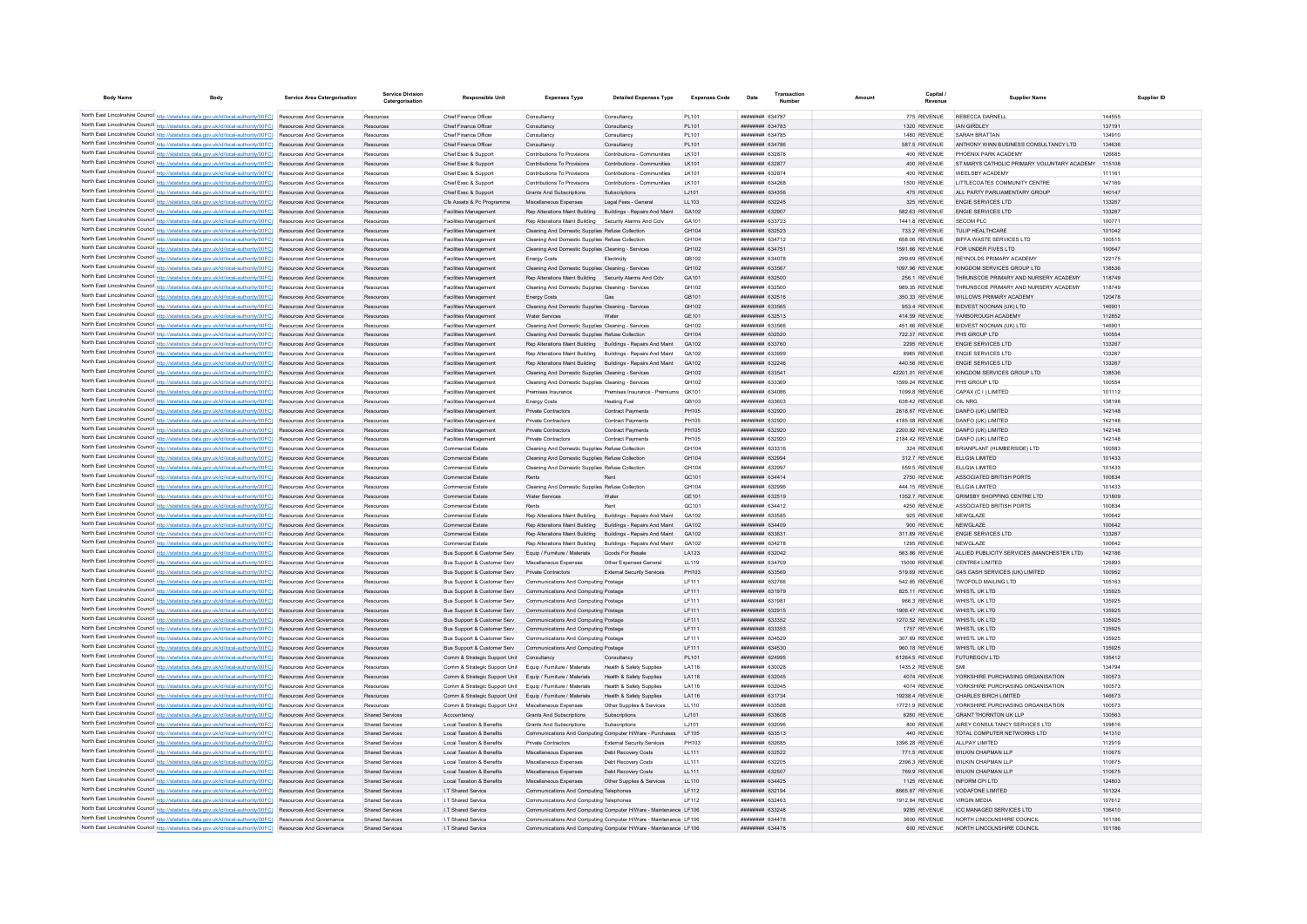| <b>Body Name</b>                                                                                                                                                                                                                   | <b>Body</b> | <b>Service Area Catergorisation</b>                  | <b>Service Division</b><br>Catergorisation       | <b>Responsible Unit</b>                                                                           | <b>Expenses Type</b>                                                                                 | <b>Detailed Expenses Type</b>                                     | <b>Expenses Code</b> | Date                                     | Transaction<br>Number | Amount | Capital                            | <b>Supplier Name</b>                                                                  | Supplier ID                             |
|------------------------------------------------------------------------------------------------------------------------------------------------------------------------------------------------------------------------------------|-------------|------------------------------------------------------|--------------------------------------------------|---------------------------------------------------------------------------------------------------|------------------------------------------------------------------------------------------------------|-------------------------------------------------------------------|----------------------|------------------------------------------|-----------------------|--------|------------------------------------|---------------------------------------------------------------------------------------|-----------------------------------------|
| North East Lincolnshire Council http://statistics.data.gov.uk/id/local-authority/00FC) Resources And Governance                                                                                                                    |             |                                                      | <b>Shared Services</b>                           | I.T Shared Service                                                                                |                                                                                                      | Communications And Computing Computer H/Ware - Purchases          | I F105               | <b>ппинини 632463</b>                    |                       |        | 1482.1 REVENUE                     | <b>VIRGIN MEDIA</b>                                                                   | 107612                                  |
| North East Lincolnshire Council http://statistics.data.gov.uk/id/local-authority/00FC)                                                                                                                                             |             | Resources And Governance                             | <b>Shared Services</b>                           | I.T Shared Service                                                                                | Communications And Computing Computer H/Ware - Purchases                                             |                                                                   |                      | ######## 633341                          |                       |        | 1355.74 REVENUE                    | <b>VODAFONE LIMITED</b>                                                               | 10366                                   |
| North East Lincolnshire Council http://statistics.data.gov.uk/id/local-authority/00FC) Resources And Governance                                                                                                                    |             |                                                      | <b>Shared Services</b>                           | I.T Shared Service                                                                                |                                                                                                      | Communications And Computing Computer S/Ware - Maintenance LF102  |                      | ######## 633252                          |                       |        | 15917.34 REVENUE                   | MIDLAND SOFTWARE LTD                                                                  | 102633                                  |
| North East Lincolnshire Council http://statistics.data.gov.uk/id/local-authority/00FC) Resources And Governance                                                                                                                    |             |                                                      | <b>Shared Services</b>                           | I.T Shared Service                                                                                |                                                                                                      | Communications And Computing Computer S/Ware - Maintenance LF102  |                      | ######## 633220                          |                       |        | 5000 REVENUE                       | MIDI AND SOFTWARE LTD.                                                                | 102633                                  |
| North East Lincolnshire Council http://statistics.data.gov.uk/id/local-authority/00FC) Resources And Governance                                                                                                                    |             |                                                      | Shared Services                                  | <b>IT Shared Service</b>                                                                          |                                                                                                      | Communications And Computing Computer S/Ware - Maintenance   E102 |                      | <b>HHHHHHH 634479</b>                    |                       |        | 568.5 REVENUE                      | NORTH LINCOLNSHIRE COUNCIL                                                            | 101186                                  |
| North East Lincolnshire Council http://statistics.data.gov.uk/id/local-authority/00FC) Resources And Governance                                                                                                                    |             |                                                      | Shared Services                                  | <b>IT Shared Service</b>                                                                          |                                                                                                      | Communications And Computing Computer S/Ware - Maintenance   E102 |                      | <b>ппининия</b> 634482                   |                       |        | 3500 REVENUE                       | NORTH LINCOLNSHIRE COUNCIL                                                            | 101186                                  |
| North East Lincolnshire Council http://statistics.data.gov.uk/id/local-authority/00FC) Resources And Governance                                                                                                                    |             |                                                      | <b>Shared Services</b>                           | I.T Shared Service                                                                                | Communications And Computing Internet Connection                                                     |                                                                   | LF110                | ######## 633500                          |                       |        | 252.43 REVENUE                     | REDCENTRIC SOLUTIONS LTD                                                              | 144852                                  |
| North East Lincolnshire Council http://statistics.data.gov.uk/id/local-authority/00FC) Resources And Governance                                                                                                                    |             |                                                      | Shared Services                                  | I.T Shared Service                                                                                | Communications And Computing Internet Connection                                                     |                                                                   | LF110                | ######## 633526                          |                       |        | 252.43 REVENUE                     | REDCENTRIC SOLUTIONS LTD                                                              | 144852                                  |
| North East Lincolnshire Council http://statistics.data.gov.uk/id/local-authority/00FC) Resources And Governance<br>North East Lincolnshire Council http://statistics.data.gov.uk/id/local-authority/00FC) Resources And Governance |             |                                                      | Shared Services<br><b>Shared Services</b>        | I.T Shared Service<br>I.T Shared Service                                                          | Communications And Computing Internet Connection<br>Communications And Computing Internet Connection |                                                                   | LF110<br>LF110       | ######## 633497<br>######## 633493       |                       |        | 1077.87 REVENUE<br>-464.42 REVENUE | REDCENTRIC SOLUTIONS LTD<br>REDCENTRIC SOLUTIONS LTD                                  | 144852<br>144852                        |
| North East Lincolnshire Council http://statistics.data.gov.uk/id/local-authority/00FC) Resources And Governance                                                                                                                    |             |                                                      | Shared Services                                  | People And Culture                                                                                | Direct Employee Expenses                                                                             | Agency Staff                                                      | EA105                | ######## 632750                          |                       |        | 24038.22 REVENUE                   | COMENSURA LTD                                                                         | 145197                                  |
| North East Lincolnshire Council http://statistics.data.gov.uk/id/local-authority/00FC) Resources And Governance                                                                                                                    |             |                                                      | <b>Shared Services</b>                           | People And Culture                                                                                | Direct Employee Expenses                                                                             | Agency Staf                                                       | EA105                | ######## 632751                          |                       |        | 21927.64 REVENUE                   | <b>COMENSURA LTD</b>                                                                  | 145197                                  |
| North East Lincolnshire Council http://statistics.data.gov.uk/id/local-authority/00FC) Resources And Governance                                                                                                                    |             |                                                      | <b>Shared Services</b>                           | People And Culture                                                                                | Direct Employee Expenses                                                                             | Agency Staff                                                      | EA105                | ######## 633598                          |                       |        | 25778.91 REVENUE                   | COMENSURA LTD                                                                         | 145197                                  |
| North East Lincolnshire Council http://statistics.data.gov.uk/id/local-authority/00FC)                                                                                                                                             |             | Resources And Governance                             | <b>Shared Services</b>                           | People And Culture                                                                                | Direct Employee Expenses                                                                             | Agency Staff                                                      | EA105                | ######## 634250                          |                       |        | 22460.04 REVENUE                   | <b>COMENSURA LTD</b>                                                                  | 145197                                  |
| North East Lincolnshire Council http://statistics.data.gov.uk/id/local-authority/00FC)                                                                                                                                             |             | Resources And Governance                             | <b>Shared Services</b>                           | People And Culture                                                                                | Direct Employee Expenses                                                                             | Agency Staff                                                      | EA105                | ######## 634814                          |                       |        | 14386.07 REVENUE                   | <b>COMENSURA LTD</b>                                                                  | 145197                                  |
| North East Lincolnshire Council http://statistics.data.gov.uk/id/local-authority/00FC)                                                                                                                                             |             | Resources And Governance                             | <b>Shared Services</b>                           | People And Culture                                                                                | Indirect Employee Expense                                                                            | <b>Disclosure Checks</b>                                          | EB124                | ######## 633544                          |                       |        | 3360 REVENUE                       | DISCLOSURE & BARRING SERVICE                                                          | 119180                                  |
| North East Lincolnshire Council http://statistics.data.gov.uk/id/local-authority/00FC)<br>North East Lincolnshire Council http://statistics.data.gov.uk/id/local-authority/00FC)                                                   |             | <b>Resources And Governance</b>                      | Shared Services                                  | People And Culture<br>People And Culture                                                          | Indirect Employee Expenses                                                                           | Staff Training<br>Staff Training                                  | EB122<br>EB122       | ######## 632039<br>####### 822451        |                       |        | 1250 REVENUE<br>1416.64 REVENUE    | ODYSSEY LEARNING & DEVELOPMENT LTD<br>REDACTED PERSONAL INFORMATION                   | 127466<br>REDACTED PERSONAL INFORMATION |
| North East Lincolnshire Council http://statistics.data.gov.uk/id/local-authority/00FC)                                                                                                                                             |             | Resources And Governance<br>Resources And Governance | <b>Shared Services</b><br><b>Shared Services</b> | People And Culture                                                                                | Indirect Employee Expenses<br>Indirect Employee Expenses                                             | Staff Training                                                    | EB122                | ######## 822452                          |                       |        | 1416.64 REVENUE                    | REDACTED PERSONAL INFORMATION                                                         | REDACTED PERSONAL INFORMATION           |
| North East Lincolnshire Council http://statistics.data.gov.uk/id/local-authority/00FC)                                                                                                                                             |             | Resources And Governance                             | Shared Services                                  | People And Culture                                                                                | Indirect Employee Expenses                                                                           | Medical Expenses - Employees                                      | EB112                | ####### 632913                           |                       |        | 399 REVENUE                        | <b>DRMREAST</b>                                                                       | 109880                                  |
| North East Lincolnshire Council http://statistics.data.gov.uk/id/local-authority/00FC)                                                                                                                                             |             | Resources And Governance                             | <b>Shared Services</b>                           | People And Culture                                                                                | Indirect Employee Expenses                                                                           | Medical Expenses - Employees                                      | EB112                | ######## 632918                          |                       |        | 399 REVENUE                        | <b>DRMREAST</b>                                                                       | 109880                                  |
| North East Lincolnshire Council http://statistics.data.gov.uk/id/local-authority/00FC) Resources And Governance                                                                                                                    |             |                                                      | <b>Shared Services</b>                           | People And Culture                                                                                | <b>Grants And Subscriptions</b>                                                                      | Subscriptions                                                     | LJ101                | ######## 632914                          |                       |        | 1000 REVENUE                       | WELLBEING SOLUTIONS MANAGEMENT                                                        | 132439                                  |
| North East Lincolnshire Council http://statistics.data.gov.uk/id/local-authority/00FC) Resources And Governance                                                                                                                    |             |                                                      | Shared Services                                  | People And Culture                                                                                | Indirect Employee Expenses                                                                           | Professional Fees - Employees                                     | EB115                | <b>ппинини 632738</b>                    |                       |        | <b>1347.5 REVENUE</b>              | BROWNE JACOBSON LLP                                                                   | 111781                                  |
| North East Lincolnshire Council http://statistics.data.gov.uk/id/local-authority/00FC) Resources And Governance                                                                                                                    |             |                                                      | <b>Shared Services</b>                           | People And Culture                                                                                | Miscellaneous Expenses                                                                               | Legal Fees - General                                              | LL103                | ######## 633506                          |                       |        | 250 REVENUE                        | <b>BG SOLICITORS LLP</b>                                                              | 100514                                  |
| North East Lincolnshire Council http://statistics.data.gov.uk/id/local-authority/00FC) Resources And Governance                                                                                                                    |             |                                                      | <b>Shared Services</b>                           | People And Culture                                                                                | Miscellaneous Expenses                                                                               | Legal Fees - General                                              | LL103                | ######## 633504                          |                       |        | 250 REVENUE                        | <b>THOMPSONS SOLICITORS</b>                                                           | 101854                                  |
| North East Lincolnshire Council http://statistics.data.gov.uk/id/local-authority/00FC)                                                                                                                                             |             | Resources And Governance                             | Law                                              | Coroners                                                                                          | Other Agencies                                                                                       | Mortuary Storage Charges                                          | PJ156                | ######## 633559                          |                       |        | 6318 REVENUE                       | N LINCS & GOOLE HOSPITALS NHS FOUNDATION TRUS 111074                                  |                                         |
| North East Lincolnshire Council http://statistics.data.gov.uk/id/local-authority/00FC)<br>North East Lincolnshire Council http://statistics.data.gov.uk/id/local-authority/00FC).                                                  |             | Resources And Governance                             | Law                                              | Coroner                                                                                           | Other Agencie                                                                                        | Mortuary Storage Charges                                          | PJ156                | ######## 633582                          |                       |        | 4084 REVENUE                       | N LINCS & GOOLE HOSPITALS NHS FOUNDATION TRUS 111074                                  |                                         |
| North East Lincolnshire Council http://statistics.data.gov.uk/id/local-authority/00FC) Resources And Governance                                                                                                                    |             | Resources And Governance                             | Law<br>Law                                       | Coroners<br>Compen                                                                                | Other Agencie<br>Other Agencies                                                                      | Mortuary Storage Charges<br>Post Mortems                          | PJ156<br>PJ148       | ######## 633583<br><b>ппинини 634344</b> |                       |        | 6787 REVENUE<br>4147 REVENUE       | N LINCS & GOOLE HOSPITALS NHS FOUNDATION TRUS 111074<br>REDACTED PERSONAL INFORMATION | REDACTED PERSONAL INFORMATION           |
| North East Lincolnshire Council http://statistics.data.gov.uk/id/local-authority/00FC) Resources And Governance                                                                                                                    |             |                                                      | Law                                              | Coroners                                                                                          | Other Agencies                                                                                       | Post Mortems                                                      | PJ148                | ######## 634422                          |                       |        | 2340 REVENUE                       | REDACTED PERSONAL INFORMATION                                                         | REDACTED PERSONAL INFORMATION           |
| North East Lincolnshire Council http://statistics.data.gov.uk/id/local-authority/00FC) Resources And Governance                                                                                                                    |             |                                                      | Law                                              | Coroners                                                                                          | Other Agencies                                                                                       | Post Mortems                                                      | PJ148                | ######## 634417                          |                       |        | 553.8 REVENUE                      | REDACTED PERSONAL INFORMATION                                                         | REDACTED PERSONAL INFORMATION           |
| North East Lincolnshire Council http://statistics.data.gov.uk/id/local-authority/00FC) Resources And Governance                                                                                                                    |             |                                                      | Law                                              | Legal Services                                                                                    | Grants And Subscriptions                                                                             | Subscriptions                                                     | LJ101                | ######## 634869                          |                       |        | 3558.12 REVENUE                    | <b>IKEN BUSINESS LTD</b>                                                              | 127770                                  |
| North East Lincolnshire Council http://statistics.data.gov.uk/id/local-authority/00FC) Resources And Governance                                                                                                                    |             |                                                      | Law                                              | Legal Service                                                                                     | Services                                                                                             | Alternative Provision                                             | LE103                | ######## 632063                          |                       |        | 620 REVENUE                        | DR BARBARA GREEN                                                                      | 143262                                  |
| North East Lincolnshire Council http://statistics.data.gov.uk/id/local-authority/00FC) Resources And Governance                                                                                                                    |             |                                                      | Law                                              | Legal Service                                                                                     | Services                                                                                             | Alternative Provision                                             | LE103                | ######## 634858                          |                       |        | 583.33 REVENUE                     | <b>TOM HUGHES</b>                                                                     | 147153                                  |
| North East Lincolnshire Council http://statistics.data.gov.uk/id/local-authority/00FC) Resources And Governance                                                                                                                    |             |                                                      | Law                                              | Legal Services                                                                                    | Miscellaneous Expenses                                                                               | Legal Fees - General                                              | LL103                | ######## 632066                          |                       |        | 340 REVENUE                        | PENELOPE STANISTREET-KEEN                                                             | 146546                                  |
| North East Lincolnshire Council http://statistics.data.gov.uk/id/local-authority/00FC) Resources And Governance                                                                                                                    |             |                                                      | Law                                              | Legal Services                                                                                    | Miscellaneous Expenses                                                                               | Legal Fees - General                                              | LL103                | ######## 633538                          |                       |        | 264.55 REVENUE                     | BATES & MOUNTAIN SOLICITORS                                                           | 104183                                  |
| North East Lincolnshire Council http://statistics.data.gov.uk/id/local-authority/00FC) Resources And Governance<br>North East Lincolnshire Council http://statistics.data.gov.uk/id/local-authority/00FC) Resources And Governance |             |                                                      | Law<br>Law                                       | Legal Services<br>Legal Services                                                                  | Miscellaneous Expenses<br>Miscellaneous Expenses                                                     | Legal Fees - General<br>Legal Fees - General                      | LL103<br>LL103       | ######## 633538<br>######## 632069       |                       |        | 882 REVENUE<br>700 REVENUE         | BATES & MOUNTAIN SOLICITORS<br>MISS CHLOE LEE                                         | 104183<br>146667                        |
| North East Lincolnshire Council http://statistics.data.gov.uk/id/local-authority/00FC)                                                                                                                                             |             | Resources And Governance                             | Law                                              | Legal Services                                                                                    | Miscellaneous Expenses                                                                               | Legal Fees - General                                              | LL103                | ######## 632070                          |                       |        | 350 REVENUE                        | MISS CHLOE LEE                                                                        | 146667                                  |
| North East Lincolnshire Council http://statistics.data.gov.uk/id/local-authority/00FC).                                                                                                                                            |             | Resources And Governance                             | Law                                              | Legal Services                                                                                    | Miscellaneous Expenses                                                                               | Legal Fees - General                                              | LL103                | ######## 63207                           |                       |        | 420 REVENUE                        | MISS CHLOE LEE                                                                        | 146667                                  |
| North East Lincolnshire Council http://statistics.data.gov.uk/id/local-authority/00FC)                                                                                                                                             |             | Resources And Governance                             | Law                                              | Legal Services                                                                                    | Miscellaneous Expenses                                                                               | Legal Fees - General                                              | LL103                | <b>НЕННИНИ 632086</b>                    |                       |        | 420 REVENUE                        | MISS CHLOE LEE                                                                        | 146667                                  |
| North East Lincolnshire Council http://statistics.data.gov.uk/id/local-authority/00FC) Resources And Governance                                                                                                                    |             |                                                      | Law                                              | Legal Services                                                                                    | Miscellaneous Expenses                                                                               | Legal Fees - General                                              | LL103                | ######## 632073                          |                       |        | 1102.5 REVENUE                     | MISS CHLOE LEE                                                                        | 146667                                  |
| North East Lincolnshire Council http://statistics.data.gov.uk/id/local-authority/00FC) Resources And Governance                                                                                                                    |             |                                                      | Law                                              | Legal Services                                                                                    | Miscellaneous Expenses                                                                               | Legal Fees - General                                              | LL103                | ######## 632089                          |                       |        | 420 REVENUE                        | MISS CHLOE LEE                                                                        | 146667                                  |
| North East Lincolnshire Council http://statistics.data.gov.uk/id/local-authority/00FC)                                                                                                                                             |             | Resources And Governance                             | Law                                              | Legal Services                                                                                    | Miscellaneous Expenses                                                                               | Legal Fees - General                                              | LL103                | ######## 632088                          |                       |        | 981.33 REVENUE                     | DAVID PHILLIPS                                                                        | 103505                                  |
| North East Lincolnshire Council http://statistics.data.gov.uk/id/local-authority/00FC)                                                                                                                                             |             | Resources And Governance                             | Law                                              | Legal Services                                                                                    | Miscellaneous Expenses                                                                               | Legal Fees - General                                              | LL103                | ######## 632087                          |                       |        | 385 REVENUE                        | MISS GEMMA CARR                                                                       | 143988                                  |
| North East Lincolnshire Council http://statistics.data.gov.uk/id/local-authority/00FC) Resources And Governance<br>North East Lincolnshire Council http://statistics.data.gov.uk/id/local-authority/00FC) Resources And Governance |             |                                                      | Law<br>Law                                       | Legal Services<br>Legal Services                                                                  | Miscellaneous Expenses<br>Miscellaneous Expenses                                                     | Legal Fees - General<br>Legal Fees - General                      | LL103<br>LL103       | ######## 632082<br>######## 632083       |                       |        | 450 REVENUE<br>542.5 REVENUE       | MR MARK WATTERSON<br><b>MISS PHILIPPA PUDNEY</b>                                      | 109973<br>146697                        |
| North East Lincolnshire Council http://statistics.data.gov.uk/id/local-authority/00FC) Resources And Governance                                                                                                                    |             |                                                      | Law                                              | Legal Services                                                                                    | Miscellaneous Expenses                                                                               | Legal Fees - General                                              | LL103                | ######## 632084                          |                       |        | 590.83 REVENUE                     | <b>MISS PHILIPPA PUDNEY</b>                                                           | 146697                                  |
| North East Lincolnshire Council http://statistics.data.gov.uk/id/local-authority/00FC)                                                                                                                                             |             | Resources And Governance                             | Law                                              | Legal Services                                                                                    | Miscellaneous Expenses                                                                               | Legal Fees - General                                              | LL103                | ######## 632085                          |                       |        | 437.49 REVENUE                     | MISS PHILIPPA PUDNEY                                                                  | 146697                                  |
| North East Lincolnshire Council http://statistics.data.gov.uk/id/local-authority/00FC)                                                                                                                                             |             | Resources And Governance                             | Law                                              | Legal Service                                                                                     | Miscellaneous Expenses                                                                               | Legal Fees - General                                              | LL 103               | ######## 633543                          |                       |        | 437.5 REVENUE                      | ASHLEY LORD                                                                           | 139751                                  |
| North East Lincolnshire Council http://statistics.data.gov.uk/id/local-authority/00FC)                                                                                                                                             |             | Resources And Governance                             | Law                                              | Legal Services                                                                                    | Miscellaneous Expenses                                                                               | Legal Fees - General                                              | LL103                | ######## 633539                          |                       |        | 385 REVENUE                        | MISS CHLOE LEE                                                                        | 146667                                  |
| North East Lincolnshire Council http://statistics.data.gov.uk/id/local-authority/00FC)                                                                                                                                             |             | Resources And Governance                             | Law                                              | Legal Services                                                                                    | Miscellaneous Expenses                                                                               | Legal Fees - General                                              | LL103                | ######## 633535                          |                       |        | 350 REVENUE                        | MISS GEMMA CARR                                                                       | 143088                                  |
| North East Lincolnshire Council http://statistics.data.gov.uk/id/local-authority/00FC) Resources And Governance                                                                                                                    |             |                                                      | Law                                              | Legal Service                                                                                     | Miscellaneous Expenses                                                                               | Legal Fees - General                                              | LL103                | ######## 633532                          |                       |        | 4290 REVENUE                       | MISS CONNIE ELIZABETH PURDY                                                           | 146666                                  |
| North East Lincolnshire Council http://statistics.data.gov.uk/id/local-authority/00FC) Resources And Governance<br>North East Lincolnshire Council http://statistics.data.gov.uk/id/local-authority/00FC) Resources And Governance |             |                                                      | <b>Law</b><br>Law                                | Legal Services<br>Legal Services                                                                  | Miscellaneous Expenses<br>Miscellaneous Expenses                                                     | Legal Fees - General<br>Legal Fees - General                      | 11103<br>LL103       | ######## 634054<br><b>иннинни 634053</b> |                       |        | 630 REVENUE<br>810 REVENUE         | RICHARD LEE<br>MISS JOANNE F JENKINS                                                  | 145182<br>139686                        |
| North East Lincolnshire Council http://statistics.data.gov.uk/id/local-authority/00FC) Resources And Governance                                                                                                                    |             |                                                      | <b>Law</b>                                       | Legal Services                                                                                    | Miscellaneous Expenses                                                                               | Legal Fees - General                                              | LL103                | <b>ппиннин</b> 634052                    |                       |        | 560 REVENUE                        | <b>RICHARD LEE</b>                                                                    | 145182                                  |
| North East Lincolnshire Council http://statistics.data.gov.uk/id/local-authority/00FC) Resources And Governance                                                                                                                    |             |                                                      | Law                                              | Legal Services                                                                                    | Miscellaneous Expenses                                                                               | Legal Fees - General                                              | LL103                | ######## 634123                          |                       |        | 253.33 REVENUE                     | HELAL AHMED                                                                           | 145962                                  |
| North East Lincolnshire Council http://statistics.data.gov.uk/id/local-authority/00FC) Resources And Governance                                                                                                                    |             |                                                      | Law                                              | Legal Services                                                                                    | Miscellaneous Expenses                                                                               | Legal Fees - General                                              | LL103                | ######## 634314                          |                       |        | 525 REVENUE                        | <b>FELICITY HEMLIN</b>                                                                | 147109                                  |
| North East Lincolnshire Council http://statistics.data.gov.uk/id/local-authority/00FC) Resources And Governance                                                                                                                    |             |                                                      | Law                                              | Legal Services                                                                                    | Miscellaneous Expenses                                                                               | Legal Fees - General                                              | LL103                | ######## 634866                          |                       |        | 833.33 REVENUE                     | PEPPERELLS SOLICITORS                                                                 | 112808                                  |
| North East Lincolnshire Council http://statistics.data.gov.uk/id/local-authority/00FC) Resources And Governance                                                                                                                    |             |                                                      | Law                                              | Legal Services                                                                                    | Miscellaneous Expenses                                                                               | Legal Fees - General                                              | 11 103               | <b>ппиннин</b> 634867                    |                       |        | 385 REVENUE                        | MISS CONNIE ELIZABETH PURDY                                                           | 146666                                  |
| North East Lincolnshire Council http://statistics.data.gov.uk/id/local-authority/00FC) Resources And Governance                                                                                                                    |             |                                                      | Law                                              | Legal Services                                                                                    | Miscellaneous Expenses                                                                               | Legal Fees - General                                              | 11 103               | ######## 634868                          |                       |        | 525 REVENUE                        | MR JAMES A GOODWIN                                                                    | 123497                                  |
| North East Lincolnshire Council http://statistics.data.gov.uk/id/local-authority/00FC) Resources And Governance                                                                                                                    |             |                                                      | Law                                              | <b>Legal Services</b>                                                                             | Miscellaneous Expenses                                                                               | Other Supplies & Services                                         | 11 110               | <b>ппинини 632072</b>                    |                       |        | 780 REVENUE                        | <b>FORESIGHT CLINICAL SERVICES</b>                                                    | 143989                                  |
| North East Lincolnshire Council http://statistics.data.gov.uk/id/local-authority/00FC)<br>North East Lincolnshire Council http://statistics.data.gov.uk/id/local-authority/00FC)                                                   |             | Resources And Governance<br>Resources And Governance | Law                                              | Legal Services                                                                                    | Miscellaneous Expenses                                                                               | Other Supplies & Services                                         | LL110<br>LL110       | ######## 632090<br><b>ппинини 633474</b> |                       |        | 285.2 REVENUE                      | CARTER BROWN THE EXPERT SERVICE<br><b>FORESIGHT CLINICAL SERVICES</b>                 | 106320<br>143989                        |
| North East Lincolnshire Council http://statistics.data.gov.uk/id/local-authority/00FC).                                                                                                                                            |             | Resources And Governance                             | Law<br>Law                                       | Legal Service<br>Legal Services                                                                   | Miscellaneous Expenses<br>Miscellaneous Expenses                                                     | Other Supplies & Services<br>Other Supplies & Services            | LL110                | ######## 633472                          |                       |        | 675 REVENUE<br>391.07 REVENUE      | FORENSIC TESTING SERVICE                                                              | 124337                                  |
| North East Lincolnshire Council http://statistics.data.gov.uk/id/local-authority/00FC)                                                                                                                                             |             | <b>Resources And Governance</b>                      | Law                                              | Legal Services                                                                                    | Miscellaneous Expenses                                                                               | Other Supplies & Services                                         | 11 110               | ######## 633531                          |                       |        | 1185 REVENUE                       | MR MICHAEL S BURDON                                                                   | 104432                                  |
| North East Lincolnshire Council http://statistics.data.gov.uk/id/local-authority/00FC) Resources And Governance                                                                                                                    |             |                                                      | Law                                              | Legal Services                                                                                    | Miscellaneous Expenses                                                                               | Other Supplies & Services                                         | LL110                | ######## 633529                          |                       |        | 320 REVENUE                        | MENDES INVESTIGATION SERVICES LIMITED                                                 | 130979                                  |
| North East Lincolnshire Council http://statistics.data.gov.uk/id/local-authority/00FC) Resources And Governance                                                                                                                    |             |                                                      | Law                                              | Legal Services                                                                                    | Miscellaneous Expenses                                                                               | Other Supplies & Services                                         | LL110                | ######## 633528                          |                       |        | 464 REVENUE                        | LEXTOX DRUG & ALCOHOL TESTING                                                         | 125634                                  |
| North East Lincolnshire Council http://statistics.data.gov.uk/id/local-authority/00FC)                                                                                                                                             |             | Resources And Governance                             | Law                                              | Legal Services                                                                                    | Miscellaneous Expenses                                                                               | Other Supplies & Services                                         | LL110                | ######## 633523                          |                       |        | 612 REVENUE                        | CARTER BROWN THE EXPERT SERVICE                                                       | 106320                                  |
| North East Lincolnshire Council http://statistics.data.gov.uk/id/local-authority/00FC)                                                                                                                                             |             | Resources And Governance                             | Law                                              | Legal Services                                                                                    | Miscellaneous Expenses                                                                               | Other Supplies & Services                                         | LL110                | ######## 634870                          |                       |        | 381.44 REVENUE                     | AUSCRIPT LIMITED                                                                      | 139386                                  |
| North East Lincolnshire Council http://statistics.data.gov.uk/id/local-authority/00FC) Resources And Governance                                                                                                                    |             |                                                      | Law                                              | Legal Service                                                                                     | Miscellaneous Expenses                                                                               | Other Supplies & Services                                         | LL110                | ######## 634857                          |                       |        | 505.6 REVENUE                      | AUSCRIPT LIMITED                                                                      | 139386                                  |
| North East Lincolnshire Council http://statistics.data.gov.uk/id/local-authority/00FC) Resources And Governance                                                                                                                    |             |                                                      | Law                                              | Legal Services                                                                                    | Miscellaneous Expenses                                                                               | Other Supplies & Services                                         | 11110                | ######## 634865                          |                       |        | 289.8 REVENUE                      | REFLECTIVE MINDS LTD                                                                  | 136501                                  |
| North East Lincolnshire Council http://statistics.data.gov.uk/id/local-authority/00FC) Resources And Governance<br>North East Lincolnshire Council http://statistics.data.gov.uk/id/local-authority/00FC) Resources And Governance |             |                                                      | Law                                              | Legal Services                                                                                    | Miscellaneous Expenses<br>Miscellaneous Expenses                                                     | Other Supplies & Services<br>Other Supplies & Services            | LL110<br>LL110       | ######## 634809<br>######## 634871       |                       |        | 346.3 REVENUE<br>554.83 REVENUE    | LEXTOX DRUG & ALCOHOL TESTING<br>CARTER BROWN THE EXPERT SERVICE                      | 125634<br>106320                        |
| North East Lincolnshire Council http://statistics.data.gov.uk/id/local-authority/00FC) Environment Economy And Growth Environment                                                                                                  |             |                                                      | Law                                              | Legal Services<br>Grounds & Bereavement Services Cleaning And Domestic Supplies Refuse Collection |                                                                                                      |                                                                   | GH104                | ######## 632995                          |                       |        | 549.3 REVENUE                      | ELLGIA LIMITED                                                                        | 101433                                  |
| North East Lincolnshire Council http://statistics.data.gov.uk/id/local-authority/00FC) Environment Economy And Growth Environmen                                                                                                   |             |                                                      |                                                  | Grounds & Bereavement Services Direct Transport Costs                                             |                                                                                                      | Hired Transport - Employ                                          | JA101                | ######## 632198                          |                       |        | 600 REVENUE                        | <b>READY RENT A CAR</b>                                                               | 100557                                  |
|                                                                                                                                                                                                                                    |             |                                                      |                                                  |                                                                                                   |                                                                                                      |                                                                   |                      |                                          |                       |        |                                    |                                                                                       |                                         |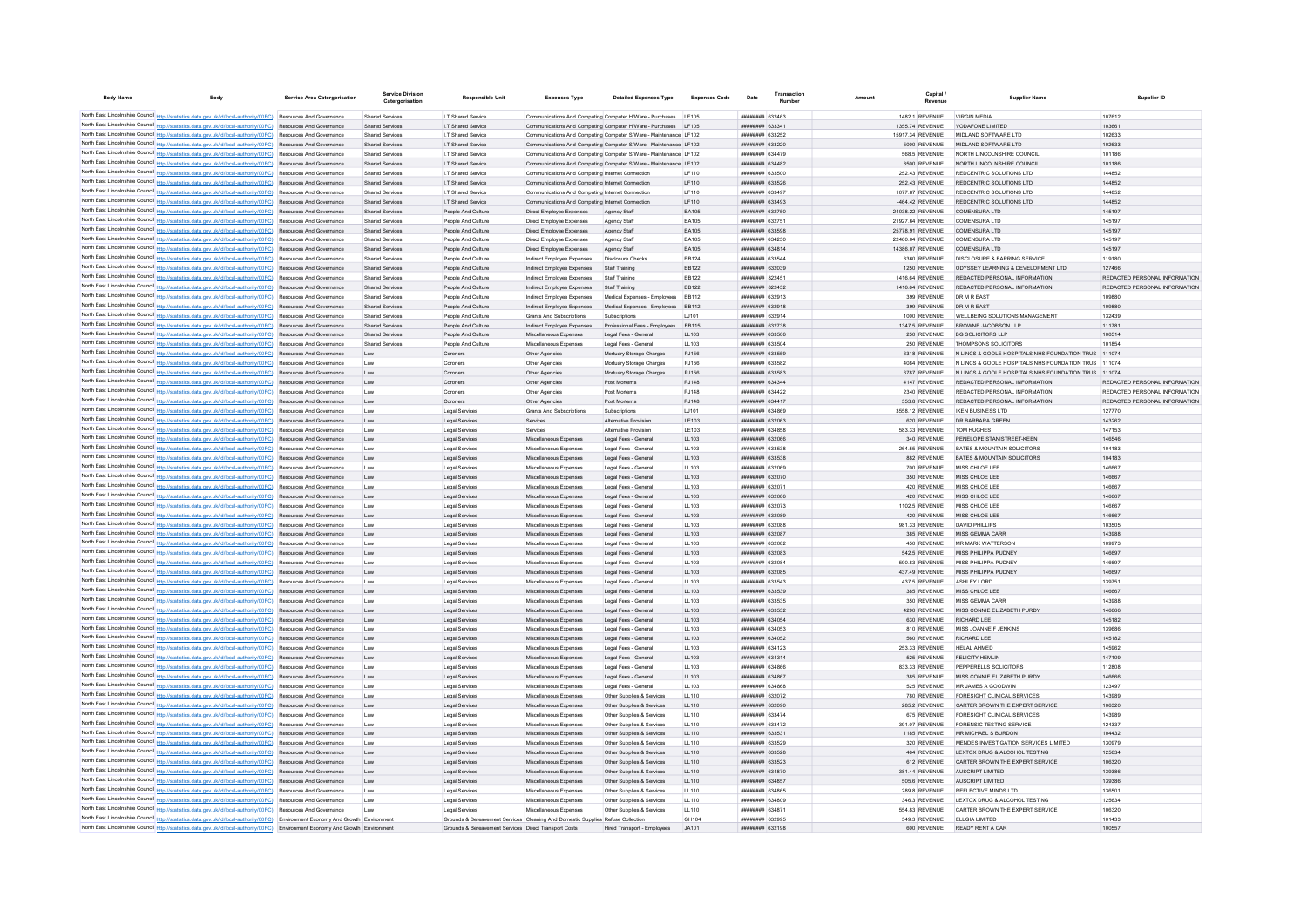| <b>Body Name</b> | <b>Body</b>                                                                                                                                                                                                                                                                 | <b>Service Area Catergorisation</b>        | <b>Service Division</b><br>Catergorisation | <b>Responsible Unit</b>                                                                                               | <b>Expenses Type</b>                                                              | <b>Detailed Expenses Type</b>                                | <b>Expenses Code</b>  | Date | Transaction                               | Amoun                                                                              | Capital                           | <b>Supplier Name</b>                                       | Supplier ID      |
|------------------|-----------------------------------------------------------------------------------------------------------------------------------------------------------------------------------------------------------------------------------------------------------------------------|--------------------------------------------|--------------------------------------------|-----------------------------------------------------------------------------------------------------------------------|-----------------------------------------------------------------------------------|--------------------------------------------------------------|-----------------------|------|-------------------------------------------|------------------------------------------------------------------------------------|-----------------------------------|------------------------------------------------------------|------------------|
|                  | North East Lincolnshire Council http://statistics.data.gov.uk/id/local-authority/00FC) Environment Economy And Growth Environment                                                                                                                                           |                                            |                                            | Grounds & Bereavement Services Direct Transport Costs                                                                 |                                                                                   | Hired Transport - Employees                                  | .14101                |      | ######## 632199                           |                                                                                    | 600 REVENUE                       | READY RENT A CAR                                           | 100557           |
|                  | North East Lincolnshire Council http://statistics.data.gov.uk/id/local-authority/00FC) Environment Economy And Growth Environment                                                                                                                                           |                                            |                                            | Grounds & Bereavement Services Equip / Furniture / Materials                                                          |                                                                                   | Equipment - Purchase                                         | LA101                 |      | ######## 633365                           |                                                                                    | 557 REVENUE                       | S P DAVIS MEMORIALS LIMITED                                | 130000           |
|                  | North East Lincolnshire Council http://statistics.data.gov.uk/id/local-authority/00FC) Environment Economy And Growth Environment                                                                                                                                           |                                            |                                            | Grounds & Bereavement Services Equip / Furniture / Materials                                                          |                                                                                   | Equipment - Purchas                                          | LA101                 |      | ######## 634070                           |                                                                                    | 568.5 REVENUE                     | THE COLUMBARIA COMPANY                                     | 100621           |
|                  | North East Lincolnshire Council http://statistics.data.gov.uk/id/local-authority/00FC) Environment Economy And Growth Environment                                                                                                                                           |                                            |                                            | Grounds & Bereavement Services Other Agencies                                                                         |                                                                                   | <b>Statutory Burials</b>                                     | PJ147                 |      | <b>ппининин</b> 634768                    |                                                                                    | 1234 REVENUE                      | LINCOLNSHIRE CO-OP FUNERAL SERVICES                        | 130721           |
|                  | North East Lincolnshire Council http://statistics.data.gov.uk/id/local-authority/00FC) Environment Economy And Growth Environment                                                                                                                                           |                                            |                                            | Grounds & Bereavement Services Rep Alterations Maint Building Buildings - Repairs And Maint                           |                                                                                   |                                                              | GA102                 |      | ппининин 633494                           |                                                                                    | 8976 5 REVENUE                    | <b>FKMITD</b>                                              | 101926           |
|                  | North East Lincolnshire Council http://statistics.data.gov.uk/id/local-authority/00FC) Environment Economy And Growth Environment                                                                                                                                           |                                            |                                            | Grounds & Bereavement Services Grounds Maintenance Costs                                                              |                                                                                   | Grounds Maintenance                                          | G.1101                |      | <b>BRANCH BANNER</b>                      |                                                                                    | 950 REVENUE                       | J MELTON TREE SERVICES LTD                                 | 101809           |
|                  | North East Lincolnshire Council http://statistics.data.gov.uk/id/local-authority/00FC) Environment Economy And Growth Environment                                                                                                                                           |                                            |                                            | Grounds & Bereavement Services Grounds Maintenance Costs                                                              |                                                                                   | Grounds Maintenance                                          | G.1101                |      | ######## 631432                           |                                                                                    | 3225 REVENUE                      | <b>ENGIE SERVICES LTD</b>                                  | 133267           |
|                  | North East Lincolnshire Council http://statistics.data.gov.uk/id/local-authority/00FC) Environment Economy And Growth Environment                                                                                                                                           |                                            |                                            | Grounds & Bereavement Services Grounds Maintenance Costs                                                              |                                                                                   | Grounds Maintenance                                          | GJ101                 |      | ######## 634398                           |                                                                                    | 2764 REVENUE                      | HARROQUIP PUMP SYSTEMS                                     | 103412           |
|                  | North East Lincolnshire Council http://statistics.data.gov.uk/id/local-authority/00FC) Environment Economy And Growth Environment<br>North East Lincolnshire Council http://statistics.data.gov.uk/id/local-authority/00FC) Environment Economy And Growth Environment      |                                            |                                            | Grounds & Bereavement Services Direct Transport Costs<br>Grounds & Bereavement Services Equip / Furniture / Materials |                                                                                   | Vehicles - Running Costs<br>Equipment - Maintenance          | JA104<br>LA104        |      | ######## 632644<br>######## 632098        |                                                                                    | 1690.22 REVENUE<br>750.4 REVENUE  | ALLSTAR BUSINESS SOLUTIONS LTD<br>F G ADAMSON & SON        | 108278<br>100752 |
|                  | North East Lincolnshire Council http://statistics.data.gov.uk/id/local-authority/00FC) Environment Economy And Growth Environment                                                                                                                                           |                                            |                                            | Grounds & Bereavement Services Equip / Furniture / Materials                                                          |                                                                                   | Equipment - Purchase                                         | <b>IA101</b>          |      | ######## 632015                           |                                                                                    | 4688 REVENUE                      | TUDOR (UK) LTD T/A TUDOR ENVIRONMENT                       | 138362           |
|                  | North East Lincolnshire Council http://statistics.data.gov.uk/id/local-authority/00FC) Environment Economy And Growth Environment                                                                                                                                           |                                            |                                            | Grounds & Bereavement Services Equip / Furniture / Materials                                                          |                                                                                   | Equipment - Purchase                                         | <b>IA101</b>          |      | ######## 634747                           |                                                                                    | 775 REVENUE                       | BRIANPLANT (HUMBERSIDE) LTD                                | 100583           |
|                  | North East Lincolnshire Council http://statistics.data.gov.uk/id/local-authority/00FC) Environment Economy And Growth Environment                                                                                                                                           |                                            |                                            | Grounds & Bereavement Services Clothes Uniforms And Laundry Protective Clothing                                       |                                                                                   |                                                              | LC101                 |      | ######## 634419                           |                                                                                    | 642.22 REVENUE                    | SMI                                                        | 134794           |
|                  | North East Lincolnshire Council http://statistics.data.gov.uk/id/local-authority/00FC)                                                                                                                                                                                      | Environment Economy And Growth Environment |                                            | Grounds & Bereavement Services Clothes Uniforms And Laundry                                                           |                                                                                   | Protective Clothing                                          | LC101                 |      | ####### 634420                            |                                                                                    | 527.86 REVENUE                    |                                                            | 134794           |
|                  | North East Lincolnshire Council http://statistics.data.gov.uk/id/local-authority/00FC) Environment Economy And Growth Environment                                                                                                                                           |                                            |                                            | Grounds & Bereavement Services Clothes Uniforms And Laundry                                                           |                                                                                   | Protective Clothing                                          | LC101                 |      | <b>ппининин</b> 633577                    |                                                                                    | 549.82 REVENUE                    | SMI                                                        | 134794           |
|                  | North East Lincolnshire Council http://statistics.data.gov.uk/id/local-authority/00FC)                                                                                                                                                                                      | Environment Economy And Growth Environment |                                            | Grounds & Bereavement Services Clothes Uniforms And Laundry                                                           |                                                                                   | Protective Clothing                                          | LC101                 |      | ######## 634058                           |                                                                                    | 1168.24 REVENUE                   | SMI                                                        | 134794           |
|                  | North East Lincolnshire Council http://statistics.data.gov.uk/id/local-authority/00FC) Environment Economy And Growth Environment                                                                                                                                           |                                            |                                            | Grounds & Bereavement Services Communications And Computing Telephones                                                |                                                                                   |                                                              | IF112                 |      | <b>######## 633597</b><br>######## 633308 |                                                                                    | 348 REVENUE<br>6308 REVENUE       | RADPHONE I TD<br>HEALING PARISH COUNCIL                    | 101671<br>100658 |
|                  | North East Lincolnshire Council http://statistics.data.gov.uk/id/local-authority/00FC) Environment Economy And Growth Environment<br>North East Lincolnshire Council http://statistics.data.gov.uk/id/local-authority/00FC) Environment Economy And Growth Environment      |                                            |                                            | Grounds & Bereavement Services Private Contractors<br>Grounds & Bereavement Services Private Contractors              |                                                                                   | <b>Contract Payments</b><br>Third Party Prov - Private       | PH105<br>PH101        |      | ######## 631331                           |                                                                                    | 370 REVENUE                       | D TEC INTERNATIONAL LTD                                    | 107867           |
|                  | North East Lincolnshire Council http://statistics.data.gov.uk/id/local-authority/00FC)                                                                                                                                                                                      | Environment Economy And Growth Environment |                                            | Grounds & Bereavement Services Private Contractors                                                                    |                                                                                   | Third Party Prov - Private                                   | PH101                 |      | ######## 634421                           |                                                                                    | 570.92 REVENUE                    | <b>GRIMSBY OPERATIONS LTD</b>                              | 101116           |
|                  | North East Lincolnshire Council http://statistics.data.gov.uk/id/local-authority/00FC) Environment Economy And Growth Environment                                                                                                                                           |                                            |                                            | Grounds & Bereavement Services Rep Alterations Maint Building                                                         |                                                                                   | Buildings - Repairs And Maint                                | GA102                 |      | ######## 631720                           |                                                                                    | 1578.55 REVENUE                   | ENGIE SERVICES LTD                                         | 133267           |
|                  | North East Lincolnshire Council http://statistics.data.gov.uk/id/local-authority/00FC) Environment Economy And Growth Environment                                                                                                                                           |                                            |                                            | Grounds & Bereavement Services Rep Alterations Maint Building                                                         |                                                                                   | Buildings - Repairs And Maint                                | GA102                 |      | ######## 631719                           |                                                                                    | 2239.45 REVENUE                   | <b>ENGIE SERVICES LTD</b>                                  | 133267           |
|                  | North East Lincolnshire Council http://statistics.data.gov.uk/id/local-authority/00FC) Environment Economy And Growth Environment                                                                                                                                           |                                            |                                            | Garage & Fleet Strategy                                                                                               | <b>Direct Transport Costs</b>                                                     | Vehicles - Repairs And Maint                                 | .14105                |      | <b>ппинини 632156</b>                     |                                                                                    | 430 REVENUE                       | B A BUSH & SON LTD                                         | 101828           |
|                  | North East Lincolnshire Council http://statistics.data.gov.uk/id/local-authority/00FC) Environment Economy And Growth Environment                                                                                                                                           |                                            |                                            | Garage & Fleet Strategy                                                                                               | <b>Direct Transport Costs</b>                                                     | Vehicles - Repairs And Maint                                 | .14105                |      | ######## 632158                           |                                                                                    | 593.26 REVENUE                    | HARRIS & GARROD LTD                                        | 100604           |
|                  | North East Lincolnshire Council http://statistics.data.gov.uk/id/local-authority/00FC) Environment Economy And Growth Environment                                                                                                                                           |                                            |                                            | Garage & Fleet Strategy                                                                                               | <b>Direct Transport Costs</b>                                                     | Vehicles - Repairs And Maint                                 | .14105                |      | ######## 632727                           |                                                                                    | 313.15 REVENUE                    | <b>FLEET FACTORS LTD</b>                                   | 100886           |
|                  | North East Lincolnshire Council http://statistics.data.gov.uk/id/local-authority/00FC)                                                                                                                                                                                      | Environment Economy And Growth Environment |                                            | Garage & Fleet Strategy                                                                                               | Direct Transport Costs                                                            | Vehicles - Repairs And Maint                                 | JA105                 |      | ######## 632729                           |                                                                                    | 4895.09 REVENUE                   | FLEET FACTORS LTD                                          | 100886           |
|                  | North East Lincolnshire Council http://statistics.data.gov.uk/id/local-authority/00FC) Environment Economy And Growth Environment<br>North East Lincolnshire Council http://statistics.data.gov.uk/id/local-authority/00FC) Environment Economy And Growth Environment      |                                            |                                            | Garage & Fleet Strategy                                                                                               | <b>Direct Transport Costs</b>                                                     | Vehicles - Repairs And Maint                                 | JA105                 |      | ######## 632731                           |                                                                                    | 9599.81 REVENUE                   | FLEET FACTORS LTD                                          | 100886           |
|                  | North East Lincolnshire Council http://statistics.data.gov.uk/id/local-authority/00FC) Environment Economy And Growth Environment                                                                                                                                           |                                            |                                            | Garage & Fleet Strategy<br>Garage & Fleet Strategy                                                                    | <b>Direct Transport Costs</b><br>Direct Transport Costs                           | Vehicles - Repairs And Maint<br>Vehicles - Renairs And Maint | JA105<br>.14105       |      | ######## 633281<br><b>ппинини 633282</b>  |                                                                                    | 4487.98 REVENUE<br>539 REVENUE    | <b>FLEET FACTORS LTD</b><br>FLEET FACTORS LTD              | 100886<br>100886 |
|                  | North East Lincolnshire Council http://statistics.data.gov.uk/id/local-authority/00FC) Environment Economy And Growth Environment                                                                                                                                           |                                            |                                            | Garage & Fleet Strategy                                                                                               | <b>Direct Transport Costs</b>                                                     | Vehicles - Repairs And Maint                                 | .14105                |      | ######## 633283                           |                                                                                    | 1149.58 REVENUE                   | <b>FLEET FACTORS LTD</b>                                   | 100886           |
|                  | North East Lincolnshire Council http://statistics.data.gov.uk/id/local-authority/00FC) Environment Economy And Growth Environment                                                                                                                                           |                                            |                                            | Garage & Fleet Strategy                                                                                               | <b>Direct Transport Costs</b>                                                     | Vehicles - Repairs And Maint                                 | .14105                |      | ######## 633284                           |                                                                                    | 5732.5 REVENUE                    | <b>FLEET FACTORS LTD</b>                                   | 100886           |
|                  | North East Lincolnshire Council http://statistics.data.gov.uk/id/local-authority/00FC) Environment Economy And Growth Environment                                                                                                                                           |                                            |                                            | Garage & Fleet Strategy                                                                                               | Direct Transport Costs                                                            | Vehicles - Repairs And Maint                                 | JA105                 |      | ######## 633496                           |                                                                                    | 2442.56 REVENUE                   | LINCOLNSHIRE MOTORS LTD                                    | 100538           |
|                  | North East Lincolnshire Council http://statistics.data.gov.uk/id/local-authority/00FC) Environment Economy And Growth Environment                                                                                                                                           |                                            |                                            | Garage & Fleet Strategy                                                                                               | Direct Transport Costs                                                            | Vehicles - Repairs And Maint                                 | JA105                 |      | ######## 633993                           |                                                                                    | 1290 REVENUE                      | <b>B A BUSH &amp; SON LTD</b>                              | 101828           |
|                  | North East Lincolnshire Council http://statistics.data.gov.uk/id/local-authority/00FC) Environment Economy And Growth Environment                                                                                                                                           |                                            |                                            | Garage & Fleet Strategy                                                                                               | Direct Transport Costs                                                            | Vehicles - Repairs And Maint                                 | JA105                 |      | ######## 633982                           |                                                                                    | 6285.56 REVENUE                   | FLEET FACTORS LTD                                          | 100886           |
|                  | North East Lincolnshire Council http://statistics.data.gov.uk/id/local-authority/00FC) Environment Economy And Growth Environment                                                                                                                                           |                                            |                                            | Garage & Fleet Strategy                                                                                               | Direct Transport Costs                                                            | Vehicles - Repairs And Maint                                 | JA105                 |      | <b>пининни</b> 633983                     |                                                                                    | 5092.67 REVENUE                   | FLEET FACTORS LTD                                          | 100886           |
|                  | North East Lincolnshire Council http://statistics.data.gov.uk/id/local-authority/00FC) Environment Economy And Growth Environment                                                                                                                                           |                                            |                                            | Garage & Fleet Strategy                                                                                               | <b>Direct Transport Costs</b>                                                     | Vehicles - Repairs And Maint                                 | .14105                |      | ######## 633985                           |                                                                                    | 1947.51 REVENUE                   | FLEET FACTORS LTD                                          | 100886           |
|                  | North East Lincolnshire Council http://statistics.data.gov.uk/id/local-authority/00FC) Environment Economy And Growth Environment<br>North East Lincolnshire Council http://statistics.data.gov.uk/id/local-authority/00FC) Environment Economy And Growth Environment      |                                            |                                            | Garage & Fleet Strategy                                                                                               | <b>Direct Transport Costs</b>                                                     | Vehicles - Repairs And Maint                                 | .14105<br>JA105       |      | ######## 634008<br>######## 634247        |                                                                                    | 469.7 REVENUE<br>619.59 REVENUE   | NORTHSIDE TRUCK AND VAN LTD<br><b>BABUSH &amp; SON LTD</b> | 108065<br>101828 |
|                  | North East Lincolnshire Council http://statistics.data.gov.uk/id/local-authority/00FC) Environment Economy And Growth Environment                                                                                                                                           |                                            |                                            | Garage & Fleet Strategy<br>Garage & Fleet Strategy                                                                    | <b>Direct Transport Costs</b><br>Direct Transport Costs                           | Vehicles - Repairs And Maint<br>Vehicles - Repairs And Main  | JA105                 |      | ######## 634256                           |                                                                                    | 430 REVENUE                       | <b>BABUSH &amp; SON LTD</b>                                | 101828           |
|                  | North East Lincolnshire Council http://statistics.data.gov.uk/id/local-authority/00FC).                                                                                                                                                                                     | Environment Economy And Growth Environment |                                            | Garage & Fleet Strategy                                                                                               | Direct Transport Costs                                                            | Vehicles - Repairs And Maint                                 | JA105                 |      | ######## 634321                           |                                                                                    | 694.23 REVENUE                    | <b>B A BUSH &amp; SON LTD</b>                              | 101828           |
|                  | North East Lincolnshire Council http://statistics.data.gov.uk/id/local-authority/00FC) Environment Economy And Growth Environment                                                                                                                                           |                                            |                                            | Garage & Fleet Strategy                                                                                               | <b>Direct Transport Costs</b>                                                     | Vehicles - Repairs And Maint                                 | .14105                |      | <b>ПЕНИНИН 634812</b>                     |                                                                                    | 645 REVENUE                       | B A BUSH & SON LTD                                         | 101828           |
|                  | North East Lincolnshire Council http://statistics.data.gov.uk/id/local-authority/00FC) Environment Economy And Growth Environment                                                                                                                                           |                                            |                                            | Garage & Fleet Strategy                                                                                               | <b>Direct Transport Costs</b>                                                     | Vehicles - Repairs And Maint                                 | JA105                 |      | ######## 634328                           |                                                                                    | 305.06 REVENUE                    | JOHNSTON SWEEPERS LTD                                      | 101463           |
|                  | North East Lincolnshire Council http://statistics.data.gov.uk/id/local-authority/00FC) Environment Economy And Growth Environment                                                                                                                                           |                                            |                                            | Garage & Fleet Strategy                                                                                               | <b>Direct Transport Costs</b>                                                     | Vehicles - Repairs And Maint                                 | JA105                 |      | ######## 634808                           |                                                                                    | 327.22 REVENUE                    | <b>B A BUSH &amp; SON LTD</b>                              | 101828           |
|                  | North East Lincolnshire Council http://statistics.data.gov.uk/id/local-authority/00FC) Environment Economy And Growth Environment                                                                                                                                           |                                            |                                            | Garage & Fleet Strategy                                                                                               | <b>Direct Transport Costs</b>                                                     | Vehicles - Repairs And Maint                                 | JA105                 |      | ######## 634825                           |                                                                                    | 1217.78 REVENUE                   | FLEET FACTORS LTD                                          | 100886           |
|                  | North East Lincolnshire Council http://statistics.data.gov.uk/id/local-authority/00FC)                                                                                                                                                                                      | Environment Economy And Growth Environment |                                            | Garage & Fleet Strategy                                                                                               | Equip / Furniture / Materials                                                     | Equipment - Purchase                                         | LA101                 |      | ######## 632745                           |                                                                                    | 334.38 REVENUE                    | <b>ENERGAS LIMITED</b>                                     | 129000           |
|                  | North East Lincolnshire Council http://statistics.data.gov.uk/id/local-authority/00FC) Environment Economy And Growth Environment<br>North East Lincolnshire Council http://statistics.data.gov.uk/id/local-authority/00FC) Environment Economy And Growth Environment      |                                            |                                            | Garage & Fleet Strategy<br>Garage & Fleet Strategy                                                                    | Clothes Uniforms And Laundry Laundry<br><b>Grants And Subscriptions</b>           | Subscriptions                                                | LC103<br>LJ101        |      | ######## 632746<br>######## 632153        |                                                                                    | 301.76 REVENUE<br>16555.5 REVENUE | JOHNSONS APPARELMASTER<br>WAKEFIELD MD COUNCIL             | 100810<br>100967 |
|                  | North East Lincolnshire Council http://statistics.data.gov.uk/id/local-authority/00FC) Environment Economy And Growth Environment                                                                                                                                           |                                            |                                            | <b>Street Cleansing</b>                                                                                               | Equip / Furniture / Materials                                                     | Equipment - Purchase                                         | LA101                 |      | ######## 633499                           |                                                                                    | 1018.5 REVENUE                    | MAUSER UK LIMITED                                          | 142360           |
|                  | North East Lincolnshire Council http://statistics.data.gov.uk/id/local-authority/00FC) Environment Economy And Growth Environment                                                                                                                                           |                                            |                                            | Street Cleansing                                                                                                      | Clothes Uniforms And Laundry                                                      | Protective Clothing                                          | LC101                 |      | ######## 633482                           |                                                                                    | 567.15 REVENUE                    |                                                            | 134794           |
|                  | North East Lincolnshire Council http://statistics.data.gov.uk/id/local-authority/00FC) Environment Economy And Growth Environment                                                                                                                                           |                                            |                                            | Street Cleansing                                                                                                      | Private Contractors                                                               | Third Party Prov - Private                                   | PH101                 |      | ######## 634423                           |                                                                                    | 1356.43 REVENUE                   | <b>SRCL LTD</b>                                            | 102009           |
|                  | North East Lincolnshire Council http://statistics.data.gov.uk/id/local-authority/00FC) Environment Economy And Growth Environment                                                                                                                                           |                                            |                                            | Beach Safety                                                                                                          | Equip / Furniture / Materials                                                     | Equipment - Purchas                                          | LA101                 |      | ######## 634343                           |                                                                                    | 353.88 REVENUE                    | WF EDUCATION GROUP LIMITED                                 | 146852           |
|                  | North East Lincolnshire Council http://statistics.data.gov.uk/id/local-authority/00FC) Environment Economy And Growth Environment                                                                                                                                           |                                            |                                            | Beach Safety                                                                                                          | Miscellaneous Expenses                                                            | Other Expenses General                                       | LL119                 |      | ######## 633368                           |                                                                                    | 1590 REVENUE                      | <b>KEEP BRITAIN TIDY</b>                                   | 102368           |
|                  | North East Lincolnshire Council http://statistics.data.gov.uk/id/local-authority/00FC) Environment Economy And Growth Environment                                                                                                                                           |                                            |                                            | Waste Services                                                                                                        | Equip / Furniture / Materials                                                     | Equipment - Purchase                                         | LA101                 |      | ######## 631986                           |                                                                                    | 480 REVENUE                       | ARCO LTD                                                   | 100509           |
|                  | North East Lincolnshire Council http://statistics.data.gov.uk/id/local-authority/00FC) Environment Economy And Growth Environment                                                                                                                                           |                                            |                                            | Waste Services                                                                                                        | Foujo / Furniture / Materials                                                     | Foujoment - Purchase                                         | <b>LA101</b>          |      | ######## 632530                           |                                                                                    | 645 REVENUE                       | SIGN OF THE TIMES                                          | 100575           |
|                  | North East Lincolnshire Council http://statistics.data.gov.uk/id/local-authority/00FC) Environment Economy And Growth Environment                                                                                                                                           |                                            |                                            | Waste Services                                                                                                        | Equip / Furniture / Materials<br>Clothes Uniforms And Laundry Protective Clothing | Equipment - Purchase                                         | <b>LA101</b><br>LC101 |      | ######## 632530<br><b>ппинини 634385</b>  |                                                                                    | 340 REVENUE                       | SIGN OF THE TIMES<br>SM                                    | 100575<br>134794 |
|                  | North East Lincolnshire Council http://statistics.data.gov.uk/id/local-authority/00FC) Environment Economy And Growth Environment<br>North East Lincolnshire Council http://statistics.data.gov.uk/id/local-authority/00FC) Environment Economy And Growth Environment      |                                            |                                            | <b>Waste Services</b><br><b>Waste Services</b>                                                                        | Clothes Uniforms And Laundry Protective Clothing                                  |                                                              | LC101                 |      | ######## 634424                           |                                                                                    | 885.52 REVENUE<br>1212.04 REVENUE | SMI                                                        | 134794           |
|                  | North East Lincolnshire Council http://statistics.data.gov.uk/id/local-authority/00FC) Environment Economy And Growth Environment                                                                                                                                           |                                            |                                            | <b>Waste Services</b>                                                                                                 | Clothes Uniforms And Laundry Protective Clothing                                  |                                                              | LC101                 |      | <b>ппинини 634427</b>                     |                                                                                    | 325.7 REVENUE                     | SMI                                                        | 134794           |
|                  | North East Lincolnshire Council http://statistics.data.gov.uk/id/local-authority/00FC) Environment Economy And Growth Environment                                                                                                                                           |                                            |                                            | <b>Waste Services</b>                                                                                                 | Clothes Uniforms And Laundry Protective Clothing                                  |                                                              | LC101                 |      | ######## 632051                           |                                                                                    | 502.32 REVENUE                    | WESTBURY INDUSTRIAL SUPPLIES LTD                           | 102378           |
|                  | North East Lincolnshire Council http://statistics.data.gov.uk/id/local-authority/00FC) Environment Economy And Growth Environment                                                                                                                                           |                                            |                                            | Waste Services                                                                                                        | Clothes Uniforms And Laundry Protective Clothing                                  |                                                              | IC101                 |      | ######## 633480                           |                                                                                    | 312 43 REVENUE                    |                                                            | 134794           |
|                  | North East Lincolnshire Council http://statistics.data.gov.uk/id/local-authority/00FC) Environment Economy And Growth Environment                                                                                                                                           |                                            |                                            | Waste Services                                                                                                        | Private Contractors                                                               | Third Party Prov - Private                                   | PH101                 |      | ######## 631332                           |                                                                                    | 699.5 REVENUE                     | D TEC INTERNATIONAL LTD                                    | 107867           |
|                  | North East Lincolnshire Council http://statistics.data.gov.uk/id/local-authority/00FC) Environment Economy And Growth Environment                                                                                                                                           |                                            |                                            | Waste Disposal And Strategy                                                                                           | Private Contractors                                                               | <b>Contract Payments</b>                                     | <b>PH105</b>          |      | ######## 633342                           | REDACTED COMMERCIALLY SENSITIVE REVENUE                                            |                                   | NEWLINGS DEVELOPMENT LTD                                   | 101125           |
|                  | North East Lincolnshire Council http://statistics.data.gov.uk/id/local-authority/00FC)                                                                                                                                                                                      | Environment Economy And Growth Environmen  |                                            | Waste Disposal And Strategy                                                                                           | Private Contractors                                                               | Contract Payments Landfill Tax                               | PH106                 |      |                                           | REDACTED COMMERCIALLY SENSITIVE REVENUE                                            |                                   | NEWLINCS DEVELOPMENT LTD                                   | 101125           |
|                  | North East Lincolnshire Council http://statistics.data.gov.uk/id/local-authority/00FC)                                                                                                                                                                                      | Environment Economy And Growth Environment |                                            | Waste Disposal And Strategy                                                                                           | Customer And Client Receipts                                                      | Sales - Std Vat 7                                            | VC101                 |      | ######## 633342<br><b>ппинини 633343</b>  | REDACTED COMMERCIALLY SENSITIVE REVENUE                                            |                                   | NEWLINCS DEVELOPMENT LTD<br>NEWLINGS DEVELOPMENT LTD       | 101125           |
|                  | North East Lincolnshire Council http://statistics.data.gov.uk/id/local-authority/00FC) Environment Economy And Growth Environment<br>North East Lincolnshire Council http://statistics.data.gov.uk/id/local-authority/00FC) Environment Economy And Growth Environment      |                                            |                                            | Waste Disposal And Strategy<br>Waste Disposal And Strategy                                                            | Private Contractors<br>Private Contractors                                        | <b>Contract Payments</b><br>Contract Payments Landfill Tax   | PH105<br>PH106        |      | <b>HUNHHHH 633343</b>                     | REDACTED COMMERCIALLY SENSITIVE REVENUE<br>REDACTED COMMERCIALLY SENSITIVE REVENUE |                                   | NEWLINGS DEVELOPMENT LTD                                   | 101125<br>101125 |
|                  | North East Lincolnshire Council http://statistics.data.gov.uk/id/local-authority/00FC) Environment Economy And Growth Environment                                                                                                                                           |                                            |                                            | Regulatory Services                                                                                                   | Direct Employee Expenses                                                          | Agency Staff                                                 | FA105                 |      | ####### 634406                            |                                                                                    | 326.2 REVENUE                     | THE BEST CONNECTION                                        | 143357           |
|                  | North East Lincolnshire Council http://statistics.data.gov.uk/id/local-authority/00FC) Environment Economy And Growth Environment                                                                                                                                           |                                            |                                            | Regulatory Services                                                                                                   | Miscellaneous Expenses                                                            | Environmental/Health Analysis                                | LL120                 |      | ####### 631353                            |                                                                                    | 835 REVENUE                       | FERA SCIENCE LTD                                           | 131671           |
|                  | North East Lincolnshire Council http://statistics.data.gov.uk/id/local-authority/00FC Environment Economy And Growth Environment                                                                                                                                            |                                            |                                            | Regulatory Services                                                                                                   | Other Local Authorities                                                           | Third Pp - Other Local Auth                                  | PC101                 |      | ######## 631733                           |                                                                                    | 3270.9 REVENUE                    | CITY OF YORK COUNCIL                                       | 100874           |
|                  | North East Lincolnshire Council http://statistics.data.gov.uk/id/local-authority/00FC) Environment Economy And Growth Environment                                                                                                                                           |                                            |                                            | <b>Regulatory Services</b>                                                                                            | Equip / Furniture / Materials                                                     | Goods For Resale                                             | LA123                 |      | ######## 634383                           |                                                                                    | 780.75 REVENUE                    | VIP SYSTEM I TD                                            | 101697           |
|                  | North East Lincolnshire Council http://statistics.data.gov.uk/id/local-authority/00FC) Environment Economy And Growth Environment                                                                                                                                           |                                            |                                            | <b>Regulatory Services</b>                                                                                            | Equip / Furniture / Materials                                                     | Goods For Resale                                             | LA123                 |      | ######## 634383                           |                                                                                    | 255.43 REVENUE                    | <b>VIP SYSTEM LTD</b>                                      | 101697           |
|                  | North East Lincolnshire Council http://statistics.data.gov.uk/id/local-authority/00FC) Environment Economy And Growth Environment                                                                                                                                           |                                            |                                            | Regulatory Services                                                                                                   | Equip / Furniture / Materials                                                     | Equipment - Purchase                                         | <b>IA101</b>          |      | <b>ПЕННИНИИ</b> 632717                    |                                                                                    | 778 REVENUE                       | CIRRUS RESEARCH PLC.                                       | 109638           |
|                  | North East Lincolnshire Council http://statistics.data.gov.uk/id/local-authority/00FC) Environment Economy And Growth Environment                                                                                                                                           |                                            |                                            | <b>Regulatory Services</b>                                                                                            | Communications And Computing Computer H/Ware - Purchases                          |                                                              | LF105                 |      | ######## 632532                           |                                                                                    | 689.66 REVENUE                    | <b>XMA I IMITED</b>                                        | 100699           |
|                  | North East Lincolnshire Council http://statistics.data.gov.uk/id/local-authority/00FC) Environment Economy And Growth Environment                                                                                                                                           |                                            |                                            | <b>Regulatory Services</b><br>Regulatory Services                                                                     | <b>Private Contractors</b><br>Private Contractors                                 | Third Party Prov - Private<br>Third Party Prov - Private     | PH101<br>PH101        |      | ######## 632669<br>####### 63439          |                                                                                    | 3006 REVENUE<br>520 REVENUE       | SANGREAT KENNELS<br>WOOLLISS RECOVERY                      | 103270<br>101170 |
|                  | North East Lincolnshire Council http://statistics.data.gov.uk/id/local-authority/00FC) Environment Economy And Growth Environment<br>North East Lincolnshire Council http://statistics.data.gov.uk/id/local-authority/00FC) Environment Economy And Growth Economy & Growth |                                            |                                            | Events                                                                                                                | Rep Alterations Maint Building                                                    | Buildings - Repairs And Maint                                | G4102                 |      | <b>ппинини 632763</b>                     |                                                                                    | 350 REVENUE                       | <b>ENGIE SERVICES LTD</b>                                  | 133267           |
|                  |                                                                                                                                                                                                                                                                             |                                            |                                            |                                                                                                                       |                                                                                   |                                                              |                       |      |                                           |                                                                                    |                                   |                                                            |                  |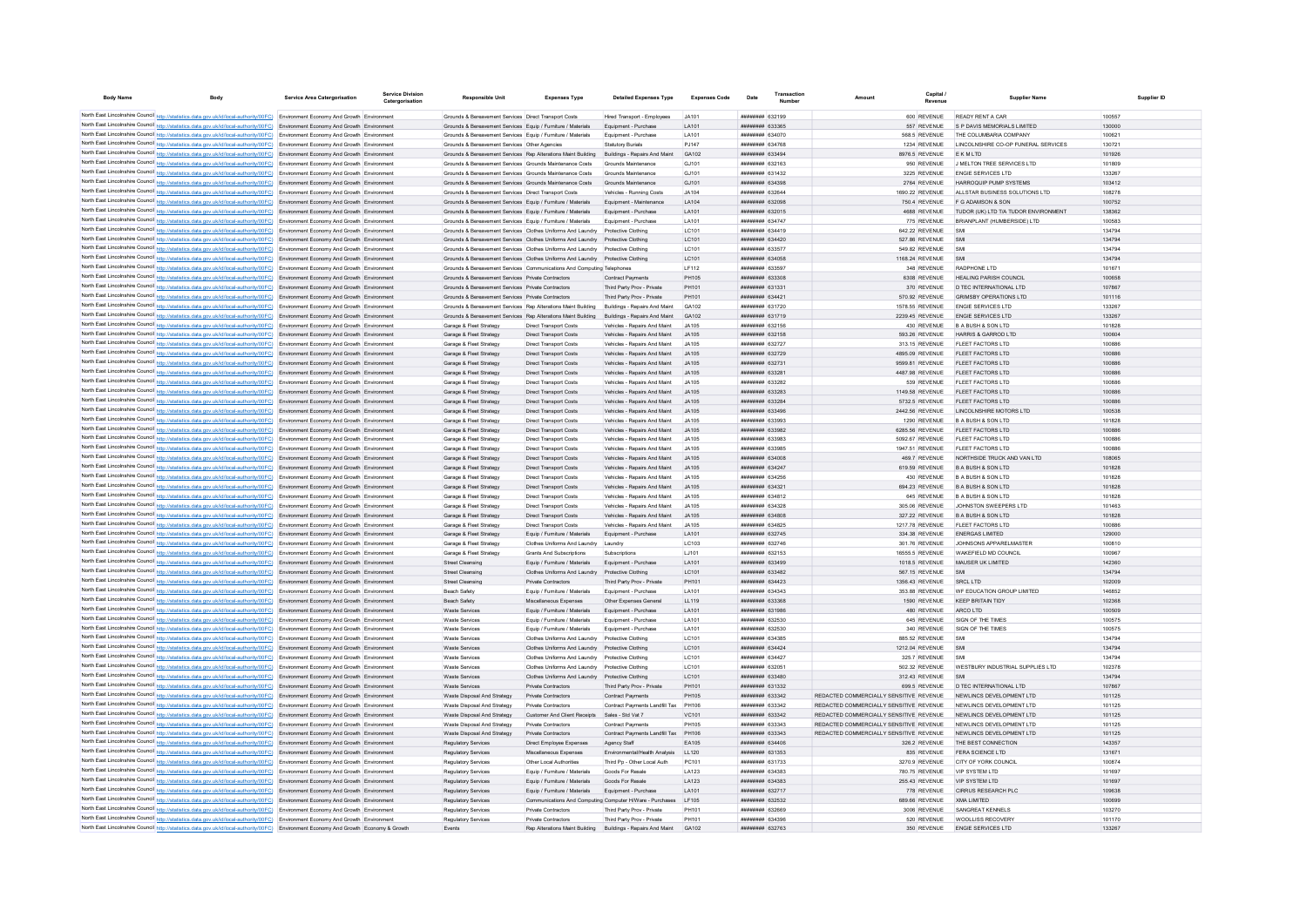| <b>Body Name</b> | <b>Body</b>                                                                                                                                                                                                                                                                      | <b>Service Area Catergorisation</b> | <b>Service Division</b><br>Catergorisation | <b>Responsible Unit</b>                                                                              | <b>Expenses Type</b>                                  | <b>Detailed Expenses Type</b>                                  | <b>Expenses Code</b>  | Date                               | Transaction | Amount                                  | Capital                             | <b>Supplier Name</b>                                               | Supplier ID                             |
|------------------|----------------------------------------------------------------------------------------------------------------------------------------------------------------------------------------------------------------------------------------------------------------------------------|-------------------------------------|--------------------------------------------|------------------------------------------------------------------------------------------------------|-------------------------------------------------------|----------------------------------------------------------------|-----------------------|------------------------------------|-------------|-----------------------------------------|-------------------------------------|--------------------------------------------------------------------|-----------------------------------------|
|                  | North East Lincolnshire Council http://statistics.data.gov.uk/id/local-authority/00FC) Environment Economy And Growth Economy & Growth                                                                                                                                           |                                     |                                            | Community Investment Team                                                                            | Other Agencies                                        | Grants Pd Over To Third Party PJ138                            |                       | <b>иннинни</b> 633319              |             |                                         | 5457 98 REVENUE                     | KINGSTON CARTON COMPANY I TD                                       | 124434                                  |
|                  | North East Lincolnshire Council http://statistics.data.gov.uk/id/local-authority/00FC) Environment Economy And Growth Economy & Growth                                                                                                                                           |                                     |                                            | Community Investment Team                                                                            | Other Agencies                                        | Grants Pd Over To Third Party                                  | P.1138                | ######## 633391                    |             |                                         | 1364.49 REVENUE                     | KINGSTON CARTON COMPANY LTD                                        | 124434                                  |
|                  | North East Lincolnshire Council http://statistics.data.gov.uk/id/local-authority/00FC) Environment Economy And Growth Economy & Growth                                                                                                                                           |                                     |                                            | Community Investment Team                                                                            | Other Agencie                                         | Grants Pd Over To Third Party                                  | P.1138                | ######## 633218                    |             |                                         | 537.02 REVENUE                      | HAWK FURNITURE LTD                                                 | 143056                                  |
|                  | North East Lincolnshire Council http://statistics.data.gov.uk/id/local-authority/00FC) Environment Economy And Growth Economy & Growth                                                                                                                                           |                                     |                                            | Community Investment Team                                                                            | Other Agencies                                        | Grants Pd Over To Third Party                                  | P.1138                | <b>ппининин</b> 634485             |             |                                         | 4100.08 REVENUE                     | IDEAL BUILDING SYSTEMS HOLDINGS LTD                                | 130835                                  |
|                  | North East Lincolnshire Council http://statistics.data.gov.uk/id/local-authority/00FC) Environment Economy And Growth Economy & Growth                                                                                                                                           |                                     |                                            | Community Investment Team                                                                            | Other Anencies                                        | Grants Pd Over To Third Party                                  | P.1138                | ######## 632099                    |             |                                         | 103128.3 REVENUE                    | <b>I JM DESIGN &amp; MANAGEMENT I TD</b>                           | 110960                                  |
|                  | North East Lincolnshire Council http://statistics.data.gov.uk/id/local-authority/00FC) Environment Economy And Growth Economy & Growth                                                                                                                                           |                                     |                                            | Community Investment Team                                                                            | Other Agencies                                        | Grants Pd Over To Third Party P.1138                           |                       | <b>ппинини 634484</b>              |             |                                         | 133942 6 REVENUE                    | MOULDED FIBRE PRODUCTS LTD.                                        | 139360                                  |
|                  | North East Lincolnshire Council http://statistics.data.gov.uk/id/local-authority/00FC) Environment Economy And Growth Economy & Growth                                                                                                                                           |                                     |                                            | Community Investment Team                                                                            | Other Anencies                                        | Grants Pd Over To Third Party PJ138                            |                       | <b>иннинни</b> 634707              |             |                                         | 12750.05 REVENUE                    | SUPERCRAFT I TD                                                    | 146051                                  |
|                  | North East Lincolnshire Council http://statistics.data.gov.uk/id/local-authority/00FC) Environment Economy And Growth Economy & Growth                                                                                                                                           |                                     |                                            | Community Investment Team                                                                            | Other Agencies                                        | Grants Pd Over To Third Party PJ138                            |                       | ######## 633387                    |             |                                         | 2376 REVENUE                        | CHENEY COMMERCIALS LTD                                             | 146316                                  |
|                  | North East Lincolnshire Council http://statistics.data.gov.uk/id/local-authority/00FC) Environment Economy And Growth Economy & Growth                                                                                                                                           |                                     |                                            | Community Investment Team                                                                            | Other Agencies                                        | Grants Pd Over To Third Party                                  | PJ138                 | ######## 633388                    |             |                                         | 1560 REVENUE                        | CHENEY COMMERCIALS LTD                                             | 146316                                  |
|                  | North East Lincolnshire Council http://statistics.data.gov.uk/id/local-authority/00FC) Environment Economy And Growth Economy & Growth<br>North East Lincolnshire Council http://statistics.data.gov.uk/id/local-authority/00FC) Environment Economy And Growth Economy & Growth |                                     |                                            | Community Investment Team<br>Community Investment Team                                               | Other Agencies<br>Other Anencies                      | Grants Pd Over To Third Party<br>Grants Pd Over To Third Party | PJ138<br>P.1138       | ######## 633389<br>ниннини 633390  |             |                                         | 684.79 REVENUE<br>2360 REVENUE      | CHENEY COMMERCIALS LTD<br>CHENEY COMMERCIALS LTD                   | 146316<br>146316                        |
|                  | North East Lincolnshire Council http://statistics.data.gov.uk/id/local-authority/00FC) Environment Economy And Growth Economy & Growth                                                                                                                                           |                                     |                                            | <b>Retained Function</b>                                                                             | Direct Employee Expenses                              | Agency Staff                                                   | FA105                 | ######## 633601                    |             |                                         | 15120 REVENUE                       | <b>SOLACE IN BUSINESS</b>                                          | 100785                                  |
|                  | North East Lincolnshire Council http://statistics.data.gov.uk/id/local-authority/00FC) Environment Economy And Growth Economy & Growth                                                                                                                                           |                                     |                                            | Retained Function                                                                                    | Print Stationery / Gen Off Exp                        | Publicity                                                      | <b>LD105</b>          | <b>ппинини 634522</b>              |             |                                         | 450 REVENUE                         | REACH PUBLISHING SERVICES LIMITED                                  | 141974                                  |
|                  | North East Lincolnshire Council http://statistics.data.gov.uk/id/local-authority/00FC) Environment Economy And Growth Economy & Growth                                                                                                                                           |                                     |                                            | <b>Retained Function</b>                                                                             | Miscellaneous Expenses                                | Legal Fees - General                                           | LL103                 | ######## 632769                    |             |                                         | 977.9 REVENUE                       | BEVAN BRITTAN LLP                                                  | 131317                                  |
|                  | North East Lincolnshire Council http://statistics.data.gov.uk/id/local-authority/00FC) Environment Economy And Growth Economy & Growth                                                                                                                                           |                                     |                                            | <b>Retained Function</b>                                                                             | Miscellaneous Expenses                                | Other Expenses General                                         | LL119                 | <b>ппининн</b> 634744              |             |                                         | 455 REVENUE                         | <b>FAST TRANSPORTATION LTD</b>                                     | 122833                                  |
|                  | North East Lincolnshire Council http://statistics.data.gov.uk/id/local-authority/00FC) Environment Economy And Growth Economy & Growth                                                                                                                                           |                                     |                                            | Retained Function                                                                                    | Miscellaneous Expenses                                | Other Expenses General                                         | LL119                 | ######## 634770                    |             |                                         | 455 REVENUE                         | <b>FAST TRANSPORTATION LTD</b>                                     | 122833                                  |
|                  | North East Lincolnshire Council http://statistics.data.gov.uk/id/local-authority/00FC) Environment Economy And Growth Economy & Growth                                                                                                                                           |                                     |                                            | <b>Retained Function</b>                                                                             | Private Contractors                                   | Third Party Prov - Private                                     | PH101                 | <b><i>BREERERE 631776</i></b>      |             |                                         | 14612 5 REVENUE                     | <b>ENGIE SERVICES LTD</b>                                          | 133267                                  |
|                  | North East Lincolnshire Council http://statistics.data.gov.uk/id/local-authority/00FC) Environment Economy And Growth Economy & Growth                                                                                                                                           |                                     |                                            | <b>Retained Function</b>                                                                             | Consultancy                                           | Consultancy                                                    | PL101                 | ######## 632756                    |             |                                         | 6000 REVENUE                        | GENECON LTD                                                        | 141505                                  |
|                  | North East Lincolnshire Council http://statistics.data.gov.uk/id/local-authority/00FC) Environment Economy And Growth Economy & Growth                                                                                                                                           |                                     |                                            | <b>Retained Function</b>                                                                             | Consultancy                                           | Consultancy                                                    | PL101                 | нининни 632998                     |             |                                         | 8235 REVENUE                        | MONTAGU EVANS LLP                                                  | 145979                                  |
|                  | North East Lincolnshire Council http://statistics.data.gov.uk/id/local-authority/00FC) Environment Economy And Growth Economy & Growth<br>North East Lincolnshire Council http://statistics.data.gov.uk/id/local-authority/00FC) Environment Economy And Growth Economy & Growth |                                     |                                            | Retained Function<br><b>Retained Function</b>                                                        | Consultancy<br>Consultancy                            | Consultancy<br>Consultancy                                     | PL101<br>PL101        | ######## 634793<br>######## 633503 |             |                                         | 2500 REVENUE<br>1000 REVENUE        | WNC LTD<br>BLACKSTOCK PARTNERSHIP I TD                             | 138884<br>130880                        |
|                  | North East Lincolnshire Council http://statistics.data.gov.uk/id/local-authority/00FC) Environment Economy And Growth Economy & Growth                                                                                                                                           |                                     |                                            | Retained Function                                                                                    | Equip / Furniture / Materials                         | Promotions                                                     | LA124                 | ######## 632238                    |             |                                         | 6000 REVENUE                        | WALL BREAKER PRODUCTIONS LTD                                       | 147080                                  |
|                  | North East Lincolnshire Council http://statistics.data.gov.uk/id/local-authority/00FC) Environment Economy And Growth Economy & Growth                                                                                                                                           |                                     |                                            | <b>Retained Function</b>                                                                             | Print Stationery / Gen Off Exn                        | Printing And Stationery                                        | <b>ID103</b>          | ниннини 632428                     |             |                                         | 2398 REVENUE                        | GSB PRINT & DESIGN LTD                                             | 101553                                  |
|                  | North East Lincolnshire Council http://statistics.data.gov.uk/id/local-authority/00FC) Environment Economy And Growth Economy & Growth                                                                                                                                           |                                     |                                            | Retained Function                                                                                    | Print Stationery / Gen Off Exp                        | Printing And Stationery                                        | LD103                 | ######## 632247                    |             |                                         | 408 REVENUE                         | SYSTEMATIC PRINT MANAGEMENT LTD                                    | 101147                                  |
|                  | North East Lincolnshire Council http://statistics.data.gov.uk/id/local-authority/00FC) Environment Economy And Growth Economy & Growth                                                                                                                                           |                                     |                                            | Retained Function                                                                                    | Print Stationery / Gen Off Exp                        | Publicity                                                      | <b>LD105</b>          | ######## 633468                    |             |                                         | 1987.26 REVENUE                     | TOTAL SIGNS AND GRAPHICS LTD                                       | 104775                                  |
|                  | North East Lincolnshire Council http://statistics.data.gov.uk/id/local-authority/00FC) Environment Economy And Growth Economy & Growth                                                                                                                                           |                                     |                                            | Car Parks                                                                                            | Private Contractors                                   | Third Party Prov - Private                                     | PH101                 | ######## 823716                    |             |                                         | 5000 REVENUE                        | REDACTED PERSONAL INFORMATION                                      | REDACTED PERSONAL INFORMATION           |
|                  | North East Lincolnshire Council http://statistics.data.gov.uk/id/local-authority/00FC) Environment Economy And Growth Economy & Growth                                                                                                                                           |                                     |                                            | Drainage & Coastal Defence                                                                           | Private Contractors                                   | Third Party Prov - Private                                     | PH101                 | <b>ппинини 632524</b>              |             |                                         | 2082.3 REVENUE                      | INTELLIGENT DRAINAGE SOLUTIONS LTD                                 | 139567                                  |
|                  | North East Lincolnshire Council http://statistics.data.gov.uk/id/local-authority/00FC) Environment Economy And Growth Economy & Growth                                                                                                                                           |                                     |                                            | Highways Ds                                                                                          | Dlo Holding                                           | Depot Fuel Holding Account                                     | LM101                 | ######## 633554                    |             |                                         | 847 REVENUE                         | OIL NRG                                                            | 138198                                  |
|                  | North East Lincolnshire Council http://statistics.data.gov.uk/id/local-authority/00FC) Environment Economy And Growth Economy & Growth                                                                                                                                           |                                     |                                            | Highways Dso                                                                                         | Dio Holding                                           | Depot Fuel Holding Account                                     | IM101                 | ######## 633555                    |             |                                         | 15894 53 REVENUE                    | OIL NRG                                                            | 138198                                  |
|                  | North East Lincolnshire Council http://statistics.data.gov.uk/id/local-authority/00FC) Environment Economy And Growth Economy & Growth                                                                                                                                           |                                     |                                            | Highways Dso                                                                                         | Dlo Holding                                           | Depot Fuel Holding Account                                     | LM101<br><b>IM101</b> | ######## 633552<br>######## 633552 |             |                                         | 16025.4 REVENUE                     | OIL NRG<br>OIL NRG                                                 | 138198<br>138198                        |
|                  | North East Lincolnshire Council http://statistics.data.gov.uk/id/local-authority/00FC) Environment Economy And Growth Economy & Growth<br>North East Lincolnshire Council http://statistics.data.gov.uk/id/local-authority/00FC) Environment Economy And Growth Economy & Growth |                                     |                                            | Highways Dso<br>Street Lighting                                                                      | Dio Holding<br>Private Contractors                    | Depot Fuel Holding Account<br>Third Party Prov - Private       | PH101                 | ######## 632656                    |             |                                         | 16025.4 REVENUE<br>538.17 REVENUE   | J MCCANN & CO LTD                                                  | 100841                                  |
|                  | North East Lincolnshire Council http://statistics.data.gov.uk/id/local-authority/00FC) Environment Economy And Growth Economy & Growth                                                                                                                                           |                                     |                                            | <b>Street Lighting</b>                                                                               | Private Contractors                                   | Third Party Prov - Private                                     | PH101                 | ######## 632710                    |             |                                         | 671.04 REVENUE                      | J MCCANN & CO LTD                                                  | 100841                                  |
|                  | North East Lincolnshire Council http://statistics.data.gov.uk/id/local-authority/00FC) Environment Economy And Growth Economy & Growth                                                                                                                                           |                                     |                                            | Street Lighting                                                                                      | Rep Alterations Maint Building                        | Street Lighting-General Maint                                  | GA111                 | ######## 632710                    |             |                                         | 573.22 REVENUE                      | J MCCANN & CO LTD                                                  | 100841                                  |
|                  | North East Lincolnshire Council http://statistics.data.gov.uk/id/local-authority/00FC) Environment Economy And Growth Economy & Growth                                                                                                                                           |                                     |                                            | <b>Street Lighting</b>                                                                               | Ren Alterations Maint Building                        | Street Lighting-General Maint                                  | GA111                 | ######## 632710                    |             |                                         | 454.58 REVENUE                      | J MCCANN & CO LTD                                                  | 100841                                  |
|                  | North East Lincolnshire Council http://statistics.data.gov.uk/id/local-authority/00FC) Environment Economy And Growth Economy & Growth                                                                                                                                           |                                     |                                            | <b>Street Lighting</b>                                                                               | Rep Alterations Maint Building                        | Traffic Signs / Signals                                        | GA113                 | ######## 632710                    |             |                                         | 2008.56 REVENUE                     | J MCCANN & CO LTD                                                  | 100841                                  |
|                  | North East Lincolnshire Council http://statistics.data.gov.uk/id/local-authority/00FC) Environment Economy And Growth Economy & Growth                                                                                                                                           |                                     |                                            | <b>Street Lighting</b>                                                                               | Rep Alterations Maint Building                        | <b>Flectrical Testing</b>                                      | GA107                 | ######## 632710                    |             |                                         | 6365.13 REVENUE                     | J MCCANN & CO LTD                                                  | 100841                                  |
|                  | North East Lincolnshire Council http://statistics.data.gov.uk/id/local-authority/00FC) Environment Economy And Growth Economy & Growth                                                                                                                                           |                                     |                                            | <b>Street Lighting</b>                                                                               | Rep Alterations Maint Building                        | Street Lighting-General Maint                                  | GA111                 | ######## 632656                    |             |                                         | 3398.33 REVENUE                     | J MCCANN & CO LTD                                                  | 100841                                  |
|                  | North East Lincolnshire Council http://statistics.data.gov.uk/id/local-authority/00FC) Environment Economy And Growth Economy & Growth                                                                                                                                           |                                     |                                            | Street Lighting                                                                                      | Rep Alterations Maint Building                        | Street Lighting-General Maint                                  | GA111                 | ######## 632710                    |             |                                         | 2544.12 REVENUE                     | J MCCANN & CO LTD                                                  | 100841                                  |
|                  | North East Lincolnshire Council http://statistics.data.gov.uk/id/local-authority/00FC) Environment Economy And Growth Economy & Growth                                                                                                                                           |                                     |                                            | <b>Street Lighting</b>                                                                               | Rep Alterations Maint Building                        | Traffic Mgmt-Irrecoverable Dam                                 | GA115                 | <b>ппинини 632710</b>              |             |                                         | 1328.28 REVENUE                     | J MCCANN & CO LTD                                                  | 100841                                  |
|                  | North East Lincolnshire Council http://statistics.data.gov.uk/id/local-authority/00FC) Environment Economy And Growth Economy & Growth<br>North East Lincolnshire Council http://statistics.data.gov.uk/id/local-authority/00FC) Environment Economy And Growth Economy & Growth |                                     |                                            | Street Lighting<br><b>Street Lighting</b>                                                            | Ren Alterations Maint Building<br>Private Contractors | Traffic Signs / Signals<br>Third Party Prov - Private          | GA113<br>PH101        | ######## 632710<br>######## 632710 |             |                                         | 15315 13 REVENUE<br>2277.25 REVENUE | J MCCANN & CO LTD<br>J MCCANN & CO LTD                             | 100841<br>100841                        |
|                  | North East Lincolnshire Council http://statistics.data.gov.uk/id/local-authority/00FC) Environment Economy And Growth Economy & Growth                                                                                                                                           |                                     |                                            | <b>Transport Policy</b>                                                                              | Private Contractors                                   | Concessionary Fares                                            | PH104                 | ######## 633628                    |             |                                         | 3209.12 REVENUE                     | <b>ESP SYSTEX LTD</b>                                              | 102062                                  |
|                  | North East Lincolnshire Council http://statistics.data.gov.uk/id/local-authority/00FC) Environment Economy And Growth Economy & Growth                                                                                                                                           |                                     |                                            | <b>Transport Policy</b>                                                                              | Private Contractors                                   | Concessionary Fares                                            | PH104                 | ######## 632040                    |             | REDACTED COMMERCIALLY SENSITIVE REVENUE |                                     | <b>STAGECOACH SERVICES</b>                                         | 101404                                  |
|                  | North East Lincolnshire Council http://statistics.data.gov.uk/id/local-authority/00FC) Environment Economy And Growth Economy & Growth                                                                                                                                           |                                     |                                            | <b>Transport Policy</b>                                                                              | Private Contractors                                   | Concessionary Fares                                            | PH104                 | ######## 634855                    |             | REDACTED COMMERCIALLY SENSITIVE REVENUE |                                     | STAGECOACH SERVICES                                                | 101404                                  |
|                  | North East Lincolnshire Council http://statistics.data.gov.uk/id/local-authority/00FC) Environment Economy And Growth Economy & Growth                                                                                                                                           |                                     |                                            | <b>Transport Policy</b>                                                                              | Private Contractors                                   | Subsidies                                                      | PH102                 | ######## 632197                    |             | REDACTED COMMERCIALLY SENSITIVE REVENUE |                                     | STAGECOACH SERVICES                                                | 101404                                  |
|                  | North East Lincolnshire Council http://statistics.data.gov.uk/id/local-authority/00FC) Environment Economy And Growth Economy & Growth                                                                                                                                           |                                     |                                            | <b>Transport Policy</b>                                                                              | Private Contractors                                   | Subsidies                                                      | PH102                 | <b><i>BREERERH 634851</i></b>      |             | REDACTED COMMERCIALLY SENSITIVE REVENUE |                                     | STAGECOACH SERVICES                                                | 101404                                  |
|                  | North East Lincolnshire Council http://statistics.data.gov.uk/id/local-authority/00FC) Environment Economy And Growth Economy & Growth                                                                                                                                           |                                     |                                            | <b>Transport Policy</b>                                                                              | Private Contractors                                   | <b>Contract Payments</b>                                       | PH105                 | ######## 632559                    |             |                                         | 19644.9 REVENUE                     | STAGECOACH SERVICES                                                | 101404                                  |
|                  | North East Lincolnshire Council http://statistics.data.gov.uk/id/local-authority/00FC) Environment Economy And Growth Economy & Growth                                                                                                                                           |                                     |                                            | <b>Transport Policy</b>                                                                              | Private Contractors                                   | Contract Payments                                              | <b>PH105</b>          | ######## 632576                    |             |                                         | 2747.6 REVENUE                      | <b>STAGECOACH SERVICES</b>                                         | 101404                                  |
|                  | North East Lincolnshire Council http://statistics.data.gov.uk/id/local-authority/00FC) Environment Economy And Growth Economy & Growth                                                                                                                                           |                                     |                                            | <b>Transport Policy</b>                                                                              | Private Contractors                                   | Contract Payment<br>Subsidies                                  | <b>PH105</b><br>PH102 | ######## 634525<br>######## 632919 |             |                                         | 3169.51 REVENUE<br>5054.42 REVENUE  | <b>STAGECOACH SERVICES</b><br><b>R2P LIK SYSTEMS LTD</b>           | 101404                                  |
|                  | North East Lincolnshire Council http://statistics.data.gov.uk/id/local-authority/00FC) Environment Economy And Growth Economy & Growth<br>North East Lincolnshire Council http://statistics.data.gov.uk/id/local-authority/00FC) Environment Economy And Growth Economy & Growth |                                     |                                            | <b>Transport Policy</b><br><b>Transport Policy</b>                                                   | Private Contractors<br>Private Contractors            | Subsidies                                                      | PH102                 | ######## 634038                    |             |                                         | 2167 5 REVENUE                      | LINCOLN BUSINESS IMPROVEMENT GROUP                                 | 124772<br>138153                        |
|                  | North East Lincolnshire Council http://statistics.data.gov.uk/id/local-authority/00FC) Environment Economy And Growth Economy & Growth                                                                                                                                           |                                     |                                            | <b>Energy Project</b>                                                                                | Print Stationery / Gen Off Exp Advertising            |                                                                | <b>ID104</b>          | <b>ппинини 634041</b>              |             |                                         | 1000 REVENUE                        | LINCOLNSHIRE CHAMBER OF COMMERCE & INDUSTRY 138451                 |                                         |
|                  | North East Lincolnshire Council http://statistics.data.gov.uk/id/local-authority/00FC) Environment Economy And Growth Economy & Growth                                                                                                                                           |                                     |                                            | <b>Energy Project</b>                                                                                | Print Stationery / Gen Off Exp Advertising            |                                                                | LD104                 | ниннини 634080                     |             |                                         | 350 REVENUE                         | GLMEDIA GROUP LTD                                                  | 144246                                  |
|                  | North East Lincolnshire Council http://statistics.data.gov.uk/id/local-authority/00FC) Environment Economy And Growth Economy & Growth                                                                                                                                           |                                     |                                            | <b>Energy Project</b>                                                                                | Miscellaneous Expenses                                | Other Supplies & Services                                      | LL110                 | ######## 632720                    |             |                                         | 810 REVENUE                         | NORFOLK & WAVENEY ENTERPRISE SERVICES LTD                          | 145349                                  |
|                  | North East Lincolnshire Council http://statistics.data.gov.uk/id/local-authority/00FC) Environment Economy And Growth Economy & Growth                                                                                                                                           |                                     |                                            | <b>Energy Project</b>                                                                                | Private Contractors                                   | <b>Contract Payments</b>                                       | <b>PH105</b>          | ######## 633977                    |             |                                         | 1760 REVENUE                        | NEP ENERGY SERVICES LTD                                            | 144602                                  |
|                  | North East Lincolnshire Council http://statistics.data.gov.uk/id/local-authority/00FC) Environment Economy And Growth Economy & Growth                                                                                                                                           |                                     |                                            | Culture                                                                                              | Private Contractors                                   | Third Party Prov - Private                                     | PH101                 | ######## 633987                    |             |                                         | 600 REVENUE                         | MAGNA VITAE LEISURE TRUST                                          | 131927                                  |
|                  | North East Lincolnshire Council http://statistics.data.gov.uk/id/local-authority/00FC) Environment Economy And Growth Housing                                                                                                                                                    |                                     |                                            | <b>Supporting People</b>                                                                             | Other Agencies                                        | Third Po - Block Gross                                         | P.1103                | <b>ппинини 634364</b>              |             |                                         | 21567 REVENUE                       | DOORSTEE                                                           | 100310                                  |
|                  | North East Lincolnshire Council http://statistics.data.gov.uk/id/local-authority/00FC) Environment Economy And Growth Housing                                                                                                                                                    |                                     |                                            | Supporting People                                                                                    | Other Anencies                                        | Third Po - Block Gross                                         | P.1103                | ######## 634363                    |             |                                         | 6825 REVENUE                        | <b>DOORSTEP</b>                                                    | 100310                                  |
|                  | North East Lincolnshire Council http://statistics.data.gov.uk/id/local-authority/00FC) Environment Economy And Growth Housing                                                                                                                                                    |                                     |                                            | Supporting People                                                                                    | Other Agencies<br>Other Agencies                      | Third Pp - Block Gross<br>Third Pp - Block Gross               | P.1103<br>PJ103       | ######## 634368<br>######## 634370 |             |                                         | 5165.16 REVENUE<br>16630.25 REVENUE | LONGHURST AND HAVELOK HOMES LTD<br>LONGHURST AND HAVELOK HOMES LTD | 100342<br>100342                        |
|                  | North East Lincolnshire Council http://statistics.data.gov.uk/id/local-authority/00FC) Environment Economy And Growth Housing<br>North East Lincolnshire Council http://statistics.data.gov.uk/id/local-authority/00FC) Environment Economy And Growth Housing                   |                                     |                                            | <b>Supporting People</b><br>Supporting People                                                        | Other Agencies                                        | Third Pp - Block Gross                                         | PJ103                 | ######## 63436                     |             |                                         | 4214.86 REVENUE                     | LONGHURST AND HAVELOK HOMES LTD                                    | 100342                                  |
|                  | North East Lincolnshire Council http://statistics.data.gov.uk/id/local-authority/00FC) Environment Economy And Growth Housing                                                                                                                                                    |                                     |                                            | <b>Supporting People</b>                                                                             | Other Agencies                                        | Third Pp - Block Gross                                         | PJ103                 | ######## 634366                    |             |                                         | 30745 REVENUE                       | LONGHURST AND HAVELOK HOMES LTD                                    | 100342                                  |
|                  | North East Lincolnshire Council http://statistics.data.gov.uk/id/local-authority/00FC) Environment Economy And Growth Housing                                                                                                                                                    |                                     |                                            | <b>Supporting People</b>                                                                             | Other Anencies                                        | Third Pp - Block Gross                                         | P.1103                | ######## 634367                    |             |                                         | 34238.75 REVENUE                    | I ONGHURST AND HAVELOK HOMES LTD.                                  | 100342                                  |
|                  | North East Lincolnshire Council http://statistics.data.gov.uk/id/local-authority/00FC) Environment Economy And Growth Housing                                                                                                                                                    |                                     |                                            | Supporting People                                                                                    | Other Anencies                                        | Third Po - Block Gross                                         | P.1103                | <b>ппининия</b> 634362             |             |                                         | 9555 REVENUE                        | THE SAI VATION ARMY                                                | 100309                                  |
|                  | North East Lincolnshire Council http://statistics.data.gov.uk/id/local-authority/00FC) Environment Economy And Growth Housing                                                                                                                                                    |                                     |                                            | Supporting People                                                                                    | Other Agencies                                        | Third Pp - Block Gross                                         | PJ103                 | ######## 634365                    |             |                                         | 13195 REVENUE                       | WOMENS AID                                                         | 100326                                  |
|                  | North East Lincolnshire Council http://statistics.data.gov.uk/id/local-authority/00FC) Environment Economy And Growth Housing                                                                                                                                                    |                                     |                                            | <b>Supporting People</b>                                                                             | Other Agencies                                        | Third Pp - Block Gross                                         | PJ103                 | ######## 633367                    |             |                                         | 6186 REVENUE                        | NHS NORTH EAST LINCOLNSHIRE CCG                                    | 121549                                  |
|                  | North East Lincolnshire Council http://statistics.data.gov.uk/id/local-authority/00FC) Environment Economy And Growth Housing                                                                                                                                                    |                                     |                                            | Supporting People                                                                                    | Other Agencies                                        | Third Pp - Block Gross                                         | PJ103                 | ######## 63436                     |             |                                         | 19814.52 REVENUE                    | GRIMSBY CLEETHORPES & HUMBER REGION YMCA                           | 100305                                  |
|                  | North East Lincolnshire Council http://statistics.data.gov.uk/id/local-authority/00FC) Environment Economy And Growth Housing                                                                                                                                                    |                                     |                                            | <b>Supporting People</b>                                                                             | Private Contractors                                   | Third Party Prov - Private                                     | PH101                 | ######## 634395                    |             |                                         | 2026 REVENUE                        | I FARNING4LIFF-GY-CIC                                              | 144120                                  |
|                  | North East Lincolnshire Council http://statistics.data.gov.uk/id/local-authority/00FC) Environment Economy And Growth Housing                                                                                                                                                    |                                     |                                            | Home Options & Hous Rel Supp Private Contractors                                                     |                                                       | Third Party Prov - Private                                     | PH101                 | ######## 634551                    |             |                                         | 325 REVENUE                         | REDACTED PERSONAL INFORMATION                                      | REDACTED PERSONAL INFORMATION           |
|                  | North East Lincolnshire Council http://statistics.data.gov.uk/id/local-authority/00FC) Environment Economy And Growth Housing                                                                                                                                                    |                                     |                                            | Home Options & Hous Rel Supp Private Contractors                                                     |                                                       | Third Party Prov - Private                                     | PH101<br>PH101        | ппинини 634389                     |             |                                         | 350 REVENUE                         | RPS LINCOLNSHIRE LIMITED<br>REDACTED PERSONAL INFORMATION          | 143983<br>REDACTED PERSONAL INFORMATION |
|                  | North East Lincolnshire Council http://statistics.data.gov.uk/id/local-authority/00FC) Environment Economy And Growth Housing<br>North East Lincolnshire Council http://statistics.data.gov.uk/id/local-authority/00FC) Environment Economy And Growth Housing                   |                                     |                                            | Home Options & Hous Rel Supp Private Contractors<br>Home Options & Hous Rel Supp Private Contractors |                                                       | Third Party Prov - Private<br>Third Party Prov - Private       | PH101                 | ######## 634127<br>######## 631409 |             |                                         | 500 REVENUE<br>300.48 REVENUE       | REDACTED PERSONAL INFORMATION                                      | REDACTED PERSONAL INFORMATION           |
|                  | North East Lincolnshire Council http://statistics.data.gov.uk/id/local-authority/00FC) Environment Economy And Growth Housing                                                                                                                                                    |                                     |                                            | Home Options & Hous Rel Supp Private Contractors                                                     |                                                       | Third Party Prov - Private                                     | <b>PH10</b>           | ######## 631450                    |             |                                         | 325 REVENUE                         | REDACTED PERSONAL INFORMATION                                      | REDACTED PERSONAL INFORMATION           |
|                  | North East Lincolnshire Council http://statistics.data.gov.uk/id/local-authority/00FC) Environment Economy And Growth Housing                                                                                                                                                    |                                     |                                            | Home Options & Hous Rel Supp Private Contractors                                                     |                                                       | Third Party Prov - Private                                     | PH101                 | ######## 631452                    |             |                                         | 575 REVENUE                         | REDACTED PERSONAL INFORMATION                                      | REDACTED PERSONAL INFORMATION           |
|                  | North East Lincolnshire Council http://statistics.data.gov.uk/id/local-authority/00FC) Environment Economy And Growth Housing                                                                                                                                                    |                                     |                                            | Home Options & Hous Rel Supp Private Contractors                                                     |                                                       | Third Party Prov - Private                                     | PH101                 | ######## 631651                    |             |                                         | 325 REVENUE                         | REDACTED PERSONAL INFORMATION                                      | REDACTED PERSONAL INFORMATION           |
|                  |                                                                                                                                                                                                                                                                                  |                                     |                                            |                                                                                                      |                                                       |                                                                |                       |                                    |             |                                         |                                     |                                                                    |                                         |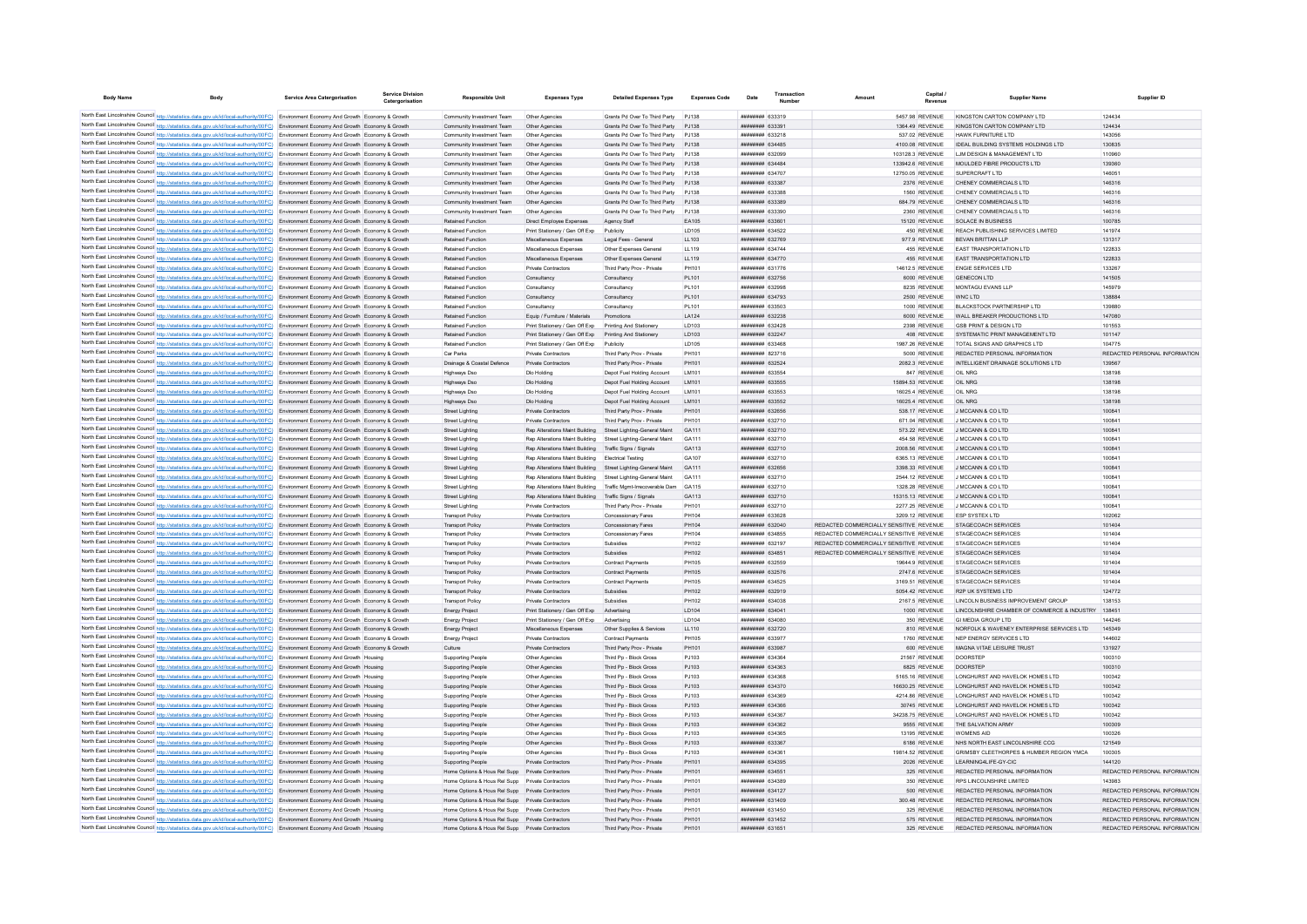| <b>Body Name</b> | Body                                                                                                                                                                                                                                                           | <b>Service Area Catergorisation</b> | <b>Service Division</b>        | <b>Responsible Unit</b>                                                                              | <b>Expenses Type</b>                                               | <b>Detailed Expenses Type</b>                            | <b>Expenses Code</b>       | Date                                                   | Transaction<br><b>Number</b> | <b>Amount</b> | Capital<br><b>Pavenue</b>      | <b>Supplier Name</b>                                           | Supplier ID                                                    |
|------------------|----------------------------------------------------------------------------------------------------------------------------------------------------------------------------------------------------------------------------------------------------------------|-------------------------------------|--------------------------------|------------------------------------------------------------------------------------------------------|--------------------------------------------------------------------|----------------------------------------------------------|----------------------------|--------------------------------------------------------|------------------------------|---------------|--------------------------------|----------------------------------------------------------------|----------------------------------------------------------------|
|                  | North East Lincolnshire Council http://statistics.data.gov.uk/id/local-authority/00FC) Environment Economy And Growth Housing                                                                                                                                  |                                     |                                | Home Options & Hous Rel Supp Private Contractors                                                     |                                                                    | Third Party Prov - Private                               | PH101                      | <b>BCACCO</b> HHHHHH                                   |                              |               | 370 REVENUE                    | REDACTED PERSONAL INFORMATION                                  | REDACTED PERSONAL INFORMATION                                  |
|                  | North East Lincolnshire Council http://statistics.data.gov.uk/id/local-authority/00FC) Environment Economy And Growth Housing                                                                                                                                  |                                     |                                | Home Options & Hous Rel Supp Private Contractors                                                     |                                                                    | Third Party Prov - Private                               | PH101                      | <b>ппинини 632646</b>                                  |                              |               | 368 REVENUE                    | REDACTED PERSONAL INFORMATION                                  | REDACTED PERSONAL INFORMATION                                  |
|                  | North East Lincolnshire Council http://statistics.data.gov.uk/id/local-authority/00FC) Environment Economy And Growth Housing                                                                                                                                  |                                     |                                | Home Options & Hous Rel Supp Private Contractors                                                     |                                                                    | Third Party Prov - Private                               | PH101                      | ######## 632091                                        |                              |               | 395 REVENUE                    | REDACTED PERSONAL INFORMATION                                  | REDACTED PERSONAL INFORMATION                                  |
|                  | North East Lincolnshire Council http://statistics.data.gov.uk/id/local-authority/00FC) Environment Economy And Growth Housing                                                                                                                                  |                                     |                                | Home Options & Hous Rel Supp Private Contractors                                                     |                                                                    | Third Party Prov - Private                               | PH101                      | ######## 632165                                        |                              |               | 325 REVENUE                    | REDACTED PERSONAL INFORMATION                                  | REDACTED PERSONAL INFORMATION                                  |
|                  | North East Lincolnshire Council http://statistics.data.gov.uk/id/local-authority/00FC) Environment Economy And Growth Housing                                                                                                                                  |                                     |                                | Home Options & Hous Rel Supp Private Contractors                                                     |                                                                    | Third Party Prov - Private                               | PH101                      | ######## 632879                                        |                              |               | 324 REVENUE                    | REDACTED PERSONAL INFORMATION                                  | REDACTED PERSONAL INFORMATION                                  |
|                  | North East Lincolnshire Council http://statistics.data.gov.uk/id/local-authority/00FC) Environment Economy And Growth Housing                                                                                                                                  |                                     |                                | Home Options & Hous Rel Supp Private Contractors                                                     |                                                                    | Third Party Prov - Private                               | PH101                      | ######## 633257                                        |                              |               | 3903.84 REVENUE                | REDACTED PERSONAL INFORMATION                                  | REDACTED PERSONAL INFORMATION                                  |
|                  | North East Lincolnshire Council http://statistics.data.gov.uk/id/local-authority/00FC) Environment Economy And Growth Housing                                                                                                                                  |                                     |                                | Home Options & Hous Rel Supp Private Contractors                                                     |                                                                    | Third Party Prov - Private                               | PH101                      | ######## 633264                                        |                              |               | 650 REVENUE                    | REDACTED PERSONAL INFORMATION                                  | REDACTED PERSONAL INFORMATION                                  |
|                  | North East Lincolnshire Council http://statistics.data.gov.uk/id/local-authority/00FC) Environment Economy And Growth Housing                                                                                                                                  |                                     |                                | Home Options & Hous Rel Supp Private Contractors                                                     |                                                                    | Third Party Prov - Private                               | PH101                      | ######## 633302                                        |                              |               | 325 REVENUE                    | REDACTED PERSONAL INFORMATION                                  | REDACTED PERSONAL INFORMATION                                  |
|                  | North East Lincolnshire Council http://statistics.data.gov.uk/id/local-authority/00FC) Environment Economy And Growth Housing                                                                                                                                  |                                     |                                | Home Options & Hous Rel Supp Private Contractors                                                     |                                                                    | Third Party Prov - Private                               | PH101                      | ######## 633579                                        |                              |               | 325 REVENUE                    | REDACTED PERSONAL INFORMATION                                  | REDACTED PERSONAL INFORMATION                                  |
|                  | North East Lincolnshire Council http://statistics.data.gov.uk/id/local-authority/00FC) Environment Economy And Growth Housing                                                                                                                                  |                                     |                                | Home Options & Hous Rel Supp Private Contractors                                                     |                                                                    | Third Party Prov - Private                               | PH101                      | ######## 633739                                        |                              |               | 332.08 REVENUE                 | REDACTED PERSONAL INFORMATION                                  | REDACTED PERSONAL INFORMATION                                  |
|                  | North East Lincolnshire Council http://statistics.data.gov.uk/id/local-authority/00FC) Environment Economy And Growth Housing                                                                                                                                  |                                     |                                | Home Options & Hous Rel Supp Private Contractors<br>Home Options & Hous Rel Supp Private Contractors |                                                                    | Third Party Prov - Private<br>Third Party Prov - Private | PH101<br>PH101             | ######## 634019<br>######## 634009                     |                              |               | 325 REVENUE<br>325 REVENUE     | REDACTED PERSONAL INFORMATION<br>REDACTED PERSONAL INFORMATION | REDACTED PERSONAL INFORMATION<br>REDACTED PERSONAL INFORMATION |
|                  | North East Lincolnshire Council http://statistics.data.gov.uk/id/local-authority/00FC) Environment Economy And Growth Housing<br>North East Lincolnshire Council http://statistics.data.gov.uk/id/local-authority/00FC) Environment Economy And Growth Housing |                                     |                                | Home Options & Hous Rel Supp Private Contractors                                                     |                                                                    | Third Party Prov - Private                               | PH101                      | <b>ллининин</b> 632009                                 |                              |               | 773.96 REVENUE                 | REDACTED PERSONAL INFORMATION                                  | REDACTED PERSONAL INFORMATION                                  |
|                  | North East Lincolnshire Council http://statistics.data.gov.uk/id/local-authority/00FC) Environment Economy And Growth Housing                                                                                                                                  |                                     |                                | Home Options & Hous Rel Supp Private Contractors                                                     |                                                                    | Third Party Prov - Private                               | PH101                      | ######## 633310                                        |                              |               | 2893 4 REVENUE                 | REDACTED PERSONAL INFORMATION                                  | REDACTED PERSONAL INFORMATION                                  |
|                  | North East Lincolnshire Council http://statistics.data.gov.uk/id/local-authority/00FC) Environment Economy And Growth Housing                                                                                                                                  |                                     |                                | Home Ontions & Hous Rel Supp Private Contractors                                                     |                                                                    | Third Party Prov - Private                               | PH101                      | <b>ппинини 633311</b>                                  |                              |               | 2679.29 REVENUE                | REDACTED PERSONAL INFORMATION                                  | REDACTED PERSONAL INFORMATION                                  |
|                  | North East Lincolnshire Council http://statistics.data.gov.uk/id/local-authority/00FC) Environment Economy And Growth Housing                                                                                                                                  |                                     |                                | Home Ontions & Hous Rel Supp Private Contractors                                                     |                                                                    | Third Party Prov - Private                               | PH101                      | <b>ппинини 633312</b>                                  |                              |               | 2901 22 REVENUE                | REDACTED PERSONAL INFORMATION                                  | REDACTED PERSONAL INFORMATION                                  |
|                  | North East Lincolnshire Council http://statistics.data.gov.uk/id/local-authority/00FC) Environment Economy And Growth Housing                                                                                                                                  |                                     |                                | Home Options & Hous Rel Supp Private Contractors                                                     |                                                                    | Third Party Prov - Private                               | PH101                      | <b>иннинни 634002</b>                                  |                              |               | 1242.13 REVENUE                | REDACTED PERSONAL INFORMATION                                  | REDACTED PERSONAL INFORMATION                                  |
|                  | North East Lincolnshire Council http://statistics.data.gov.uk/id/local-authority/00FC) Environment Economy And Growth Housing                                                                                                                                  |                                     |                                | Home Options & Hous Rel Supp Private Contractors                                                     |                                                                    | Third Party Prov - Private                               | PH101                      | ######## 633309                                        |                              |               | 2912.11 REVENUE                | REDACTED PERSONAL INFORMATION                                  | REDACTED PERSONAL INFORMATION                                  |
|                  | North East Lincolnshire Council http://statistics.data.gov.uk/id/local-authority/00FC) Environment Economy And Growth Housing                                                                                                                                  |                                     |                                | Home Options & Hous Rel Supp Private Contractors                                                     |                                                                    | Third Party Prov - Private                               | PH101                      | ######## 630996                                        |                              |               | 844.32 REVENUE                 | REDACTED PERSONAL INFORMATION                                  | REDACTED PERSONAL INFORMATION                                  |
|                  | North East Lincolnshire Council http://statistics.data.gov.uk/id/local-authority/00FC) Environment Economy And Growth Housing                                                                                                                                  |                                     |                                | Home Options & Hous Rel Supp Private Contractors                                                     |                                                                    | Third Party Prov - Private                               | PH101                      | ######## 632583                                        |                              |               | 2710.62 REVENUE                | REDACTED PERSONAL INFORMATION                                  | REDACTED PERSONAL INFORMATION                                  |
|                  | North East Lincolnshire Council http://statistics.data.gov.uk/id/local-authority/00FC) Environment Economy And Growth Housing                                                                                                                                  |                                     |                                | Home Options & Hous Rel Supp Private Contractors                                                     |                                                                    | Third Party Prov - Private                               | PH101                      | <i>ппиннин</i> 633313                                  |                              |               | 2834.57 REVENUE                | REDACTED PERSONAL INFORMATION                                  | REDACTED PERSONAL INFORMATION                                  |
|                  | North East Lincolnshire Council http://statistics.data.gov.uk/id/local-authority/00FC) Environment Economy And Growth Housing                                                                                                                                  |                                     |                                | Home Options & Hous Rel Supp Other Agencies                                                          |                                                                    | Grants Pd Over To Third Party                            | PJ138                      | ######## 634554                                        |                              |               | 27187.5 REVENUE                | HULL & FAST YORKSHIRE MIND                                     | 146134                                                         |
|                  | North East Lincolnshire Council http://statistics.data.gov.uk/id/local-authority/00FC) Environment Economy And Growth Housing                                                                                                                                  |                                     |                                | Home Options & Hous Rel Supp Rents                                                                   |                                                                    | Rent                                                     | GC <sub>101</sub>          | ######## 631454                                        |                              |               | 5720 REVENUE                   | REDACTED PERSONAL INFORMATION                                  | REDACTED PERSONAL INFORMATION                                  |
|                  | North East Lincolnshire Council http://statistics.data.gov.uk/id/local-authority/00FC) Environment Economy And Growth Housing                                                                                                                                  |                                     |                                | Home Options & Hous Rel Supp Rents                                                                   |                                                                    | Service Charge                                           | GC102                      | ######## 633505                                        |                              |               | 497.5 REVENUE                  | ELECTRIC APPLIANCES GRIMSBY                                    | 100812                                                         |
|                  | North East Lincolnshire Council http://statistics.data.gov.uk/id/local-authority/00FC) Environment Economy And Growth Housing                                                                                                                                  |                                     |                                | Home Options & Hous Rel Supp Rents                                                                   |                                                                    | Service Charge                                           | GC102                      | ######## 632426                                        |                              |               | 400 REVENUE                    | P & L DISCOUNT FURNITURE LTD                                   | 103831                                                         |
|                  | North East Lincolnshire Council http://statistics.data.gov.uk/id/local-authority/00FC) Environment Economy And Growth Housing<br>North East Lincolnshire Council http://statistics.data.gov.uk/id/local-authority/00FC) Environment Economy And Growth Housing |                                     |                                | Home Options & Hous Rel Supp Rents<br>Home Options & Hous Rel Supp Rents                             |                                                                    | Service Charge                                           | GC102<br>GC102             | ######## 633773<br><b>ппинини 633332</b>               |                              |               | 1146.21 REVENUE<br>270 REVENUE | NORTH EAST LINCOLNSHIRE COUNCIL<br>RPS LINCOLNSHIRE LIMITED    | 100894<br>143983                                               |
|                  | North East Lincolnshire Council http://statistics.data.gov.uk/id/local-authority/00FC) Environment Economy And Growth Housing                                                                                                                                  |                                     |                                | Home Options & Hous Rel Supp Rents                                                                   |                                                                    | Service Charge<br>Service Charge                         | GC102                      | <b>HHHHHHH 633334</b>                                  |                              |               | 706 REVENUE                    | RPS LINCOLNSHIRE LIMITED                                       | 143983                                                         |
|                  | North East Lincolnshire Council http://statistics.data.gov.uk/id/local-authority/00FC) Environment Economy And Growth Housing                                                                                                                                  |                                     |                                | Home Options & Hous Rel Supp Rents                                                                   |                                                                    | Service Charge                                           | GC102                      | ######## 634067                                        |                              |               | 687.5 REVENUE                  | RPS LINCOLNSHIRE LIMITED                                       | 143983                                                         |
|                  | North East Lincolnshire Council http://statistics.data.gov.uk/id/local-authority/00FC) Environment Economy And Growth Housing                                                                                                                                  |                                     |                                | Home Options & Hous Rel Supp Rents                                                                   |                                                                    | Service Charge                                           | GC102                      | ######## 634241                                        |                              |               | 305 REVENUE                    | RPS LINCOLNSHIRE LIMITED                                       | 143983                                                         |
|                  | North East Lincolnshire Council http://statistics.data.gov.uk/id/local-authority/00FC) Environment Economy And Growth Housing                                                                                                                                  |                                     |                                | Home Options & Hous Rel Supp Rents                                                                   |                                                                    | Service Charge                                           | GC102                      | ######## 634245                                        |                              |               | 300 REVENUE                    | RPS LINCOLNSHIRE LIMITED                                       | 143983                                                         |
|                  | North East Lincolnshire Council http://statistics.data.gov.uk/id/local-authority/00FC) Environment Economy And Growth Housing                                                                                                                                  |                                     |                                | Home Options & Hous Rel Supp Private Contractors                                                     |                                                                    | Third Party Prov - Private                               | PH101                      | ######## 631471                                        |                              |               | 2692.56 REVENUE                | REDACTED PERSONAL INFORMATION                                  | REDACTED PERSONAL INFORMATION                                  |
|                  | North East Lincolnshire Council http://statistics.data.gov.uk/id/local-authority/00FC) Environment Economy And Growth Housing                                                                                                                                  |                                     |                                | Home Options & Hous Rel Supp Private Contractors                                                     |                                                                    | Third Party Prov - Private                               | PH101                      | <b>HHHHHHH 631470</b>                                  |                              |               | 2001.96 REVENUE                | REDACTED PERSONAL INFORMATION                                  | REDACTED PERSONAL INFORMATION                                  |
|                  | North East Lincolnshire Council http://statistics.data.gov.uk/id/local-authority/00FC) Environment Economy And Growth Housing                                                                                                                                  |                                     |                                | Home Options & Hous Rel Supp Private Contractors                                                     |                                                                    | Third Party Prov - Private                               | PH101                      | <b>HHHHHHH 631469</b>                                  |                              |               | 2001.96 REVENUE                | REDACTED PERSONAL INFORMATION                                  | REDACTED PERSONAL INFORMATION                                  |
|                  | North East Lincolnshire Council http://statistics.data.gov.uk/id/local-authority/00FC) Environment Economy And Growth Housing                                                                                                                                  |                                     |                                | Home Options & Hous Rel Supp Private Contractors                                                     |                                                                    | Third Party Prov - Private                               | PH101                      | <b><i>BREEBBBB</i></b> 632992                          |                              |               | 1215 89 REVENUE                | NORTH FAST LINCOLNSHIRE COUNCIL                                | 100894                                                         |
|                  | North East Lincolnshire Council http://statistics.data.gov.uk/id/local-authority/00FC) Environment Economy And Growth Housing                                                                                                                                  |                                     |                                | Home Options & Hous Rel Supp Private Contractors                                                     |                                                                    | Third Party Prov - Private                               | PH101                      | <b>ппинини 632993</b>                                  |                              |               | 1215.89 REVENUE                | NORTH FAST LINCOLNSHIRE COUNCIL                                | 100894                                                         |
|                  | North East Lincolnshire Council http://statistics.data.gov.uk/id/local-authority/00FC) Environment Economy And Growth Housing                                                                                                                                  |                                     |                                | Home Options & Hous Rel Supp Private Contractors                                                     |                                                                    | Third Party Prov - Private                               | PH101                      | <b>ппинини 634110</b>                                  |                              |               | 1230 REVENUE                   | REDACTED PERSONAL INFORMATION                                  | REDACTED PERSONAL INFORMATION                                  |
|                  | North East Lincolnshire Council http://statistics.data.gov.uk/id/local-authority/00FC) Environment Economy And Growth Housing                                                                                                                                  |                                     |                                | Home Options & Hous Rel Supp Private Contractors                                                     |                                                                    | Third Party Prov - Private                               | PH101                      | ######## 634112                                        |                              |               | 1020 REVENUE                   | REDACTED PERSONAL INFORMATION                                  | REDACTED PERSONAL INFORMATION                                  |
|                  | North East Lincolnshire Council http://statistics.data.gov.uk/id/local-authority/00FC) Environment Economy And Growth Housing                                                                                                                                  |                                     |                                | Home Options & Hous Rel Supp Private Contractors                                                     |                                                                    | Third Party Prov - Private                               | PH101                      | ######## 634114                                        |                              |               | 1050 REVENUE                   | REDACTED PERSONAL INFORMATION                                  | REDACTED PERSONAL INFORMATION                                  |
|                  | North East Lincolnshire Council http://statistics.data.gov.uk/id/local-authority/00FC) Environment Economy And Growth Housing                                                                                                                                  |                                     |                                | Home Options & Hous Rel Supp Private Contractors                                                     |                                                                    | Third Party Prov - Private                               | PH101                      | <b>ппинини 634108</b>                                  |                              |               | 1820 REVENUE                   | REDACTED PERSONAL INFORMATION                                  | REDACTED PERSONAL INFORMATION                                  |
|                  | North East Lincolnshire Council http://statistics.data.gov.uk/id/local-authority/00FC) Environment Economy And Growth Housing                                                                                                                                  |                                     |                                | Home Options & Hous Rel Supp Private Contractors<br>Home Options & Hous Rel Supp Private Contractors |                                                                    | Third Party Prov - Private<br>Third Party Prov - Private | PH101                      | ######## 634109<br>######## 632150                     |                              |               | 1980 REVENUE<br>1749 REVENUE   | REDACTED PERSONAL INFORMATION<br>REDACTED PERSONAL INFORMATION | REDACTED PERSONAL INFORMATION<br>REDACTED PERSONAL INFORMATION |
|                  | North East Lincolnshire Council http://statistics.data.gov.uk/id/local-authority/00FC) Environment Economy And Growth Housing                                                                                                                                  |                                     |                                | Home Options & Hous Rel Supp Private Contractors                                                     |                                                                    |                                                          | PH101                      | ######## 632108                                        |                              |               | 2845 REVENUE                   | REDACTED PERSONAL INFORMATION                                  | REDACTED PERSONAL INFORMATION                                  |
|                  | North East Lincolnshire Council http://statistics.data.gov.uk/id/local-authority/00FC) Environment Economy And Growth Housing<br>North East Lincolnshire Council http://statistics.data.gov.uk/id/local-authority/00FC) Environment Economy And Growth Housing |                                     |                                | Home Options & Hous Rel Supp Private Contractors                                                     |                                                                    | Third Party Prov - Private<br>Third Party Prov - Private | PH101<br>PH101             | ######## 631472                                        |                              |               | 277.08 REVENUE                 | WILKINSON                                                      | 100570                                                         |
|                  | North East Lincolnshire Council http://statistics.data.gov.uk/id/local-authority/00FC) Environment Economy And Growth Housing                                                                                                                                  |                                     |                                | Home Options & Hous Rel Supp Rents                                                                   |                                                                    | Rent                                                     | GC101                      | ######## 633777                                        |                              |               | 3276 REVENUE                   | REDACTED PERSONAL INFORMATION                                  | REDACTED PERSONAL INFORMATION                                  |
|                  | North East Lincolnshire Council http://statistics.data.gov.uk/id/local-authority/00FC) Environment Economy And Growth Housing                                                                                                                                  |                                     |                                | Home Options & Hous Rel Supp Rents                                                                   |                                                                    |                                                          | GC101                      | ######## 634115                                        |                              |               | 280 REVENUE                    | REDACTED PERSONAL INFORMATION                                  | REDACTED PERSONAL INFORMATION                                  |
|                  | North East Lincolnshire Council http://statistics.data.gov.uk/id/local-authority/00FC) Environment Economy And Growth Housing                                                                                                                                  |                                     |                                | Home Options & Hous Rel Supp Rents                                                                   |                                                                    | Rent                                                     | GC101                      | ######## 634116                                        |                              |               | 560 REVENUE                    | REDACTED PERSONAL INFORMATION                                  | REDACTED PERSONAL INFORMATION                                  |
|                  | North East Lincolnshire Council http://statistics.data.gov.uk/id/local-authority/00FC) Environment Economy And Growth Housing                                                                                                                                  |                                     |                                | Home Options & Hous Rel Supp Rents                                                                   |                                                                    | Rent                                                     | GC101                      | ######## 634117                                        |                              |               | 280 REVENUE                    | REDACTED PERSONAL INFORMATION                                  | REDACTED PERSONAL INFORMATION                                  |
|                  | North East Lincolnshire Council http://statistics.data.gov.uk/id/local-authority/00FC) Environment Economy And Growth Housing                                                                                                                                  |                                     |                                | Home Options & Hous Rel Supp Rents                                                                   |                                                                    | Rent                                                     | GC101                      | ######## 634118                                        |                              |               | 275 REVENUE                    | REDACTED PERSONAL INFORMATION                                  | REDACTED PERSONAL INFORMATION                                  |
|                  | North East Lincolnshire Council http://statistics.data.gov.uk/id/local-authority/00FC) Environment Economy And Growth Housing                                                                                                                                  |                                     |                                | Home Options & Hous Rel Supp Rents                                                                   |                                                                    | Rent                                                     | GC101                      | ######## 634119                                        |                              |               | 560 REVENUE                    | REDACTED PERSONAL INFORMATION                                  | REDACTED PERSONAL INFORMATION                                  |
|                  | North East Lincolnshire Council http://statistics.data.gov.uk/id/local-authority/00FC) Environment Economy And Growth Housing                                                                                                                                  |                                     |                                | Home Options & Hous Rel Supp Rents                                                                   |                                                                    | Rent                                                     | GC101                      | ######## 634120                                        |                              |               | 300 REVENUE                    | REDACTED PERSONAL INFORMATION                                  | REDACTED PERSONAL INFORMATION                                  |
|                  | North East Lincolnshire Council http://statistics.data.gov.uk/id/local-authority/00FC) Environment Economy And Growth Housing                                                                                                                                  |                                     |                                | Home Options & Hous Rel Supp Rents                                                                   |                                                                    | Rent                                                     | GC101                      | cancea munumm                                          |                              |               | 1258 74 REVENUE                | REDACTED PERSONAL INFORMATION                                  | REDACTED PERSONAL INFORMATION                                  |
|                  | North East Lincolnshire Council http://statistics.data.gov.uk/id/local-authority/00FC) Environment Economy And Growth Housing                                                                                                                                  |                                     |                                | Home Options & Hous Rel Supp Rents                                                                   |                                                                    | Rent                                                     | GC101                      | <b>HHHHHHH 632056</b>                                  |                              |               | 385 REVENUE                    | REDACTED PERSONAL INFORMATION                                  | REDACTED PERSONAL INFORMATION                                  |
|                  | North East Lincolnshire Council http://statistics.data.gov.uk/id/local-authority/00FC) Environment Economy And Growth Housing                                                                                                                                  |                                     |                                | Home Ontions & Hous Rel Supp Rents                                                                   |                                                                    | Rent                                                     | GC101                      | <b>ппинини 632057</b>                                  |                              |               | 385 REVENUE                    | REDACTED PERSONAL INFORMATION                                  | REDACTED PERSONAL INFORMATION                                  |
|                  | North East Lincolnshire Council http://statistics.data.gov.uk/id/local-authority/00FC) Environment Economy And Growth Housing                                                                                                                                  |                                     |                                | Home Options & Hous Rel Supp Rents                                                                   |                                                                    | Rent                                                     | GC101                      | ######## 632058                                        |                              |               | 385 REVENUE                    | REDACTED PERSONAL INFORMATION                                  | REDACTED PERSONAL INFORMATION                                  |
|                  | North East Lincolnshire Council http://statistics.data.gov.uk/id/local-authority/00FC) Environment Economy And Growth Housing                                                                                                                                  |                                     |                                | Home Options & Hous Rel Supp Rents                                                                   |                                                                    | Rent                                                     | GC101                      | ######## 632059                                        |                              |               | 385 REVENUE                    | REDACTED PERSONAL INFORMATION                                  | REDACTED PERSONAL INFORMATION                                  |
|                  | North East Lincolnshire Council http://statistics.data.gov.uk/id/local-authority/00FC) Environment Economy And Growth Housing                                                                                                                                  |                                     |                                | Home Options & Hous Rel Supp Rents                                                                   |                                                                    | Rent                                                     | GC101                      | ######## 633314                                        |                              |               | 385 REVENUE                    | REDACTED PERSONAL INFORMATION                                  | REDACTED PERSONAL INFORMATION                                  |
|                  | North East Lincolnshire Council http://statistics.data.gov.uk/id/local-authority/00FC) Environment Economy And Growth Housing                                                                                                                                  |                                     |                                | Home Options & Hous Rel Supp Rents                                                                   |                                                                    | Rent                                                     | GC101                      | <b>ппинини 633303</b>                                  |                              |               | 420 REVENUE                    | REDACTED PERSONAL INFORMATION                                  | REDACTED PERSONAL INFORMATION                                  |
|                  | North East Lincolnshire Council http://statistics.data.gov.uk/id/local-authority/00FC) Environment Economy And Growth Housing<br>North East Lincolnshire Council http://statistics.data.gov.uk/id/local-authority/00FC) Environment Economy And Growth Housing |                                     |                                | Home Options & Hous Rel Supp Rents<br>Home Options & Hous Rel Supp Rents                             |                                                                    | Rent<br>Rent                                             | GC101<br>GC <sub>101</sub> | ######## 633304<br><b><i>BREEBBBB</i></b> 63377        |                              |               | 385 REVENUE<br>385 REVENUE     | REDACTED PERSONAL INFORMATION<br>REDACTED PERSONAL INFORMATION | REDACTED PERSONAL INFORMATION<br>REDACTED PERSONAL INFORMATION |
|                  | North East Lincolnshire Council http://statistics.data.gov.uk/id/local-authority/00FC) Environment Economy And Growth Housing                                                                                                                                  |                                     |                                | Home Options & Hous Rel Supp Rents                                                                   |                                                                    | Rent                                                     | GC101                      | ######## 633774                                        |                              |               | 420 REVENUE                    | REDACTED PERSONAL INFORMATION                                  | REDACTED PERSONAL INFORMATION                                  |
|                  | North East Lincolnshire Council http://statistics.data.gov.uk/id/local-authority/00FC) Environment Economy And Growth Housing                                                                                                                                  |                                     |                                | Home Options & Hous Rel Supp Rents                                                                   |                                                                    | Rent                                                     | GC101                      | ######## 634101                                        |                              |               | 1950 REVENUE                   | REDACTED PERSONAL INFORMATION                                  | REDACTED PERSONAL INFORMATION                                  |
|                  | North East Lincolnshire Council http://statistics.data.gov.uk/id/local-authority/00FC) Environment Economy And Growth Housing                                                                                                                                  |                                     |                                | Home Options & Hous Rel Supp Rents                                                                   |                                                                    | Rent                                                     | GC101                      | ######## 634102                                        |                              |               | 2405 REVENUE                   | REDACTED PERSONAL INFORMATION                                  | REDACTED PERSONAL INFORMATION                                  |
|                  | North East Lincolnshire Council http://statistics.data.gov.uk/id/local-authority/00FC) Environment Economy And Growth Housing                                                                                                                                  |                                     |                                | Home Options & Hous Rel Supp Rent                                                                    |                                                                    | Rent                                                     | GC101                      | ######## 634103                                        |                              |               | 270 REVENUE                    | REDACTED PERSONAL INFORMATION                                  | REDACTED PERSONAL INFORMATION                                  |
|                  | North East Lincolnshire Council http://statistics.data.gov.uk/id/local-authority/00FC) Environment Economy And Growth Housing                                                                                                                                  |                                     |                                | Home Options & Hous Rel Supp Rents                                                                   |                                                                    | Rent                                                     | GC101                      | ######## 634104                                        |                              |               | 2015 REVENUE                   | REDACTED PERSONAL INFORMATION                                  | REDACTED PERSONAL INFORMATION                                  |
|                  | North East Lincolnshire Council http://statistics.data.gov.uk/id/local-authority/00FC) Environment Economy And Growth Housing                                                                                                                                  |                                     |                                | Home Ontions & Hous Rel Supp Rents                                                                   |                                                                    | Rent                                                     | GC101                      | ######## 634105                                        |                              |               | 1260 REVENUE                   | REDACTED PERSONAL INFORMATION                                  | REDACTED PERSONAL INFORMATION                                  |
|                  | North East Lincolnshire Council http://statistics.data.gov.uk/id/local-authority/00FC) Environment Economy And Growth Housing                                                                                                                                  |                                     |                                | Home Options & Hous Rel Supp Rents                                                                   |                                                                    | Rent                                                     | GC101                      | ######## 634106                                        |                              |               | 585 REVENUE                    | REDACTED PERSONAL INFORMATION                                  | REDACTED PERSONAL INFORMATION                                  |
|                  | North East Lincolnshire Council http://statistics.data.gov.uk/id/local-authority/00FC) Environment Economy And Growth Housing                                                                                                                                  |                                     |                                | Home Options & Hous Rel Supp Communications And Computing Computer S/Ware - Purchases LF101          |                                                                    |                                                          |                            | ######## 632989                                        |                              |               | 3204.32 REVENUE                | <b>CIVICA UK LIMITED</b>                                       | 103029                                                         |
|                  | North East Lincolnshire Council http://statistics.data.gov.uk/id/local-authority/00FC) Environment Economy And Growth Housing                                                                                                                                  |                                     |                                | Home Options & Hous Rel Supp Communications And Computing Computer S/Ware - Purchases                |                                                                    |                                                          | LF101                      | ######## 632990                                        |                              |               | 1674.16 REVENUE                | CIVICA UK LIMITED                                              | 103029                                                         |
|                  | North East Lincolnshire Council http://statistics.data.gov.uk/id/local-authority/00FC) Environment Economy And Growth Housing                                                                                                                                  |                                     |                                | Home Options & Hous Rel Supp Communications And Computing Computer S/Ware - Purchases LF101          |                                                                    |                                                          |                            | ######## 632991                                        |                              |               | 2271.23 REVENUE                | CIVICA UK LIMITED                                              | 103029                                                         |
|                  | North East Lincolnshire Council http://statistics.data.gov.uk/id/local-authority/00FC) Dir Health And Wellbeing                                                                                                                                                |                                     | Public Health                  | Director Public Health                                                                               | Print Stationery / Gen Off Exp Publicity                           |                                                          | LD105                      | ######## 632427                                        |                              |               | 3555 REVENUE                   | ALVERN MEDIA LTD                                               | 147063                                                         |
|                  | North East Lincolnshire Council http://statistics.data.gov.uk/id/local-authority/00FC) Dir Health And Wellbeing                                                                                                                                                |                                     | Public Health                  | Director Public Health                                                                               | Direct Employee Expenses                                           | Agency Staff                                             | EA105                      | <b>HHHHHHH 632541</b>                                  |                              |               | 2999.7 REVENUE                 | FTHICAL RECRUITMENT AGENCY (GRIMSBY) I TD                      | 147051                                                         |
|                  | North East Lincolnshire Council http://statistics.data.gov.uk/id/local-authority/00FC) Dir Health And Wellbeing                                                                                                                                                |                                     | Public Health                  | Director Public Health                                                                               | Equip / Furniture / Materials                                      | Health & Safety Supplies                                 | LA116                      | <b>ппиннин</b> 634342                                  |                              |               | 2850 REVENUE                   | PEDALSAN                                                       | 146963                                                         |
|                  | North East Lincolnshire Council http://statistics.data.gov.uk/id/local-authority/00FC) Dir Health And Wellbeing<br>North East Lincolnshire Council http://statistics.data.gov.uk/id/local-authority/00FC) Dir Health And Wellbeing                             |                                     | Public Health<br>Public Health | Director Public Health<br>Director Public Health                                                     | Clothes Uniforms And Laundry Protective Clothing                   |                                                          | LC101<br><b>LD105</b>      | <b><i>BREEBBBB</i></b> 634371<br><b>ппинини 634096</b> |                              |               | 868 8 REVENUE<br>1655 REVENUE  | SMI<br>XTREME GRAPHICS LTD                                     | 134794<br>147128                                               |
|                  | North East Lincolnshire Council http://statistics.data.gov.uk/id/local-authority/00FC) Dir Health And Wellbeing                                                                                                                                                |                                     |                                | Director Public Health                                                                               | Print Stationery / Gen Off Exp Publicity<br>Miscellaneous Expenses | Other Expenses General                                   | LL119                      | <b>ппининин</b> 634096                                 |                              |               | 331 REVENUE                    | <b>XTREME GRAPHICS LTD</b>                                     | 147128                                                         |
|                  |                                                                                                                                                                                                                                                                |                                     |                                |                                                                                                      |                                                                    |                                                          |                            |                                                        |                              |               |                                |                                                                |                                                                |